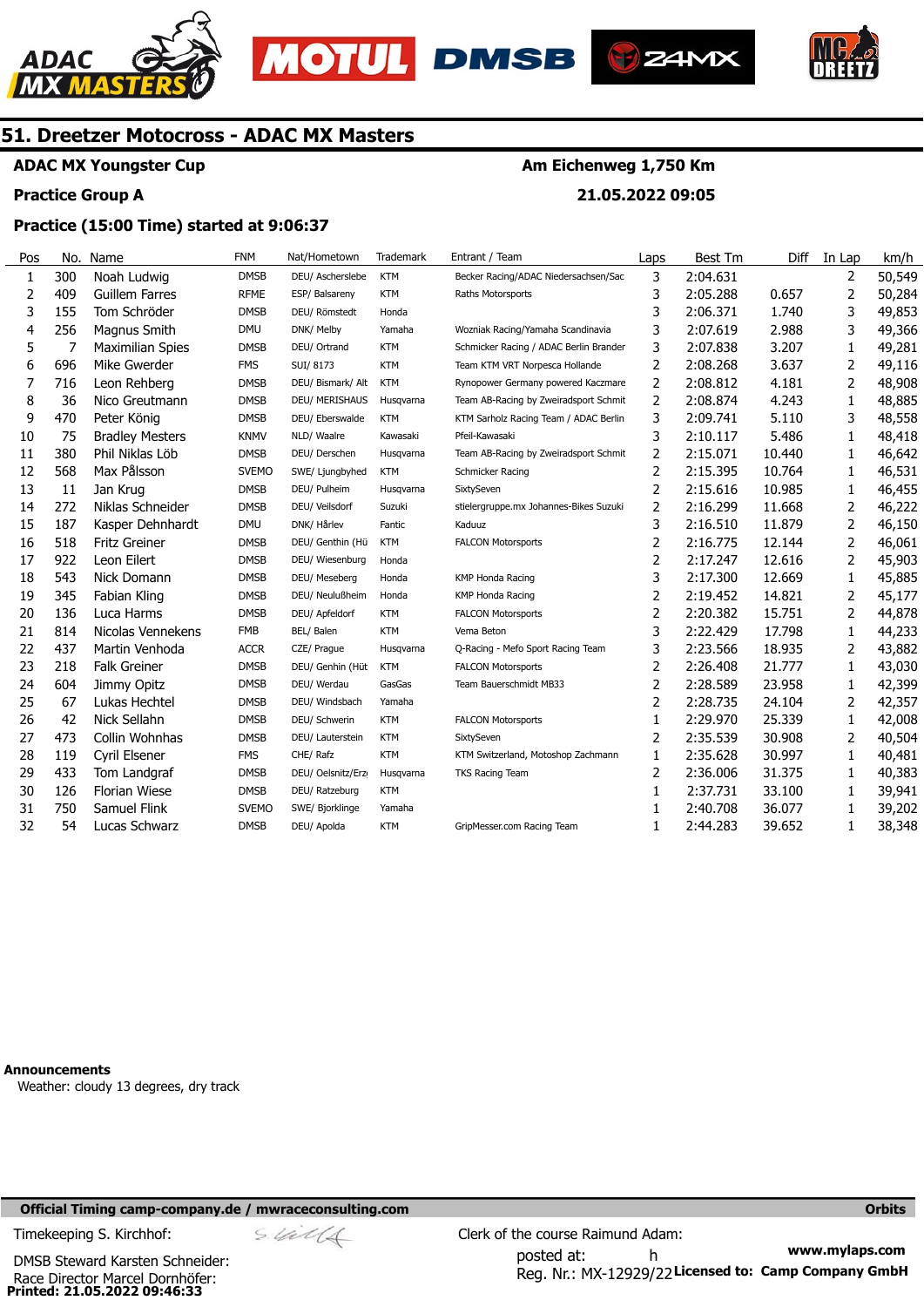







# **ADAC MX Youngster Cup**

#### **Practice Group A**

# **Am Eichenweg 1,750 Km**

## **21.05.2022 09:05**

## **Practice (15:00 Time) started at 9:06:37**

| Lap                               | Time of Day                | Lap Tm               | S1 Tm                | S2 Tm                | Lap                                  | <b>Time of Day</b>         | Lap Tm               | S1 Tm                | S2 Tm                |
|-----------------------------------|----------------------------|----------------------|----------------------|----------------------|--------------------------------------|----------------------------|----------------------|----------------------|----------------------|
|                                   |                            |                      |                      |                      | $\overline{2}$                       | 9:18:19.986                | 2:16.510             | 1:07.414             | 1:09.096             |
| (300) Noah Ludwig                 |                            |                      |                      |                      | 3                                    | 9:20:40.838                | 2:20.852             | 1:11.853             | 1:08.999             |
| 1                                 | 9:15:35.663                | 2:07.259             | 1:02.606             | 1:04.653             |                                      |                            |                      |                      |                      |
| 2                                 | 9:17:40.294                | 2:04.631             | 1:01.336             | 1:03.295             | (518) Fritz Greiner                  |                            |                      |                      |                      |
| 3                                 | 9:20:14.810                | 2:34.516             | 1:15.706             | 1:18.810             | 1                                    | 9:16:14.549                | 2:17.938             | 1:10.075             | 1:07.863             |
|                                   |                            |                      |                      |                      | 2                                    | 9:18:31.324                | 2:16.775             | 1:10.379             | 1:06.396             |
| (409) Guillem Farres              |                            |                      |                      |                      |                                      |                            |                      |                      |                      |
| 1                                 | 9:15:52.680                | 2:16.517             | 1:06.380             | 1:10.137             | (922) Leon Eilert                    |                            |                      |                      |                      |
| 2                                 | 9:17:57.968                | 2:05.288             | 1:02.672             | 1:02.616             | 1                                    | 9:16:00.725                | 2:19.079             | 1:10.095             | 1:08.984             |
| 3                                 | 9:20:29.117                | 2:31.149             | 1:12.767             | 1:18.382             | 2                                    | 9:18:17.972                | 2:17.247             | 1:08.758             | 1:08.489             |
|                                   |                            |                      |                      |                      | (543) Nick Domann                    |                            |                      |                      |                      |
| (155) Tom Schröder<br>1           | 9:16:07.756                | 2:12.861             | 1:06.178             | 1:06.683             | 1                                    | 9:16:48.927                | 2:17.300             | 1:08.112             | 1:09.188             |
| 2                                 | 9:18:27.522                | 2:19.766             | 1:04.605             | 1:15.161             | $\overline{\mathbf{c}}$              | 9:19:08.597                | 2:19.670             | 1:06.657             | 1:13.013             |
| 3                                 | 9:20:33.893                | 2:06.371             | 1:03.443             | 1:02.928             | 3                                    | 9:21:30.366                | 2:21.769             | 1:07.653             | 1:14.116             |
|                                   |                            |                      |                      |                      |                                      |                            |                      |                      |                      |
| (256) Magnus Smith                |                            |                      |                      |                      | (345) Fabian Kling                   |                            |                      |                      |                      |
| 1                                 | 9:17:01.924                | 2:22.433             | 1:07.158             | 1:15.275             | 1                                    | 9:16:32.780                | 2:28.531             | 1:17.183             | 1:11.348             |
| 2                                 | 9:19:26.050                | 2:24.126             | 1:16.135             | 1:07.991             | 2                                    | 9:18:52.232                | 2:19.452             | 1:09.167             | 1:10.285             |
| 3                                 | 9:21:33.669                | 2:07.619             | 1:03.138             | 1:04.481             |                                      |                            |                      |                      |                      |
|                                   |                            |                      |                      |                      | (136) Luca Harms                     |                            |                      |                      |                      |
| (7) Maximilian Spies              |                            |                      |                      |                      | 1                                    | 9:16:15.857                | 2:24.234             | 1:08.635             | 1:15.599             |
| 1                                 | 9:15:33.369                | 2:07.838             | 1:03.293             | 1:04.545             | 2                                    | 9:18:36.239                | 2:20.382             | 1:10.406             | 1:09.976             |
| $\overline{\mathbf{c}}$           | 9:17:46.423                | 2:13.054             | 1:03.265             | 1:09.789             |                                      |                            |                      |                      |                      |
| 3                                 | 9:19:56.149                | 2:09.726             | 1:01.950             | 1:07.776             |                                      | (814) Nicolas Vennekens    |                      |                      |                      |
|                                   |                            |                      |                      |                      | 1                                    | 9:16:10.125                | 2:22.429             | 1:09.233             | 1:13.196             |
| (696) Mike Gwerder                |                            |                      |                      |                      | 2                                    | 9:18:32.836                | 2:22.711             | 1:07.142             | 1:15.569             |
| 1                                 | 9:17:07.715                | 2:09.052             | 1:05.251             | 1:03.801             | 3                                    | 9:21:06.527                | 2:33.691             | 1:14.831             | 1:18.860             |
| 2                                 | 9:19:15.983                | 2:08.268             | 1:04.776             | 1:03.492             |                                      |                            |                      |                      |                      |
|                                   |                            |                      |                      |                      | (437) Martin Venhoda<br>$\mathbf{1}$ | 9:16:37.652                |                      | 1:32.335             |                      |
| (716) Leon Rehberg                |                            |                      |                      |                      | $\overline{\mathbf{c}}$              |                            | 2:37.951<br>2:23.566 |                      | 1:05.616             |
| 1<br>2                            | 9:15:44.113                | 2:13.447             | 1:07.101             | 1:06.346             | 3                                    | 9:19:01.218<br>9:21:42.909 | 2:41.691             | 1:07.986<br>1:01.688 | 1:15.580<br>1:40.003 |
|                                   | 9:17:52.925                | 2:08.812             | 1:04.154             | 1:04.658             |                                      |                            |                      |                      |                      |
| (36) Nico Greutmann               |                            |                      |                      |                      | (218) Falk Greiner                   |                            |                      |                      |                      |
| 1                                 | 9:16:56.866                | 2:08.874             | 1:04.750             | 1:04.124             | 1                                    | 9:17:03.621                | 2:26.408             | 1:11.697             | 1:14.711             |
| 2                                 | 9:19:12.615                | 2:15.749             | 1:08.753             | 1:06.996             | 2                                    | 9:19:48.684                | 2:45.063             | 1:34.497             | 1:10.566             |
|                                   |                            |                      |                      |                      |                                      |                            |                      |                      |                      |
| (470) Peter König                 |                            |                      |                      |                      | (604) Jimmy Opitz                    |                            |                      |                      |                      |
| 1                                 | 9:16:22.473                | 2:16.383             | 1:11.112             | 1:05.271             | 1                                    | 9:16:21.301                | 2:28.589             | 1:15.544             | 1:13.045             |
| 2                                 | 9:18:34.519                | 2:12.046             | 1:05.655             | 1:06.391             | 2                                    | 9:18:50.990                | 2:29.689             | 1:12.728             | 1:16.961             |
| 3                                 | 9:20:44.260                | 2:09.741             | 1:04.275             | 1:05.466             |                                      |                            |                      |                      |                      |
|                                   |                            |                      |                      |                      | (67) Lukas Hechtel                   |                            |                      |                      |                      |
| (75) Bradley Mesters              |                            |                      |                      |                      | 1                                    | 9:17:12.900                | 2:50.942             | 1:14.314             | 1:36.628             |
| 1                                 | 9:15:39.243                | 2:10.117             | 1:04.345             | 1:05.772             | 2                                    | 9:19:41.635                | 2:28.735             | 1:13.899             | 1:14.836             |
| $\overline{\mathbf{c}}$           | 9:17:51.720                | 2:12.477             | 1:03.651             | 1:08.826             |                                      |                            |                      |                      |                      |
| 3                                 | 9:20:09.329                | 2:17.609             | 1:06.577             | 1:11.032             | (42) Nick Sellahn                    |                            |                      |                      |                      |
|                                   |                            |                      |                      |                      |                                      | 9:17:00.623                | 2:29.970             | 1:13.481             | 1:16.489             |
| (380) Phil Niklas Löb             |                            |                      |                      |                      |                                      |                            |                      |                      |                      |
|                                   | 9:15:48.011                | 2:15.071             | 1:07.698             | 1:07.373             | (473) Collin Wohnhas                 |                            |                      |                      |                      |
| 2                                 | 9:18:03.774                | 2:15.763             | 1:07.008             | 1:08.755             | $\mathbf{1}$<br>$\overline{2}$       | 9:16:34.290<br>9:19:09.829 | 2:35.646             | 1:18.402             | 1:17.244<br>1:20.326 |
|                                   |                            |                      |                      |                      |                                      |                            | 2:35.539             | 1:15.213             |                      |
| (568) Max Pålsson<br>$\mathbf{1}$ |                            |                      |                      |                      | (119) Cyril Elsener                  |                            |                      |                      |                      |
| 2                                 | 9:15:53.658<br>9:20:42.847 | 2:15.395<br>4:49.189 | 1:06.505<br>3:46.452 | 1:08.890<br>1:02.737 | $\mathbf{1}$                         | 9:16:34.945                | 2:35.628             | 1:26.026             | 1:09.602             |
|                                   |                            |                      |                      |                      |                                      |                            |                      |                      |                      |
| (11) Jan Krug                     |                            |                      |                      |                      | (433) Tom Landgraf                   |                            |                      |                      |                      |
| 1                                 | 9:16:17.879                | 2:15.616             | 1:09.281             | 1:06.335             | 1                                    | 9:16:40.376                | 2:36.006             | 1:21.781             | 1:14.225             |
| 2                                 | 9:19:14.231                | 2:56.352             | 1:13.822             | 1:42.530             | 2                                    | 9:19:25.440                | 2:45.064             | 1:23.666             | 1:21.398             |
|                                   |                            |                      |                      |                      |                                      |                            |                      |                      |                      |
|                                   | (272) Niklas Schneider     |                      |                      |                      | (126) Florian Wiese                  |                            |                      |                      |                      |
| 1                                 | 9:16:36.581                | 2:18.070             | 1:10.554             | 1:07.516             |                                      | 9:17:22.673                | 2:37.731             | 1:19.046             | 1:18.685             |
| 2                                 | 9:18:52.880                | 2:16.299             | 1:06.732             | 1:09.567             |                                      |                            |                      |                      |                      |
|                                   |                            |                      |                      |                      | (750) Samuel Flink                   |                            |                      |                      |                      |
|                                   | (187) Kasper Dehnhardt     |                      |                      |                      | $\mathbf{1}$                         | 9:16:45.906                | 2:40.708             | 1:32.295             | 1:08.413             |
|                                   | 9:16:03.476                | 2:17.324             | 1:08.703             | 1:08.621             |                                      |                            |                      |                      |                      |

#### **Official Timing camp-company.de / mwraceconsulting.com <b>Orbits and Company.de Company** orbits **Orbits Orbits**

**Printed: 21.05.2022 09:46:43**  Race Director Marcel Dornhöfer:

DMSB Steward Karsten Schneider: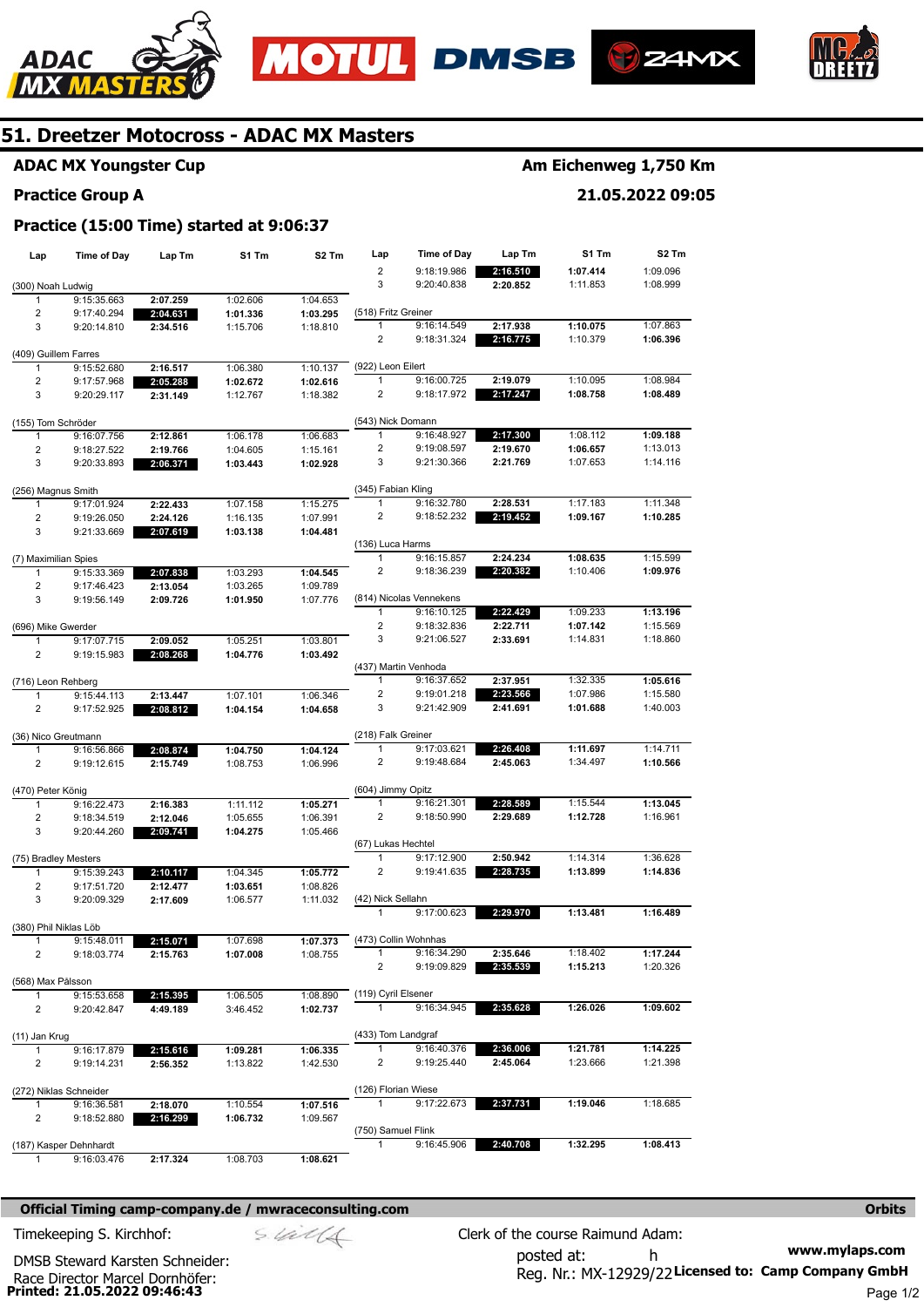

|                                          | <b>ADAC MX Youngster Cup</b> |          |          |                   |     | Am Eichenweg 1,750 Km |        |       |                   |  |
|------------------------------------------|------------------------------|----------|----------|-------------------|-----|-----------------------|--------|-------|-------------------|--|
|                                          | <b>Practice Group A</b>      |          |          |                   |     |                       |        |       | 21.05.2022 09:05  |  |
| Practice (15:00 Time) started at 9:06:37 |                              |          |          |                   |     |                       |        |       |                   |  |
| Lap                                      | Time of Dav                  | Lap Tm   | S1 Tm    | S <sub>2</sub> Tm | Lap | Time of Dav           | Lap Tm | S1 Tm | S <sub>2</sub> Tm |  |
|                                          | (54) Lucas Schwarz           |          |          |                   |     |                       |        |       |                   |  |
|                                          | 9:17:07.999                  | 2:44.283 | 1:18.892 | 1:25.391          |     |                       |        |       |                   |  |

**Official Timing camp-company.de / mwraceconsulting.com <b>Orbits Orbits Orbits Orbits** 

**Printed: 21.05.2022 09:46:43**  Race Director Marcel Dornhöfer: DMSB Steward Karsten Schneider:

**www.mylaps.com**  Reg. Nr.: MX-12929/22 Licensed to: Camp Company GmbH posted at: h Timekeeping S. Kirchhof:  $\le \& \& \& \& \& \& \& \& \qquad \qquad$  Clerk of the course Raimund Adam: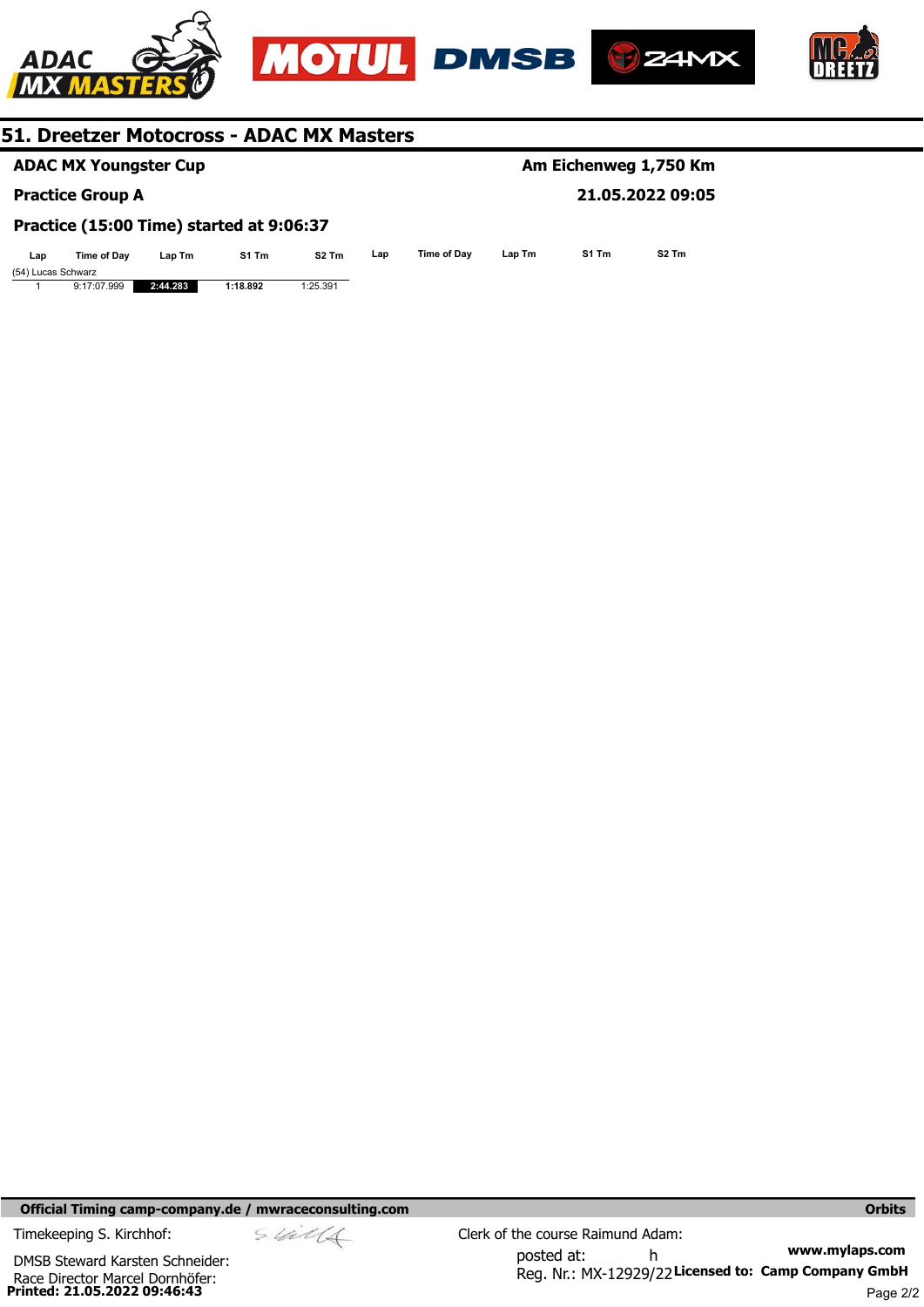





**Am Eichenweg 1,750 Km** 

**21.05.2022 09:45** 



# **51. Dreetzer Motocross - ADAC MX Masters**

# **ADAC MX Youngster Cup**

## **Practice Group B**

# **Practice (15:00 Time) started at 9:46:24**

| Pos | No. | Name                    | <b>FNM</b>  | Nat/Hometown      | <b>Trademark</b> | Entrant / Team                         | Laps | <b>Best Tm</b> | Diff   | In Lap | km/h   |
|-----|-----|-------------------------|-------------|-------------------|------------------|----------------------------------------|------|----------------|--------|--------|--------|
| 1   | 440 | Marnique Appelt         | <b>DMSB</b> | DEU/ Woltersdorf  | <b>KTM</b>       | Raths Motorsports                      | 2    | 2:06.401       |        | 1      | 49,841 |
| 2   | 57  | Edvards Bidzans         | LaMSF       | LVA/ Marupe       | Husqvarna        |                                        | 3    | 2:08.419       | 2.018  | 3      | 49,058 |
| 3   | 191 | Erlandas Mackonis       | <b>LMSF</b> | LTU/ Kaunas       | <b>KTM</b>       |                                        | 3    | 2:11.305       | 4.904  | 3      | 47,980 |
| 4   | 535 | Radek Vetrovský         | <b>ACCR</b> | CZE/ Píbram       | <b>KTM</b>       |                                        | 3    | 2:11.912       | 5.511  | 3      | 47,759 |
| 5   | 171 | Fynn-Niklas Tornau      | <b>DMSB</b> | DEU/ Jahnshof     | Husqvarna        | HM Racing Power for MX                 | 2    | 2:12.463       | 6.062  | 2      | 47,560 |
| 6   | 90  | Justin Trache           | <b>DMSB</b> | DEU/ Chemnitz     | Yamaha           | Sturm STC Racing                       | 2    | 2:13.179       | 6.778  | 2      | 47,305 |
| 7   | 839 | Victor Kleemann         | <b>DMU</b>  | DNK/ Tikøb        | Honda            | <b>KMP Honda Racing</b>                | 3    | 2:14.023       | 7.622  | 1      | 47,007 |
| 8   | 70  | <b>Valentin Kees</b>    | <b>DMSB</b> | DEU/ Schwabnied   | <b>KTM</b>       | Kosak Racing Team                      | 2    | 2:14.248       | 7.847  | 1      | 46,928 |
| 9   | 122 | Camden Mc Lellan        | <b>KNMV</b> | ZAF/ Leopoldsburg | <b>KTM</b>       | TBS Conversions KTM Racing team        | 2    | 2:14.781       | 8.380  | 2      | 46,742 |
| 10  | 404 | László Márk Técsi       | <b>MAMS</b> | HUN/ Hodmezova:   | <b>KTM</b>       | HTS Team                               | 2    | 2:14.913       | 8.512  | 1      | 46,697 |
| 11  | 410 | Max Thunecke            | <b>DMSB</b> | DEU/ Kalbe / Mild | Honda            |                                        | 3    | 2:15.137       | 8.736  | 2      | 46,619 |
| 12  | 40  | <b>Martin Michelis</b>  | <b>EMF</b>  | EST/ Harjumaa     | <b>KTM</b>       |                                        | 3    | 2:15.198       | 8.797  | 2      | 46,598 |
| 13  | 472 | Eric Jette              | <b>DMSB</b> | DEU/ Colbitz      | Honda            | MS Motorcycle - Dirt Division          | 2    | 2:15.903       | 9.502  | 2      | 46,357 |
| 14  | 551 | <b>Maximilian Frank</b> | <b>DMSB</b> | DEU/ Bremervörd   | <b>KTM</b>       |                                        | 2    | 2:15.968       | 9.567  | 2      | 46,334 |
| 15  | 812 | Sem De Lange            | <b>KNMV</b> | NLD/ drenthe      | GasGas           | gasgas brouwer jumbo team              | 2    | 2:16.679       | 10.278 | 1      | 46,093 |
| 16  | 701 | Laurenz Falke           | <b>DMSB</b> | DEU/ Brandis      | Husqvarna        | Sturm STC Racing                       | 2    | 2:17.728       | 11.327 | 1      | 45,742 |
| 17  | 145 | Pascal Jungmann         | <b>DMSB</b> | DEU/ Wuppertal    | Honda            | KMP Honda Racing                       | 2    | 2:17.860       | 11.459 | 2      | 45,699 |
| 18  | 481 | Roel Van Ham            | <b>KNMV</b> | NLD/ Sulingen     | Yamaha           | SHR Motorsports-Yamaha Motor Europe    | 2    | 2:18.465       | 12.064 | 1      | 45,499 |
| 19  | 17  | Junior Bal              | <b>FMB</b>  | BEL/ Lokeren      | Husqvarna        | Bloody Harry Energy - RGS MX Team      | 2    | 2:21.733       | 15.332 | 1      | 44,450 |
| 20  | 572 | Rasmus Pedersen         | <b>DMU</b>  | DNK/ Vejle        | <b>KTM</b>       | WZ-Racing                              | 2    | 2:21.782       | 15.381 | 1      | 44,434 |
| 21  | 306 | Julian Duvier           | <b>DMSB</b> | DEU/ Hamburg      | Yamaha           | Schmicker Racing                       | 2    | 2:21.950       | 15.549 | 1      | 44,382 |
| 22  | 131 | Cato Nickel             | <b>DMSB</b> | DEU/ Consrade     | <b>KTM</b>       | WZ-Racing                              | 2    | 2:22.185       | 15.784 | 2      | 44,308 |
| 23  | 48  | Kristofers Kaulins      | LaMSF       | LVA/ Riga         | <b>KTM</b>       |                                        | 2    | 2:25.023       | 18.622 | 1      | 43,441 |
| 24  | 252 | Paul Bloy               | <b>DMSB</b> | DEU/ Biberach     | <b>KTM</b>       | Kosak Racing Team                      | 2    | 2:26.382       | 19.981 | 2      | 43,038 |
| 25  | 436 | Marvin Müller           | <b>DMSB</b> | DEU/ Engelskirche | Honda            | <b>KMP Honda Racing</b>                | 2    | 2:28.900       | 22.499 | 1      | 42,310 |
| 26  | 747 | Edvard Erdelyi          | <b>FMS</b>  | HUN/ Murg         | GasGas           | OneForOne Production                   | 1    | 2:29.362       | 22.961 | 1      | 42,179 |
| 27  | 271 | Stanislav Vašícek       | <b>ACCR</b> | CZE/ Horni Slavko | Husqvarna        | Q-Racing - Mefo Sport Racing Team      | 2    | 2:29.793       | 23.392 | 2      | 42,058 |
| 28  | 622 | <b>Fabian Trossen</b>   | <b>DMSB</b> | DEU/ Linz         | GasGas           |                                        | 2    | 2:34.449       | 28.048 | 1      | 40,790 |
| 29  | 290 | Joshua Völker           | <b>DMSB</b> | DEU/ Bad Liebens  | Husqvarna        |                                        | 2    | 2:39.174       | 32.773 | 2      | 39,579 |
| 30  | 350 | Lennox Litzrodt         | <b>DMSB</b> | DEU/ Apolda       | Suzuki           | stielergruppe.mx Johannes-Bikes Suzuki | 2    | 2:39.198       | 32.797 | 1      | 39,573 |
| 31  | 8   | <b>Tyler Loth</b>       | <b>DMSB</b> | DEU/ Elbe-Parey ( | <b>KTM</b>       | WZ-Racing                              | 2    | 2:41.498       | 35.097 | 2      | 39,010 |

## **Official Timing camp-company.de / mwraceconsulting.com <b>Orbits and Company.de Company** orbits **Orbits Orbits**

**Printed: 21.05.2022 10:01:38**  Race Director Marcel Dornhöfer: DMSB Steward Karsten Schneider:

$$
\mathscr{A}\mathscr{A}
$$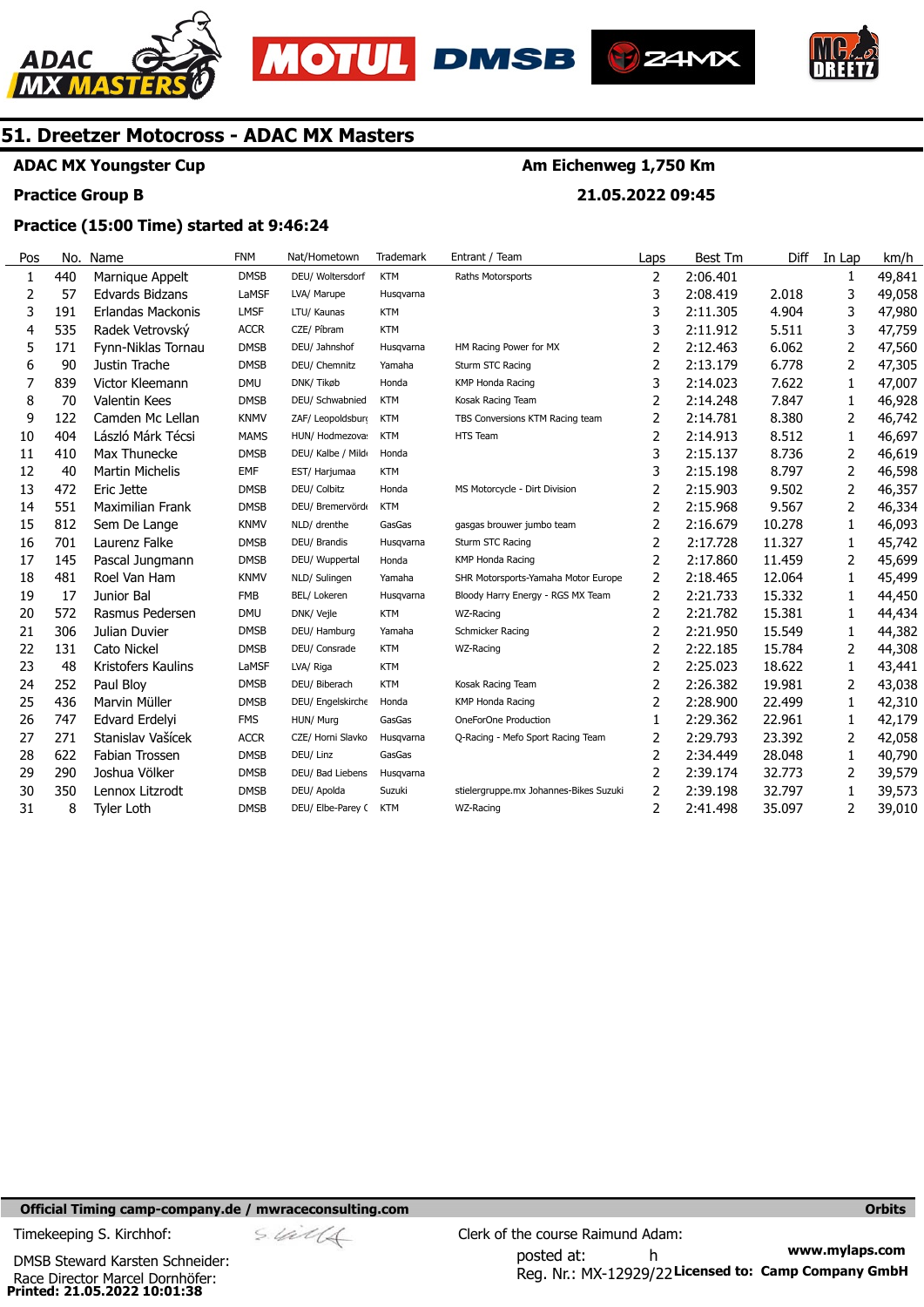







# **ADAC MX Youngster Cup**

#### **Practice Group B**

# **Am Eichenweg 1,750 Km**

**21.05.2022 09:45** 

|  | Practice (15:00 Time) started at 9:46:24 |  |
|--|------------------------------------------|--|
|--|------------------------------------------|--|

| Lap                     | <b>Time of Day</b>                    | Lap Tm   | S1 Tm    | S <sub>2</sub> Tm | Lap                     | <b>Time of Day</b>                  | Lap Tm               | S1 Tm                | S2 Tm                |
|-------------------------|---------------------------------------|----------|----------|-------------------|-------------------------|-------------------------------------|----------------------|----------------------|----------------------|
|                         | (440) Marnique Appelt                 |          |          |                   | (701) Laurenz Falke     |                                     |                      |                      |                      |
| 1                       | 9:55:18.293                           | 2:06.401 | 1:02.610 | 1:03.791          | 1                       | 9:56:28.405                         | 2:17.728             | 1:10.560             | 1:07.168             |
| 2                       | 9:59:22.978                           | 4:04.685 | 1:03.349 | 3:01.336          | 2                       | 9:59:13.795                         | 2:45.390             | 1:26.162             | 1:19.228             |
|                         | (57) Edvards Bidzans                  |          |          |                   |                         | (145) Pascal Jungmann               |                      |                      |                      |
| 1                       | 9:55:36.547                           | 2:14.952 | 1:07.026 | 1:07.926          | 1                       | 9:56:41.274                         | 2:39.095             | 1:30.710             | 1:08.385             |
| 2                       | 9:57:57.384                           | 2:20.837 | 1:07.501 | 1:13.336          | 2                       | 9:58:59.134                         | 2:17.860             | 1:05.690             | 1:12.170             |
| 3                       | 10:00:05.803                          | 2:08.419 | 1:04.308 | 1:04.111          |                         |                                     |                      |                      |                      |
|                         |                                       |          |          |                   | (481) Roel Van Ham      |                                     |                      |                      |                      |
|                         | (191) Erlandas Mackonis               |          |          |                   | 1                       | 9:56:09.085                         | 2:18.465             | 1:09.667             | 1:08.798             |
| 1                       | 9:56:13.996                           | 2:22.337 | 1:11.971 | 1:10.366          | $\overline{\mathbf{c}}$ | 9:58:29.292                         | 2:20.207             | 1:06.369             | 1:13.838             |
| $\overline{2}$          | 9:58:42.609                           | 2:28.613 | 1:13.624 | 1:14.989          |                         |                                     |                      |                      |                      |
| 3                       | 10:00:53.914                          | 2:11.305 | 1:05.916 | 1:05.389          | (17) Junior Bal<br>1    | 9:55:49.397                         |                      |                      |                      |
|                         | (535) Radek Vetrovský                 |          |          |                   | $\overline{c}$          | 9:59:00.619                         | 2:21.733<br>3:11.222 | 1:12.245<br>1:59.624 | 1:09.488<br>1:11.598 |
| 1                       | 9:55:44.725                           | 2:18.886 | 1:08.542 | 1:10.344          |                         |                                     |                      |                      |                      |
| 2                       | 9:58:01.584                           | 2:16.859 | 1:06.285 | 1:10.574          |                         | (572) Rasmus Pedersen               |                      |                      |                      |
| 3                       | 10:00:13.496                          | 2:11.912 | 1:06.381 | 1:05.531          | 1                       | 9:56:40.474                         | 2:21.782             | 1:10.425             | 1:11.357             |
|                         |                                       |          |          |                   | 2                       | 9:59:17.955                         | 2:37.481             | 1:19.771             | 1:17.710             |
|                         | (171) Fynn-Niklas Tornau              |          |          |                   |                         |                                     |                      |                      |                      |
| 1                       | 9:55:42.903                           | 2:20.117 | 1:08.076 | 1:12.041          | (306) Julian Duvier     |                                     |                      |                      |                      |
| 2                       | 9:57:55.366                           | 2:12.463 | 1:05.120 | 1:07.343          | 1                       | 9:56:16.388                         | 2:21.950             | 1:10.882             | 1:11.068             |
|                         |                                       |          |          |                   | 2                       | 9:58:38.996                         | 2:22.608             | 1:08.521             | 1:14.087             |
| (90) Justin Trache<br>1 | 9:55:31.825                           | 2:14.788 | 1:07.959 | 1:06.829          | (131) Cato Nickel       |                                     |                      |                      |                      |
| $\overline{2}$          | 9:57:45.004                           | 2:13.179 | 1:05.300 | 1:07.879          | 1                       | 9:56:32.047                         | 2:24.609             | 1:10.214             | 1:14.395             |
|                         |                                       |          |          |                   | 2                       | 9:58:54.232                         | 2:22.185             | 1:05.892             | 1:16.293             |
|                         | (839) Victor Kleemann                 |          |          |                   |                         |                                     |                      |                      |                      |
| 1                       | 9:55:33.171                           | 2:14.023 | 1:07.423 | 1:06.600          |                         | (48) Kristofers Kaulins             |                      |                      |                      |
| 2                       | 9:58:00.336                           | 2:27.165 | 1:08.001 | 1:19.164          |                         | 9:55:54.887                         | 2:25.023             | 1:11.841             | 1:13.182             |
| 3                       | 10:00:30.033                          | 2:29.697 | 1:14.168 | 1:15.529          | 2                       | 9:59:27.119                         | 3:32.232             | 2:12.452             | 1:19.780             |
|                         |                                       |          |          |                   |                         |                                     |                      |                      |                      |
| (70) Valentin Kees      |                                       |          |          |                   | (252) Paul Bloy         |                                     |                      |                      |                      |
| 1                       | 9:55:27.501                           | 2:14.248 | 1:06.879 | 1:07.369          | 1<br>2                  | 9:56:29.654<br>9:58:56.036          | 2:27.812             | 1:14.397             | 1:13.415<br>1:15.118 |
| 2                       | 9:57:51.173                           | 2:23.672 | 1:07.366 | 1:16.306          |                         |                                     | 2:26.382             | 1:11.264             |                      |
|                         | (122) Camden Mc Lellan                |          |          |                   | (436) Marvin Müller     |                                     |                      |                      |                      |
| 1                       | 9:57:17.869                           | 2:56.838 | 1:50.670 | 1:06.168          | 1                       | 9:56:53.665                         | 2:28.900             | 1:16.340             | 1:12.560             |
| 2                       | 9:59:32.650                           | 2:14.781 | 1:04.399 | 1:10.382          | 2                       | 9:59:35.723                         | 2:42.058             | 1:11.215             | 1:30.843             |
|                         |                                       |          |          |                   |                         |                                     |                      |                      |                      |
|                         | (404) László Márk Técsi               |          |          |                   | (747) Edvard Erdelyi    |                                     |                      |                      |                      |
| 1                       | 9:55:35.249                           | 2:14.913 | 1:07.527 | 1:07.386          |                         | 9:56:37.694                         | 2:29.362             | 1:16.461             | 1:12.901             |
| 2                       | 9:59:42.711                           | 4:07.462 | 2:55.062 | 1:12.400          |                         |                                     |                      |                      |                      |
|                         |                                       |          |          |                   |                         | (271) Stanislav Vašícek             |                      |                      |                      |
|                         | (410) Max Thunecke                    |          |          |                   | 1                       | 9:56:23.591                         | 2:29.992             | 1:16.757             | 1:13.235             |
| 1                       | 9:56:21.967                           | 2:16.783 | 1:08.941 | 1:07.842          | 2                       | 9:58:53.384                         | 2:29.793             | 1:08.791             | 1:21.002             |
| 2                       | 9:58:37.104                           | 2:15.137 | 1:07.968 | 1:07.169          |                         |                                     |                      |                      |                      |
| 3                       | 10:01:03.725                          | 2:26.621 | 1:12.941 | 1:13.680          | 1                       | (622) Fabian Trossen<br>9:56:20.948 | 2:34.449             | 1:15.689             | 1:18.760             |
| (40) Martin Michelis    |                                       |          |          |                   | 2                       | 9:59:03.682                         | 2:42.734             | 1:15.641             | 1:27.093             |
| 1                       | 9:56:06.491                           | 2:25.214 | 1:14.111 | 1:11.103          |                         |                                     |                      |                      |                      |
| 2                       | 9:58:21.689                           | 2:15.198 | 1:06.672 | 1:08.526          | (290) Joshua Völker     |                                     |                      |                      |                      |
| 3                       | 10:00:50.904                          | 2:29.215 | 1:04.443 | 1:24.772          | 1                       | 9:56:45.404                         | 2:43.529             | 1:22.319             | 1:21.210             |
|                         |                                       |          |          |                   | 2                       | 9:59:24.578                         | 2:39.174             | 1:18.106             | 1:21.068             |
| (472) Eric Jette        |                                       |          |          |                   |                         |                                     |                      |                      |                      |
| 1                       | 9:56:01.401                           | 2:18.506 | 1:09.443 | 1:09.063          |                         | (350) Lennox Litzrodt               |                      |                      |                      |
| 2                       | 9:58:17.304                           | 2:15.903 | 1:06.923 | 1:08.980          | 1                       | 9:56:26.811                         | 2:39.198             | 1:17.561             | 1:21.637             |
|                         |                                       |          |          |                   | 2                       | 9:59:07.176                         | 2:40.365             | 1:17.680             | 1:22.685             |
| 1                       | (551) Maximilian Frank<br>9:55:46.828 | 2:19.296 | 1:10.698 | 1:08.598          | (8) Tyler Loth          |                                     |                      |                      |                      |
| 2                       | 9:58:02.796                           | 2:15.968 | 1:05.102 | 1:10.866          | 1                       | 9:56:34.435                         | 2:45.122             | 1:20.222             | 1:24.900             |
|                         |                                       |          |          |                   | 2                       | 9:59:15.933                         | 2:41.498             | 1:16.524             | 1:24.974             |
|                         | (812) Sem De Lange                    |          |          |                   |                         |                                     |                      |                      |                      |
| 1                       | 9:55:30.900                           | 2:16.679 | 1:08.405 | 1:08.274          |                         |                                     |                      |                      |                      |
| 2                       | 9:57:59.691                           | 2:28.791 | 1:14.151 | 1:14.640          |                         |                                     |                      |                      |                      |

### **Official Timing camp-company.de / mwraceconsulting.com <b>Orbits and Company.de Company** orbits **Orbits Orbits**

Timekeeping S. Kirchhof:  $\frac{C}{2}$  Clerk of the course Raimund Adam:

Race Director Marcel Dornhöfer:<br>**Printed: 21.05.2022 10:01:47** DMSB Steward Karsten Schneider:

**www.mylaps.com**  Reg. Nr.: MX-12929/22 Licensed to: Camp Company GmbH posted at: h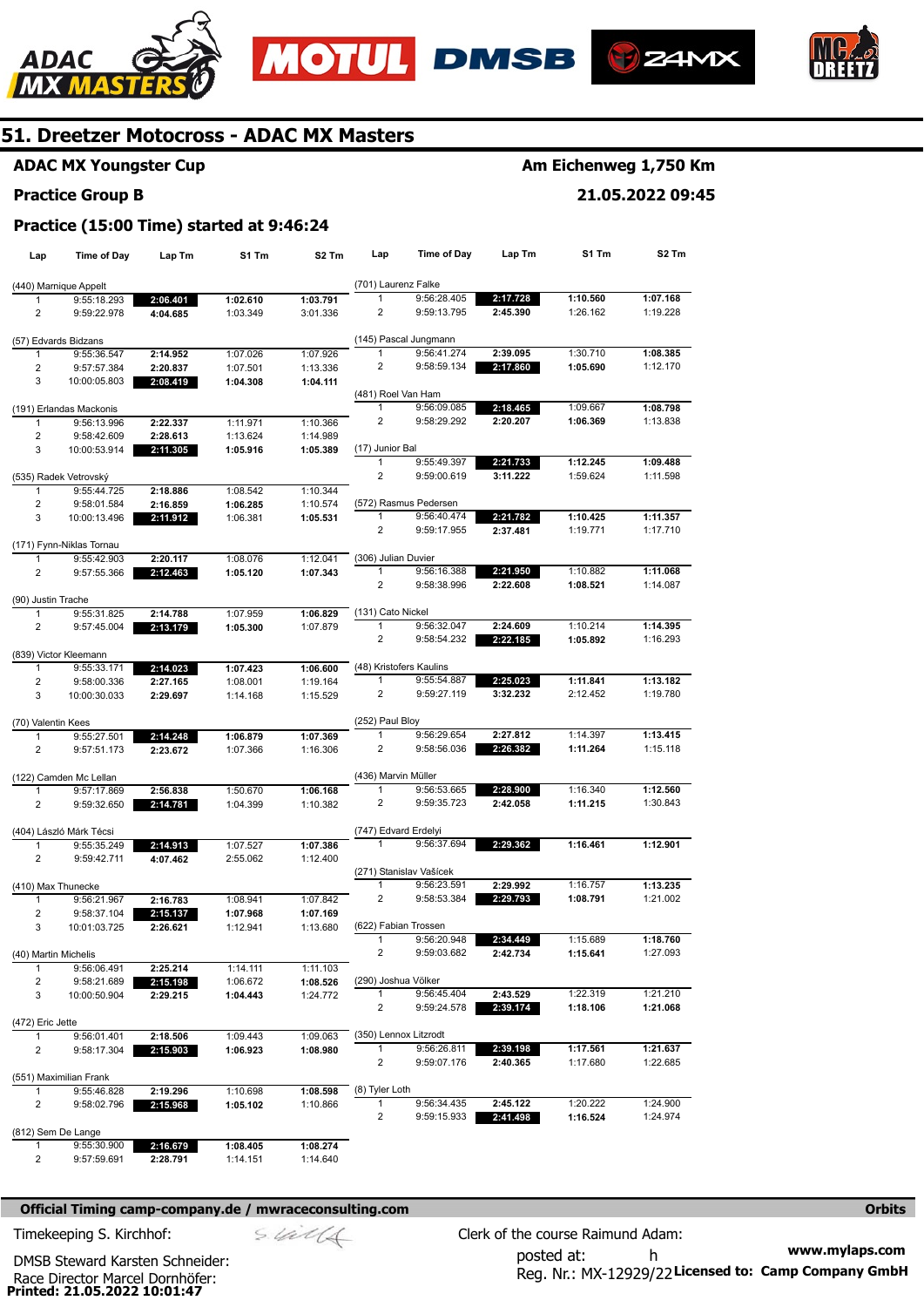





**Am Eichenweg 1,750 Km** 

**21.05.2022 09:20** 



# **51. Dreetzer Motocross - ADAC MX Masters**

**ADAC MX Youngster Cup** 

## **Qualifying Group A**

# **Qualifying (20:00 Time) started at 9:21:55**

#### Pos 1 2 3 4 5 6 7 8 9 10 11 12 13 14 15 16 17 18 19 20 21 22 23  $24$ 25 26 27 28  $29$ Not classified (120% of the Top 3 = 2:26.012) No. 409 7 696 36 300 568 716 470 155 437 75 256 11 543 272 518 218 187 750 119 42 136 814 922 380 473 604 345 433 67 126 54 Name Guillem Farres Maximilian Spies Mike Gwerder Nico Greutmann Noah Ludwig Max Pålsson Leon Rehberg Peter König Tom Schröder Martin Venhoda Bradley Mesters Magnus Smith Jan Krug Nick Domann Niklas Schneider Fritz Greiner Falk Greiner Kasper Dehnhardt Samuel Flink Cyril Elsener Nick Sellahn Luca Harms Nicolas Vennekens Leon Eilert Phil Niklas Löb Collin Wohnhas Jimmy Opitz Fabian Kling Tom Landgraf Lukas Hechtel Florian Wiese Lucas Schwarz FNM RFME **DMSB FMS** DMSB DMSB SVEMO DMSB DMSB DMSB **ACCR** KNMV DMU DMSB DMSB DMSB **DMSB DMSB DMU** SVEMO FMS DMSB DMSB FMB DMSB DMSB DMSB DMSB DMSB DMSB **DMSB** DMSB DMSB Nat/Hometown ESP/ Balsareny DEU/ Ortrand SUI/ 8173 DEU/ MERISHAUS DEU/ Ascherslebe SWE/ Ljungbyhed DEU/ Bismark/ Alt DEU/ Eberswalde DEU/ Römstedt CZE/ Prague NLD/ Waalre DNK/ Melby DEU/ Pulheim DEU/ Meseberg DEU/ Veilsdorf DEU/ Genthin (Hü DEU/ Genhin (Hüt DNK/ Hårlev SWE/ Bjorklinge CHE/ Rafz DEU/ Schwerin DEU/ Apfeldorf BEL/ Balen DEU/ Wiesenburg DEU/ Derschen DEU/ Lauterstein DEU/ Werdau DEU/ Neulußheim DEU/ Oelsnitz/Erz DEU/ Windsbach DEU/ Ratzeburg DEU/ Apolda **Trademark** KTM **KTM** KTM Husqvarna KTM KTM KTM KTM Honda Husqvarna Kawasaki Yamaha Husqvarna Honda Suzuki **KTM KTM** Fantic Yamaha KTM KTM KTM KTM Honda Husqvarna KTM GasGas Honda Husqvarna Yamaha **KTM** KTM Entrant / Team Raths Motorsports Schmicker Racing / ADAC Berlin Branden Team KTM VRT Norpesca Hollande Team AB-Racing by Zweiradsport Schmit Becker Racing/ADAC Niedersachsen/Sac Schmicker Racing Rynopower Germany powered Kaczmare KTM Sarholz Racing Team / ADAC Berlin Q-Racing - Mefo Sport Racing Team Pfeil-Kawasaki Wozniak Racing/Yamaha Scandinavia SixtySeven KMP Honda Racing stielergruppe.mx Johannes-Bikes Suzuki FALCON Motorsports FALCON Motorsports Kaduuz KTM Switzerland, Motoshop Zachmann FALCON Motorsports FALCON Motorsports Vema Beton Team AB-Racing by Zweiradsport Schmit SixtySeven Team Bauerschmidt MB33 KMP Honda Racing TKS Racing Team GripMesser.com Racing Team Laps 9 8 8 7 9 6 4 5 5 7 8 7 6 7 7 7 7 8 8 8 4 7 7 5 6 6 6 4 6 3 3  $\overline{2}$ Best Tm 2:01.431 2:01.604 2:01.996 2:02.504 2:03.343 2:04.193 2:05.053 2:05.108 2:05.286 2:05.533 2:05.871 2:06.776 2:07.695 2:08.346 2:08.496 2:08.607 2:09.632 2:10.195 2:10.899 2:11.492 2:11.827 2:13.348 2:13.598 2:14.675 2:15.034 2:16.284 2:20.545 2:21.455 2:24.261 2:27.797 2:28.953 2:40.157 Diff 0.173 0.565 1.073 1.912 2.762 3.622 3.677 3.855 4.102 4.440 5.345 6.264 6.915 7.065 7.176 8.201 8.764 9.468 10.061 10.396 11.917 12.167 13.244 13.603 14.853 19.114 20.024 22.830 26.366 27.522 38.726 In Lap 6 3 4 5 1 6 4 5 1 6 6 6 3 3 2 4 4 6 3 4 1 3 3 1 1 5 1 1 1 3 3 1 km/h 51,881 51,808 51,641 51,427 51,077 50,727 50,379 50,356 50,285 50,186 50,051 49,694 49,336 49,086 49,029 48,986 48,599 48,389 48,129 47,912 47,790 47,245 47,156 46,779 46,655 46,227 44,826 44,537 43,671 42,626 42,295 39,336

**Announcements** 

Weather: cloudy 13 degrees, dry track

## **Official Timing camp-company.de / mwraceconsulting.com Orbits**

Timekeeping S. Kirchhof:  $\frac{C}{2}$  Clerk of the course Raimund Adam:

**Printed: 21.05.2022 09:47:44**  DMSB Steward Karsten Schneider: Race Director Marcel Dornhöfer:

**www.mylaps.com**  Reg. Nr.: MX-12929/22 Licensed to: Camp Company GmbH posted at: h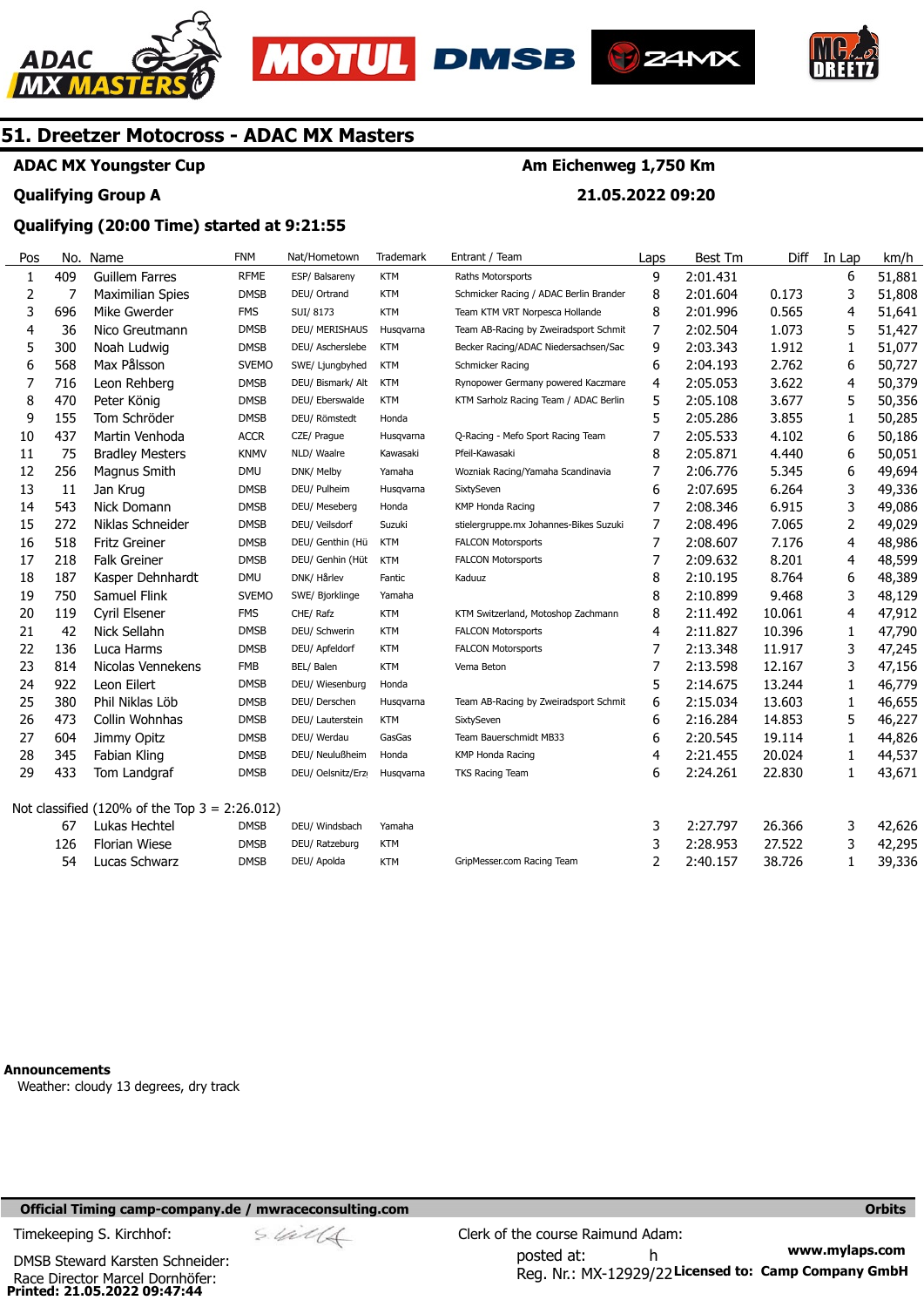







**Qualifying (20:00 Time) started at 9:21:55** 

# **ADAC MX Youngster Cup**

#### **Qualifying Group A**

# **Am Eichenweg 1,750 Km**

**21.05.2022 09:20** 

| 2:03.779<br>2:45.806<br>2:01.712<br>2:35.487<br>2:23.535<br>2:01.431<br>2:42.637<br>2:31.831<br>2:02.865<br>2:04.476<br>2:30.164<br>2:01.604<br>4:11.797<br>2:09.213<br>2:17.244 | 1:02.673<br>1:21.250<br>1:01.431<br>1:21.409<br>1:09.181<br>1:00.844<br>1:20.713<br>1:13.555<br>1:00.959<br>1:02.870<br>1:18.158<br>1:00.882 | 1:01.106<br>1:24.556<br>1:00.281<br>1:14.078<br>1:14.354<br>1:00.587<br>1:21.924<br>1:18.276<br>1:01.906<br>1:01.606 | (470) Peter König<br>$\mathbf{1}$<br>2<br>3<br>4<br>5<br>(155) Tom Schröder<br>1<br>2<br>3<br>4<br>5                 | 9:27:03.885<br>9:29:10.180<br>9:34:40.216<br>9:36:46.639<br>9:38:51.747<br>9:25:33.850<br>9:30:01.778<br>9:32:07.094<br>9:37:52.622 | 2:07.234<br>2:06.295<br>5:30.036<br>2:06.423<br>2:05.108<br>2:05.286<br>4:27.928<br>2:05.316<br>5:45.528                                                                                                                  | 1:04.292<br>1:03.385<br>4:17.008<br>1:02.282<br>1:01.946<br>1:03.028<br>3:03.548<br>1:02.623<br>4:24.731                                                 | 1:02.942<br>1:02.910<br>1:13.028<br>1:04.141<br>1:03.162<br>1:02.258<br>1:24.380<br>1:02.693                                                             |
|----------------------------------------------------------------------------------------------------------------------------------------------------------------------------------|----------------------------------------------------------------------------------------------------------------------------------------------|----------------------------------------------------------------------------------------------------------------------|----------------------------------------------------------------------------------------------------------------------|-------------------------------------------------------------------------------------------------------------------------------------|---------------------------------------------------------------------------------------------------------------------------------------------------------------------------------------------------------------------------|----------------------------------------------------------------------------------------------------------------------------------------------------------|----------------------------------------------------------------------------------------------------------------------------------------------------------|
|                                                                                                                                                                                  |                                                                                                                                              |                                                                                                                      |                                                                                                                      |                                                                                                                                     |                                                                                                                                                                                                                           |                                                                                                                                                          |                                                                                                                                                          |
|                                                                                                                                                                                  |                                                                                                                                              |                                                                                                                      |                                                                                                                      |                                                                                                                                     |                                                                                                                                                                                                                           |                                                                                                                                                          |                                                                                                                                                          |
|                                                                                                                                                                                  |                                                                                                                                              |                                                                                                                      |                                                                                                                      |                                                                                                                                     |                                                                                                                                                                                                                           |                                                                                                                                                          |                                                                                                                                                          |
|                                                                                                                                                                                  |                                                                                                                                              |                                                                                                                      |                                                                                                                      |                                                                                                                                     |                                                                                                                                                                                                                           |                                                                                                                                                          |                                                                                                                                                          |
|                                                                                                                                                                                  |                                                                                                                                              |                                                                                                                      |                                                                                                                      |                                                                                                                                     |                                                                                                                                                                                                                           |                                                                                                                                                          |                                                                                                                                                          |
|                                                                                                                                                                                  |                                                                                                                                              |                                                                                                                      |                                                                                                                      |                                                                                                                                     |                                                                                                                                                                                                                           |                                                                                                                                                          |                                                                                                                                                          |
|                                                                                                                                                                                  |                                                                                                                                              |                                                                                                                      |                                                                                                                      |                                                                                                                                     |                                                                                                                                                                                                                           |                                                                                                                                                          |                                                                                                                                                          |
|                                                                                                                                                                                  |                                                                                                                                              |                                                                                                                      |                                                                                                                      |                                                                                                                                     |                                                                                                                                                                                                                           |                                                                                                                                                          |                                                                                                                                                          |
|                                                                                                                                                                                  |                                                                                                                                              |                                                                                                                      |                                                                                                                      |                                                                                                                                     |                                                                                                                                                                                                                           |                                                                                                                                                          |                                                                                                                                                          |
|                                                                                                                                                                                  |                                                                                                                                              |                                                                                                                      |                                                                                                                      |                                                                                                                                     |                                                                                                                                                                                                                           |                                                                                                                                                          |                                                                                                                                                          |
|                                                                                                                                                                                  |                                                                                                                                              |                                                                                                                      |                                                                                                                      |                                                                                                                                     |                                                                                                                                                                                                                           |                                                                                                                                                          |                                                                                                                                                          |
|                                                                                                                                                                                  |                                                                                                                                              |                                                                                                                      |                                                                                                                      |                                                                                                                                     |                                                                                                                                                                                                                           |                                                                                                                                                          | 1:20.797                                                                                                                                                 |
|                                                                                                                                                                                  |                                                                                                                                              |                                                                                                                      |                                                                                                                      | 9:39:58.748                                                                                                                         | 2:06.126                                                                                                                                                                                                                  | 1:02.577                                                                                                                                                 | 1:03.549                                                                                                                                                 |
|                                                                                                                                                                                  |                                                                                                                                              |                                                                                                                      |                                                                                                                      | (437) Martin Venhoda                                                                                                                |                                                                                                                                                                                                                           |                                                                                                                                                          |                                                                                                                                                          |
|                                                                                                                                                                                  |                                                                                                                                              | 1:12.006                                                                                                             | 1                                                                                                                    | 9:27:48.418                                                                                                                         | 3:58.445                                                                                                                                                                                                                  | 2:33.201                                                                                                                                                 | 1:25.244                                                                                                                                                 |
|                                                                                                                                                                                  |                                                                                                                                              | 1:00.722                                                                                                             | 2                                                                                                                    | 9:29:55.187                                                                                                                         | 2:06.769                                                                                                                                                                                                                  | 1:02.322                                                                                                                                                 | 1:04.447                                                                                                                                                 |
|                                                                                                                                                                                  | 3:00.169                                                                                                                                     | 1:11.628                                                                                                             | 3                                                                                                                    | 9:32:41.425                                                                                                                         | 2:46.238                                                                                                                                                                                                                  | 1:24.597                                                                                                                                                 | 1:21.641                                                                                                                                                 |
|                                                                                                                                                                                  | 1:01.526                                                                                                                                     | 1:07.687<br>1:16.284                                                                                                 | 4                                                                                                                    | 9:34:47.178                                                                                                                         | 2:05.753                                                                                                                                                                                                                  | 1:02.286                                                                                                                                                 | 1:03.467                                                                                                                                                 |
|                                                                                                                                                                                  | 1:00.960                                                                                                                                     |                                                                                                                      | 5                                                                                                                    | 9:38:44.835                                                                                                                         | 3:57.657                                                                                                                                                                                                                  | 2:36.893                                                                                                                                                 | 1:20.764                                                                                                                                                 |
| 2:23.758                                                                                                                                                                         | 1:13.912                                                                                                                                     | 1:09.846                                                                                                             | 6                                                                                                                    | 9:40:50.368                                                                                                                         | 2:05.533                                                                                                                                                                                                                  | 1:02.145                                                                                                                                                 | 1:03.388                                                                                                                                                 |
| 2:16.327                                                                                                                                                                         | 1:04.610                                                                                                                                     | 1:11.717                                                                                                             | 7                                                                                                                    | 9:44:26.180                                                                                                                         | 3:35.812                                                                                                                                                                                                                  | 2:18.318                                                                                                                                                 | 1:17.494                                                                                                                                                 |
|                                                                                                                                                                                  |                                                                                                                                              |                                                                                                                      |                                                                                                                      |                                                                                                                                     |                                                                                                                                                                                                                           |                                                                                                                                                          |                                                                                                                                                          |
| 2:03.764                                                                                                                                                                         | 1:01.912                                                                                                                                     | 1:01.852                                                                                                             | (75) Bradley Mesters                                                                                                 |                                                                                                                                     |                                                                                                                                                                                                                           |                                                                                                                                                          |                                                                                                                                                          |
| 2:02.811                                                                                                                                                                         | 1:01.604                                                                                                                                     | 1:01.207                                                                                                             | 1                                                                                                                    | 9:24:27.758                                                                                                                         | 2:06.649                                                                                                                                                                                                                  | 1:03.471                                                                                                                                                 | 1:03.178                                                                                                                                                 |
| 4:03.176                                                                                                                                                                         | 2:35.850                                                                                                                                     | 1:27.326                                                                                                             | $\overline{2}$                                                                                                       | 9:26:44.282                                                                                                                         | 2:16.524                                                                                                                                                                                                                  | 1:04.159                                                                                                                                                 | 1:12.365                                                                                                                                                 |
| 2:01.996                                                                                                                                                                         | 1:00.846                                                                                                                                     | 1:01.150                                                                                                             | 3                                                                                                                    | 9:28:51.329                                                                                                                         | 2:07.047                                                                                                                                                                                                                  | 1:03.868                                                                                                                                                 | 1:03.179                                                                                                                                                 |
| 2:43.125                                                                                                                                                                         | 1:19.785                                                                                                                                     | 1:23.340                                                                                                             | 4                                                                                                                    | 9:30:57.665                                                                                                                         | 2:06.336                                                                                                                                                                                                                  | 1:02.479                                                                                                                                                 | 1:03.857                                                                                                                                                 |
| 2:02.483                                                                                                                                                                         | 59.821                                                                                                                                       | 1:02.662                                                                                                             | 5                                                                                                                    | 9:36:27.949                                                                                                                         | 5:30.284                                                                                                                                                                                                                  | 4:19.644                                                                                                                                                 | 1:10.640                                                                                                                                                 |
| 2:04.037                                                                                                                                                                         | 1:01.906                                                                                                                                     | 1:02.131                                                                                                             | 6                                                                                                                    | 9:38:33.820                                                                                                                         | 2:05.871                                                                                                                                                                                                                  | 1:02.371                                                                                                                                                 | 1:03.500                                                                                                                                                 |
| 2:39.951                                                                                                                                                                         | 1:19.566                                                                                                                                     | 1:20.385                                                                                                             | 7                                                                                                                    | 9:40:41.178                                                                                                                         | 2:07.358                                                                                                                                                                                                                  | 1:03.226                                                                                                                                                 | 1:04.132                                                                                                                                                 |
|                                                                                                                                                                                  |                                                                                                                                              |                                                                                                                      | 8                                                                                                                    | 9:42:49.710                                                                                                                         | 2:08.532                                                                                                                                                                                                                  | 1:03.915                                                                                                                                                 | 1:04.617                                                                                                                                                 |
|                                                                                                                                                                                  |                                                                                                                                              |                                                                                                                      |                                                                                                                      |                                                                                                                                     |                                                                                                                                                                                                                           |                                                                                                                                                          |                                                                                                                                                          |
| 2:16.476                                                                                                                                                                         | 1:04.170                                                                                                                                     | 1:12.306                                                                                                             | (256) Magnus Smith                                                                                                   |                                                                                                                                     |                                                                                                                                                                                                                           |                                                                                                                                                          |                                                                                                                                                          |
| 2:27.138                                                                                                                                                                         | 1:14.254                                                                                                                                     | 1:12.884                                                                                                             | 1                                                                                                                    | 9:25:51.022                                                                                                                         | 2:07.405                                                                                                                                                                                                                  | 1:04.071                                                                                                                                                 | 1:03.334                                                                                                                                                 |
| 2:06.073                                                                                                                                                                         | 1:02.218                                                                                                                                     | 1:03.855                                                                                                             | 2                                                                                                                    | 9:30:21.437                                                                                                                         | 4:30.415                                                                                                                                                                                                                  | 3:10.215                                                                                                                                                 | 1:20.200                                                                                                                                                 |
| 5:24.650                                                                                                                                                                         | 4:13.368                                                                                                                                     | 1:11.282                                                                                                             | 3                                                                                                                    | 9:32:28.616                                                                                                                         | 2:07.179                                                                                                                                                                                                                  | 1:03.234                                                                                                                                                 | 1:03.945                                                                                                                                                 |
| 2:02.504                                                                                                                                                                         | 1:00.254                                                                                                                                     | 1:02.250                                                                                                             | 4                                                                                                                    | 9:35:03.767                                                                                                                         | 2:35.151                                                                                                                                                                                                                  | 1:16.840                                                                                                                                                 | 1:18.311                                                                                                                                                 |
| 2:40.272                                                                                                                                                                         | 1:19.152                                                                                                                                     | 1:21.120                                                                                                             | 5                                                                                                                    | 9:38:01.462                                                                                                                         | 2:57.695                                                                                                                                                                                                                  | 1:33.988                                                                                                                                                 | 1:23.707                                                                                                                                                 |
| 2:23.550                                                                                                                                                                         | 1:05.937                                                                                                                                     | 1:17.613                                                                                                             | 6                                                                                                                    | 9:40:08.238                                                                                                                         | 2:06.776                                                                                                                                                                                                                  | 1:02.766                                                                                                                                                 | 1:04.010                                                                                                                                                 |
|                                                                                                                                                                                  |                                                                                                                                              |                                                                                                                      | $\overline{7}$                                                                                                       | 9:42:17.311                                                                                                                         | 2:09.073                                                                                                                                                                                                                  | 1:04.149                                                                                                                                                 | 1:04.924                                                                                                                                                 |
|                                                                                                                                                                                  |                                                                                                                                              |                                                                                                                      |                                                                                                                      |                                                                                                                                     |                                                                                                                                                                                                                           |                                                                                                                                                          |                                                                                                                                                          |
| 2:03.343                                                                                                                                                                         | 1:01.677                                                                                                                                     | 1:01.666                                                                                                             | (11) Jan Krug                                                                                                        |                                                                                                                                     |                                                                                                                                                                                                                           |                                                                                                                                                          |                                                                                                                                                          |
| 2:03.860                                                                                                                                                                         | 1:01.694                                                                                                                                     | 1:02.166                                                                                                             | 1                                                                                                                    | 9:26:05.148                                                                                                                         | 2:08.560                                                                                                                                                                                                                  | 1:04.845                                                                                                                                                 | 1:03.715                                                                                                                                                 |
| 2:25.049                                                                                                                                                                         | 1:16.100                                                                                                                                     | 1:08.949                                                                                                             | $\overline{2}$                                                                                                       | 9:28:36.243                                                                                                                         | 2:31.095                                                                                                                                                                                                                  | 1:18.240                                                                                                                                                 | 1:12.855                                                                                                                                                 |
| 2:03.584                                                                                                                                                                         | 1:00.489                                                                                                                                     | 1:03.095                                                                                                             | 3                                                                                                                    | 9:30:43.938                                                                                                                         | 2:07.695                                                                                                                                                                                                                  | 1:04.325                                                                                                                                                 | 1:03.370                                                                                                                                                 |
| 2:03.370                                                                                                                                                                         | 1:01.558                                                                                                                                     | 1:01.812                                                                                                             | 4                                                                                                                    | 9:37:03.606                                                                                                                         | 6:19.668                                                                                                                                                                                                                  | 5:03.995                                                                                                                                                 | 1:15.673                                                                                                                                                 |
| 2:22.714                                                                                                                                                                         | 1:13.311                                                                                                                                     | 1:09.403                                                                                                             | 5                                                                                                                    | 9:39:26.244                                                                                                                         | 2:22.638                                                                                                                                                                                                                  | 1:07.427                                                                                                                                                 | 1:15.211                                                                                                                                                 |
| 2:05.024                                                                                                                                                                         | 1:02.047                                                                                                                                     | 1:02.977                                                                                                             | 6                                                                                                                    | 9:44:42.560                                                                                                                         | 5:16.316                                                                                                                                                                                                                  | 4:06.667                                                                                                                                                 | 1:09.649                                                                                                                                                 |
| 2:04.781                                                                                                                                                                         | 1:02.356                                                                                                                                     | 1:02.425                                                                                                             |                                                                                                                      |                                                                                                                                     |                                                                                                                                                                                                                           |                                                                                                                                                          |                                                                                                                                                          |
| 2:05.346                                                                                                                                                                         | 1:02.649                                                                                                                                     | 1:02.697                                                                                                             | (543) Nick Domann                                                                                                    |                                                                                                                                     |                                                                                                                                                                                                                           |                                                                                                                                                          |                                                                                                                                                          |
|                                                                                                                                                                                  |                                                                                                                                              |                                                                                                                      |                                                                                                                      |                                                                                                                                     |                                                                                                                                                                                                                           |                                                                                                                                                          | 1:05.237                                                                                                                                                 |
|                                                                                                                                                                                  |                                                                                                                                              |                                                                                                                      |                                                                                                                      |                                                                                                                                     |                                                                                                                                                                                                                           |                                                                                                                                                          | 1:19.842                                                                                                                                                 |
|                                                                                                                                                                                  |                                                                                                                                              |                                                                                                                      |                                                                                                                      |                                                                                                                                     |                                                                                                                                                                                                                           |                                                                                                                                                          | 1:05.083                                                                                                                                                 |
|                                                                                                                                                                                  |                                                                                                                                              |                                                                                                                      |                                                                                                                      |                                                                                                                                     |                                                                                                                                                                                                                           |                                                                                                                                                          | 1:20.814                                                                                                                                                 |
|                                                                                                                                                                                  |                                                                                                                                              |                                                                                                                      |                                                                                                                      |                                                                                                                                     |                                                                                                                                                                                                                           |                                                                                                                                                          | 1:05.681                                                                                                                                                 |
|                                                                                                                                                                                  |                                                                                                                                              |                                                                                                                      |                                                                                                                      |                                                                                                                                     |                                                                                                                                                                                                                           |                                                                                                                                                          | 1:16.626                                                                                                                                                 |
|                                                                                                                                                                                  |                                                                                                                                              |                                                                                                                      |                                                                                                                      |                                                                                                                                     |                                                                                                                                                                                                                           |                                                                                                                                                          | 1:05.880                                                                                                                                                 |
|                                                                                                                                                                                  |                                                                                                                                              |                                                                                                                      |                                                                                                                      |                                                                                                                                     |                                                                                                                                                                                                                           |                                                                                                                                                          |                                                                                                                                                          |
|                                                                                                                                                                                  |                                                                                                                                              |                                                                                                                      |                                                                                                                      |                                                                                                                                     |                                                                                                                                                                                                                           |                                                                                                                                                          |                                                                                                                                                          |
|                                                                                                                                                                                  |                                                                                                                                              |                                                                                                                      |                                                                                                                      |                                                                                                                                     |                                                                                                                                                                                                                           |                                                                                                                                                          | 1:04.927<br>1:03.975                                                                                                                                     |
|                                                                                                                                                                                  |                                                                                                                                              |                                                                                                                      |                                                                                                                      |                                                                                                                                     |                                                                                                                                                                                                                           |                                                                                                                                                          |                                                                                                                                                          |
|                                                                                                                                                                                  |                                                                                                                                              |                                                                                                                      |                                                                                                                      |                                                                                                                                     |                                                                                                                                                                                                                           |                                                                                                                                                          | 1:23.763                                                                                                                                                 |
|                                                                                                                                                                                  |                                                                                                                                              |                                                                                                                      |                                                                                                                      |                                                                                                                                     |                                                                                                                                                                                                                           |                                                                                                                                                          | 1:08.632<br>1:05.694                                                                                                                                     |
|                                                                                                                                                                                  |                                                                                                                                              |                                                                                                                      |                                                                                                                      |                                                                                                                                     |                                                                                                                                                                                                                           |                                                                                                                                                          | 1:04.852                                                                                                                                                 |
|                                                                                                                                                                                  |                                                                                                                                              |                                                                                                                      |                                                                                                                      |                                                                                                                                     |                                                                                                                                                                                                                           |                                                                                                                                                          |                                                                                                                                                          |
|                                                                                                                                                                                  |                                                                                                                                              |                                                                                                                      |                                                                                                                      |                                                                                                                                     |                                                                                                                                                                                                                           |                                                                                                                                                          |                                                                                                                                                          |
|                                                                                                                                                                                  | 5:21.754<br>2:05.702<br>3:55.628<br>2:05.500<br>2:40.054<br>2:04.193<br>2:07.649<br>2:07.448<br>4:37.333<br>2:05.053                         | 4:09.361<br>1:02.918<br>2:41.879<br>1:01.683<br>1:22.144<br>1:01.705<br>1:04.277<br>1:04.281<br>3:22.585<br>1:02.058 | 1:12.393<br>1:02.784<br>1:13.749<br>1:03.817<br>1:17.910<br>1:02.488<br>1:03.372<br>1:03.167<br>1:14.748<br>1:02.995 | 1<br>2<br>3<br>4<br>5<br>6<br>$\overline{7}$<br>1<br>$\overline{2}$<br>3<br>4<br>5<br>6                                             | 9:27:23.795<br>9:30:05.321<br>9:32:13.667<br>9:36:01.125<br>9:38:10.319<br>9:40:44.891<br>9:42:56.399<br>(272) Niklas Schneider<br>9:25:20.048<br>9:27:28.544<br>9:32:29.207<br>9:34:44.817<br>9:36:54.985<br>9:39:04.010 | 2:11.042<br>2:41.526<br>2:08.346<br>3:47.458<br>2:09.194<br>2:34.572<br>2:11.508<br>2:10.911<br>2:08.496<br>5:00.663<br>2:15.610<br>2:10.168<br>2:09.025 | 1:05.805<br>1:21.684<br>1:03.263<br>2:26.644<br>1:03.513<br>1:17.946<br>1:05.628<br>1:05.984<br>1:04.521<br>3:36.900<br>1:06.978<br>1:04.474<br>1:04.173 |

#### **Official Timing camp-company.de / mwraceconsulting.com Orbits**

**Printed: 21.05.2022 09:47:34** 

DMSB Steward Karsten Schneider: Race Director Marcel Dornhöfer: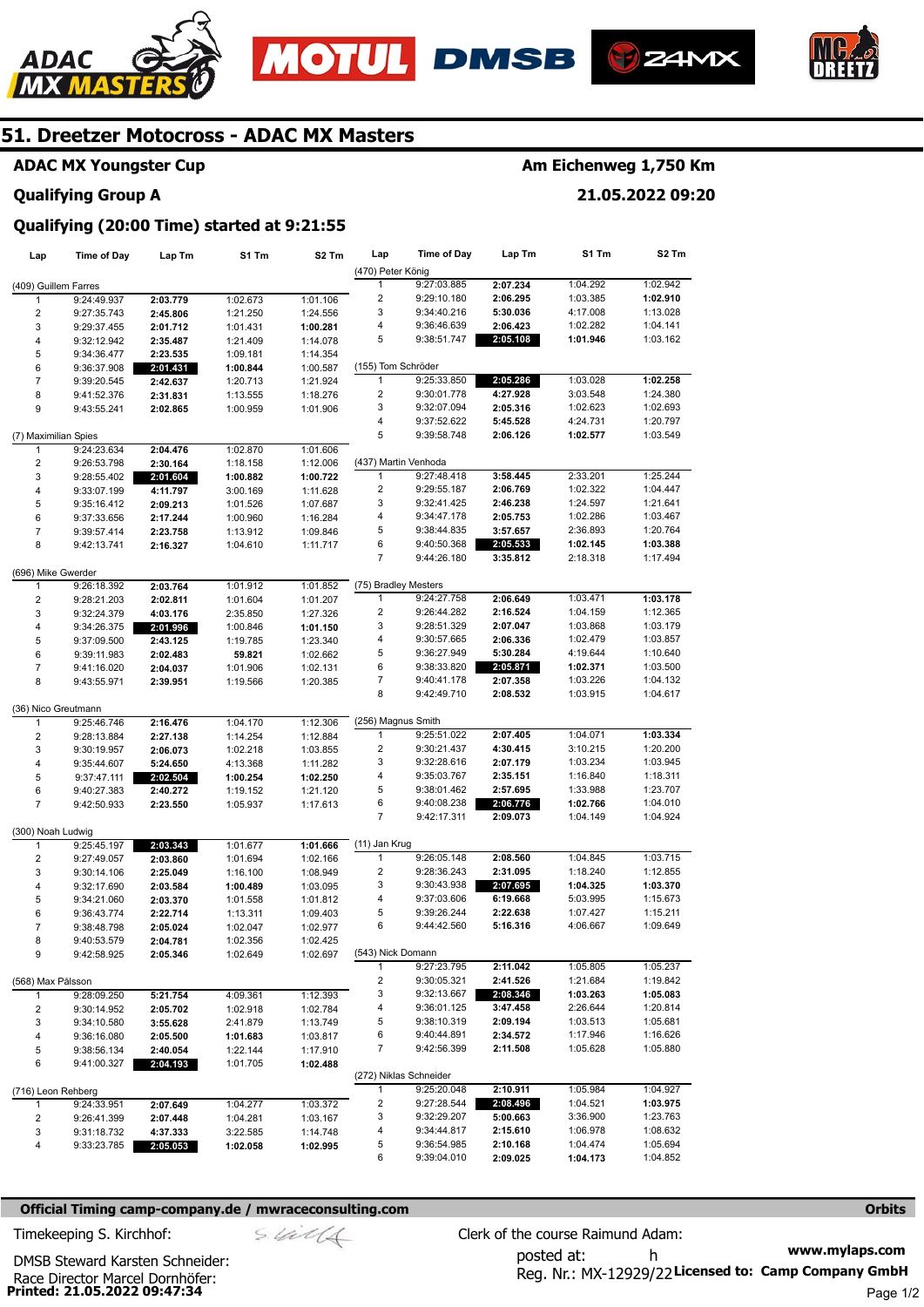







# **ADAC MX Youngster Cup**

# **Qualifying Group A**

# **Am Eichenweg 1,750 Km**

**21.05.2022 09:20** 

# **Qualifying (20:00 Time) started at 9:21:55**

| Lap                     | <b>Time of Day</b>         | Lap Tm               | S1 Tm                | S2 Tm                | Lap                   | Time of Day                | Lap Tm   | S1 Tm                | S2 Tm                |
|-------------------------|----------------------------|----------------------|----------------------|----------------------|-----------------------|----------------------------|----------|----------------------|----------------------|
| $\overline{7}$          | 9:42:42.392                | 3:38.382             | 2:21.360             | 1:17.022             | $\mathbf{1}$          | 9:27:09.082                | 2:15.529 | 1:07.385             | 1:08.144             |
|                         |                            |                      |                      |                      | 2                     | 9:29:50.193                | 2:41.111 | 1:23.022             | 1:18.089             |
| (518) Fritz Greiner     |                            |                      |                      |                      | 3                     | 9:32:03.791                | 2:13.598 | 1:05.582             | 1:08.016             |
| 1                       | 9:24:44.079                | 2:11.972             | 1:07.294             | 1:04.678             | 4                     | 9:35:52.069                | 3:48.278 | 2:29.640             | 1:18.638             |
| $\overline{\mathbf{c}}$ | 9:27:03.777                | 2:19.698             | 1:05.691             | 1:14.007             | 5                     | 9:38:09.011                | 2:16.942 | 1:06.788             | 1:10.154             |
| 3                       | 9:30:27.637                | 3:23.860             | 2:16.221             | 1:07.639             | 6                     | 9:40:58.620                | 2:49.609 | 1:27.803             | 1:21.806             |
| 4                       | 9:32:36.244                | 2:08.607             | 1:04.524             | 1:04.083             | 7                     | 9:43:14.697                | 2:16.077 | 1:07.807             | 1:08.270             |
| 5                       | 9:37:26.581                | 4:50.337             | 3:41.099             | 1:09.238             | (922) Leon Eilert     |                            |          |                      |                      |
| 6<br>$\overline{7}$     | 9:39:36.044<br>9:42:08.234 | 2:09.463<br>2:32.190 | 1:03.954<br>1:19.035 | 1:05.509<br>1:13.155 | 1                     | 9:26:22.802                | 2:14.675 | 1:07.326             | 1:07.349             |
|                         |                            |                      |                      |                      | 2                     | 9:31:45.043                | 5:22.241 | 4:07.569             | 1:14.672             |
| (218) Falk Greiner      |                            |                      |                      |                      | 3                     | 9:34:01.941                | 2:16.898 | 1:08.099             | 1:08.799             |
| $\mathbf{1}$            | 9:26:09.802                | 2:09.947             | 1:04.922             | 1:05.025             | 4                     | 9:36:34.785                | 2:32.844 | 1:14.843             | 1:18.001             |
| $\overline{c}$          | 9:28:22.883                | 2:13.081             | 1:07.356             | 1:05.725             | 5                     | 9:38:53.581                | 2:18.796 | 1:07.709             | 1:11.087             |
| 3                       | 9:33:09.858                | 4:46.975             | 3:34.330             | 1:12.645             |                       |                            |          |                      |                      |
| 4                       | 9:35:19.490                | 2:09.632             | 1:04.690             | 1:04.942             | (380) Phil Niklas Löb |                            |          |                      |                      |
| 5                       | 9:37:56.102                | 2:36.612             | 1:18.571             | 1:18.041             | 1                     | 9:26:03.737                | 2:15.034 | 1:07.639             | 1:07.395             |
| 6                       | 9:40:10.665                | 2:14.563             | 1:05.972             | 1:08.591             | 2                     | 9:28:42.307                | 2:38.570 | 1:18.262             | 1:20.308             |
| $\overline{7}$          | 9:42:25.517                | 2:14.852             | 1:06.742             | 1:08.110             | 3                     | 9:30:57.869                | 2:15.562 | 1:08.271             | 1:07.291             |
|                         |                            |                      |                      |                      | 4                     | 9:37:11.278                | 6:13.409 | 4:41.087             | 1:32.322             |
|                         | (187) Kasper Dehnhardt     |                      |                      |                      | 5                     | 9:39:41.582                | 2:30.304 | 1:12.938             | 1:17.366             |
| 1                       | 9:25:24.845                | 2:12.958             | 1:06.693             | 1:06.265             | 6                     | 9:41:57.079                | 2:15.497 | 1:06.676             | 1:08.821             |
| $\overline{c}$          | 9:28:03.337                | 2:38.492             | 1:05.247             | 1:33.245             | (473) Collin Wohnhas  |                            |          |                      |                      |
| 3<br>4                  | 9:30:37.960                | 2:34.623<br>2:13.125 | 1:15.179             | 1:19.444<br>1:07.698 | 1                     | 9:25:53.888                | 2:21.668 | 1:10.073             | 1:11.595             |
| 5                       | 9:32:51.085<br>9:35:48.539 | 2:57.454             | 1:05.427<br>1:45.107 | 1:12.347             | 2                     | 9:30:26.457                | 4:32.569 | 3:10.160             | 1:22.409             |
| 6                       | 9:37:58.734                | 2:10.195             | 1:05.006             | 1:05.189             | 3                     | 9:32:43.606                | 2:17.149 | 1:08.234             | 1:08.915             |
| 7                       | 9:40:19.885                | 2:21.151             | 1:05.295             | 1:15.856             | 4                     | 9:39:19.277                | 6:35.671 | 5:12.035             | 1:23.636             |
| 8                       | 9:42:31.327                | 2:11.442             | 1:04.892             | 1:06.550             | 5                     | 9:41:35.561                | 2:16.284 | 1:07.936             | 1:08.348             |
|                         |                            |                      |                      |                      | 6                     | 9:45:54.699                | 4:19.138 | 2:57.669             | 1:21.469             |
| (750) Samuel Flink      |                            |                      |                      |                      |                       |                            |          |                      |                      |
| 1                       | 9:24:17.325                | 2:11.369             | 1:05.538             | 1:05.831             | (604) Jimmy Opitz     |                            |          |                      |                      |
| $\overline{\mathbf{c}}$ | 9:26:58.217                | 2:40.892             | 1:23.381             | 1:17.511             | 1                     | 9:25:41.122                | 2:20.545 | 1:10.640             | 1:09.905             |
| 3                       | 9:29:09.116                | 2:10.899             | 1:04.912             | 1:05.987             | 2                     | 9:28:19.790                | 2:38.668 | 1:22.856             | 1:15.812             |
| 4                       | 9:34:14.760                | 5:05.644             | 3:51.190             | 1:14.454             | 3                     | 9:30:40.369                | 2:20.579 | 1:09.719             | 1:10.860             |
| 5                       | 9:36:37.230                | 2:22.470             | 1:05.644             | 1:16.826             | 4                     | 9:36:45.378                | 6:05.009 | 4:42.615             | 1:22.394             |
| 6                       | 9:39:00.120                | 2:22.890             | 1:07.094             | 1:15.796             | 5<br>6                | 9:39:08.362<br>9:41:59.897 | 2:22.984 | 1:10.838<br>1:20.970 | 1:12.146<br>1:30.565 |
| $\overline{7}$<br>8     | 9:41:12.434                | 2:12.314             | 1:05.110<br>1:27.862 | 1:07.204<br>1:18.300 |                       |                            | 2:51.535 |                      |                      |
|                         | 9:43:58.596                | 2:46.162             |                      |                      | (345) Fabian Kling    |                            |          |                      |                      |
| (119) Cyril Elsener     |                            |                      |                      |                      | 1                     | 9:25:58.666                | 2:21.455 | 1:11.589             | 1:09.866             |
| 1                       | 9:25:47.540                | 2:30.510             | 1:09.641             | 1:20.869             | 2                     | 9:29:34.106                | 3:35.440 | 2:23.295             | 1:12.145             |
| $\overline{\mathbf{c}}$ | 9:27:59.787                | 2:12.247             | 1:05.726             | 1:06.521             | 3                     | 9:32:06.300                | 2:32.194 | 1:09.460             | 1:22.734             |
| 3                       | 9:30:34.149                | 2:34.362             | 1:22.322             | 1:12.040             | 4                     | 9:37:17.812                | 5:11.512 | 3:55.163             | 1:16.349             |
| 4                       | 9:32:45.641                | 2:11.492             | 1:05.022             | 1:06.470             |                       |                            |          |                      |                      |
| 5                       | 9:36:59.319                | 4:13.678             | 2:38.593             | 1:35.085             | (433) Tom Landgraf    |                            |          |                      |                      |
| 6                       | 9:39:31.707                | 2:32.388             | 1:15.810             | 1:16.578             | 1                     | 9:26:45.062                | 2:24.261 | 1:11.155             | 1:13.106             |
| $\overline{7}$          | 9:41:44.633                | 2:12.926             | 1:05.864             | 1:07.062             | 2                     | 9:31:13.969                | 4:28.907 | 3:06.565             | 1:22.342             |
| 8                       | 9:43:59.804                | 2:15.171             | 1:06.181             | 1:08.990             | 3                     | 9:33:38.824                | 2:24.855 | 1:11.965             | 1:12.890             |
|                         |                            |                      |                      |                      | 4                     | 9:36:55.931                | 3:17.107 | 1:42.255             | 1:34.852             |
| (42) Nick Sellahn       |                            |                      |                      |                      | 5<br>6                | 9:39:53.034                | 2:57.103 | 1:11.117             | 1:45.986             |
| 1<br>2                  | 9:24:22.913                | 2:11.827             | 1:05.735             | 1:06.092             |                       | 9:42:37.157                | 2:44.123 | 1:13.918             | 1:30.205             |
| 3                       | 9:33:19.060<br>9:35:32.760 | 8:56.147<br>2:13.700 | 7:36.934<br>1:06.110 | 1:19.213<br>1:07.590 | (67) Lukas Hechtel    |                            |          |                      |                      |
| 4                       | 9:42:23.165                | 6:50.405             | 5:24.283             | 1:26.122             | $\mathbf{1}$          | 9:27:59.684                | 2:29.974 | 1:13.701             | 1:16.273             |
|                         |                            |                      |                      |                      | 2                     | 9:35:01.462                | 7:01.778 | 5:30.354             | 1:31.424             |
| (136) Luca Harms        |                            |                      |                      |                      | 3                     | 9:37:29.259                | 2:27.797 | 1:12.809             | 1:14.988             |
| 1                       | 9:27:18.578                | 2:48.663             | 1:33.607             | 1:15.056             |                       |                            |          |                      |                      |
| 2                       | 9:29:32.040                | 2:13.462             | 1:06.303             | 1:07.159             | (126) Florian Wiese   |                            |          |                      |                      |
| 3                       | 9:31:45.388                | 2:13.348             | 1:06.564             | 1:06.784             | $\mathbf{1}$          | 9:26:25.185                | 2:31.189 | 1:16.381             | 1:14.808             |
| 4                       | 9:37:02.244                | 5:16.856             | 3:50.123             | 1:26.733             | 2                     | 9:31:23.483                | 4:58.298 | 3:41.023             | 1:17.275             |
| 5                       | 9:39:24.529                | 2:22.285             | 1:05.547             | 1:16.738             | 3                     | 9:33:52.436                | 2:28.953 | 1:14.171             | 1:14.782             |
| 6                       | 9:41:41.879                | 2:17.350             | 1:07.471             | 1:09.879             |                       |                            |          |                      |                      |
| 7                       | 9:43:59.361                | 2:17.482             | 1:08.024             | 1:09.458             | (54) Lucas Schwarz    |                            |          |                      |                      |
|                         |                            |                      |                      |                      | 1                     | 9:27:19.754                | 2:40.157 | 1:17.703             | 1:22.454             |
|                         | (814) Nicolas Vennekens    |                      |                      |                      | 2                     | 9:33:32.544                | 6:12.790 | 4:39.431             | 1:33.359             |

## **Official Timing camp-company.de / mwraceconsulting.com <b>Orbits Orbits Orbits Orbits**

**www.mylaps.com**  Reg. Nr.: MX-12929/22 Licensed to: Camp Company GmbH posted at: h Timekeeping S. Kirchhof:  $\frac{1}{2}$  Clerk of the course Raimund Adam:

**Printed: 21.05.2022 09:47:34**  Race Director Marcel Dornhöfer: DMSB Steward Karsten Schneider: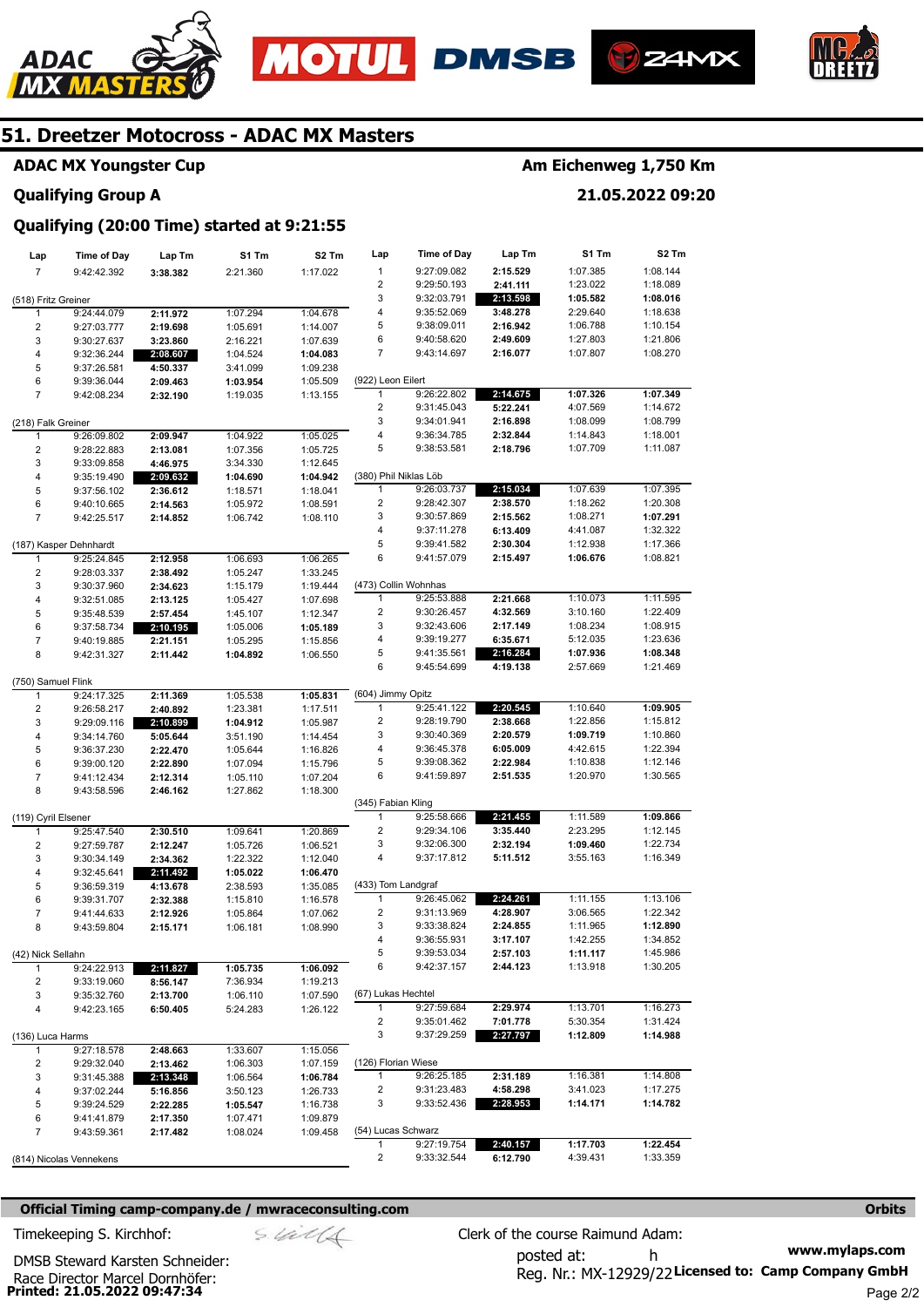





**Am Eichenweg 1,750 Km** 

**21.05.2022 10:00** 



# **51. Dreetzer Motocross - ADAC MX Masters**

**ADAC MX Youngster Cup** 

## **Qualifying Group B**

# **Qualifying (20:00 Time) started at 10:01:28**

| Pos | No. | Name                    | <b>FNM</b>  | Nat/Hometown      | Trademark  | Entrant / Team                         | Laps | Best Tm  | Diff   | In Lap | km/h   |
|-----|-----|-------------------------|-------------|-------------------|------------|----------------------------------------|------|----------|--------|--------|--------|
| 1   | 122 | Camden Mc Lellan        | <b>KNMV</b> | ZAF/ Leopoldsburr | <b>KTM</b> | TBS Conversions KTM Racing team        | 7    | 2:01.932 |        | 1      | 51,668 |
| 2   | 812 | Sem De Lange            | <b>KNMV</b> | NLD/ drenthe      | GasGas     | gasgas brouwer jumbo team              | 6    | 2:05.124 | 3.192  | 1      | 50,350 |
| 3   | 572 | Rasmus Pedersen         | <b>DMU</b>  | DNK/ Vejle        | <b>KTM</b> | WZ-Racing                              | 7    | 2:06.384 | 4.452  | 2      | 49,848 |
| 4   | 440 | Marnique Appelt         | <b>DMSB</b> | DEU/ Woltersdorf  | <b>KTM</b> | Raths Motorsports                      | 5    | 2:06.746 | 4.814  | 3      | 49,706 |
| 5   | 701 | Laurenz Falke           | <b>DMSB</b> | DEU/ Brandis      | Husqvarna  | Sturm STC Racing                       | 7    | 2:07.131 | 5.199  | 3      | 49,555 |
| 6   | 57  | <b>Edvards Bidzans</b>  | LaMSF       | LVA/ Marupe       | Husqvarna  |                                        | 7    | 2:07.472 | 5.540  | 2      | 49,423 |
| 7   | 40  | <b>Martin Michelis</b>  | EMF         | EST/ Harjumaa     | <b>KTM</b> |                                        | 7    | 2:07.598 | 5.666  | 6      | 49,374 |
| 8   | 131 | <b>Cato Nickel</b>      | <b>DMSB</b> | DEU/ Consrade     | <b>KTM</b> | WZ-Racing                              | 8    | 2:08.347 | 6.415  | 2      | 49,086 |
| 9   | 535 | Radek Vetrovský         | <b>ACCR</b> | CZE/ Píbram       | <b>KTM</b> |                                        | 6    | 2:08.553 | 6.621  | 3      | 49,007 |
| 10  | 70  | <b>Valentin Kees</b>    | <b>DMSB</b> | DEU/ Schwabnied   | <b>KTM</b> | Kosak Racing Team                      | 8    | 2:08.574 | 6.642  | 4      | 48,999 |
| 11  | 145 | Pascal Jungmann         | <b>DMSB</b> | DEU/ Wuppertal    | Honda      | <b>KMP Honda Racing</b>                | 6    | 2:09.286 | 7.354  | 2      | 48,729 |
| 12  | 252 | Paul Bloy               | <b>DMSB</b> | DEU/ Biberach     | <b>KTM</b> | Kosak Racing Team                      | 7    | 2:09.479 | 7.547  | 4      | 48,657 |
| 13  | 404 | László Márk Técsi       | <b>MAMS</b> | HUN/ Hodmezova:   | <b>KTM</b> | HTS Team                               | 7    | 2:09.857 | 7.925  | 5      | 48,515 |
| 14  | 191 | Erlandas Mackonis       | <b>LMSF</b> | LTU/ Kaunas       | <b>KTM</b> |                                        | 8    | 2:09.897 | 7.965  | 2      | 48,500 |
| 15  | 410 | Max Thunecke            | <b>DMSB</b> | DEU/ Kalbe / Mild | Honda      |                                        | 7    | 2:09.898 | 7.966  | 5      | 48,500 |
| 16  | 17  | Junior Bal              | <b>FMB</b>  | BEL/ Lokeren      | Husqvarna  | Bloody Harry Energy - RGS MX Team      | 7    | 2:10.123 | 8.191  | 6      | 48,416 |
| 17  | 839 | Victor Kleemann         | <b>DMU</b>  | DNK/ Tikøb        | Honda      | <b>KMP Honda Racing</b>                | 8    | 2:10.154 | 8.222  | 5      | 48,404 |
| 18  | 551 | <b>Maximilian Frank</b> | <b>DMSB</b> | DEU/ Bremervörd   | <b>KTM</b> |                                        | 7    | 2:10.657 | 8.725  | 1      | 48,218 |
| 19  | 171 | Fynn-Niklas Tornau      | <b>DMSB</b> | DEU/ Jahnshof     | Husqvarna  | HM Racing Power for MX                 | 7    | 2:11.141 | 9.209  | 1      | 48,040 |
| 20  | 481 | Roel Van Ham            | <b>KNMV</b> | NLD/ Sulingen     | Yamaha     | SHR Motorsports-Yamaha Motor Europe    | 6    | 2:11.597 | 9.665  | 3      | 47,873 |
| 21  | 90  | Justin Trache           | <b>DMSB</b> | DEU/ Chemnitz     | Yamaha     | Sturm STC Racing                       | 7    | 2:11.933 | 10.001 | 1      | 47,752 |
| 22  | 271 | Stanislav Vašícek       | <b>ACCR</b> | CZE/ Horni Slavko | Husqvarna  | Q-Racing - Mefo Sport Racing Team      | 6    | 2:13.812 | 11.880 | 3      | 47,081 |
| 23  | 472 | Eric Jette              | <b>DMSB</b> | DEU/ Colbitz      | Honda      | MS Motorcycle - Dirt Division          | 8    | 2:13.840 | 11.908 | 4      | 47,071 |
| 24  | 306 | Julian Duvier           | <b>DMSB</b> | DEU/ Hamburg      | Yamaha     | Schmicker Racing                       | 7    | 2:14.147 | 12.215 | 1      | 46,963 |
| 25  | 48  | Kristofers Kaulins      | LaMSF       | LVA/ Riga         | <b>KTM</b> |                                        | 7    | 2:19.323 | 17.391 | 4      | 45,219 |
| 26  | 436 | Marvin Müller           | <b>DMSB</b> | DEU/ Engelskirche | Honda      | <b>KMP Honda Racing</b>                | 7    | 2:24.026 | 22.094 | 1      | 43,742 |
| 27  | 747 | Edvard Erdelyi          | <b>FMS</b>  | HUN/ Murg         | GasGas     | OneForOne Production                   | 7    | 2:24.635 | 22,703 | 2      | 43,558 |
| 28  | 350 | Lennox Litzrodt         | <b>DMSB</b> | DEU/ Apolda       | Suzuki     | stielergruppe.mx Johannes-Bikes Suzuki | 4    | 2:25.228 | 23.296 | 1      | 43,380 |
| 29  | 8   | <b>Tyler Loth</b>       | <b>DMSB</b> | DEU/ Elbe-Parey ( | <b>KTM</b> | WZ-Racing                              | 5    | 2:26.866 | 24.934 | 3      | 42,896 |
| 30  | 290 | Joshua Völker           | <b>DMSB</b> | DEU/ Bad Liebens  | Husqvarna  |                                        | 6    | 2:27.450 | 25.518 | 6      | 42,726 |
| 31  | 622 | <b>Fabian Trossen</b>   | <b>DMSB</b> | DEU/ Linz         | GasGas     |                                        | 7    | 2:28.914 | 26.982 | 5      | 42,306 |

**Announcements** 

Weather: rainy 13 degrees, wet track

## **Official Timing camp-company.de / mwraceconsulting.com <b>Orbits and Company.de Company** orbits **Orbits Orbits**

**Printed: 21.05.2022 10:25:02**  Race Director Marcel Dornhöfer: DMSB Steward Karsten Schneider: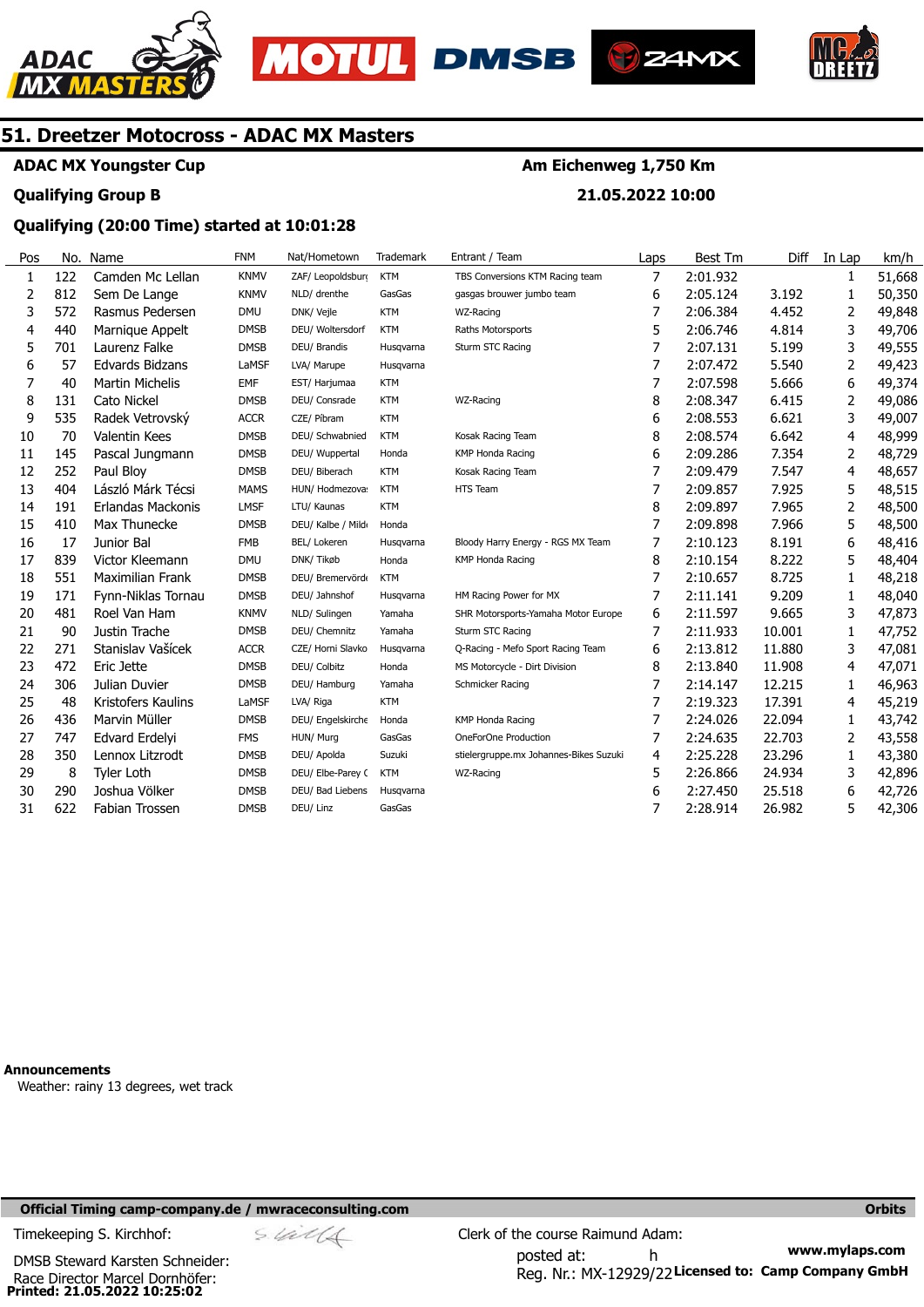







# **ADAC MX Youngster Cup**

# **Qualifying Group B**

# **Am Eichenweg 1,750 Km**

**21.05.2022 10:00** 

# **Qualifying (20:00 Time) started at 10:01:28**

| Lap                     | <b>Time of Day</b>     | Lap Tm               | S1 Tm    | S2 Tm    | Lap                     | <b>Time of Day</b>      | Lap Tm   | S1 Tm    | S2 Tm    |
|-------------------------|------------------------|----------------------|----------|----------|-------------------------|-------------------------|----------|----------|----------|
|                         |                        |                      |          |          | 5                       | 10:16:24.293            | 2:11.174 | 1:05.479 | 1:05.695 |
|                         | (122) Camden Mc Lellan |                      |          |          | 6                       | 10:18:39.375            | 2:15.082 | 1:07.348 | 1:07.734 |
| 1                       | 10:03:40.360           | 2:01.932             | 1:01.274 | 1:00.658 | 7                       | 10:20:52.320            | 2:12.945 | 1:05.281 | 1:07.664 |
| $\overline{2}$          | 10:06:07.892           | 2:27.532             | 1:15.814 | 1:11.718 | 8                       | 10:23:12.106            | 2:19.786 | 1:04.375 | 1:15.411 |
| 3                       | 10:08:31.000           | 2:23.108             | 1:12.851 | 1:10.257 |                         |                         |          |          |          |
| $\overline{\mathbf{4}}$ | 10:10:49.530           | 2:18.530             | 1:06.671 | 1:11.859 |                         | (535) Radek Vetrovský   |          |          |          |
| 5                       | 10:17:15.744           | 6:26.214             | 5:20.344 | 1:05.870 | 1                       | 10:05:55.852            | 2:09.155 | 1:04.579 | 1:04.576 |
| 6                       | 10:19:23.874           | 2:08.130             | 1:03.645 | 1:04.485 | 2                       | 10:08:25.798            | 2:29.946 | 1:18.313 | 1:11.633 |
| $\overline{7}$          | 10:21:33.083           | 2:09.209             | 1:05.347 | 1:03.862 | 3                       | 10:10:34.351            | 2:08.553 | 1:03.608 | 1:04.945 |
|                         |                        |                      |          |          | 4                       | 10:16:51.027            | 6:16.676 | 4:57.572 | 1:19.104 |
|                         | (812) Sem De Lange     |                      |          |          | 5                       | 10:19:00.403            | 2:09.376 | 1:04.054 | 1:05.322 |
| 1                       | 10:04:28.738           | 2:05.124             | 1:02.634 | 1:02.490 | 6                       | 10:24:25.842            | 5:25.439 | 4:03.079 | 1:22.360 |
| $\overline{2}$          | 10:10:25.692           | 5:56.954             | 4:47.036 | 1:09.918 |                         |                         |          |          |          |
| 3                       | 10:14:09.271           | 3:43.579             | 2:24.748 | 1:18.831 | (70) Valentin Kees      |                         |          |          |          |
| 4                       | 10:16:15.833           | 2:06.562             | 1:03.490 | 1:03.072 | $\mathbf{1}$            | 10:04:25.953            | 2:11.049 | 1:05.110 | 1:05.939 |
| 5                       | 10:18:24.076           | 2:08.243             | 1:04.101 | 1:04.142 | 2                       | 10:07:10.672            | 2:44.719 | 1:22.606 | 1:22.113 |
| 6                       | 10:22:13.913           | 3:49.837             | 2:09.424 | 1:40.413 | 3                       | 10:09:30.939            | 2:20.267 | 1:09.789 | 1:10.478 |
|                         |                        |                      |          |          | 4                       | 10:11:39.513            | 2:08.574 | 1:04.244 | 1:04.330 |
|                         | (572) Rasmus Pedersen  |                      |          |          | 5                       | 10:14:16.568            | 2:37.055 | 1:19.001 | 1:18.054 |
| 1                       | 10:05:31.598           | 2:16.941             | 1:04.079 | 1:12.862 | 6                       | 10:16:41.916            | 2:25.348 | 1:06.002 | 1:19.346 |
| $\overline{2}$          |                        |                      |          | 1:03.794 | 7                       | 10:20:18.361            | 3:36.445 | 2:18.419 | 1:18.026 |
|                         | 10:07:37.982           | 2:06.384             | 1:02.590 |          | 8                       | 10:22:30.545            | 2:12.184 | 1:05.731 | 1:06.453 |
| 3                       | 10:10:19.955           | 2:41.973             | 1:18.782 | 1:23.191 |                         |                         |          |          |          |
| $\overline{\mathbf{4}}$ | 10:12:41.797           | 2:21.842             | 1:05.407 | 1:16.435 |                         |                         |          |          |          |
| 5                       | 10:14:48.573           | 2:06.776             | 1:02.998 | 1:03.778 |                         | (145) Pascal Jungmann   |          |          |          |
| 6                       | 10:20:02.660           | 5:14.087             | 4:00.772 | 1:13.315 | 1                       | 10:06:34.647            | 2:44.218 | 1:35.804 | 1:08.414 |
| $\overline{7}$          | 10:22:25.429           | 2:22.769             | 1:07.342 | 1:15.427 | $\overline{\mathbf{c}}$ | 10:08:43.933            | 2:09.286 | 1:04.404 | 1:04.882 |
|                         |                        |                      |          |          | 3                       | 10:11:25.305            | 2:41.372 | 1:25.844 | 1:15.528 |
|                         | (440) Marnique Appelt  |                      |          |          | 4                       | 10:13:49.877            | 2:24.572 | 1:13.006 | 1:11.566 |
| $\mathbf{1}$            | 10:06:31.436           | 2:07.274             | 1:03.153 | 1:04.121 | 5                       | 10:16:00.506            | 2:10.629 | 1:05.744 | 1:04.885 |
| $\overline{2}$          | 10:09:18.963           | 2:47.527             | 1:24.011 | 1:23.516 | 6                       | 10:22:28.973            | 6:28.467 | 5:06.349 | 1:22.118 |
| 3                       | 10:11:25.709           | 2:06.746             | 1:03.264 | 1:03.482 |                         |                         |          |          |          |
| $\overline{\mathbf{4}}$ | 10:14:29.402           | 3:03.693             | 1:35.911 | 1:27.782 | (252) Paul Bloy         |                         |          |          |          |
| 5                       | 10:16:37.070           | 2:07.668             | 1:04.012 | 1:03.656 | 1                       | 10:06:22.572            | 2:13.065 | 1:07.007 | 1:06.058 |
|                         |                        |                      |          |          | $\overline{c}$          | 10:08:32.974            | 2:10.402 | 1:05.390 | 1:05.012 |
|                         | (701) Laurenz Falke    |                      |          |          | 3                       | 10:14:03.679            | 5:30.705 | 4:11.137 | 1:19.568 |
| $\mathbf{1}$            | 10:05:01.840           | 2:08.244             | 1:03.604 | 1:04.640 | 4                       | 10:16:13.158            | 2:09.479 | 1:03.987 | 1:05.492 |
| $\overline{\mathbf{c}}$ | 10:07:35.379           | 2:33.539             | 1:17.443 | 1:16.096 | 5                       | 10:18:47.868            | 2:34.710 | 1:19.689 | 1:15.021 |
| 3                       | 10:09:42.510           | 2:07.131             | 1:03.066 | 1:04.065 | 6                       | 10:20:59.648            | 2:11.780 | 1:05.358 | 1:06.422 |
| 4                       | 10:15:59.538           | 6:17.028             | 5:04.895 | 1:12.133 | $\overline{7}$          | 10:23:14.054            | 2:14.406 | 1:06.803 | 1:07.603 |
| 5                       | 10:18:10.863           | 2:11.325             | 1:04.295 | 1:07.030 |                         |                         |          |          |          |
| 6                       | 10:20:50.738           | 2:39.875             | 1:10.749 | 1:29.126 |                         | (404) László Márk Técsi |          |          |          |
| $\overline{7}$          | 10:23:49.926           | 2:59.188             | 1:42.449 | 1:16.739 | 1                       | 10:04:06.280            | 2:11.647 | 1:05.310 | 1:06.337 |
|                         |                        |                      |          |          | 2                       | 10:09:06.337            | 5:00.057 | 3:39.920 | 1:20.137 |
|                         | (57) Edvards Bidzans   |                      |          |          | 3                       | 10:11:20.010            | 2:13.673 | 1:06.435 | 1:07.238 |
| $\mathbf{1}$            | 10:05:08.930           | 2:39.093             | 1:28.334 | 1:10.759 | 4                       | 10:13:59.085            | 2:39.075 | 1:24.764 | 1:14.311 |
| $\overline{\mathbf{c}}$ |                        |                      |          |          | 5                       | 10:16:08.942            | 2:09.857 | 1:05.350 | 1:04.507 |
| 3                       | 10:07:16.402           | 2:07.472             | 1:03.116 | 1:04.356 | 6                       | 10:19:04.156            | 2:55.214 | 1:32.755 | 1:22.459 |
| 4                       | 10:13:46.179           | 6:29.777<br>2:25.664 | 5:15.508 | 1:14.269 | 7                       | 10:21:32.756            | 2:28.600 | 1:04.457 | 1:24.143 |
| 5                       | 10:16:11.843           |                      | 1:12.297 | 1:13.367 |                         |                         |          |          |          |
| 6                       | 10:18:19.333           | 2:07.490             | 1:03.538 | 1:03.952 |                         | (191) Erlandas Mackonis |          |          |          |
|                         | 10:21:04.701           | 2:45.368             | 1:21.437 | 1:23.931 | 1                       | 10:05:34.590            | 2:15.775 |          |          |
| $\overline{7}$          | 10:23:13.035           | 2:08.334             | 1:03.871 | 1:04.463 | 2                       |                         | 2:09.897 | 1:05.808 | 1:09.967 |
|                         |                        |                      |          |          |                         | 10:07:44.487            |          | 1:05.433 | 1:04.464 |
| (40) Martin Michelis    |                        |                      |          |          | 3                       | 10:10:46.801            | 3:02.314 | 1:48.924 | 1:13.390 |
| 1                       | 10:05:40.332           | 2:09.384             | 1:04.117 | 1:05.267 | 4                       | 10:12:57.713            | 2:10.912 | 1:05.056 | 1:05.856 |
| $\overline{2}$          | 10:07:51.217           | 2:10.885             | 1:04.745 | 1:06.140 | 5                       | 10:15:31.477            | 2:33.764 | 1:19.715 | 1:14.049 |
| 3                       | 10:13:16.584           | 5:25.367             | 4:10.582 | 1:14.785 | 6                       | 10:17:44.897            | 2:13.420 | 1:05.508 | 1:07.912 |
| 4                       | 10:15:24.232           | 2:07.648             | 1:03.855 | 1:03.793 | 7                       | 10:20:10.282            | 2:25.385 | 1:13.495 | 1:11.890 |
| 5                       | 10:17:32.803           | 2:08.571             | 1:03.084 | 1:05.487 | 8                       | 10:22:20.600            | 2:10.318 | 1:04.762 | 1:05.556 |
| 6                       | 10:19:40.401           | 2:07.598             | 1:03.789 | 1:03.809 |                         |                         |          |          |          |
| $\overline{7}$          | 10:22:37.735           | 2:57.334             | 1:28.886 | 1:28.448 | (410) Max Thunecke      |                         |          |          |          |
|                         |                        |                      |          |          | $\mathbf{1}$            | 10:07:32.130            | 2:11.552 | 1:06.199 | 1:05.353 |
| (131) Cato Nickel       |                        |                      |          |          | $\overline{\mathbf{c}}$ | 10:10:00.517            | 2:28.387 | 1:14.500 | 1:13.887 |
| 1                       | 10:03:53.497           | 2:11.069             | 1:05.228 | 1:05.841 | 3                       | 10:12:11.752            | 2:11.235 | 1:05.332 | 1:05.903 |
| $\overline{c}$          | 10:06:01.844           | 2:08.347             | 1:03.780 | 1:04.567 | 4                       | 10:14:44.534            | 2:32.782 | 1:17.546 | 1:15.236 |
| 3                       | 10:08:10.347           | 2:08.503             | 1:04.482 | 1:04.021 | 5                       | 10:16:54.432            | 2:09.898 | 1:04.846 | 1:05.052 |
| 4                       | 10:14:13.119           | 6:02.772             | 4:44.893 | 1:17.879 | 6                       | 10:19:27.577            | 2:33.145 | 1:20.753 | 1:12.392 |

#### **Official Timing camp-company.de / mwraceconsulting.com <b>Orbits and Company.de Company** orbits **Orbits Orbits**

**www.mylaps.com**  Reg. Nr.: MX-12929/22 Licensed to: Camp Company GmbH posted at: h Timekeeping S. Kirchhof:  $\le \frac{1}{2}$  Clerk of the course Raimund Adam: Page 1/3

**Printed: 21.05.2022 10:25:12**  Race Director Marcel Dornhöfer: DMSB Steward Karsten Schneider: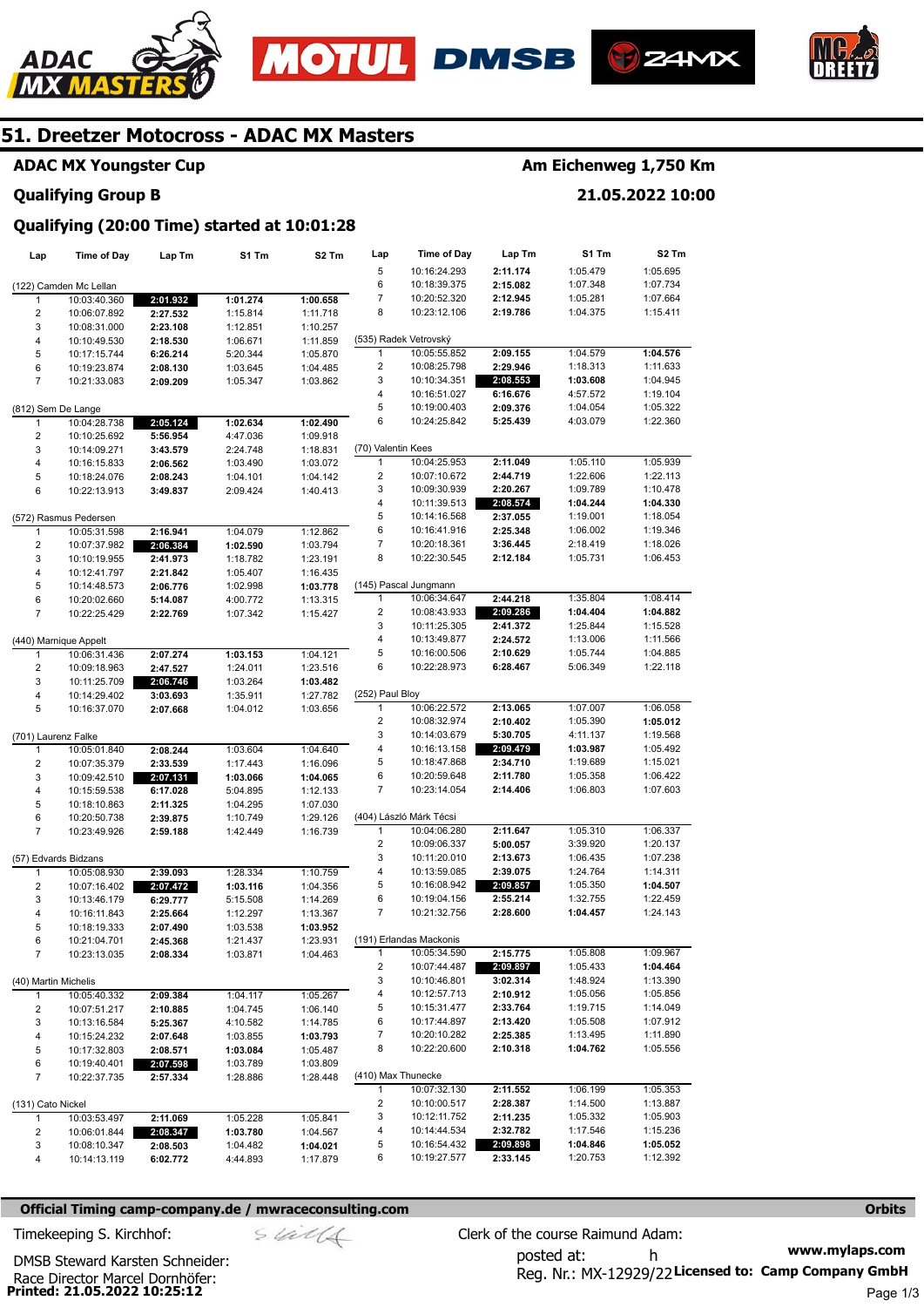



**Time of Day** 

**Lap Tm** 





# **51. Dreetzer Motocross - ADAC MX Masters**

# **ADAC MX Youngster Cup**

#### **Qualifying Group B**

# **Am Eichenweg 1,750 Km**

**S1 Tm** 

**21.05.2022 10:00** 

**S2 Tm** 

#### **Lap Lap Time of Day Lap Tm S1 Tm S2 Tm Qualifying (20:00 Time) started at 10:01:28**

| $\overline{7}$          | 10:21:39.789             | 2:12.212 | 1:06.452 | 1:05.760 | 2                   | 10:06:57.613            | 2:15.747 | 1:06.848 | 1:08.899 |
|-------------------------|--------------------------|----------|----------|----------|---------------------|-------------------------|----------|----------|----------|
|                         |                          |          |          |          | 3                   | 10:09:27.136            | 2:29.523 | 1:17.012 | 1:12.511 |
| (17) Junior Bal         |                          |          |          |          | 4                   | 10:11:40.976            | 2:13.840 | 1:05.893 | 1:07.947 |
| $\mathbf{1}$            | 10:04:17.045             | 2:12.429 | 1:06.030 | 1:06.399 | 5                   | 10:15:34.769            | 3:53.793 | 2:37.913 | 1:15.880 |
| 2                       | 10:06:44.061             | 2:27.016 | 1:12.345 | 1:14.671 | 6                   | 10:18:00.173            | 2:25.404 | 1:10.445 | 1:14.959 |
| 3                       | 10:08:55.283             | 2:11.222 | 1:05.793 | 1:05.429 | 7                   | 10:20:14.162            | 2:13.989 | 1:06.550 | 1:07.439 |
| 4                       | 10:13:42.201             | 4:46.918 | 3:31.432 | 1:15.486 | 8                   | 10:24:24.076            | 4:09.914 | 2:30.316 | 1:39.598 |
|                         |                          |          |          |          |                     |                         |          |          |          |
| 5                       | 10:15:56.985             | 2:14.784 | 1:05.840 | 1:08.944 |                     |                         |          |          |          |
| 6                       | 10:18:07.108             | 2:10.123 | 1:04.611 | 1:05.512 | (306) Julian Duvier |                         |          |          |          |
| $\overline{7}$          | 10:22:02.791             | 3:55.683 | 2:42.239 | 1:13.444 | 1                   | 10:06:11.637            | 2:14.147 | 1:06.757 | 1:07.390 |
|                         |                          |          |          |          | 2                   | 10:08:27.811            | 2:16.174 | 1:07.458 | 1:08.716 |
|                         | (839) Victor Kleemann    |          |          |          | 3                   | 10:11:29.992            | 3:02.181 | 1:33.833 | 1:28.348 |
| 1                       | 10:07:07.606             | 2:10.938 | 1:05.928 | 1:05.010 | 4                   | 10:13:54.180            | 2:24.188 | 1:06.628 | 1:17.560 |
| $\overline{\mathbf{c}}$ | 10:09:47.809             | 2:40.203 | 1:20.933 | 1:19.270 | 5                   | 10:18:14.104            | 4:19.924 | 2:59.823 | 1:20.101 |
|                         |                          |          |          |          | 6                   | 10:20:30.171            | 2:16.067 | 1:08.037 | 1:08.030 |
| 3                       | 10:11:58.465             | 2:10.656 | 1:05.643 | 1:05.013 |                     |                         |          |          |          |
| 4                       | 10:14:30.318             | 2:31.853 | 1:15.067 | 1:16.786 | 7                   | 10:23:19.506            | 2:49.335 | 1:18.383 | 1:30.952 |
| 5                       | 10:16:40.472             | 2:10.154 | 1:05.739 | 1:04.415 |                     |                         |          |          |          |
| 6                       | 10:19:07.538             | 2:27.066 | 1:16.843 | 1:10.223 |                     | (48) Kristofers Kaulins |          |          |          |
| $\overline{7}$          | 10:21:18.262             | 2:10.724 | 1:05.573 | 1:05.151 | 1                   | 10:04:30.411            | 2:29.425 | 1:16.517 | 1:12.908 |
| 8                       | 10:23:29.371             | 2:11.109 | 1:05.263 | 1:05.846 | 2                   | 10:07:00.041            | 2:29.630 | 1:09.132 | 1:20.498 |
|                         |                          |          |          |          | 3                   | 10:10:05.119            | 3:05.078 | 1:45.260 | 1:19.818 |
|                         |                          |          |          |          | 4                   | 10:12:24.442            | 2:19.323 | 1:08.869 | 1:10.454 |
|                         | (551) Maximilian Frank   |          |          |          |                     |                         |          |          |          |
| 1                       | 10:04:26.544             | 2:10.657 | 1:05.243 | 1:05.414 | 5                   | 10:16:23.925            | 3:59.483 | 2:40.092 | 1:19.391 |
| 2                       | 10:06:51.943             | 2:25.399 | 1:08.219 | 1:17.180 | 6                   | 10:19:36.049            | 3:12.124 | 1:55.956 | 1:16.168 |
| 3                       | 10:09:15.223             | 2:23.280 | 1:04.317 | 1:18.963 | $\overline{7}$      | 10:21:57.608            | 2:21.559 | 1:08.946 | 1:12.613 |
| 4                       | 10:13:25.528             | 4:10.305 | 2:56.798 | 1:13.507 |                     |                         |          |          |          |
| 5                       | 10:15:36.604             | 2:11.076 | 1:05.274 | 1:05.802 | (436) Marvin Müller |                         |          |          |          |
| 6                       | 10:17:53.405             | 2:16.801 | 1:05.571 | 1:11.230 | $\mathbf{1}$        | 10:04:57.863            | 2:24.026 | 1:12.152 | 1:11.874 |
|                         |                          |          |          |          | 2                   | 10:08:41.286            |          | 2:27.525 | 1:15.898 |
| $\overline{7}$          | 10:21:39.550             | 3:46.145 | 2:36.954 | 1:09.191 |                     |                         | 3:43.423 |          |          |
|                         |                          |          |          |          | 3                   | 10:11:08.148            | 2:26.862 | 1:11.614 | 1:15.248 |
|                         | (171) Fynn-Niklas Tornau |          |          |          | 4                   | 10:13:37.208            | 2:29.060 | 1:12.646 | 1:16.414 |
| 1                       | 10:06:13.347             | 2:11.141 | 1:05.954 | 1:05.187 | 5                   | 10:18:54.765            | 5:17.557 | 3:46.837 | 1:30.720 |
| 2                       | 10:08:46.516             | 2:33.169 | 1:19.538 | 1:13.631 | 6                   | 10:21:21.505            | 2:26.740 | 1:12.468 | 1:14.272 |
| 3                       | 10:10:59.179             | 2:12.663 | 1:05.825 | 1:06.838 | 7                   | 10:23:52.598            | 2:31.093 | 1:16.073 | 1:15.020 |
| 4                       | 10:15:38.867             | 4:39.688 | 3:23.678 | 1:16.010 |                     |                         |          |          |          |
|                         |                          |          |          |          |                     | (747) Edvard Erdelyi    |          |          |          |
| 5                       | 10:18:03.005             | 2:24.138 | 1:12.775 | 1:11.363 |                     |                         |          |          |          |
| 6                       | 10:20:16.055             | 2:13.050 | 1:06.980 | 1:06.070 | 1                   | 10:05:43.949            | 2:36.800 | 1:10.850 | 1:25.950 |
| $\overline{7}$          | 10:22:53.849             | 2:37.794 | 1:17.778 | 1:20.016 | 2                   | 10:08:08.584            | 2:24.635 | 1:10.993 | 1:13.642 |
|                         |                          |          |          |          | 3                   | 10:10:53.795            | 2:45.211 | 1:24.197 | 1:21.014 |
|                         | (481) Roel Van Ham       |          |          |          | 4                   | 10:13:20.962            | 2:27.167 | 1:13.453 | 1:13.714 |
| $\mathbf{1}$            | 10:06:25.464             | 2:14.560 | 1:07.871 | 1:06.689 | 5                   | 10:18:33.186            | 5:12.224 | 3:19.087 | 1:53.137 |
| $\overline{\mathbf{c}}$ | 10:09:37.429             | 3:11.965 | 1:53.572 | 1:18.393 | 6                   | 10:20:58.708            | 2:25.522 | 1:12.154 | 1:13.368 |
|                         |                          |          |          |          | $\overline{7}$      | 10:23:28.155            | 2:29.447 | 1:15.480 | 1:13.967 |
| 3                       | 10:11:49.026             | 2:11.597 | 1:05.165 | 1:06.432 |                     |                         |          |          |          |
| 4                       | 10:14:24.153             | 2:35.127 | 1:18.318 | 1:16.809 |                     |                         |          |          |          |
| 5                       | 10:16:37.690             | 2:13.537 | 1:06.126 | 1:07.411 |                     | (350) Lennox Litzrodt   |          |          |          |
| 6                       | 10:20:41.384             | 4:03.694 | 2:15.044 | 1:48.650 | 1                   | 10:05:28.239            | 2:25.228 | 1:11.830 | 1:13.398 |
|                         |                          |          |          |          | 2                   | 10:12:41.904            | 7:13.665 | 5:44.400 | 1:29.265 |
| (90) Justin Trache      |                          |          |          |          | 3                   | 10:15:11.285            | 2:29.381 | 1:11.919 | 1:17.462 |
| $\mathbf{1}$            | 10:05:46.550             | 2:11.933 | 1:06.322 | 1:05.611 | 4                   | 10:23:32.166            | 8:20.881 | 6:43.523 | 1:37.358 |
| 2                       | 10:10:33.518             | 4:46.968 | 3:33.795 | 1:13.173 |                     |                         |          |          |          |
|                         |                          |          |          |          | (8) Tyler Loth      |                         |          |          |          |
| 3                       | 10:12:47.119             | 2:13.601 | 1:06.772 | 1:06.829 |                     |                         |          |          |          |
| 4                       | 10:14:59.470             | 2:12.351 | 1:06.586 | 1:05.765 | $\mathbf{1}$        | 10:07:17.597            | 3:10.863 | 1:48.009 | 1:22.854 |
| 5                       | 10:19:10.978             | 4:11.508 | 2:52.288 | 1:19.220 | 2                   | 10:09:45.725            | 2:28.128 | 1:13.207 | 1:14.921 |
| 6                       | 10:21:25.716             | 2:14.738 | 1:06.888 | 1:07.850 | 3                   | 10:12:12.591            | 2:26.866 | 1:13.127 | 1:13.739 |
| 7                       | 10:23:38.287             | 2:12.571 | 1:07.006 | 1:05.565 | 4                   | 10:19:15.867            | 7:03.276 | 5:33.672 | 1:29.604 |
|                         |                          |          |          |          | 5                   | 10:22:07.301            | 2:51.434 | 1:19.307 | 1:32.127 |
|                         | (271) Stanislav Vašícek  |          |          |          |                     |                         |          |          |          |
|                         |                          |          |          |          |                     |                         |          |          |          |
| $\mathbf{1}$            | 10:06:33.143             | 2:14.493 | 1:06.132 | 1:08.361 |                     | (290) Joshua Völker     |          |          |          |
| 2                       | 10:11:22.191             | 4:49.048 | 3:26.363 | 1:22.685 | 1                   | 10:07:05.013            | 2:30.208 | 1:15.467 | 1:14.741 |
| 3                       | 10:13:36.003             | 2:13.812 | 1:04.972 | 1:08.840 | 2                   | 10:09:59.952            | 2:54.939 | 1:16.335 | 1:38.604 |
| 4                       | 10:17:50.410             | 4:14.407 | 2:57.801 | 1:16.606 | 3                   | 10:14:34.670            | 4:34.718 | 3:04.251 | 1:30.467 |
| 5                       | 10:20:33.487             | 2:43.077 | 1:25.257 | 1:17.820 | 4                   | 10:17:02.380            | 2:27.710 | 1:13.156 | 1:14.554 |
| 6                       | 10:22:47.883             | 2:14.396 | 1:05.448 | 1:08.948 | 5                   | 10:20:48.573            | 3:46.193 | 2:21.244 | 1:24.949 |
|                         |                          |          |          |          | 6                   | 10:23:16.023            | 2:27.450 | 1:13.482 | 1:13.968 |
|                         |                          |          |          |          |                     |                         |          |          |          |
| (472) Eric Jette        |                          |          |          |          |                     |                         |          |          |          |
| 1                       | 10:04:41.866             | 2:15.038 | 1:07.313 | 1:07.725 |                     | (622) Fabian Trossen    |          |          |          |

#### **Official Timing camp-company.de / mwraceconsulting.com <b>Orbits and Company.de Company** orbits **Orbits Orbits**

**Printed: 21.05.2022 10:25:12**  Race Director Marcel Dornhöfer:

DMSB Steward Karsten Schneider:

**www.mylaps.com**  Reg. Nr.: MX-12929/22 Licensed to: Camp Company GmbH posted at: h Timekeeping S. Kirchhof:  $\le \& \& \& \& \& \& \& \& \qquad$  Clerk of the course Raimund Adam: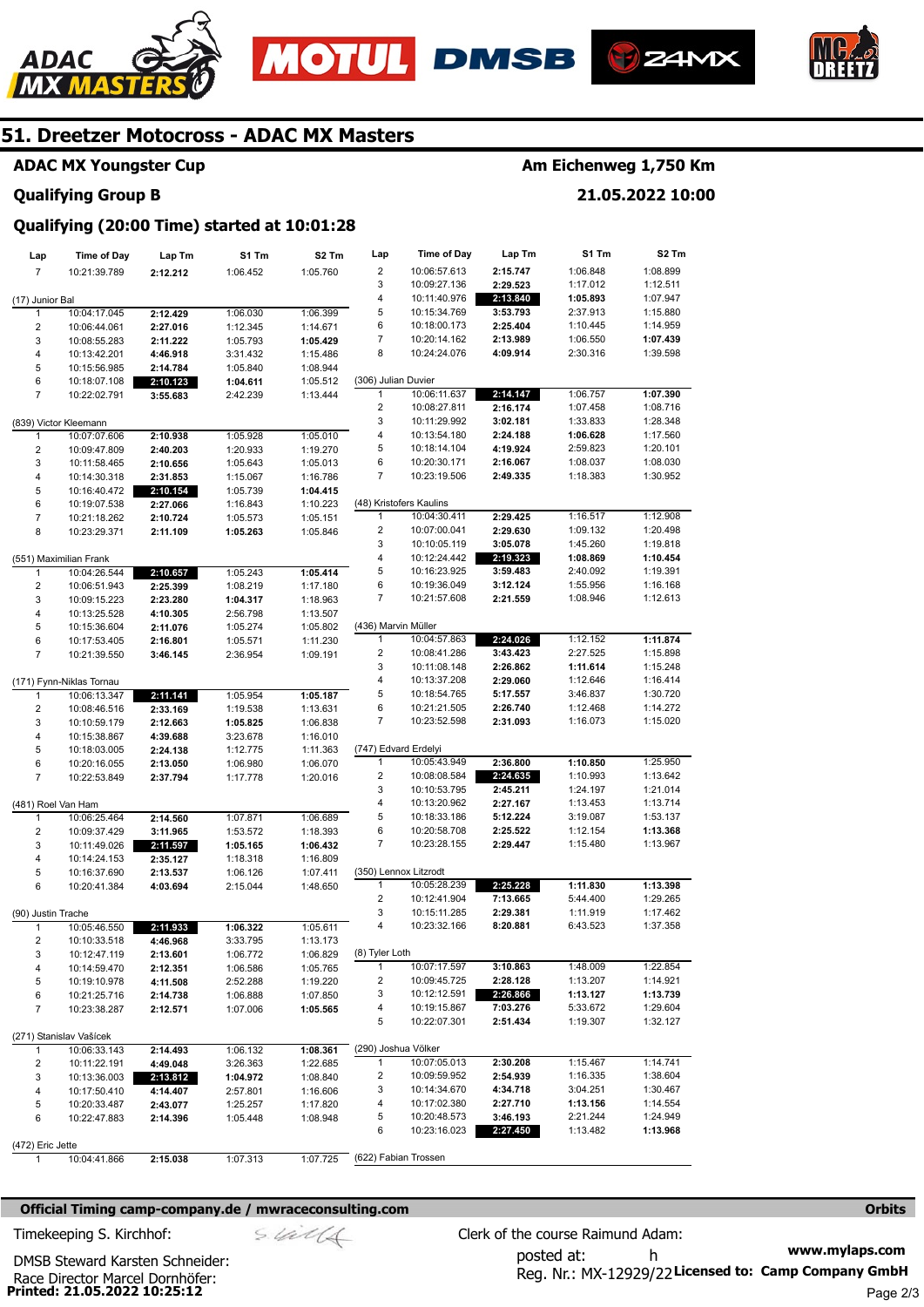





**Am Eichenweg 1,750 Km** 

**21.05.2022 10:00** 



# **51. Dreetzer Motocross - ADAC MX Masters**

|  |  | <b>ADAC MX Youngster Cup</b> |  |
|--|--|------------------------------|--|
|--|--|------------------------------|--|

## **Qualifying Group B**

# **Qualifying (20:00 Time) started at 10:01:28**

| Lap | Time of Day  | Lap Tm   | S1 Tm    | S <sub>2</sub> Tm | Lap | Time of Dav | Lap Tm | S1 Tm | S <sub>2</sub> Tm |
|-----|--------------|----------|----------|-------------------|-----|-------------|--------|-------|-------------------|
|     | 10:04:32.860 | 2:47.789 | 1:12.952 | 1:34.837          |     |             |        |       |                   |
| 2   | 10:07:38.991 | 3:06.131 | 1:13.124 | 1:53.007          |     |             |        |       |                   |
| 3   | 10:11:25.232 | 3:46.241 | 2:06.736 | 1:39.505          |     |             |        |       |                   |
| 4   | 10:15:15.085 | 3:49.853 | 2:33.571 | 1:16.282          |     |             |        |       |                   |
| 5   | 10:17:43.999 | 2:28.914 | 1:14.736 | 1:14.178          |     |             |        |       |                   |
| 6   | 10:20:53.413 | 3:09.414 | 1:48.983 | 1:20.431          |     |             |        |       |                   |
|     | 10:23:24.353 | 2:30.940 | 1:15.811 | 1:15.129          |     |             |        |       |                   |

**Official Timing camp-company.de / mwraceconsulting.com and a strategies of the control of the control orbits of the control orbits** 

**Printed: 21.05.2022 10:25:12**  Race Director Marcel Dornhöfer: DMSB Steward Karsten Schneider:

$$
\mathcal{A}^{\mathcal{A}}
$$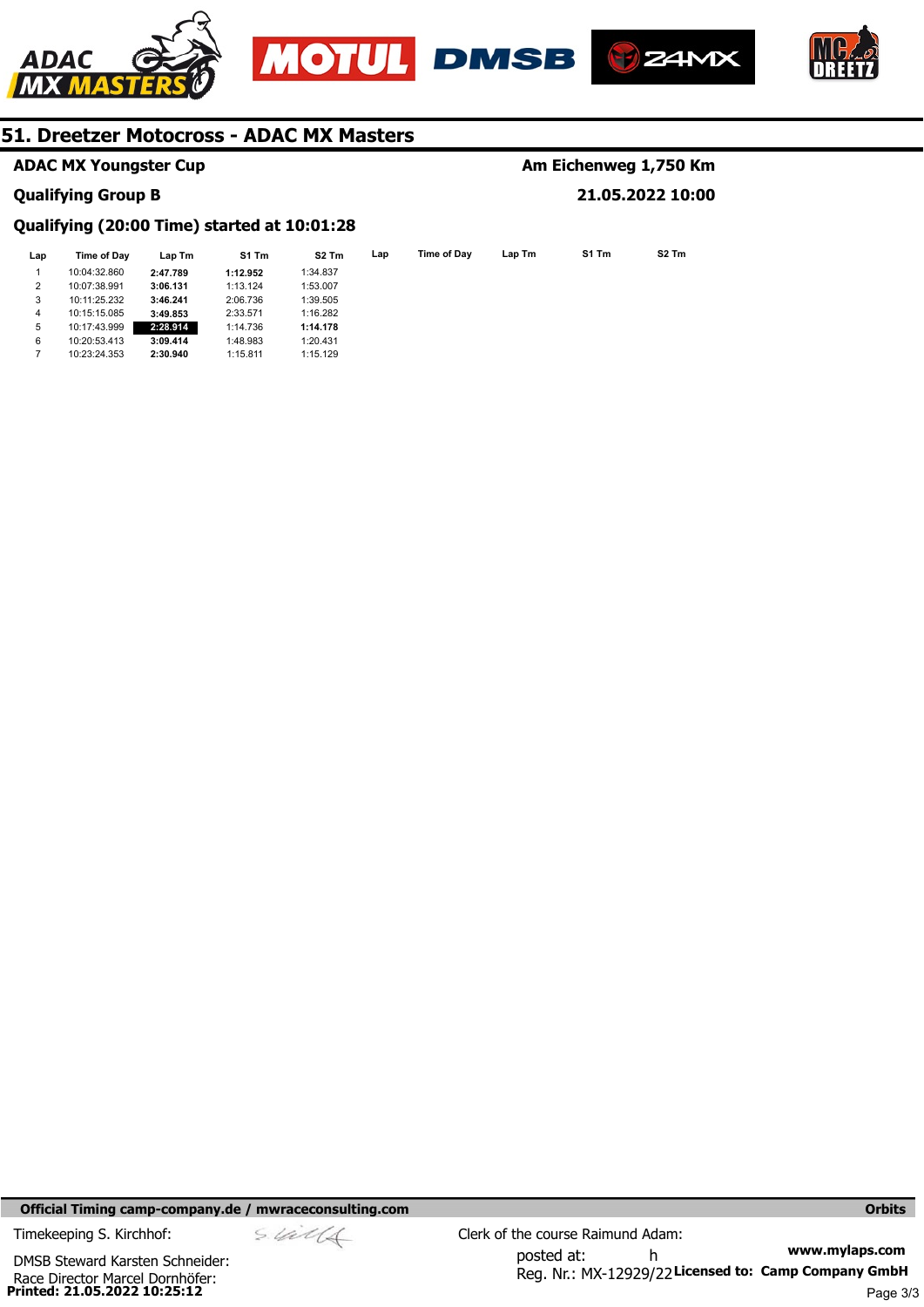







**Reg.Nr. MX-12929/22**

# **ADAC MX MASTERS Dreetz 21 - 22 May 2022**

# MX Youngster Cup **MX Youngster Cup Track length: 1.750 m**

# **Startgrid Youngster Last Chance**

| Pos. No. |     | Name                       | <b>FNM</b>   | Nat./Hometown                             | Trademark  | Entrant / Team                         |
|----------|-----|----------------------------|--------------|-------------------------------------------|------------|----------------------------------------|
| 1        | 187 | Dehnhardt, Kasper          | <b>DMU</b>   | DNK/Hårlev                                | Fantic     | Kaduuz                                 |
| 2        | 551 | Frank, Maximilian          | <b>DMSB</b>  | DEU/Bremervörde                           | <b>KTM</b> |                                        |
| 3        | 750 | Flink, Samuel              | <b>SVEMO</b> | SWE/Bjorklinge                            | Yamaha     |                                        |
| 4        | 171 | Tornau, Fynn-Niklas        | <b>DMSB</b>  | DEU/ Jahnshof                             | Husqvarna  | HM Racing Power for MX                 |
| 5        | 119 | Elsener, Cyril             | <b>FMS</b>   | CHE/Rafz                                  | <b>KTM</b> | KTM Switzerland, Motoshop Zachmann     |
| 6        | 481 | Van Ham, Roel              | <b>KNMV</b>  | NLD/Sulingen                              | Yamaha     | SHR Motorsports-Yamaha Motor Europe    |
| 7        | 42  | Sellahn, Nick              | <b>DMSB</b>  | <b>DEU/Schwerin</b>                       | <b>KTM</b> | <b>FALCON Motorsports</b>              |
| 8        | 90  | Trache, Justin             | <b>DMSB</b>  | <b>DEU/ Chemnitz</b>                      | Yamaha     | Sturm STC Racing                       |
| 9        | 136 | Harms, Luca                | <b>DMSB</b>  | DEU/ Apfeldorf                            | <b>KTM</b> | <b>FALCON Motorsports</b>              |
| 10       | 271 | Vašícek, Stanislav         | <b>ACCR</b>  | CZE/ Horni Slavkov                        | Husqvarna  | Q-Racing - Mefo Sport Racing Team      |
| 11       | 814 | <b>Vennekens, Nicolas</b>  | <b>FMB</b>   | BEL/Balen                                 | KTM        | Vema Beton                             |
| 12       | 472 | Jette, Eric                | <b>DMSB</b>  | <b>DEU/ Colbitz</b>                       | Honda      | MS Motorcycle - Dirt Division          |
| 13       | 922 | Eilert, Leon               | <b>DMSB</b>  | DEU/ Wiesenburg                           | Honda      |                                        |
| 14       | 306 | Duvier, Julian             | <b>DMSB</b>  | DEU/ Hamburg                              | Yamaha     | Schmicker Racing                       |
| 15       | 380 | Löb, Phil Niklas           | <b>DMSB</b>  | DEU/Derschen                              | Husqvarna  | Team AB-Racing by Zweiradsport Schmitz |
| 16       | 48  | <b>Kaulins, Kristofers</b> | LaMSF        | LVA/ Riga                                 | <b>KTM</b> |                                        |
| 17       | 473 | <b>Wohnhas, Collin</b>     | <b>DMSB</b>  | <b>DEU/Lauterstein</b>                    | <b>KTM</b> | SixtySeven                             |
| 18       | 436 | Müller, Marvin             | <b>DMSB</b>  | DEU/Engelskirchen                         | Honda      | <b>KMP Honda Racing</b>                |
| 19       | 604 | Opitz, Jimmy               | <b>DMSB</b>  | DEU/ Werdau                               | GasGas     | <b>Team Bauerschmidt MB33</b>          |
| 20       | 747 | Erdelyi, Edvard            | <b>FMS</b>   | HUN/ Murg                                 | GasGas     | OneForOne Production                   |
| 21       | 345 | Kling, Fabian              | <b>DMSB</b>  | DEU/ Neulußheim                           | Honda      | <b>KMP Honda Racing</b>                |
| 22       | 350 | Litzrodt, Lennox           | <b>DMSB</b>  | DEU/ Apolda                               | Suzuki     | stielergruppe.mx Johannes-Bikes Suzuki |
| 23       | 433 | Landgraf, Tom              | <b>DMSB</b>  | DEU/ Oelsnitz/Erzgebirge                  | Husqvarna  | <b>TKS Racing Team</b>                 |
| 24       | 8   | Loth, Tyler                | <b>DMSB</b>  | DEU/ Elbe-Parey OT Derben KTM             |            | WZ-Racing                              |
| 25       | 67  | Hechtel, Lukas             | <b>DMSB</b>  | DEU/ Windsbach                            | Yamaha     |                                        |
| 26       | 290 | Völker, Joshua             | <b>DMSB</b>  | DEU/Bad Liebenstein OT Schweina Husqvarna |            |                                        |
| 27       | 126 | Wiese, Florian             | <b>DMSB</b>  | DEU/ Ratzeburg                            | <b>KTM</b> |                                        |
| 28       | 622 | Trossen, Fabian            | <b>DMSB</b>  | DEU/Linz                                  | GasGas     |                                        |

**0 0, 0** 0 0 0 0 **Announcements: These results are provisional until the conclusion of any judicial and technical matters #54 not allowed to start; 120% rule**

Clerk of the course Raimund Adam: DMSB Steward Marcel Dornhöfer:

Timekeeping S. Kirchhof:  $\frac{1}{2}$  States 1 and 1 and 1 and 1 and 1 and 1 and 1 and 1 and 1 and 1 and 1 and 1 and 1 and 1 and 1 and 1 and 1 and 1 and 1 and 1 and 1 and 1 and 1 and 1 and 1 and 1 and 1 and 1 and 1 and 1 and

Printed: 21.05.2022 10:28 Posted at: h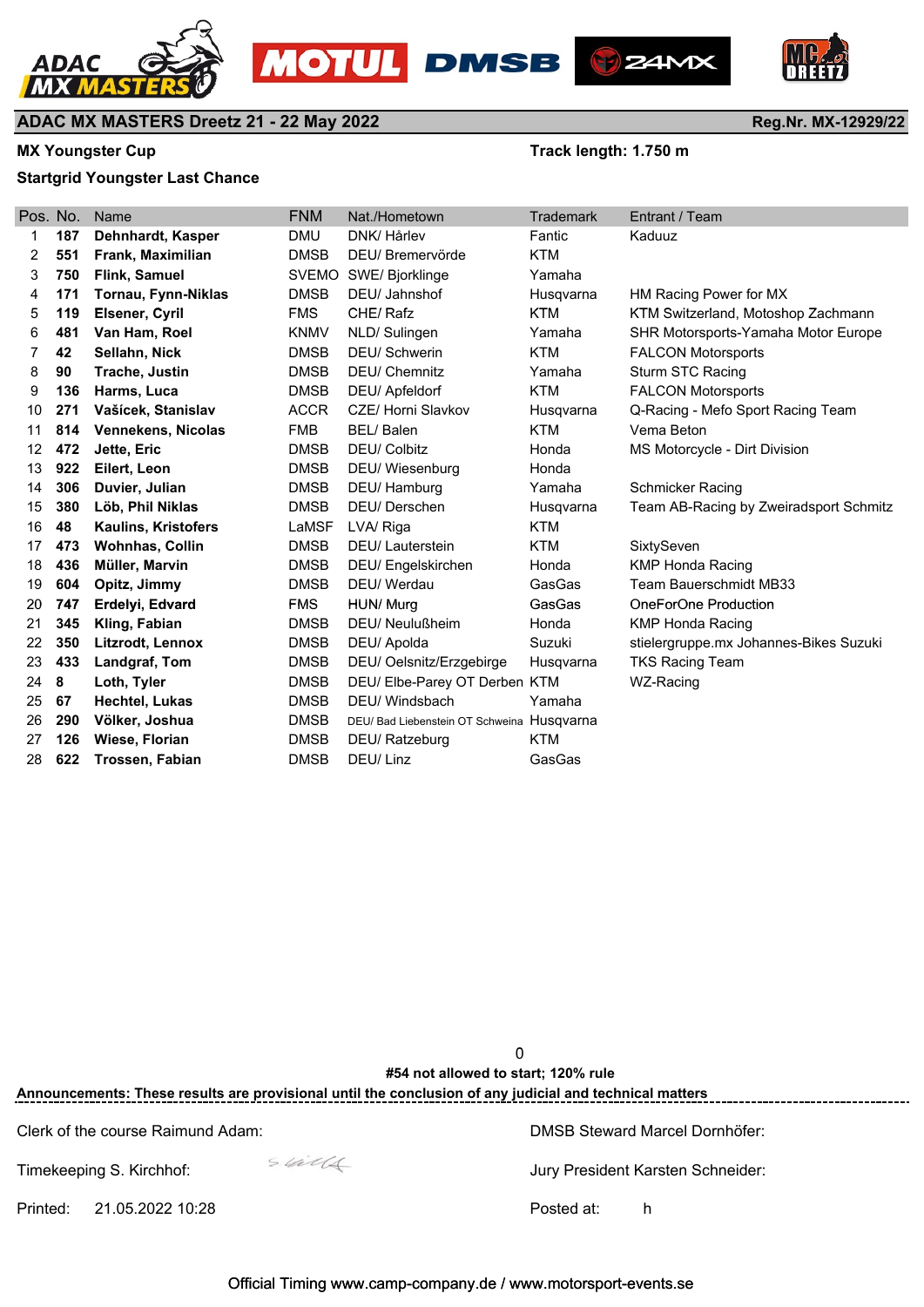





**Am Eichenweg 1,750 Km** 

**21.05.2022 13:15** 



# **51. Dreetzer Motocross - ADAC MX Masters**

# **ADAC MX Youngster Cup**

**Last Chance** 

# **Race (15:00 and 2 Laps) started at 13:16:11**

| Pos            | No. | <b>Name</b>               | <b>FNM</b>   | Nat/Hometown             | <b>Trademark</b> | Entrant / Team                  | Laps | <b>Total Tm</b> | Diff       | Best Tm In Lap |                | Points       |
|----------------|-----|---------------------------|--------------|--------------------------|------------------|---------------------------------|------|-----------------|------------|----------------|----------------|--------------|
|                | 551 | <b>Maximilian Frank</b>   | <b>DMSB</b>  | DEU/ Bremervörde         | <b>KTM</b>       |                                 | 9    | 21:22.608       |            | 2:04.779       |                | $\mathbf{0}$ |
| 2              | 472 | <b>Eric Jette</b>         | <b>DMSB</b>  | DEU/ Colbitz             | Honda            | MS Motorcycle - Dirt Division   | 9    | 21:45.323       | 22.715     | 2:07.156       |                | 0            |
| 3              | 187 | Kasper Dehnhardt          | <b>DMU</b>   | DNK/ Hårlev              | Fantic           | Kaduuz                          | 9    | 21:54.853       | 32.245     | 2:09.671       |                | 0            |
| 4              | 750 | <b>Samuel Flink</b>       | <b>SVEMO</b> | SWE/ Bjorklinge          | Yamaha           |                                 | 9    | 21:57.900       | 35.292     | 2:07.281       |                | 0            |
| 5              | 171 | <b>Fynn-Niklas Tornau</b> | <b>DMSB</b>  | DEU/ Jahnshof            | Husgvarna        | HM Racing Power for MX          | 9    | 22:01.227       | 38.619     | 2:08.753       |                | 0            |
| 6              | 481 | <b>Roel Van Ham</b>       | <b>KNMV</b>  | NLD/ Sulingen            | Yamaha           | SHR Motorsports-Yamaha Motor    | 9    | 22:02.370       | 39.762     | 2:06.852       |                | 0            |
|                | 119 | <b>Cyril Elsener</b>      | <b>FMS</b>   | CHE/ Rafz                | <b>KTM</b>       | KTM Switzerland, Motoshop Zach  | 9    | 22:12.996       | 50.388     | 2:07.242       | 2              | 0            |
| 8              | 306 | <b>Julian Duvier</b>      | <b>DMSB</b>  | DEU/ Hamburg             | Yamaha           | Schmicker Racing                | 9    | 22:17.431       | 54.823     | 2:10.445       |                | 0            |
| 9              | 380 | Phil Niklas Löb           | <b>DMSB</b>  | DEU/ Derschen            | Husqvarna        | Team AB-Racing by Zweiradsport  | 9    | 22:33.492       | 1:10.884   | 2:10.639       | 2              | 0            |
| 10             | 90  | <b>Justin Trache</b>      | <b>DMSB</b>  | DEU/ Chemnitz            | Yamaha           | Sturm STC Racing                | 9    | 22:48.664       | 1:26.056   | 2:09.698       |                | 0            |
| 11             | 922 | <b>Leon Eilert</b>        | <b>DMSB</b>  | DEU/ Wiesenburg          | Honda            |                                 | 9    | 22:52.252       | 1:29.644   | 2:15.702       |                | 0            |
| 12             | 814 | <b>Nicolas Vennekens</b>  | <b>FMB</b>   | BEL/ Balen               | <b>KTM</b>       | Vema Beton                      | 9    | 22:57.041       | 1:34.433   | 2:10.126       |                | 0            |
| 13             | 136 | <b>Luca Harms</b>         | <b>DMSB</b>  | DEU/ Apfeldorf           | <b>KTM</b>       | <b>FALCON Motorsports</b>       | 9    | 23:02.812       | 1:40.204   | 2:15.265       |                | 0            |
| 14             | 42  | <b>Nick Sellahn</b>       | <b>DMSB</b>  | DEU/ Schwerin            | <b>KTM</b>       | <b>FALCON Motorsports</b>       | 9    | 23:08.711       | 1:46.103   | 2:12.521       | 2              | 0            |
| 15             | 473 | <b>Collin Wohnhas</b>     | <b>DMSB</b>  | DEU/ Lauterstein         | <b>KTM</b>       | SixtySeven                      | 9    | 23:10.179       | 1:47.571   | 2:15.021       | $\overline{2}$ | $\mathbf{0}$ |
| 16             | 271 | Stanislav Vašícek         | <b>ACCR</b>  | CZE/ Horni Slavkov       | Husgvarna        | Q-Racing - Mefo Sport Racing Te | 9    | 23:10.641       | 1:48.033   | 2:10.962       |                | 0            |
| 17             | 604 | Jimmy Opitz               | <b>DMSB</b>  | DEU/ Werdau              | GasGas           | Team Bauerschmidt MB33          | 9    | 23:13.574       | 1:50.966   | 2:15.721       |                | 0            |
| 18             | 747 | <b>Edvard Erdelyi</b>     | <b>FMS</b>   | HUN/ Murg                | GasGas           | OneForOne Production            | 9    | 23:36.781       | 2:14.173   | 2:18.032       |                | 0            |
| 19             | 290 | Joshua Völker             | <b>DMSB</b>  | DEU/ Bad Liebenstein OT  | Husqvarna        |                                 | 9    | 23:40.366       | 2:17.758   | 2:19.237       | 2              | 0            |
| 20             | 436 | <b>Marvin Müller</b>      | <b>DMSB</b>  | DEU/ Engelskirchen       | Honda            | KMP Honda Racing                | 9    | 23:45.396       | 2:22.788   | 2:18.322       |                | $\mathbf{0}$ |
| 21             | 622 | <b>Fabian Trossen</b>     | <b>DMSB</b>  | DEU/ Linz                | GasGas           |                                 | 9    | 23:46.223       | 2:23.615   | 2:21.155       |                | 0            |
| 22             | 433 | <b>Tom Landgraf</b>       | <b>DMSB</b>  | DEU/ Oelsnitz/Erzgebirge | Husqvarna        | <b>TKS Racing Team</b>          | 8    | 22:27.566       | 1 Lap      | 2:22.302       |                | 0            |
| 23             | 126 | <b>Florian Wiese</b>      | <b>DMSB</b>  | DEU/ Ratzeburg           | <b>KTM</b>       |                                 | 8    | 23:46.829       | 1 Lap      | 2:33.352       |                | 0            |
| 24             | 350 | <b>Lennox Litzrodt</b>    | <b>DMSB</b>  | DEU/ Apolda              | Suzuki           | stielergruppe.mx Johannes-Bikes |      | 22:16.698       | 2 Laps     | 2:22.673       |                | 0            |
| 25             | 8   | <b>Tyler Loth</b>         | <b>DMSB</b>  | DEU/ Elbe-Parey OT Dert  | <b>KTM</b>       | WZ-Racing                       | 5    | 14:35.666       | 4 Laps     | 2:16.515       | 2              | 0            |
| 26             | 67  | <b>Lukas Hechtel</b>      | <b>DMSB</b>  | DEU/ Windsbach           | Yamaha           |                                 | 4    | 12:17.230       | 5 Laps     | 2:22.623       |                | 0            |
| 27             | 345 | <b>Fabian Kling</b>       | <b>DMSB</b>  | DEU/ Neulußheim          | Honda            | KMP Honda Racing                |      | 2:24.000        | 9 Laps     |                | 0              | $\mathbf{0}$ |
| Not classified |     |                           |              |                          |                  |                                 |      |                 |            |                |                |              |
| <b>DNS</b>     | 48  | <b>Kristofers Kaulins</b> | LaMSF        | LVA/ Riga                | <b>KTM</b>       |                                 |      |                 | <b>DNS</b> |                | 0              | 0            |

#### **Announcements**

**Printed: 21.05.2022 13:40:16** 

These results are provisional until the conclusion of any judicial and technical matters! Weather: cloudy 13 degrees, dry track Position 1- 6 are qualified for the races!

| <b>Margin of Victory</b>                                           | Ø km/h                                                 | <b>Best Lap Tm</b> | km/h                                      | Best Lap by                                             |
|--------------------------------------------------------------------|--------------------------------------------------------|--------------------|-------------------------------------------|---------------------------------------------------------|
| 22.715                                                             | 44,207                                                 | 2:04.779           | 50,489                                    | 551 - Maximilian Frank                                  |
|                                                                    | Official Timing camp-company.de / mwraceconsulting.com |                    |                                           | <b>Orbits</b>                                           |
| Timekeeping S. Kirchhof:                                           | sulls                                                  |                    | Clerk of the course Raimund Adam:         |                                                         |
| DMSB Steward Karsten Schneider:<br>Race Director Marcel Dornhöfer: |                                                        |                    | posted at:<br>h.<br>Reg. Nr.: MX 12929/22 | www.mylaps.com<br><b>Licensed to: Camp Company GmbH</b> |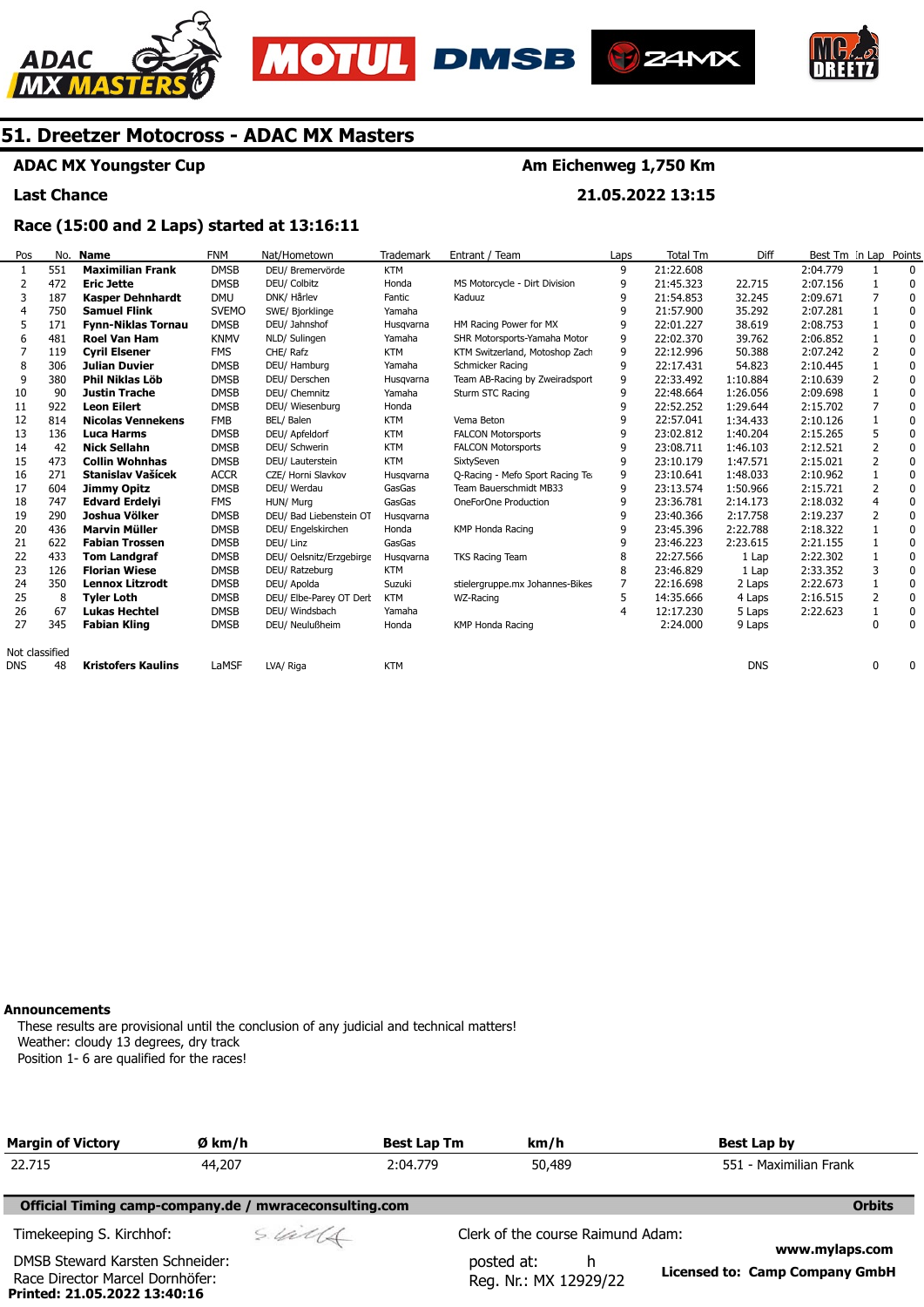







# **ADAC MX Youngster Cup**

#### **Last Chance**

# **Am Eichenweg 1,750 Km**

**21.05.2022 13:15** 

#### **Race (15:00 and 2 Laps) started at 13:16:11**

| Lap                     | <b>Time of Day</b>                       | Lap Tm   | S1 Tm                | S <sub>2</sub> Tm | Lap                               | Time of Day             | Lap Tm               | S1 Tm    | S2 Tm                |
|-------------------------|------------------------------------------|----------|----------------------|-------------------|-----------------------------------|-------------------------|----------------------|----------|----------------------|
|                         |                                          |          |                      |                   | (119) Cyril Elsener               |                         |                      |          |                      |
|                         | (551) Maximilian Frank                   |          |                      |                   | 1                                 | 13:20:29.453            | 2:11.569             | 1:06.288 | 1:05.281             |
| 1                       | 13:20:19.574                             | 2:04.779 | 1:01.050             | 1:03.729          |                                   |                         |                      |          | 1:04.056             |
| $\overline{2}$          | 13:22:26.018                             | 2:06.444 | 1:03.135             | 1:03.309          | 2                                 | 13:22:36.695            | 2:07.242             | 1:03.186 |                      |
| 3                       | 13:24:34.710                             | 2:08.692 | 1:04.178             | 1:04.514          | 3                                 | 13:24:45.861            | 2:09.166             | 1:05.426 | 1:03.740             |
| $\overline{\mathbf{4}}$ | 13:26:42.777                             | 2:08.067 | 1:04.084             | 1:03.983          | 4                                 | 13:27:03.804            | 2:17.943             | 1:12.982 | 1:04.961             |
| 5                       | 13:28:51.150                             | 2:08.373 | 1:04.389             | 1:03.984          | 5                                 | 13:29:16.573            | 2:12.769             | 1:06.479 | 1:06.290             |
| 6                       | 13:31:00.419                             | 2:09.269 | 1:05.148             | 1:04.121          | 6                                 | 13:31:52.344            | 2:35.771             | 1:06.412 | 1:29.359             |
| $\overline{7}$          | 13:33:11.489                             | 2:11.070 | 1:05.325             | 1:05.745          | 7                                 | 13:34:00.975            | 2:08.631             | 1:03.831 | 1:04.800             |
| 8                       | 13:35:22.458                             | 2:10.969 | 1:05.259             | 1:05.710          | 8                                 | 13:36:11.390            | 2:10.415             | 1:05.038 | 1:05.377             |
| 9                       | 13:37:34.442                             | 2:11.984 | 1:05.727             | 1:06.257          | 9                                 | 13:38:24.830            | 2:13.440             | 1:05.461 | 1:07.979             |
| (472) Eric Jette        |                                          |          |                      |                   | (306) Julian Duvier               |                         |                      |          |                      |
| $\mathbf{1}$            | 13:20:24.770                             | 2:07.156 | 1:03.198             | 1:03.958          | $\mathbf{1}$                      | 13:20:33.777            | 2:10.445             | 1:04.827 | 1:05.618             |
| $\overline{2}$          | 13:22:32.096                             | 2:07.326 | 1:03.842             | 1:03.484          | $\overline{\mathbf{c}}$           | 13:22:45.249            | 2:11.472             | 1:04.750 | 1:06.722             |
|                         |                                          | 2:10.001 | 1:05.319             |                   | 3                                 | 13:24:57.884            | 2:12.635             | 1:07.252 | 1:05.383             |
| 3<br>4                  | 13:24:42.097                             |          |                      | 1:04.682          | 4                                 | 13:27:09.834            | 2:11.950             | 1:05.945 | 1:06.005             |
|                         | 13:26:51.782                             | 2:09.685 | 1:05.001             | 1:04.684          | 5                                 | 13:29:22.939            |                      | 1:06.971 | 1:06.134             |
| 5                       | 13:29:01.895                             | 2:10.113 | 1:04.685             | 1:05.428          | 6                                 | 13:31:36.879            | 2:13.105<br>2:13.940 | 1:07.763 | 1:06.177             |
| 6                       | 13:31:13.797                             | 2:11.902 | 1:05.941             | 1:05.961          | 7                                 |                         |                      |          |                      |
| $\overline{7}$          | 13:33:25.854                             | 2:12.057 | 1:05.325             | 1:06.732          |                                   | 13:33:52.252            | 2:15.373             | 1:06.742 | 1:08.631             |
| 8                       | 13:35:39.707                             | 2:13.853 | 1:06.951             | 1:06.902          | 8                                 | 13:36:09.228            | 2:16.976             | 1:08.144 | 1:08.832             |
| 9                       | 13:37:57.157                             | 2:17.450 | 1:08.283             | 1:09.167          | 9                                 | 13:38:29.265            | 2:20.037             | 1:09.459 | 1:10.578             |
|                         | (187) Kasper Dehnhardt                   |          |                      |                   | (380) Phil Niklas Löb             |                         |                      |          |                      |
| 1                       | 13:20:34.880                             | 2:10.346 | 1:04.443             | 1:05.903          | $\mathbf{1}$                      | 13:20:41.958            | 2:15.176             | 1:10.785 | 1:04.391             |
| $\overline{2}$          | 13:22:44.680                             | 2:09.800 | 1:04.461             | 1:05.339          | $\overline{\mathbf{c}}$           | 13:22:52.597            | 2:10.639             | 1:05.735 | 1:04.904             |
| 3                       | 13:24:56.057                             | 2:11.377 | 1:05.372             | 1:06.005          | 3                                 | 13:25:06.761            | 2:14.164             | 1:07.799 | 1:06.365             |
| 4                       | 13:27:07.348                             | 2:11.291 | 1:05.637             | 1:05.654          | 4                                 | 13:27:20.949            | 2:14.188             | 1:07.375 | 1:06.813             |
| 5                       | 13:29:18.931                             | 2:11.583 | 1:06.349             | 1:05.234          | 5                                 | 13:29:36.640            | 2:15.691             | 1:07.947 | 1:07.744             |
| 6                       | 13:31:30.744                             | 2:11.813 | 1:06.262             | 1:05.551          | 6                                 | 13:31:54.025            | 2:17.385             | 1:09.212 | 1:08.173             |
| 7                       | 13:33:40.415                             | 2:09.671 | 1:05.157             | 1:04.514          | 7                                 | 13:34:09.556            | 2:15.531             | 1:07.665 | 1:07.866             |
| 8                       | 13:35:52.299                             | 2:11.884 |                      | 1:05.844          | 8                                 | 13:36:26.640            | 2:17.084             | 1:08.993 | 1:08.091             |
| 9                       | 13:38:06.687                             | 2:14.388 | 1:06.040<br>1:07.312 | 1:07.076          | 9                                 | 13:38:45.326            | 2:18.686             | 1:09.341 | 1:09.345             |
|                         |                                          |          |                      |                   |                                   |                         |                      |          |                      |
| (750) Samuel Flink      |                                          |          |                      |                   | (90) Justin Trache                |                         |                      |          |                      |
| $\mathbf{1}$            | 13:20:27.151                             | 2:07.281 | 1:04.082             | 1:03.199          | 1                                 | 13:20:31.864            | 2:09.698             | 1:05.078 | 1:04.620             |
| $\overline{2}$          | 13:22:34.501                             | 2:07.350 | 1:03.539             | 1:03.811          | $\overline{\mathbf{c}}$           | 13:22:45.510            | 2:13.646             | 1:09.006 | 1:04.640             |
| 3                       | 13:24:45.411                             | 2:10.910 | 1:05.027             | 1:05.883          | 3                                 | 13:25:32.940            | 2:47.430             | 1:41.070 | 1:06.360             |
| 4                       | 13:27:06.228                             | 2:20.817 | 1:05.255             | 1:15.562          | 4                                 | 13:27:47.263            | 2:14.323             | 1:07.478 | 1:06.845             |
| 5                       | 13:29:21.256                             | 2:15.028 | 1:07.946             | 1:07.082          | 5                                 | 13:30:00.154            | 2:12.891             | 1:08.253 | 1:04.638             |
| 6                       | 13:31:33.199                             | 2:11.943 | 1:06.429             | 1:05.514          | 6                                 | 13:32:14.912            | 2:14.758             | 1:08.213 | 1:06.545             |
| $\overline{7}$          | 13:33:42.844                             | 2:09.645 | 1:04.694             | 1:04.951          | 7                                 | 13:34:28.821            | 2:13.909             | 1:07.301 | 1:06.608             |
| 8                       | 13:35:56.785                             | 2:13.941 | 1:07.150             | 1:06.791          | 8                                 | 13:36:43.132            | 2:14.311             | 1:07.297 | 1:07.014             |
| 9                       | 13:38:09.734                             | 2:12.949 | 1:05.596             | 1:07.353          | 9                                 | 13:39:00.498            | 2:17.366             | 1:08.507 | 1:08.859             |
|                         |                                          |          |                      |                   |                                   |                         |                      |          |                      |
| 1                       | (171) Fynn-Niklas Tornau<br>13:20:37.538 | 2:08.753 | 1:04.683             | 1:04.070          | (922) Leon Eilert<br>$\mathbf{1}$ | 13:20:46.273            | 2:17.570             | 1:09.931 | 1:07.639             |
| 2                       | 13:22:46.569                             | 2:09.031 | 1:03.570             | 1:05.461          | 2                                 | 13:23:03.569            | 2:17.296             | 1:07.998 | 1:09.298             |
| 3                       | 13:25:07.880                             | 2:21.311 | 1:16.372             | 1:04.939          | 3                                 | 13:25:21.396            | 2:17.827             | 1:08.158 | 1:09.669             |
| $\overline{4}$          | 13:27:17.822                             | 2:09.942 | 1:05.914             | 1:04.028          | 4                                 | 13:27:38.554            | 2:17.158             | 1:08.529 | 1:08.629             |
|                         |                                          |          |                      |                   | 5                                 | 13:29:54.535            | 2:15.981             | 1:07.919 | 1:08.062             |
| 5                       | 13:29:28.448                             | 2:10.626 | 1:05.471             | 1:05.155          | 6                                 | 13:32:12.751            | 2:18.216             | 1:09.796 | 1:08.420             |
| 6                       | 13:31:38.199                             | 2:09.751 | 1:06.564             | 1:03.187          |                                   |                         |                      |          |                      |
| 7                       | 13:33:50.191                             | 2:11.992 | 1:05.595             | 1:06.397          | 7                                 | 13:34:28.453            | 2:15.702             | 1:07.932 | 1:07.770<br>1:07.853 |
| 8                       | 13:36:01.707                             | 2:11.516 | 1:06.795             | 1:04.721          | 8<br>9                            | 13:36:45.617            | 2:17.164             | 1:09.311 |                      |
| 9                       | 13:38:13.061                             | 2:11.354 | 1:06.132             | 1:05.222          |                                   | 13:39:04.086            | 2:18.469             | 1:09.421 | 1:09.048             |
|                         | (481) Roel Van Ham                       |          |                      |                   |                                   | (814) Nicolas Vennekens |                      |          |                      |
| $\mathbf{1}$            | 13:20:25.583                             | 2:06.852 | 1:03.491             | 1:03.361          | $\mathbf{1}$                      | 13:20:31.589            | 2:10.126             | 1:04.612 | 1:05.514             |
| 2                       | 13:22:34.144                             | 2:08.561 | 1:04.539             | 1:04.022          | 2                                 | 13:22:42.464            | 2:10.875             | 1:05.082 | 1:05.793             |
| 3                       | 13:24:43.917                             | 2:09.773 | 1:04.995             | 1:04.778          | 3                                 | 13:25:07.954            | 2:25.490             | 1:06.462 | 1:19.028             |
| 4                       | 13:26:55.065                             | 2:11.148 | 1:05.552             | 1:05.596          | 4                                 | 13:27:36.640            | 2:28.686             | 1:09.011 | 1:19.675             |
| 5                       | 13:29:08.941                             | 2:13.876 | 1:05.955             | 1:07.921          | 5                                 | 13:29:53.164            | 2:16.524             | 1:08.047 | 1:08.477             |
| 6                       | 13:31:25.745                             | 2:16.804 | 1:09.493             | 1:07.311          | 6                                 | 13:32:10.619            | 2:17.455             | 1:09.760 | 1:07.695             |
| $\overline{7}$          | 13:33:41.033                             | 2:15.288 | 1:06.976             | 1:08.312          | 7                                 | 13:34:27.478            | 2:16.859             | 1:08.564 | 1:08.295             |
| 8                       | 13:35:57.956                             | 2:16.923 | 1:07.984             | 1:08.939          | 8                                 | 13:36:47.192            | 2:19.714             | 1:09.029 | 1:10.685             |
| 9                       | 13:38:14.204                             | 2:16.248 | 1:08.292             | 1:07.956          | 9                                 | 13:39:08.875            | 2:21.683             | 1:11.006 | 1:10.677             |
|                         |                                          |          |                      |                   |                                   |                         |                      |          |                      |

### **Official Timing camp-company.de / mwraceconsulting.com <b>Orbits Orbits Orbits Orbits**

Race Director Marcel Dornhöfer:<br>**Printed: 21.05.2022 13:40:31** 

DMSB Steward Karsten Schneider: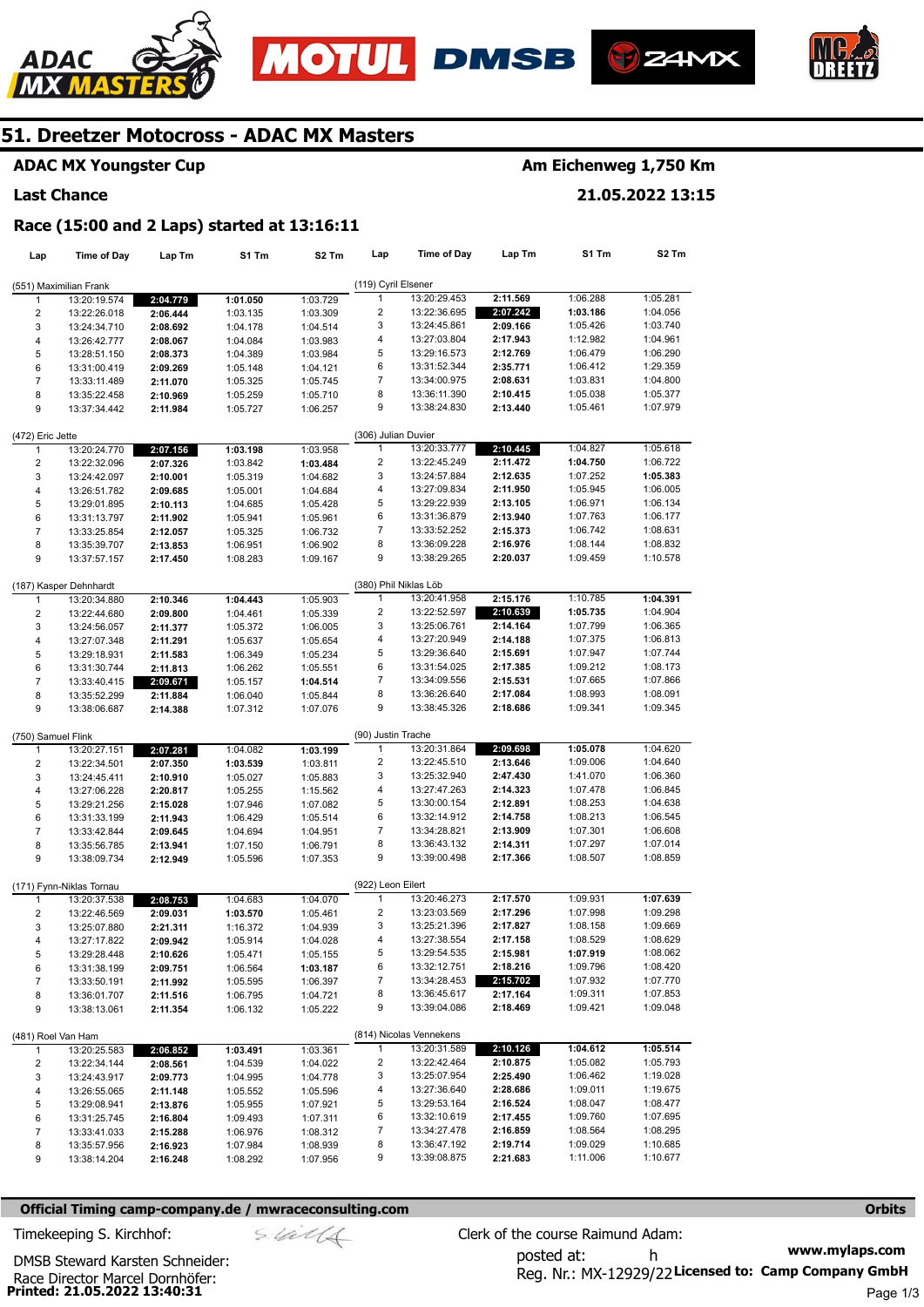







# **ADAC MX Youngster Cup**

#### **Last Chance**

# **Am Eichenweg 1,750 Km**

**21.05.2022 13:15** 

#### **Race (15:00 and 2 Laps) started at 13:16:11**

| Lap                     | <b>Time of Day</b>           | Lap Tm   | S1 Tm                | S2 Tm                | Lap                  | Time of Day           | Lap Tm   | S1 Tm    | S2 Tm    |
|-------------------------|------------------------------|----------|----------------------|----------------------|----------------------|-----------------------|----------|----------|----------|
|                         |                              |          |                      |                      | (290) Joshua Völker  |                       |          |          |          |
| (136) Luca Harms<br>1   |                              |          | 1:09.016             |                      | 1                    | 13:20:58.093          | 2:20.712 | 1:10.677 | 1:10.035 |
|                         | 13:20:51.031                 | 2:16.780 |                      | 1:07.764             |                      |                       |          |          |          |
| 2                       | 13:23:06.694                 | 2:15.663 | 1:07.912             | 1:07.751             | 2                    | 13:23:17.330          | 2:19.237 | 1:10.243 | 1:08.994 |
| 3                       | 13:25:23.590                 | 2:16.896 | 1:08.269             | 1:08.627             | 3                    | 13:25:39.652          | 2:22.322 | 1:11.267 | 1:11.055 |
| $\overline{\mathbf{4}}$ | 13:27:40.556                 | 2:16.966 | 1:08.451             | 1:08.515             | 4                    | 13:27:59.504          | 2:19.852 | 1:09.786 | 1:10.066 |
| 5                       | 13:29:55.821                 | 2:15.265 | 1:07.840             | 1:07.425             | 5                    | 13:30:19.457          | 2:19.953 | 1:09.559 | 1:10.394 |
| 6                       | 13:32:13.756                 | 2:17.935 | 1:09.675             | 1:08.260             | 6                    | 13:32:42.199          | 2:22.742 | 1:11.170 | 1:11.572 |
| $\overline{7}$          | 13:34:31.916                 | 2:18.160 | 1:07.853             | 1:10.307             | 7                    | 13:35:04.061          | 2:21.862 | 1:10.534 | 1:11.328 |
| 8                       | 13:36:51.608                 | 2:19.692 | 1:09.914             | 1:09.778             | 8                    | 13:37:28.590          | 2:24.529 | 1:12.064 | 1:12.465 |
| 9                       | 13:39:14.646                 | 2:23.038 | 1:10.492             | 1:12.546             | 9                    | 13:39:52.200          | 2:23.610 | 1:10.871 | 1:12.739 |
|                         |                              |          |                      |                      |                      |                       |          |          |          |
| (42) Nick Sellahn       |                              |          |                      |                      | (436) Marvin Müller  |                       |          |          |          |
| 1                       | 13:20:49.866                 | 2:16.634 | 1:09.554             | 1:07.080             | 1                    | 13:20:56.312          | 2:18.322 | 1:09.380 | 1:08.942 |
| 2                       | 13:23:02.387                 | 2:12.521 | 1:05.677             | 1:06.844             | 2                    | 13:23:16.070          | 2:19.758 | 1:10.395 | 1:09.363 |
| 3                       | 13:25:17.290                 | 2:14.903 | 1:06.793             | 1:08.110             | 3                    | 13:25:38.252          | 2:22.182 | 1:10.283 | 1:11.899 |
| 4                       | 13:27:34.206                 | 2:16.916 | 1:08.045             | 1:08.871             | 4                    | 13:28:01.066          | 2:22.814 | 1:10.313 | 1:12.501 |
| 5                       | 13:29:55.121                 | 2:20.915 | 1:09.009             | 1:11.906             | 5                    | 13:30:22.327          | 2:21.261 | 1:10.541 | 1:10.720 |
| 6                       | 13:32:18.318                 | 2:23.197 | 1:12.633             | 1:10.564             | 6                    | 13:32:44.305          | 2:21.978 | 1:11.179 | 1:10.799 |
| $\overline{7}$          | 13:34:38.540                 | 2:20.222 | 1:09.190             | 1:11.032             | 7                    | 13:35:07.865          | 2:23.560 | 1:10.975 | 1:12.585 |
| 8                       | 13:37:00.536                 | 2:21.996 | 1:10.986             | 1:11.010             | 8                    | 13:37:32.060          | 2:24.195 | 1:12.042 | 1:12.153 |
| 9                       | 13:39:20.545                 | 2:20.009 | 1:10.123             | 1:09.886             | 9                    | 13:39:57.230          | 2:25.170 | 1:12.779 | 1:12.391 |
|                         |                              |          |                      |                      |                      |                       |          |          |          |
|                         | (473) Collin Wohnhas         |          |                      |                      | (622) Fabian Trossen |                       |          |          |          |
| 1                       | 13:20:54.188                 | 2:19.665 | 1:10.272             | 1:09.393             | $\mathbf{1}$         | 13:20:53.340          | 2:21.155 | 1:10.023 | 1:11.132 |
| $\overline{\mathbf{c}}$ | 13:23:09.209                 | 2:15.021 | 1:07.043             | 1:07.978             | $\overline{c}$       | 13:23:15.366          | 2:22.026 | 1:11.356 | 1:10.670 |
| 3                       | 13:25:25.141                 | 2:15.932 | 1:07.925             | 1:08.007             | 3                    | 13:25:40.964          | 2:25.598 | 1:12.788 | 1:12.810 |
| 4                       | 13:27:41.971                 | 2:16.830 | 1:09.225             | 1:07.605             | 4                    | 13:28:02.801          | 2:21.837 | 1:11.112 | 1:10.725 |
| 5                       | 13:29:58.334                 | 2:16.363 | 1:07.951             | 1:08.412             | 5                    | 13:30:25.400          | 2:22.599 | 1:10.785 | 1:11.814 |
| 6                       | 13:32:20.402                 | 2:22.068 | 1:10.157             | 1:11.911             | 6                    | 13:32:46.945          | 2:21.545 | 1:10.876 | 1:10.669 |
| 7                       | 13:34:40.451                 | 2:20.049 | 1:09.396             | 1:10.653             | 7                    | 13:35:08.562          | 2:21.617 | 1:09.864 | 1:11.753 |
| 8                       |                              | 2:21.986 |                      |                      | 8                    | 13:37:32.841          | 2:24.279 | 1:12.005 | 1:12.274 |
| 9                       | 13:37:02.437<br>13:39:22.013 |          | 1:11.019<br>1:10.361 | 1:10.967<br>1:09.215 | 9                    | 13:39:58.057          | 2:25.216 | 1:12.447 | 1:12.769 |
|                         |                              | 2:19.576 |                      |                      |                      |                       |          |          |          |
|                         | (271) Stanislav Vašícek      |          |                      |                      | (433) Tom Landgraf   |                       |          |          |          |
| 1                       | 13:20:40.532                 | 2:10.962 | 1:05.557             | 1:05.405             | 1                    | 13:21:02.202          | 2:22.302 | 1:10.387 | 1:11.915 |
| 2                       | 13:22:51.564                 | 2:11.032 | 1:05.067             | 1:05.965             | $\overline{c}$       | 13:23:27.102          | 2:24.900 | 1:11.797 | 1:13.103 |
| 3                       | 13:25:36.118                 | 2:44.554 | 1:06.676             | 1:37.878             | 3                    | 13:25:52.286          | 2:25.184 | 1:11.344 | 1:13.840 |
| 4                       | 13:27:52.556                 | 2:16.438 | 1:07.570             | 1:08.868             | 4                    | 13:28:18.424          | 2:26.138 | 1:10.892 | 1:15.246 |
| 5                       | 13:30:08.867                 | 2:16.311 | 1:08.760             | 1:07.551             | 5                    | 13:30:49.583          | 2:31.159 | 1:14.015 | 1:17.144 |
| 6                       | 13:32:29.117                 | 2:20.250 | 1:11.404             | 1:08.846             | 6                    | 13:33:27.454          | 2:37.871 | 1:16.388 | 1:21.483 |
| $\overline{7}$          | 13:34:46.346                 | 2:17.229 | 1:09.122             | 1:08.107             | 7                    | 13:36:09.175          | 2:41.721 | 1:15.971 | 1:25.750 |
| 8                       | 13:37:04.365                 | 2:18.019 | 1:08.752             | 1:09.267             | 8                    | 13:38:39.400          | 2:30.225 | 1:14.508 | 1:15.717 |
| 9                       | 13:39:22.475                 | 2:18.110 | 1:09.344             | 1:08.766             |                      |                       |          |          |          |
|                         |                              |          |                      |                      | (126) Florian Wiese  |                       |          |          |          |
| (604) Jimmy Opitz       |                              |          |                      |                      | 1                    | 13:21:30.333          | 2:44.032 | 1:25.393 | 1:18.639 |
| 1                       | 13:20:48.463                 | 2:16.015 | 1:08.683             | 1:07.332             | 2                    | 13:24:05.327          | 2:34.994 | 1:15.783 | 1:19.211 |
| 2                       | 13:23:04.184                 | 2:15.721 | 1:06.412             | 1:09.309             | 3                    | 13:26:38.679          | 2:33.352 | 1:14.716 | 1:18.636 |
| 3                       | 13:25:22.545                 | 2:18.361 | 1:08.716             | 1:09.645             | 4                    | 13:29:19.999          | 2:41.320 | 1:19.530 | 1:21.790 |
| $\overline{4}$          | 13:27:40.770                 | 2:18.225 | 1:08.870             | 1:09.355             | 5                    | 13:32:01.895          | 2:41.896 | 1:22.367 | 1:19.529 |
|                         |                              |          |                      |                      | 6                    | 13:34:39.683          | 2:37.788 | 1:16.206 | 1:21.582 |
| 5                       | 13:29:59.209                 | 2:18.439 | 1:09.757             | 1:08.682             |                      | 13:37:19.141          |          |          |          |
| 6                       | 13:32:20.598                 | 2:21.389 | 1:11.510             | 1:09.879             | 7                    |                       | 2:39.458 | 1:19.997 | 1:19.461 |
| 7                       | 13:34:41.319                 | 2:20.721 | 1:09.964             | 1:10.757             | 8                    | 13:39:58.663          | 2:39.522 | 1:18.440 | 1:21.082 |
| 8                       | 13:37:02.956                 | 2:21.637 | 1:10.534             | 1:11.103             |                      |                       |          |          |          |
| 9                       | 13:39:25.408                 | 2:22.452 | 1:11.382             | 1:11.070             |                      | (350) Lennox Litzrodt |          |          |          |
|                         |                              |          |                      |                      | $\mathbf{1}$         | 13:21:09.560          | 2:22.673 | 1:10.198 | 1:12.475 |
|                         | (747) Edvard Erdelyi         |          |                      |                      | 2                    | 13:23:58.836          | 2:49.276 | 1:34.719 | 1:14.557 |
| 1                       | 13:20:47.934                 | 2:20.166 | 1:11.691             | 1:08.475             | 3                    | 13:26:28.382          | 2:29.546 | 1:12.318 | 1:17.228 |
| 2                       | 13:23:07.531                 | 2:19.597 | 1:10.782             | 1:08.815             | 4                    | 13:29:41.881          | 3:13.499 | 1:15.689 | 1:57.810 |
| 3                       | 13:25:28.440                 | 2:20.909 | 1:11.479             | 1:09.430             | 5                    | 13:32:28.252          | 2:46.371 | 1:24.995 | 1:21.376 |
| 4                       | 13:27:46.472                 | 2:18.032 | 1:08.835             | 1:09.197             | 6                    | 13:35:05.849          | 2:37.597 | 1:16.404 | 1:21.193 |
| 5                       | 13:30:07.698                 | 2:21.226 | 1:11.018             | 1:10.208             | 7                    | 13:38:28.532          | 3:22.683 | 1:53.764 | 1:28.919 |
|                         |                              | 2:20.776 |                      |                      |                      |                       |          |          |          |
| 6<br>7                  | 13:32:28.474                 |          | 1:11.859             | 1:08.917             | (8) Tyler Loth       |                       |          |          |          |
|                         | 13:34:54.022                 | 2:25.548 | 1:11.735             | 1:13.813             | $\mathbf{1}$         | 13:20:55.317          | 2:19.768 | 1:08.662 | 1:11.106 |
| 8                       | 13:37:20.896                 | 2:26.874 | 1:14.282             | 1:12.592             |                      |                       |          |          |          |
| 9                       | 13:39:48.615                 | 2:27.719 | 1:14.826             | 1:12.893             | 2                    | 13:23:11.832          | 2:16.515 | 1:07.725 | 1:08.790 |

### **Official Timing camp-company.de / mwraceconsulting.com <b>Orbits and Company.de Company** orbits **Orbits Orbits**

Race Director Marcel Dornhöfer:<br>**Printed: 21.05.2022 13:40:31** 

DMSB Steward Karsten Schneider:

$$
\mathcal{S}\text{ with } \mathcal{C}
$$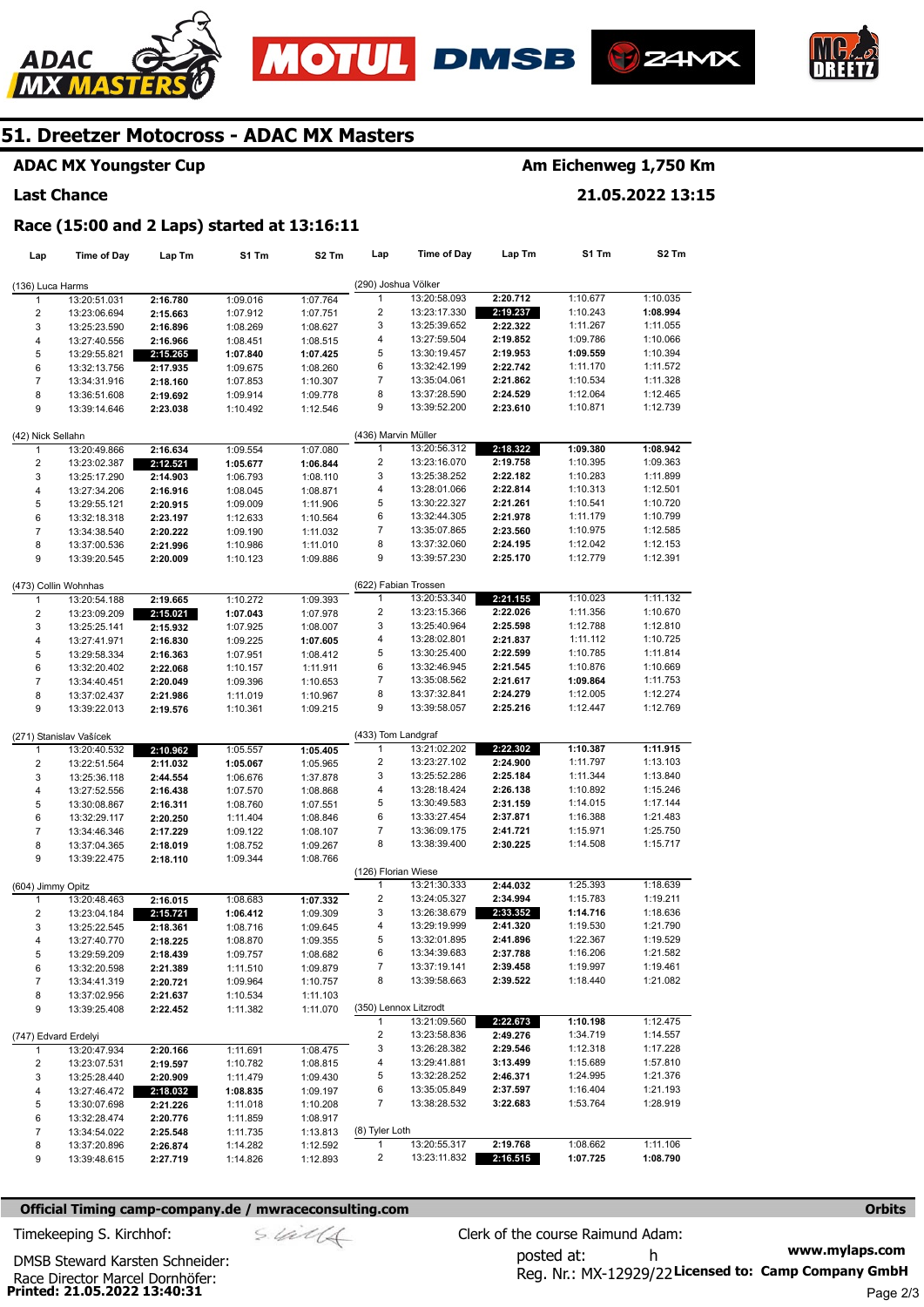







## **ADAC MX Youngster Cup**

## **Last Chance**

# **Am Eichenweg 1,750 Km 21.05.2022 13:15**

# **Race (15:00 and 2 Laps) started at 13:16:11**

| Lap | Time of Dav        | Lap Tm   | S1 Tm    | S <sub>2</sub> Tm | Lap | Time of Day | Lap Tm | S1 Tm |
|-----|--------------------|----------|----------|-------------------|-----|-------------|--------|-------|
| 3   | 13:25:30.145       | 2:18.313 | 1:08.506 | 1:09.807          |     |             |        |       |
| 4   | 13:27:50.355       | 2:20.210 | 1:09.305 | 1:10.905          |     |             |        |       |
| 5   | 13:30:47.500       | 2:57.145 | 1:11.353 | 1:45.792          |     |             |        |       |
|     |                    |          |          |                   |     |             |        |       |
|     | (67) Lukas Hechtel |          |          |                   |     |             |        |       |
|     |                    |          |          |                   |     |             |        |       |

|   | 13:21:04.325 | 2:22.623 | 1:11.140 | 1:11.483 |
|---|--------------|----------|----------|----------|
| 2 | 13.23.30.501 | 2:26.176 | 1.12710  | 1.13466  |
| 3 | 13:25:59.255 | 2:28.754 | 1:13.535 | 1:15.219 |
| 4 | 13.28.29064  | 2:29.809 | 1:14.040 | 1:15.769 |

**Official Timing camp-company.de / mwraceconsulting.com <b>Orbits Orbits Orbits Orbits** 

Race Director Marcel Dornhöfer:<br>**Printed: 21.05.2022 13:40:31** DMSB Steward Karsten Schneider: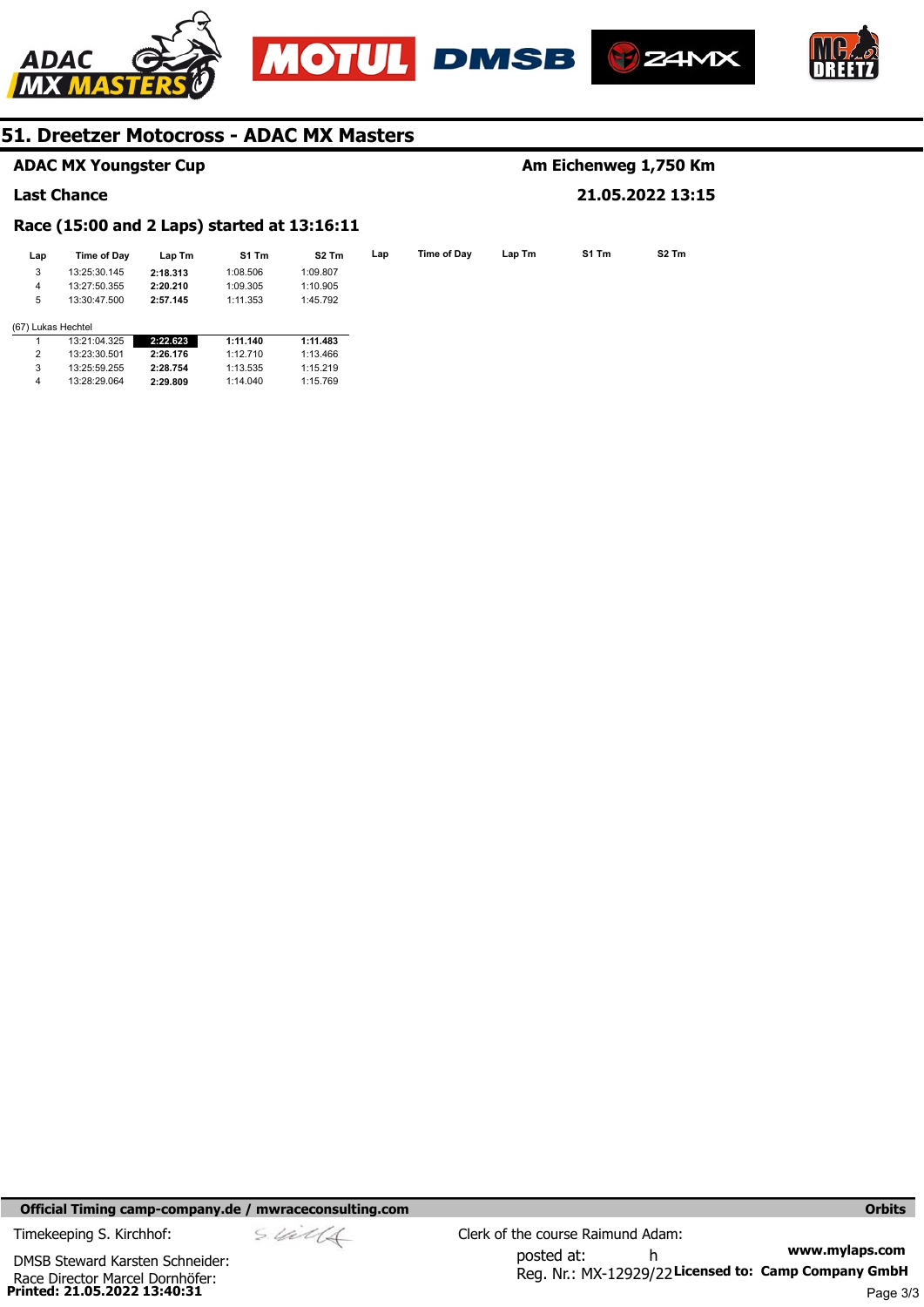# **ADAC MX Youngster Cup**

# **Am Eichenweg 1,750 Km**

**21.05.2022 13:15** 

# **Race (15:00 and 2 Laps) started at 13:16:11**

#### **Competitors Laps**

**Last Chance** 

|                          |                | 0   | 1   | $\overline{2}$ | 3   | 4   | 5   | 6   | 7   | 8   | 9   |
|--------------------------|----------------|-----|-----|----------------|-----|-----|-----|-----|-----|-----|-----|
| Maximilian Frank (551)   | 1              | 551 | 551 | 551            | 551 | 551 | 551 | 551 | 551 | 551 | 551 |
| Eric Jette (472)         | $\overline{2}$ | 472 | 472 | 472            | 472 | 472 | 472 | 472 | 472 | 472 | 472 |
| Cyril Elsener (119)      | 3              | 119 | 481 | 481            | 481 | 481 | 481 | 481 | 187 | 187 | 187 |
| Roel Van Ham (481)       | 4              | 481 | 750 | 750            | 750 | 119 | 119 | 187 | 481 | 750 | 750 |
| Samuel Flink (750)       | 5              | 750 | 119 | 119            | 119 | 750 | 187 | 750 | 750 | 481 | 171 |
| Nicolas Vennekens (814)  | 6              | 814 | 814 | 814            | 187 | 187 | 750 | 306 | 171 | 171 | 481 |
| Justin Trache (90)       | 7              | 90  | 90  | 187            | 306 | 306 | 306 | 171 | 306 | 306 | 119 |
| Julian Duvier (306)      | 8              | 306 | 306 | 306            | 380 | 171 | 171 | 119 | 119 | 119 | 306 |
| Kasper Dehnhardt (187)   | 9              | 187 | 187 | 90             | 171 | 380 | 380 | 380 | 380 | 380 | 380 |
| Phil Niklas Löb (380)    | 10             | 380 | 171 | 171            | 814 | 42  | 814 | 814 | 814 | 90  | 90  |
| Edvard Erdelyi (747)     | 11             | 747 | 271 | 271            | 42  | 814 | 922 | 922 | 922 | 922 | 922 |
| Leon Eilert (922)        | 12             | 922 | 380 | 380            | 922 | 922 | 42  | 136 | 90  | 814 | 814 |
| Fynn-Niklas Tornau (171) | 13             | 171 | 922 | 42             | 604 | 136 | 136 | 90  | 136 | 136 | 136 |
| Stanislav Vašícek (271)  | 14             | 271 | 747 | 922            | 136 | 604 | 473 | 42  | 42  | 42  | 42  |
| Fabian Trossen (622)     | 15             | 622 | 604 | 604            | 473 | 473 | 604 | 473 | 473 | 473 | 473 |
| Jimmy Opitz (604)        | 16             | 604 | 42  | 136            | 747 | 747 | 90  | 604 | 604 | 604 | 271 |
| Nick Sellahn (42)        | 17             | 42  | 136 | 747            | 8   | 90  | 747 | 747 | 271 | 271 | 604 |
| Luca Harms (136)         | 18             | 136 | 622 | 473            | 90  | 8   | 271 | 271 | 747 | 747 | 747 |
| Collin Wohnhas (473)     | 19             | 473 | 473 | 8              | 271 | 271 | 290 | 290 | 290 | 290 | 290 |
| Tyler Loth (8)           | 20             | 8   | 8   | 622            | 436 | 290 | 436 | 436 | 436 | 436 | 436 |
| Fabian Kling (345)       | 21             | 345 | 436 | 436            | 290 | 436 | 622 | 622 | 622 | 622 | 622 |
| Joshua Völker (290)      | 22             | 290 | 290 | 290            | 622 | 622 | 8   | 433 | 433 | 433 |     |
| Marvin Müller (436)      | 23             | 436 | 433 | 433            | 433 | 433 | 433 | 126 | 126 | 126 |     |
| Tom Landgraf (433)       | 24             | 433 | 67  | 67             | 67  | 67  | 126 | 350 | 350 |     |     |
| Lukas Hechtel (67)       | 25             | 67  | 350 | 350            | 350 | 126 | 350 |     |     |     |     |
| Florian Wiese (126)      | 26             | 126 | 126 | 126            | 126 | 350 |     |     |     |     |     |
| Lennox Litzrodt (350)    | 27             | 350 |     |                |     |     |     |     |     |     |     |
|                          | 28             |     |     |                |     |     |     |     |     |     |     |

**Official Timing camp-company.de / mwraceconsulting.com Orbits** 

# **Lapchart**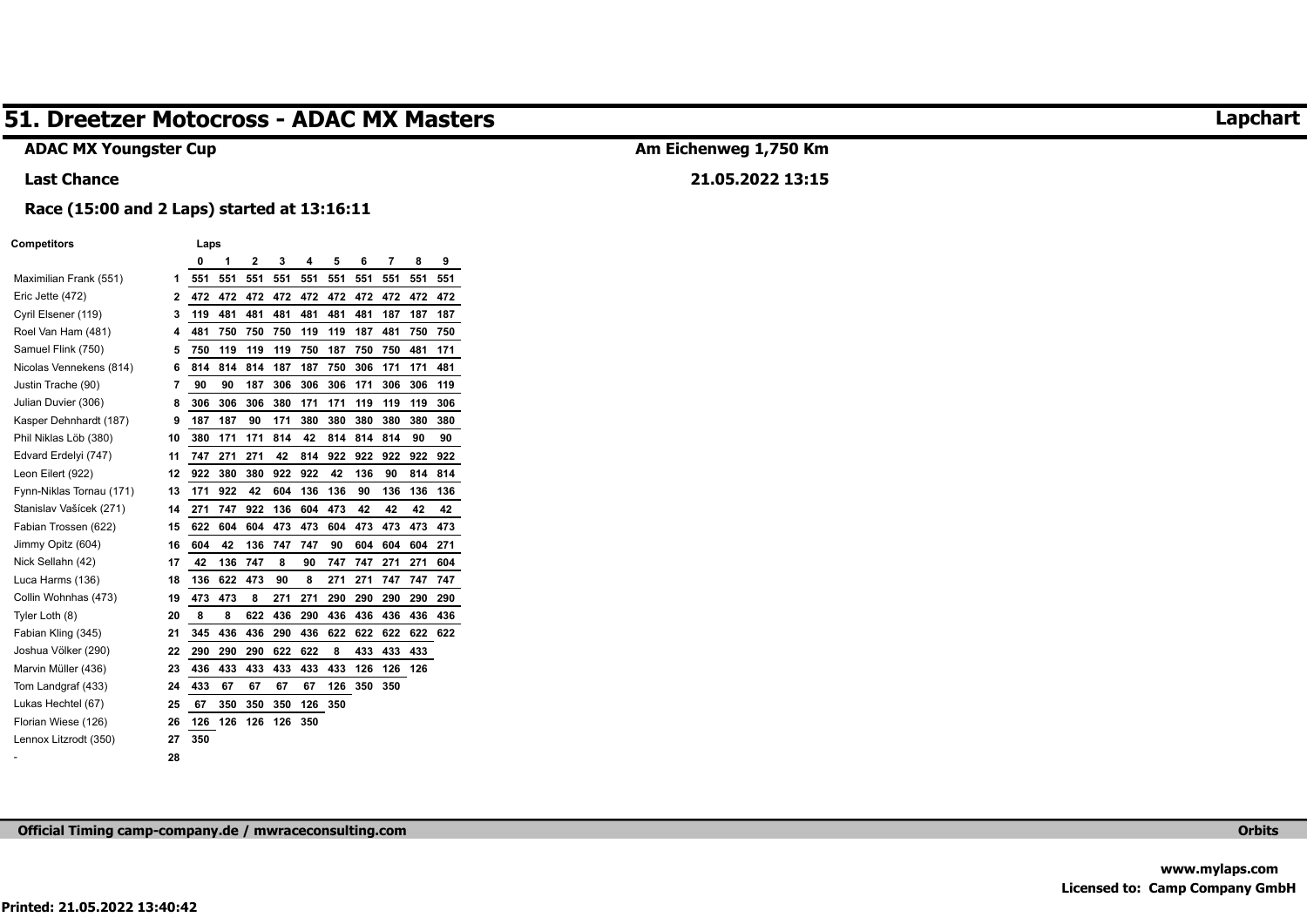







**Reg.Nr. MX-12929/22**

# **ADAC MX MASTERS Dreetz 21 - 22 May 2022**

MX Youngster Cup **MX Youngster Cup Track length: 1.750 m** 

# **Startgrid Youngster 1st and 2nd Heat and 3rd heat**

| Pos. No. |                | <b>Name</b>               | <b>FNM</b>  | Nat./Hometown                  | <b>Trademark</b> | Entrant / Team                                    |
|----------|----------------|---------------------------|-------------|--------------------------------|------------------|---------------------------------------------------|
| 1        | 409            | <b>Farres, Guillem</b>    | <b>RFME</b> | ESP/Balsareny                  | <b>KTM</b>       | <b>Raths Motorsports</b>                          |
| 2        | 122            | Mc Lellan, Camden         | <b>KNMV</b> | ZAF/Leopoldsburg               | <b>KTM</b>       | TBS Conversions KTM Racing team                   |
| 3        | $\overline{7}$ | Spies, Maximilian         | <b>DMSB</b> | DEU/ Ortrand                   | <b>KTM</b>       | Schmicker Racing / ADAC Berlin Brandenburg e.V.   |
| 4        | 812            | De Lange, Sem             | <b>KNMV</b> | NLD/ drenthe                   | GasGas           | gasgas brouwer jumbo team                         |
| 5        | 696            | Gwerder, Mike             | <b>FMS</b>  | SUI/8173                       | <b>KTM</b>       | Team KTM VRT Norpesca Hollande                    |
| 6        | 572            | Pedersen, Rasmus          | <b>DMU</b>  | DNK/ Vejle                     | <b>KTM</b>       | WZ-Racing                                         |
| 7        | 36             | Greutmann, Nico           | <b>DMSB</b> | <b>DEU/ MERISHAUSEN</b>        | Husqvarna        | Team AB-Racing by Zweiradsport Schmitz            |
| 8        | 440            | <b>Appelt, Marnique</b>   | <b>DMSB</b> | DEU/ Woltersdorf               | <b>KTM</b>       | <b>Raths Motorsports</b>                          |
| 9        | 300            | Ludwig, Noah              | <b>DMSB</b> | DEU/ Aschersleben              | <b>KTM</b>       | Becker Racing/ADAC Niedersachsen/Sachsen-Anahlt   |
| 10       | 701            | <b>Falke, Laurenz</b>     | <b>DMSB</b> | DEU/ Brandis                   | Husqvarna        | <b>Sturm STC Racing</b>                           |
| 11       | 568            | Pålsson, Max              |             | SVEMO SWE/ Ljungbyhed          | <b>KTM</b>       | Schmicker Racing                                  |
| 12       | 57             | <b>Bidzans, Edvards</b>   | LaMSF       | LVA/ Marupe                    | Husqvarna        |                                                   |
| 13       | 716            | Rehberg, Leon             | <b>DMSB</b> | DEU/ Bismark/ Altmark          | <b>KTM</b>       | Rynopower Germany powered Kaczmarek Motorsport    |
| 14       | 40             | <b>Michelis, Martin</b>   | <b>EMF</b>  | EST/Harjumaa                   | <b>KTM</b>       |                                                   |
| 15       | 470            | König, Peter              | <b>DMSB</b> | <b>DEU/Eberswalde</b>          | <b>KTM</b>       | KTM Sarholz Racing Team / ADAC Berlin-Brandenburg |
| 16       | 131            | Nickel, Cato              | <b>DMSB</b> | DEU/ Consrade                  | <b>KTM</b>       | WZ-Racing                                         |
| 17       | 155            | Schröder, Tom             | <b>DMSB</b> | DEU/ Römstedt                  | Honda            |                                                   |
| 18       | 535            | Vetrovský, Radek          | <b>ACCR</b> | CZE/ Píbram                    | <b>KTM</b>       |                                                   |
| 19       | 437            | Venhoda, Martin           | <b>ACCR</b> | CZE/ Prague                    | Husqvarna        | Q-Racing - Mefo Sport Racing Team                 |
| 20       | 70             | Kees, Valentin            | <b>DMSB</b> | DEU/ Schwabniederhofen         | <b>KTM</b>       | Kosak Racing Team                                 |
| 21       | 75             | <b>Mesters, Bradley</b>   | <b>KNMV</b> | NLD/ Waalre                    | Kawasaki         | Pfeil-Kawasaki                                    |
| 22       | 145            | Jungmann, Pascal          | <b>DMSB</b> | DEU/ Wuppertal                 | Honda            | <b>KMP Honda Racing</b>                           |
| 23       | 256            | <b>Smith, Magnus</b>      | <b>DMU</b>  | DNK/ Melby                     | Yamaha           | Wozniak Racing/Yamaha Scandinavia                 |
| 24       | 252            | <b>Bloy, Paul</b>         | <b>DMSB</b> | DEU/ Biberach                  | <b>KTM</b>       | Kosak Racing Team                                 |
| 25       | 11             | Krug, Jan                 | <b>DMSB</b> | DEU/ Pulheim                   | Husqvarna        | SixtySeven                                        |
| 26       | 404            | Técsi, László Márk        | <b>MAMS</b> | HUN/ Hodmezovasarhely          | <b>KTM</b>       | <b>HTS Team</b>                                   |
| 27       | 543            | Domann, Nick              | <b>DMSB</b> | DEU/ Meseberg                  | Honda            | <b>KMP Honda Racing</b>                           |
| 28       | 191            | <b>Mackonis, Erlandas</b> | <b>LMSF</b> | LTU/ Kaunas                    | <b>KTM</b>       |                                                   |
| 29       | 272            | Schneider, Niklas         | <b>DMSB</b> | DEU/ Veilsdorf                 | Suzuki           | stielergruppe.mx Johannes-Bikes Suzuki            |
| 30       | 410            | <b>Thunecke, Max</b>      | <b>DMSB</b> | DEU/ Kalbe / Milde             | Honda            |                                                   |
| 31       | 518            | Greiner, Fritz            | <b>DMSB</b> | DEU/ Genthin (Hüttermühle) KTM |                  | <b>FALCON Motorsports</b>                         |
| 32       | 17             | <b>Bal, Junior</b>        | <b>FMB</b>  | <b>BEL/Lokeren</b>             | Husqvarna        | Bloody Harry Energy - RGS MX Team                 |
| 33       | 218            | Greiner, Falk             | <b>DMSB</b> | DEU/ Genhin (Hüttermühle) KTM  |                  | <b>FALCON Motorsports</b>                         |
| 34       | 839            | Kleemann, Victor          | <b>DMU</b>  | DNK/Tikøb                      | Honda            | <b>KMP Honda Racing</b>                           |
| 35       | 551            | Frank, Maximilian         | <b>DMSB</b> | DEU/ Bremervörde               | <b>KTM</b>       |                                                   |
| 36       | 472            | Jette, Eric               | <b>DMSB</b> | DEU/ Colbitz                   | Honda            | MS Motorcycle - Dirt Division                     |
| 37       | 187            | Dehnhardt, Kasper         | <b>DMU</b>  | DNK/ Hårlev                    | Fantic           | Kaduuz                                            |
| 38       | 750            | Flink, Samuel             |             | SVEMO SWE/ Bjorklinge          | Yamaha           |                                                   |
| 39       | 171            | Tornau, Fynn-Niklas       | <b>DMSB</b> | DEU/ Jahnshof                  | Husqvarna        | HM Racing Power for MX                            |
| 40       | 481            | Van Ham, Roel             | <b>KNMV</b> | NLD/Sulingen                   | Yamaha           | SHR Motorsports-Yamaha Motor Europe               |
|          | <b>Reserve</b> |                           |             |                                |                  |                                                   |
| 1        | 119            | Elsener, Cyril            | <b>FMS</b>  | CHE/Rafz                       | <b>KTM</b>       | KTM Switzerland, Motoshop Zachmann                |
| 2        | 306            | Duvier, Julian            | <b>DMSB</b> | DEU/ Hamburg                   | Yamaha           | <b>Schmicker Racing</b>                           |
|          |                |                           |             |                                |                  |                                                   |

# **Announcements: These results are provisional until the conclusion of any judicial and technical matters**

Clerk of the course Raimund Adam: Jury President Karsten Schneider:

---------------------------

Timekeeping S. Kirchhof:  $\frac{1}{2}$   $\frac{1}{2}$  executive Posted at: h

Printed: 21.05.2022 13:38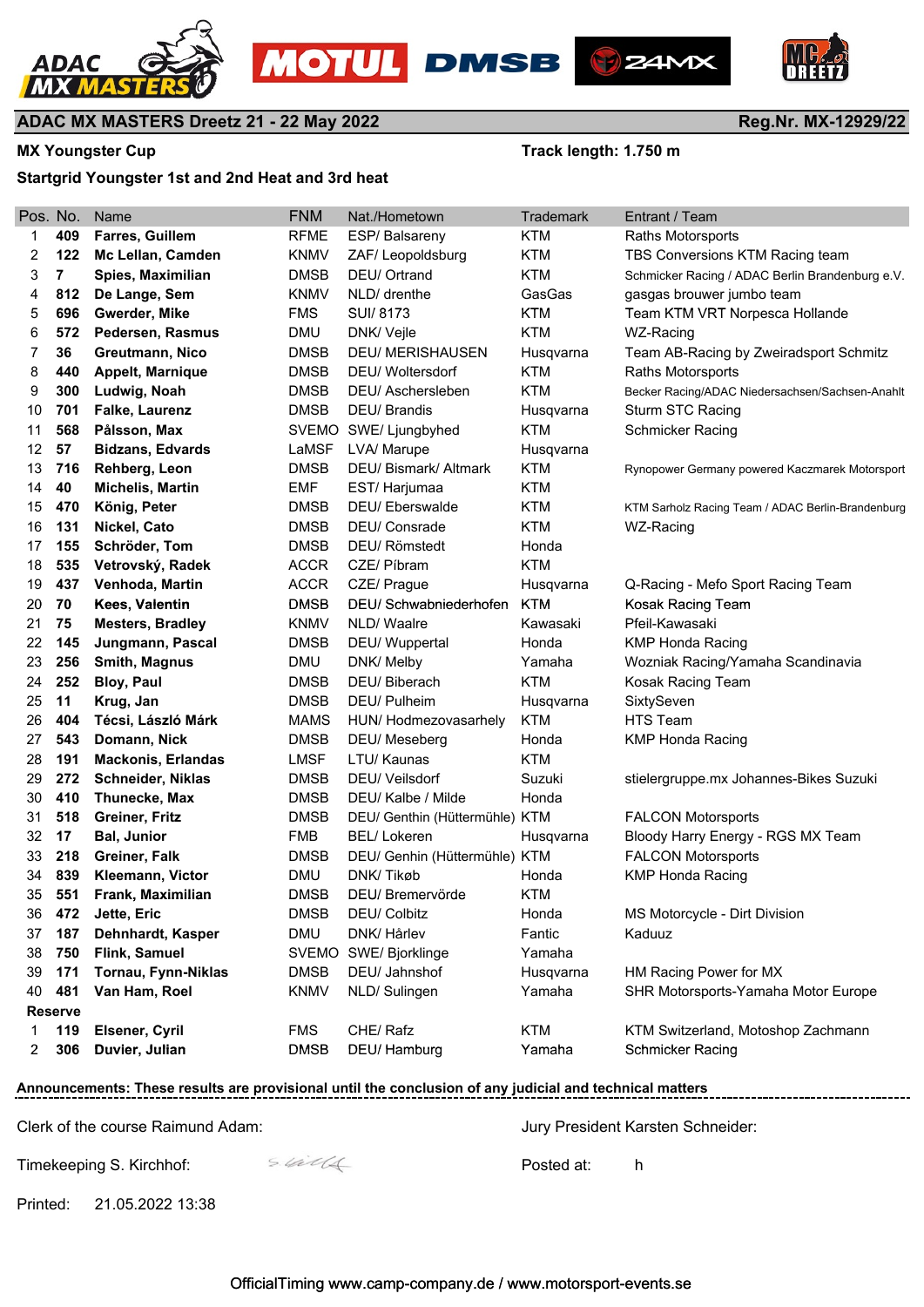







# **ADAC MX Youngster Cup**

**Race 1** 

# **Am Eichenweg 1,750 Km**

**21.05.2022 15:40** 

## **Race (20:00 and 2 Laps) started at 15:39:35**

| Pos | No. | Name                      | <b>FNM</b>   | Nat/Hometown            | Trademark  | Entrant / Team                   | Laps | <b>Total Tm</b> | Diff     | Best Tm In Lap |                | Points         |
|-----|-----|---------------------------|--------------|-------------------------|------------|----------------------------------|------|-----------------|----------|----------------|----------------|----------------|
| 1   | 409 | <b>Guillem Farres</b>     | <b>RFME</b>  | ESP/ Balsareny          | <b>KTM</b> | Raths Motorsports                | 11   | 26:11.980       |          | 2:07.599       | 3              | 25             |
| 2   | 122 | <b>Camden Mc Lellan</b>   | <b>KNMV</b>  | ZAF/ Leopoldsburg       | <b>KTM</b> | TBS Conversions KTM Racing tea   | 11   | 26:36.150       | 24.170   | 2:09.041       | 3              | 22             |
| 3   | 696 | <b>Mike Gwerder</b>       | <b>FMS</b>   | SUI/8173                | <b>KTM</b> | Team KTM VRT Norpesca Holland    | 11   | 26:49.461       | 37.481   | 2:08.814       | $\overline{2}$ | 20             |
| 4   | 36  | Nico Greutmann            | <b>DMSB</b>  | DEU/ MERISHAUSEN        | Husgvarna  | Team AB-Racing by Zweiradsport   | 11   | 26:55.830       | 43.850   | 2:10.727       | 2              | 18             |
| 5   | 7   | <b>Maximilian Spies</b>   | <b>DMSB</b>  | DEU/ Ortrand            | <b>KTM</b> | Schmicker Racing / ADAC Berlin I | 11   | 27:11.482       | 59.502   | 2:09.876       | 3              | 16             |
| 6   | 75  | <b>Bradley Mesters</b>    | <b>KNMV</b>  | NLD/ Waalre             | Kawasaki   | Pfeil-Kawasaki                   | 11   | 27:13.837       | 1:01.857 | 2:10.669       | $\mathbf{1}$   | 15             |
| 7   | 440 | <b>Marnique Appelt</b>    | <b>DMSB</b>  | DEU/ Woltersdorf        | <b>KTM</b> | Raths Motorsports                | 11   | 27:14.842       | 1:02.862 | 2:11.408       | 2              | 14             |
| 8   | 40  | <b>Martin Michelis</b>    | <b>EMF</b>   | EST/ Harjumaa           | <b>KTM</b> |                                  | 11   | 27:19.534       | 1:07.554 | 2:14.487       | 1              | 13             |
| 9   | 568 | Max Pålsson               | <b>SVEMO</b> | SWE/ Ljungbyhed         | <b>KTM</b> | Schmicker Racing                 | 11   | 27:20.197       | 1:08.217 | 2:12.296       | $\mathbf{1}$   | 12             |
| 10  | 812 | Sem De Lange              | <b>KNMV</b>  | NLD/ drenthe            | GasGas     | gasgas brouwer jumbo team        | 11   | 27:29.826       | 1:17.846 | 2:13.211       | $\overline{2}$ | 11             |
| 11  | 300 | <b>Noah Ludwig</b>        | <b>DMSB</b>  | DEU/ Aschersleben       | <b>KTM</b> | Becker Racing/ADAC Niedersachs   | 11   | 27:31.486       | 1:19.506 | 2:12.676       | 6              | 10             |
| 12  | 256 | <b>Magnus Smith</b>       | <b>DMU</b>   | DNK/ Melby              | Yamaha     | Wozniak Racing/Yamaha Scandin    | 11   | 27:34.199       | 1:22.219 | 2:15.139       | 3              | 9              |
| 13  | 155 | <b>Tom Schröder</b>       | <b>DMSB</b>  | DEU/ Römstedt           | Honda      |                                  | 11   | 27:36.538       | 1:24.558 | 2:13.649       | $\overline{2}$ | 8              |
| 14  | 470 | Peter König               | <b>DMSB</b>  | DEU/ Eberswalde         | <b>KTM</b> | KTM Sarholz Racing Team / ADA    | 11   | 27:38.655       | 1:26.675 | 2:14.048       | $\overline{2}$ | $\overline{7}$ |
| 15  | 57  | <b>Edvards Bidzans</b>    | LaMSF        | LVA/ Marupe             | Husgvarna  |                                  | 11   | 27:54.880       | 1:42.900 | 2:12.808       | $\mathbf{1}$   | 6              |
| 16  | 701 | <b>Laurenz Falke</b>      | <b>DMSB</b>  | DEU/ Brandis            | Husgvarna  | Sturm STC Racing                 | 11   | 28:00.783       | 1:48.803 | 2:14.436       | $\mathbf{1}$   | 5              |
| 17  | 437 | <b>Martin Venhoda</b>     | <b>ACCR</b>  | CZE/ Praque             | Husgvarna  | Q-Racing - Mefo Sport Racing Te  | 11   | 28:06.207       | 1:54.227 | 2:14.164       | $\overline{2}$ | $\overline{4}$ |
| 18  | 252 | <b>Paul Bloy</b>          | <b>DMSB</b>  | DEU/ Biberach           | <b>KTM</b> | Kosak Racing Team                | 11   | 28:07.395       | 1:55.415 | 2:15.528       | 1              | 3              |
| 19  | 70  | <b>Valentin Kees</b>      | <b>DMSB</b>  | DEU/ Schwabniederhofer  | <b>KTM</b> | Kosak Racing Team                | 11   | 28:08.828       | 1:56.848 | 2:16.267       | 5              | 2              |
| 20  | 572 | <b>Rasmus Pedersen</b>    | <b>DMU</b>   | DNK/ Vejle              | <b>KTM</b> | WZ-Racing                        | 11   | 28:26.385       | 2:14.405 | 2:15.644       | $\overline{2}$ | $\mathbf{1}$   |
| 21  | 551 | <b>Maximilian Frank</b>   | <b>DMSB</b>  | DEU/ Bremervörde        | <b>KTM</b> |                                  | 11   | 28:29.177       | 2:17.197 | 2:17.821       | 2              | $\mathbf 0$    |
| 22  | 410 | <b>Max Thunecke</b>       | <b>DMSB</b>  | DEU/ Kalbe / Milde      | Honda      |                                  | 10   | 26:12.817       | 1 Lap    | 2:18.628       | 3              | 0              |
| 23  | 131 | <b>Cato Nickel</b>        | <b>DMSB</b>  | DEU/ Consrade           | <b>KTM</b> | WZ-Racing                        | 10   | 26:15.276       | 1 Lap    | 2:16.182       | $\overline{2}$ | $\mathbf 0$    |
| 24  | 716 | <b>Leon Rehberg</b>       | <b>DMSB</b>  | DEU/ Bismark/ Altmark   | <b>KTM</b> | Rynopower Germany powered Ka     | 10   | 26:20.459       | 1 Lap    | 2:18.337       | $\overline{2}$ | $\mathbf 0$    |
| 25  | 839 | <b>Victor Kleemann</b>    | <b>DMU</b>   | DNK/ Tikøb              | Honda      | KMP Honda Racing                 | 10   | 26:22.957       | 1 Lap    | 2:15.476       | $\mathbf{1}$   | $\mathbf 0$    |
| 26  | 272 | <b>Niklas Schneider</b>   | <b>DMSB</b>  | DEU/ Veilsdorf          | Suzuki     | stielergruppe.mx Johannes-Bikes  | 10   | 26:31.885       | 1 Lap    | 2:19.841       | $\overline{4}$ | 0              |
| 27  | 171 | <b>Fynn-Niklas Tornau</b> | <b>DMSB</b>  | DEU/ Jahnshof           | Husqvarna  | HM Racing Power for MX           | 10   | 26:34.735       | 1 Lap    | 2:19.698       | 3              | 0              |
| 28  | 218 | <b>Falk Greiner</b>       | <b>DMSB</b>  | DEU/ Genhin (Hüttermüh  | <b>KTM</b> | <b>FALCON Motorsports</b>        | 10   | 26:46.616       | 1 Lap    | 2:23.137       | 3              | 0              |
| 29  | 750 | <b>Samuel Flink</b>       | <b>SVEMO</b> | SWE/ Bjorklinge         | Yamaha     |                                  | 10   | 26:47.654       | 1 Lap    | 2:22.380       | 3              | 0              |
| 30  | 17  | Junior Bal                | <b>FMB</b>   | BEL/ Lokeren            | Husgvarna  | Bloody Harry Energy - RGS MX Ti  | 10   | 26:50.721       | 1 Lap    | 2:16.920       | 6              | $\mathbf 0$    |
| 31  | 191 | <b>Erlandas Mackonis</b>  | <b>LMSF</b>  | LTU/ Kaunas             | <b>KTM</b> |                                  | 10   | 26:54.373       | 1 Lap    | 2:20.093       | $\overline{4}$ | 0              |
| 32  | 535 | Radek Vetrovský           | <b>ACCR</b>  | CZE/ Píbram             | <b>KTM</b> |                                  | 10   | 27:00.728       | 1 Lap    | 2:18.625       | $\overline{2}$ | 0              |
| 33  | 472 | <b>Eric Jette</b>         | <b>DMSB</b>  | DEU/ Colbitz            | Honda      | MS Motorcycle - Dirt Division    | 10   | 27:08.173       | 1 Lap    | 2:19.967       | 3              | $\mathbf 0$    |
| 34  | 187 | <b>Kasper Dehnhardt</b>   | <b>DMU</b>   | DNK/ Hårlev             | Fantic     | Kaduuz                           | 10   | 27:43.943       | 1 Lap    | 2:23.232       | 2              | $\mathbf 0$    |
| 35  | 481 | Roel Van Ham              | <b>KNMV</b>  | NLD/ Sulingen           | Yamaha     | SHR Motorsports-Yamaha Motor     | 5    | 15:18.954       | 6 Laps   | 2:23.311       | 1              | $\pmb{0}$      |
| 36  | 543 | <b>Nick Domann</b>        | <b>DMSB</b>  | DEU/ Meseberg           | Honda      | KMP Honda Racing                 | 4    | 12:01.699       | 7 Laps   | 2:19.225       | $\mathbf{1}$   | 0              |
| 37  | 11  | Jan Krug                  | <b>DMSB</b>  | DEU/ Pulheim            | Husqvarna  | SixtySeven                       | 4    | 13:22.612       | 7 Laps   | 2:30.961       | 3              | 0              |
| 38  | 404 | László Márk Técsi         | <b>MAMS</b>  | HUN/ Hodmezovasarhely   | <b>KTM</b> | HTS Team                         | 2    | 8:13.989        | 9 Laps   | 2:16.851       | 1              | 0              |
| 39  | 145 | Pascal Jungmann           | <b>DMSB</b>  | DEU/ Wuppertal          | Honda      | <b>KMP Honda Racing</b>          | 1    | 4:44.225        | 10 Laps  | 2:29.338       | $\mathbf{1}$   | $\mathbf 0$    |
| 40  | 518 | <b>Fritz Greiner</b>      | <b>DMSB</b>  | DEU/ Genthin (Hüttermül | <b>KTM</b> | <b>FALCON Motorsports</b>        |      | 2:38.965        | 11 Laps  |                | $\mathbf{0}$   | $\mathbf{0}$   |

#### **Announcements**

**Printed: 21.05.2022 16:09:29** 

These results are provisional until the conclusion of any judicial and technical matters! Weather: rainy 13 degrees, wet track #409 holeshot Started: 40 Classified: 40 Not classified: 0

| <b>Margin of Victory</b>                                           | Ø km/h                                                 | <b>Best Lap Tm</b> | km/h                                     | Best Lap by                                      |
|--------------------------------------------------------------------|--------------------------------------------------------|--------------------|------------------------------------------|--------------------------------------------------|
| 24.170                                                             | 44,085                                                 | 2:07.599           | 49,373                                   | 409 - Guillem Farres                             |
|                                                                    | Official Timing camp-company.de / mwraceconsulting.com |                    |                                          | <b>Orbits</b>                                    |
| Timekeeping S. Kirchhof:                                           | sulls                                                  |                    | Clerk of the course Raimund Adam:        |                                                  |
| DMSB Steward Karsten Schneider:<br>Race Director Marcel Dornhöfer: |                                                        |                    | posted at:<br>h<br>Reg. Nr.: MX 12929/22 | www.mylaps.com<br>Licensed to: Camp Company GmbH |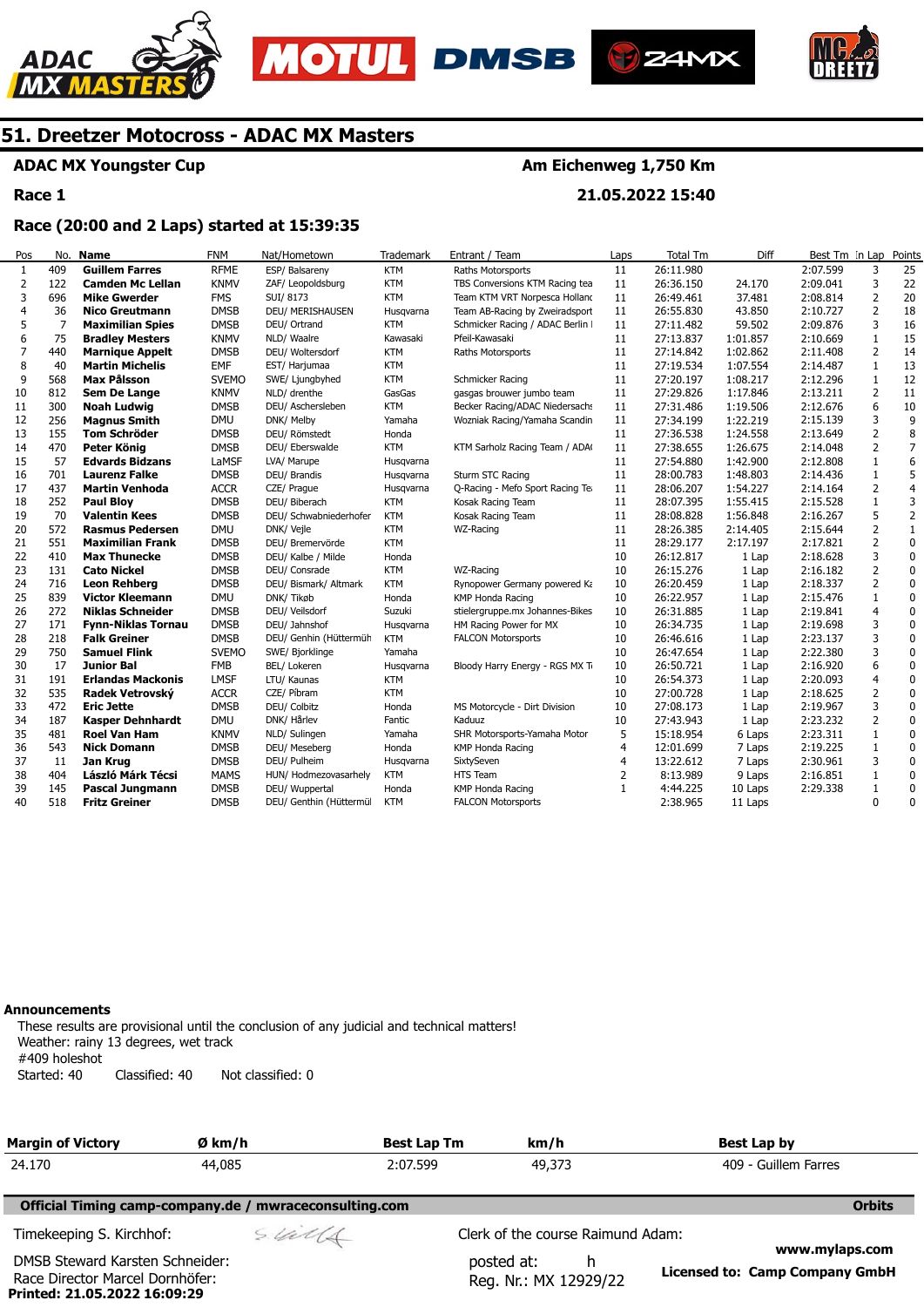







# **ADAC MX Youngster Cup**

## **Race 1**

# **Am Eichenweg 1,750 Km**

**21.05.2022 15:40** 

# **Race (20:00 and 2 Laps) started at 15:39:35**

| Lap                     | <b>Time of Day</b>     | Lap Tm   | S1 Tm    | S <sub>2</sub> Tm | Lap                     | <b>Time of Day</b>    | Lap Tm   | S1 Tm    | S <sub>2</sub> Tm |
|-------------------------|------------------------|----------|----------|-------------------|-------------------------|-----------------------|----------|----------|-------------------|
|                         |                        |          |          |                   | (75) Bradley Mesters    |                       |          |          |                   |
| (409) Guillem Farres    |                        |          |          |                   | 1                       | 15:43:58.905          | 2:10.669 | 1:04.685 | 1:05.984          |
| 1                       | 15:43:48.036           | 2:08.107 | 1:04.122 | 1:03.985          | $\overline{\mathbf{c}}$ | 15:46:13.624          | 2:14.719 | 1:06.176 | 1:08.543          |
| $\overline{\mathbf{c}}$ | 15:45:57.029           | 2:08.993 | 1:04.877 | 1:04.116          | 3                       | 15:48:27.249          | 2:13.625 | 1:05.706 | 1:07.919          |
| 3                       | 15:48:04.628           | 2:07.599 | 1:03.315 | 1:04.284          | 4                       | 15:50:42.216          | 2:14.967 | 1:06.496 | 1:08.471          |
| $\overline{\mathbf{4}}$ | 15:50:15.270           | 2:10.642 | 1:05.664 | 1:04.978          | 5                       | 15:52:58.470          | 2:16.254 | 1:07.439 | 1:08.815          |
| 5                       | 15:52:25.614           | 2:10.344 | 1:05.476 | 1:04.868          | 6                       | 15:55:18.723          | 2:20.253 | 1:08.967 | 1:11.286          |
| 6                       | 15:54:36.184           | 2:10.570 | 1:05.160 | 1:05.410          | 7                       | 15:57:37.456          | 2:18.733 | 1:08.708 | 1:10.025          |
| $\boldsymbol{7}$        | 15:56:47.424           | 2:11.240 | 1:06.120 | 1:05.120          | 8                       | 15:59:54.450          | 2:16.994 | 1:07.311 | 1:09.683          |
| 8                       | 15:58:59.573           | 2:12.149 | 1:04.814 | 1:07.335          | 9                       | 16:02:14.257          | 2:19.807 | 1:09.166 | 1:10.641          |
| 9                       | 16:01:15.612           | 2:16.039 | 1:07.134 | 1:08.905          | 10                      | 16:04:32.136          | 2:17.879 | 1:08.039 | 1:09.840          |
| 10                      | 16:03:31.113           | 2:15.501 | 1:07.935 | 1:07.566          | 11                      | 16:06:49.703          | 2:17.567 | 1:07.885 | 1:09.682          |
| 11                      | 16:05:47.846           | 2:16.733 | 1:07.825 | 1:08.908          |                         |                       |          |          |                   |
|                         |                        |          |          |                   |                         | (440) Marnique Appelt |          |          |                   |
|                         | (122) Camden Mc Lellan |          |          |                   | 1                       | 15:44:07.106          | 2:14.795 | 1:09.013 | 1:05.782          |
| 1                       | 15:44:00.529           | 2:09.361 | 1:05.267 | 1:04.094          | $\overline{\mathbf{c}}$ | 15:46:18.514          | 2:11.408 | 1:05.072 | 1:06.336          |
| $\overline{\mathbf{c}}$ | 15:46:11.056           | 2:10.527 | 1:05.120 | 1:05.407          | 3                       | 15:48:34.284          | 2:15.770 | 1:06.807 | 1:08.963          |
| 3                       | 15:48:20.097           | 2:09.041 | 1:04.472 | 1:04.569          | 4                       | 15:50:49.181          | 2:14.897 | 1:06.322 | 1:08.575          |
| 4                       | 15:50:31.720           | 2:11.623 | 1:05.325 | 1:06.298          | 5                       | 15:53:06.338          | 2:17.157 | 1:07.201 | 1:09.956          |
| 5                       | 15:52:42.099           | 2:10.379 | 1:05.329 | 1:05.050          | 6                       | 15:55:22.316          | 2:15.978 | 1:07.914 | 1:08.064          |
| 6                       | 15:54:53.488           | 2:11.389 | 1:06.006 | 1:05.383          | 7                       | 15:57:38.336          | 2:16.020 | 1:07.059 | 1:08.961          |
| $\overline{7}$          | 15:57:05.912           | 2:12.424 | 1:05.753 | 1:06.671          | 8                       | 15:59:57.566          | 2:19.230 | 1:08.891 | 1:10.339          |
| 8                       | 15:59:19.774           | 2:13.862 | 1:05.579 | 1:08.283          | 9                       | 16:02:16.189          | 2:18.623 | 1:07.934 | 1:10.689          |
| 9                       | 16:01:34.951           | 2:15.177 | 1:06.365 | 1:08.812          | 10                      | 16:04:34.759          | 2:18.570 | 1:08.456 | 1:10.114          |
| 10                      | 16:03:52.129           | 2:17.178 | 1:08.518 | 1:08.660          | 11                      | 16:06:50.708          | 2:15.949 | 1:07.057 | 1:08.892          |
| 11                      | 16:06:12.016           | 2:19.887 | 1:06.498 | 1:13.389          |                         |                       |          |          |                   |
|                         |                        |          |          |                   | (40) Martin Michelis    |                       |          |          |                   |
| (696) Mike Gwerder      |                        |          |          |                   | 1                       | 15:44:16.285          | 2:14.487 | 1:05.885 | 1:08.602          |
| $\mathbf{1}$            | 15:43:52.363           | 2:10.215 | 1:04.926 | 1:05.289          | $\overline{\mathbf{c}}$ | 15:46:30.817          | 2:14.532 | 1:06.624 | 1:07.908          |
| $\overline{\mathbf{c}}$ | 15:46:01.177           | 2:08.814 | 1:04.300 | 1:04.514          | 3                       | 15:48:47.902          | 2:17.085 | 1:07.041 | 1:10.044          |
| 3                       | 15:48:10.937           | 2:09.760 | 1:04.305 | 1:05.455          | 4                       | 15:51:03.266          | 2:15.364 | 1:07.503 | 1:07.861          |
| 4                       | 15:50:21.734           | 2:10.797 | 1:04.474 | 1:06.323          | 5                       | 15:53:17.873          | 2:14.607 | 1:07.417 | 1:07.190          |
| 5                       | 15:52:33.080           | 2:11.346 | 1:05.068 | 1:06.278          | 6                       | 15:55:34.042          | 2:16.169 | 1:07.122 | 1:09.047          |
| 6                       | 15:54:45.345           | 2:12.265 | 1:05.161 | 1:07.104          | 7                       | 15:57:48.981          | 2:14.939 | 1:06.474 | 1:08.465          |
| $\overline{7}$          | 15:57:16.712           | 2:31.367 | 1:06.258 | 1:25.109          | 8                       | 16:00:03.955          | 2:14.974 | 1:06.364 | 1:08.610          |
| 8                       | 15:59:31.326           | 2:14.614 | 1:06.174 | 1:08.440          | 9                       | 16:02:21.624          | 2:17.669 | 1:07.054 | 1:10.615          |
| 9                       | 16:01:48.712           | 2:17.386 | 1:07.686 | 1:09.700          | 10                      | 16:04:40.097          | 2:18.473 | 1:07.445 | 1:11.028          |
| 10                      | 16:04:04.026           | 2:15.314 | 1:07.524 | 1:07.790          | 11                      | 16:06:55.400          | 2:15.303 | 1:07.462 | 1:07.841          |
| 11                      | 16:06:25.327           | 2:21.301 | 1:08.315 | 1:12.986          |                         |                       |          |          |                   |
|                         |                        |          |          |                   | (568) Max Pålsson       |                       |          |          |                   |
|                         | (36) Nico Greutmann    |          |          |                   | 1                       | 15:43:57.075          | 2:12.296 | 1:05.640 | 1:06.656          |
| $\mathbf{1}$            | 15:44:04.286           | 2:18.035 | 1:12.563 | 1:05.472          | $\overline{\mathbf{c}}$ | 15:46:12.481          | 2:15.406 | 1:07.204 | 1:08.202          |
| $\overline{\mathbf{c}}$ | 15:46:15.013           | 2:10.727 | 1:04.763 | 1:05.964          | 3                       | 15:48:29.184          | 2:16.703 | 1:08.786 | 1:07.917          |
| 3                       | 15:48:29.821           | 2:14.808 | 1:07.336 | 1:07.472          | 4                       | 15:50:48.078          | 2:18.894 | 1:10.175 | 1:08.719          |
| 4                       | 15:50:45.926           | 2:16.105 | 1:07.887 | 1:08.218          | 5                       | 15:53:07.787          | 2:19.709 | 1:08.925 | 1:10.784          |
| 5                       | 15:53:00.144           | 2:14.218 | 1:06.743 | 1:07.475          | 6                       | 15:55:24.586          | 2:16.799 | 1:07.964 | 1:08.835          |
| 6                       | 15:55:14.807           | 2:14.663 | 1:06.761 | 1:07.902          | 7                       | 15:57:39.716          | 2:15.130 | 1:07.317 | 1:07.813          |
| $\overline{7}$          | 15:57:29.342           | 2:14.535 | 1:07.170 | 1:07.365          | 8                       | 16:00:01.402          | 2:21.686 | 1:08.089 | 1:13.597          |
| 8                       | 15:59:42.027           | 2:12.685 | 1:05.654 | 1:07.031          | 9                       | 16:02:18.727          | 2:17.325 | 1:07.316 | 1:10.009          |
| 9                       | 16:01:56.081           | 2:14.054 | 1:06.721 | 1:07.333          | 10                      | 16:04:36.569          | 2:17.842 | 1:07.216 | 1:10.626          |
| 10                      | 16:04:13.793           | 2:17.712 | 1:07.155 | 1:10.557          | 11                      | 16:06:56.063          | 2:19.494 | 1:09.190 | 1:10.304          |
| 11                      | 16:06:31.696           | 2:17.903 | 1:09.053 | 1:08.850          |                         |                       |          |          |                   |
|                         |                        |          |          |                   | (812) Sem De Lange      |                       |          |          |                   |
| (7) Maximilian Spies    |                        |          |          |                   | 1                       | 15:44:09.570          | 2:15.141 | 1:07.755 | 1:07.386          |
| 1                       | 15:43:57.697           | 2:10.327 | 1:04.207 | 1:06.120          | 2                       | 15:46:22.781          | 2:13.211 | 1:06.050 | 1:07.161          |
| 2                       | 15:46:09.065           | 2:11.368 | 1:05.555 | 1:05.813          | 3                       | 15:48:37.081          | 2:14.300 | 1:06.835 | 1:07.465          |
| 3                       | 15:48:18.941           | 2:09.876 | 1:04.373 | 1:05.503          | 4                       | 15:50:53.085          | 2:16.004 | 1:07.925 | 1:08.079          |
| 4                       | 15:50:34.063           | 2:15.122 | 1:07.830 | 1:07.292          | 5                       | 15:53:10.491          | 2:17.406 | 1:07.460 | 1:09.946          |
| 5                       | 15:53:04.839           | 2:30.776 | 1:21.101 | 1:09.675          | 6                       | 15:55:27.771          | 2:17.280 | 1:07.602 | 1:09.678          |
| 6                       | 15:55:21.331           | 2:16.492 | 1:07.487 | 1:09.005          | 7                       | 15:57:44.870          | 2:17.099 | 1:07.631 | 1:09.468          |
| $\overline{7}$          | 15:57:38.646           | 2:17.315 | 1:07.946 | 1:09.369          | 8                       | 16:00:02.927          | 2:18.057 | 1:06.918 | 1:11.139          |
| 8                       | 15:59:54.820           | 2:16.174 | 1:07.410 | 1:08.764          | 9                       | 16:02:24.349          | 2:21.422 | 1:09.015 | 1:12.407          |
| 9                       | 16:02:11.621           | 2:16.801 | 1:07.155 | 1:09.646          | 10                      | 16:04:43.747          | 2:19.398 | 1:08.764 | 1:10.634          |
| 10                      | 16:04:29.390           | 2:17.769 | 1:08.320 | 1:09.449          | 11                      | 16:07:05.692          | 2:21.945 | 1:08.642 | 1:13.303          |
| 11                      | 16:06:47.348           | 2:17.958 | 1:08.051 | 1:09.907          |                         |                       |          |          |                   |
|                         |                        |          |          |                   | (300) Noah Ludwig       |                       |          |          |                   |

### **Official Timing camp-company.de / mwraceconsulting.com <b>Orbits Orbits Orbits Orbits**

**Printed: 21.05.2022 16:09:46**  Race Director Marcel Dornhöfer:

DMSB Steward Karsten Schneider: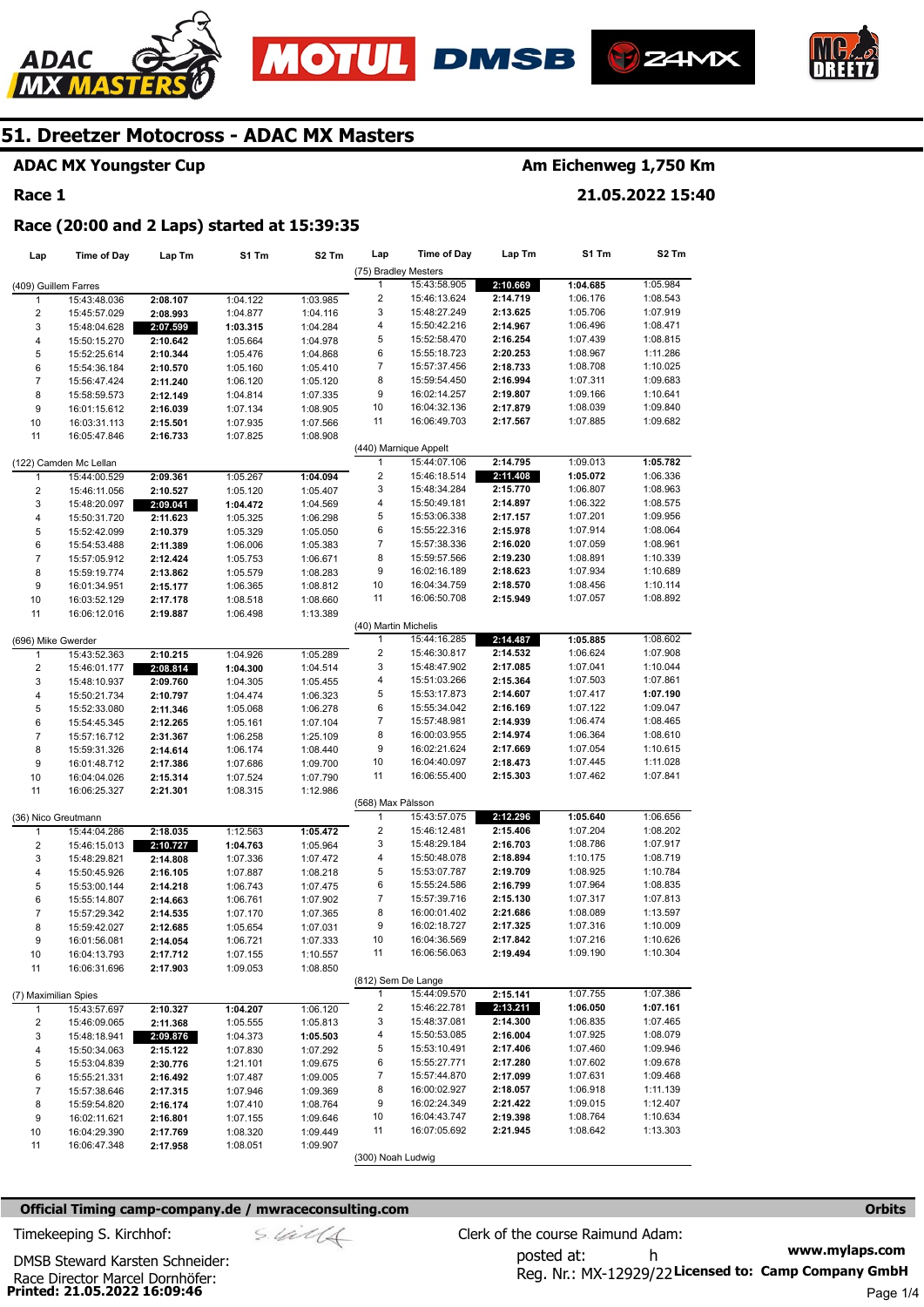





#### **ADAC MX Youngster Cup**

# **Race 1**

ADAC

# **Am Eichenweg 1,750 Km**

**21.05.2022 15:40** 

# **Race (20:00 and 2 Laps) started at 15:39:35**

| Lap               | <b>Time of Day</b>   | Lap Tm   | S1 Tm    | S2 Tm                | Lap                     | <b>Time of Day</b>     | Lap Tm               | S1 Tm    | S2 Tm                |
|-------------------|----------------------|----------|----------|----------------------|-------------------------|------------------------|----------------------|----------|----------------------|
| $\mathbf{1}$      | 15:44:32.471         | 2:28.916 | 1:18.978 | 1:09.938             | $\overline{\mathbf{c}}$ | 15:46:26.703           | 2:18.912             | 1:09.450 | 1:09.462             |
| 2                 | 15:46:46.075         | 2:13.604 | 1:07.317 | 1:06.287             | 3                       | 15:48:46.504           | 2:19.801             | 1:10.544 | 1:09.257             |
| 3                 | 15:48:59.109         | 2:13.034 | 1:04.911 | 1:08.123             | 4                       | 15:51:02.364           | 2:15.860             | 1:07.734 | 1:08.126             |
| 4                 | 15:51:13.673         | 2:14.564 | 1:07.506 | 1:07.058             | 5                       | 15:53:22.510           | 2:20.146             | 1:10.256 | 1:09.890             |
| 5                 | 15:53:26.404         | 2:12.731 | 1:06.056 | 1:06.675             | 6                       | 15:55:43.240           | 2:20.730             | 1:10.516 | 1:10.214             |
| 6                 | 15:55:39.080         | 2:12.676 | 1:06.530 | 1:06.146             | 7                       | 15:58:05.613           | 2:22.373             | 1:10.438 | 1:11.935             |
| $\overline{7}$    | 15:57:55.066         | 2:15.986 | 1:07.890 | 1:08.096             | 8                       | 16:00:25.607           | 2:19.994             | 1:09.376 | 1:10.618             |
| 8                 | 16:00:10.949         | 2:15.883 | 1:07.334 | 1:08.549             | 9                       | 16:02:48.562           | 2:22.955             | 1:10.140 | 1:12.815             |
| 9                 | 16:02:28.738         | 2:17.789 | 1:07.656 | 1:10.133             | 10                      | 16:05:13.427           | 2:24.865             | 1:10.052 | 1:14.813             |
| 10                | 16:04:47.831         | 2:19.093 | 1:08.379 | 1:10.714             | 11                      | 16:07:36.649           | 2:23.222             | 1:10.670 | 1:12.552             |
| 11                | 16:07:07.352         | 2:19.521 | 1:08.196 | 1:11.325             |                         |                        |                      |          |                      |
|                   |                      |          |          |                      |                         | (437) Martin Venhoda   |                      |          |                      |
|                   | (256) Magnus Smith   |          |          |                      | 1                       | 15:44:11.905           | 2:16.360             | 1:07.735 | 1:08.625             |
| 1                 | 15:44:13.115         | 2:16.457 | 1:06.592 | 1:09.865             | $\overline{\mathbf{c}}$ | 15:46:26.069           | 2:14.164             | 1:06.293 | 1:07.871             |
| 2                 | 15:46:29.467         | 2:16.352 | 1:08.262 | 1:08.090             | 3                       | 15:49:05.234           | 2:39.165             | 1:07.697 | 1:31.468             |
| 3                 | 15:48:44.606         | 2:15.139 | 1:06.741 | 1:08.398             | 4                       | 15:51:23.805           | 2:18.571             | 1:08.947 | 1:09.624             |
| 4                 | 15:51:01.683         | 2:17.077 | 1:08.021 | 1:09.056             | 5                       | 15:53:41.040           | 2:17.235             | 1:07.684 | 1:09.551             |
| 5                 | 15:53:21.269         | 2:19.586 | 1:11.951 | 1:07.635             | 6                       | 15:56:01.183           | 2:20.143             | 1:09.805 | 1:10.338             |
| 6                 | 15:55:38.114         | 2:16.845 | 1:08.289 | 1:08.556             | 7                       | 15:58:19.509           | 2:18.326             | 1:08.660 | 1:09.666             |
| 7                 | 15:57:56.562         | 2:18.448 | 1:08.672 | 1:09.776             | 8                       | 16:00:40.073           | 2:20.564             | 1:08.347 | 1:12.217             |
| 8                 | 16:00:14.210         | 2:17.648 | 1:08.925 | 1:08.723             | 9                       | 16:03:00.651           | 2:20.578<br>2:20.480 | 1:09.405 | 1:11.173             |
| 9                 | 16:02:33.453         | 2:19.243 | 1:08.702 | 1:10.541             | 10                      | 16:05:21.131           |                      | 1:10.401 | 1:10.079<br>1:12.239 |
| 10                | 16:04:50.230         | 2:16.777 | 1:07.800 | 1:08.977             | 11                      | 16:07:42.073           | 2:20.942             | 1:08.703 |                      |
| 11                | 16:07:10.065         | 2:19.835 | 1:08.584 | 1:11.251             | (252) Paul Bloy         |                        |                      |          |                      |
|                   | (155) Tom Schröder   |          |          |                      | 1                       | 15:44:21.173           | 2:15.528             | 1:08.075 | 1:07.453             |
| 1                 | 15:44:20.093         | 2:16.841 | 1:08.427 | 1:08.414             | $\overline{\mathbf{c}}$ | 15:46:40.343           | 2:19.170             | 1:09.135 | 1:10.035             |
| 2                 | 15:46:33.742         | 2:13.649 | 1:07.441 |                      | 3                       | 15:49:02.251           | 2:21.908             | 1:10.106 | 1:11.802             |
| 3                 | 15:48:50.783         | 2:17.041 | 1:06.647 | 1:06.208<br>1:10.394 | 4                       | 15:51:20.826           | 2:18.575             | 1:08.995 | 1:09.580             |
| 4                 | 15:51:07.477         | 2:16.694 | 1:07.368 | 1:09.326             | 5                       | 15:53:42.044           | 2:21.218             | 1:08.753 | 1:12.465             |
| 5                 | 15:53:23.718         | 2:16.241 | 1:07.275 | 1:08.966             | 6                       | 15:56:03.556           | 2:21.512             | 1:10.701 | 1:10.811             |
| 6                 | 15:55:41.645         | 2:17.927 | 1:09.059 | 1:08.868             | 7                       | 15:58:25.027           | 2:21.471             | 1:10.603 | 1:10.868             |
| $\overline{7}$    | 15:57:59.622         | 2:17.977 | 1:08.141 | 1:09.836             | 8                       | 16:00:46.231           | 2:21.204             | 1:11.381 | 1:09.823             |
| 8                 | 16:00:17.571         | 2:17.949 | 1:08.863 | 1:09.086             | 9                       | 16:03:06.993           | 2:20.762             | 1:09.344 | 1:11.418             |
| 9                 | 16:02:36.083         | 2:18.512 | 1:08.316 | 1:10.196             | 10                      | 16:05:25.004           | 2:18.011             | 1:08.934 | 1:09.077             |
| 10                | 16:04:55.641         | 2:19.558 | 1:08.988 | 1:10.570             | 11                      | 16:07:43.261           | 2:18.257             | 1:07.454 | 1:10.803             |
| 11                | 16:07:12.404         | 2:16.763 | 1:08.057 | 1:08.706             |                         |                        |                      |          |                      |
|                   |                      |          |          |                      | (70) Valentin Kees      |                        |                      |          |                      |
| (470) Peter König |                      |          |          |                      | $\mathbf{1}$            | 15:44:24.453           | 2:17.088             | 1:07.907 | 1:09.181             |
| 1                 | 15:44:23.257         | 2:18.185 | 1:09.416 | 1:08.769             | $\overline{\mathbf{c}}$ | 15:46:42.036           | 2:17.583             | 1:07.129 | 1:10.454             |
| 2                 | 15:46:37.305         | 2:14.048 | 1:06.523 | 1:07.525             | 3                       | 15:48:58.568           | 2:16.532             | 1:07.358 | 1:09.174             |
| 3                 | 15:48:51.607         | 2:14.302 | 1:07.105 | 1:07.197             | 4                       | 15:51:17.278           | 2:18.710             | 1:10.228 | 1:08.482             |
| 4                 | 15:51:08.352         | 2:16.745 | 1:07.910 | 1:08.835             | 5                       | 15:53:33.545           | 2:16.267             | 1:06.542 | 1:09.725             |
| 5                 | 15:53:25.495         | 2:17.143 | 1:06.993 | 1:10.150             | 6                       | 15:55:53.420           | 2:19.875             | 1:09.129 | 1:10.746             |
| 6                 | 15:55:43.856         | 2:18.361 | 1:08.523 | 1:09.838             | 7                       | 15:58:15.499           | 2:22.079             | 1:11.053 | 1:11.026             |
| $\overline{7}$    | 15:58:03.321         | 2:19.465 | 1:10.620 | 1:08.845             | 8                       | 16:00:36.159           | 2:20.660             | 1:08.326 | 1:12.334             |
| 8                 | 16:00:21.163         | 2:17.842 | 1:07.283 | 1:10.559             | 9                       | 16:02:59.213           | 2:23.054             | 1:09.595 | 1:13.459             |
| 9                 | 16:02:39.101         | 2:17.938 | 1:07.922 | 1:10.016             | 10                      | 16:05:21.428           | 2:22.215             | 1:10.218 | 1:11.997             |
| 10                | 16:04:58.730         | 2:19.629 | 1:09.234 | 1:10.395             | 11                      | 16:07:44.694           | 2:23.266             | 1:09.919 | 1:13.347             |
| 11                | 16:07:14.521         | 2:15.791 | 1:05.986 | 1:09.805             |                         |                        |                      |          |                      |
|                   |                      |          |          |                      |                         | (572) Rasmus Pedersen  |                      |          |                      |
|                   | (57) Edvards Bidzans |          |          |                      | 1                       | 15:44:31.554           | 2:19.149             | 1:09.597 | 1:09.552             |
| 1                 | 15:44:12.659         | 2:12.808 | 1:06.048 | 1:06.760             | 2                       | 15:46:47.198           | 2:15.644             | 1:07.676 | 1:07.968             |
| 2                 | 15:46:27.939         | 2:15.280 | 1:07.080 | 1:08.200             | 3                       | 15:49:06.437           | 2:19.239             | 1:09.169 | 1:10.070             |
| 3                 | 15:48:47.962         | 2:20.023 | 1:09.503 | 1:10.520             | 4                       | 15:51:27.287           | 2:20.850             | 1:09.877 | 1:10.973             |
| 4                 | 15:51:05.061         | 2:17.099 | 1:08.901 | 1:08.198             | 5                       | 15:53:45.915           | 2:18.628             | 1:08.371 | 1:10.257             |
| 5                 | 15:53:27.261         | 2:22.200 | 1:11.192 | 1:11.008             | 6                       | 15:56:06.258           | 2:20.343             | 1:09.294 | 1:11.049             |
| 6                 | 15:55:46.178         | 2:18.917 | 1:09.583 | 1:09.334             | 7                       | 15:58:25.498           | 2:19.240             | 1:08.968 | 1:10.272             |
| $\overline{7}$    | 15:58:06.289         | 2:20.111 | 1:09.337 | 1:10.774             | 8                       | 16:00:48.593           | 2:23.095             | 1:09.233 | 1:13.862             |
| 8                 | 16:00:26.044         | 2:19.755 | 1:10.139 | 1:09.616             | 9                       | 16:03:10.346           | 2:21.753             | 1:09.502 | 1:12.251             |
| 9                 | 16:02:45.515         | 2:19.471 | 1:09.068 | 1:10.403             | 10                      | 16:05:34.093           | 2:23.747             | 1:10.435 | 1:13.312             |
| 10                | 16:05:08.236         | 2:22.721 | 1:10.050 | 1:12.671             | 11                      | 16:08:02.251           | 2:28.158             | 1:11.468 | 1:16.690             |
| 11                | 16:07:30.746         | 2:22.510 | 1:09.365 | 1:13.145             |                         |                        |                      |          |                      |
|                   |                      |          |          |                      |                         | (551) Maximilian Frank |                      |          |                      |
|                   | (701) Laurenz Falke  |          |          |                      | 1                       | 15:44:30.399           | 2:19.969             | 1:09.621 | 1:10.348             |
| $\mathbf{1}$      | 15:44:07.791         | 2:14.436 | 1:06.953 | 1:07.483             | $\overline{c}$          | 15:46:48.220           | 2:17.821             | 1:07.375 | 1:10.446             |

#### **Official Timing camp-company.de / mwraceconsulting.com <b>Orbits and Company.de Company** orbits **Orbits Orbits**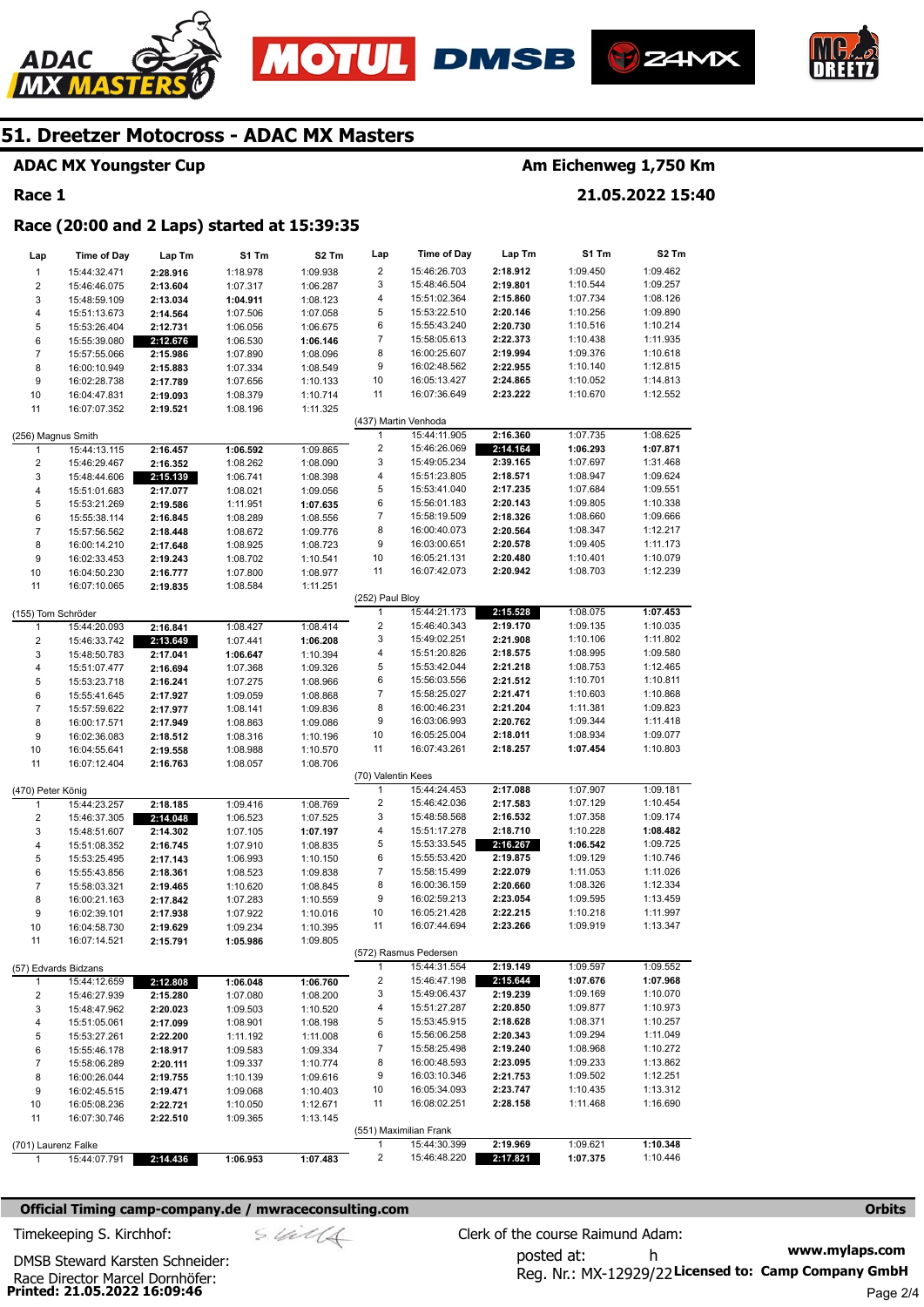





# **ADAC MX Youngster Cup**

# **Race 1**

# **Am Eichenweg 1,750 Km**

**21.05.2022 15:40** 

## **Race (20:00 and 2 Laps) started at 15:39:35**

| Lap                     | <b>Time of Day</b>     | Lap Tm   | S1 Tm    | S2 Tm    | Lap                      | <b>Time of Day</b>       | Lap Tm   | S1 Tm    | S <sub>2</sub> Tm |
|-------------------------|------------------------|----------|----------|----------|--------------------------|--------------------------|----------|----------|-------------------|
| 3                       | 15:49:08.691           | 2:20.471 | 1:09.251 | 1:11.220 | 8                        | 16:01:14.794             | 2:23.692 | 1:11.109 | 1:12.583          |
| 4                       | 15:51:32.754           | 2:24.063 | 1:09.076 | 1:14.987 | 9                        | 16:03:41.748             | 2:26.954 | 1:11.629 | 1:15.325          |
| 5                       | 15:53:52.664           | 2:19.910 | 1:08.404 | 1:11.506 | 10                       | 16:06:07.751             | 2:26.003 | 1:10.569 | 1:15.434          |
| 6                       | 15:56:13.650           | 2:20.986 | 1:09.505 | 1:11.481 |                          |                          |          |          |                   |
| $\overline{7}$          | 15:58:34.605           | 2:20.955 | 1:09.169 | 1:11.786 |                          | (171) Fynn-Niklas Tornau |          |          |                   |
| 8                       | 16:00:56.264           | 2:21.659 | 1:09.344 | 1:12.315 | 1                        | 15:44:42.379             | 2:29.527 | 1:14.664 | 1:14.863          |
| 9                       | 16:03:17.667           | 2:21.403 | 1:09.713 | 1:11.690 | 2                        | 15:47:03.614             | 2:21.235 | 1:10.746 | 1:10.489          |
| 10                      | 16:05:39.679           | 2:22.012 | 1:09.692 | 1:12.320 | 3                        | 15:49:23.312             | 2:19.698 | 1:10.360 | 1:09.338          |
| 11                      | 16:08:05.043           | 2:25.364 | 1:09.293 | 1:16.071 | 4                        | 15:51:46.899             | 2:23.587 | 1:10.831 | 1:12.756          |
|                         |                        |          |          |          | 5                        | 15:54:08.058             | 2:21.159 | 1:10.615 | 1:10.544          |
|                         | (410) Max Thunecke     |          |          |          | 6                        | 15:56:31.382             | 2:23.324 | 1:11.623 | 1:11.701          |
| 1                       | 15:44:34.289           | 2:23.661 | 1:12.161 | 1:11.500 | $\overline{\mathcal{I}}$ | 15:58:54.350             | 2:22.968 | 1:11.980 | 1:10.988          |
| $\overline{\mathbf{c}}$ | 15:46:55.594           | 2:21.305 | 1:11.466 | 1:09.839 | 8                        | 16:01:19.936             | 2:25.586 | 1:11.037 | 1:14.549          |
| 3                       | 15:49:14.222           | 2:18.628 | 1:09.715 | 1:08.913 | 9                        | 16:03:44.833             | 2:24.897 | 1:12.182 | 1:12.715          |
| 4                       | 15:51:36.014           | 2:21.792 | 1:10.059 | 1:11.733 | 10                       | 16:06:10.601             | 2:25.768 | 1:11.665 | 1:14.103          |
| 5                       | 15:54:04.718           | 2:28.704 | 1:09.601 | 1:19.103 |                          |                          |          |          |                   |
| 6                       | 15:56:26.288           | 2:21.570 | 1:11.339 | 1:10.231 | (218) Falk Greiner       |                          |          |          |                   |
| $\overline{7}$          | 15:58:46.034           | 2:19.746 | 1:09.604 | 1:10.142 | 1                        | 15:44:35.581             | 2:24.003 | 1:12.906 | 1:11.097          |
| 8                       | 16:01:06.822           | 2:20.788 | 1:10.071 | 1:10.717 | $\overline{\mathbf{c}}$  | 15:46:58.956             | 2:23.375 | 1:12.201 | 1:11.174          |
| 9                       | 16:03:26.627           | 2:19.805 | 1:09.134 | 1:10.671 | 3                        | 15:49:22.093             | 2:23.137 | 1:11.193 | 1:11.944          |
| 10                      | 16:05:48.683           | 2:22.056 | 1:10.518 | 1:11.538 | 4                        | 15:51:46.502             | 2:24.409 | 1:10.360 | 1:14.049          |
|                         |                        |          |          |          | 5                        | 15:54:12.122             | 2:25.620 | 1:11.624 | 1:13.996          |
| (131) Cato Nickel       |                        |          |          |          | 6                        | 15:56:38.874             | 2:26.752 | 1:12.092 | 1:14.660          |
| 1                       | 15:44:49.184           | 2:41.201 | 1:09.209 | 1:31.992 | 7                        | 15:59:06.143             | 2:27.269 | 1:11.753 | 1:15.516          |
| $\overline{\mathbf{c}}$ | 15:47:05.366           | 2:16.182 | 1:07.505 | 1:08.677 | 8                        | 16:01:32.920             | 2:26.777 | 1:11.356 | 1:15.421          |
| 3                       | 15:49:24.023           | 2:18.657 | 1:09.548 | 1:09.109 | 9                        | 16:03:56.846             | 2:23.926 | 1:11.709 | 1:12.217          |
| 4                       | 15:51:40.832           | 2:16.809 | 1:08.530 | 1:08.279 | 10                       | 16:06:22.482             | 2:25.636 | 1:11.392 | 1:14.244          |
| 5                       | 15:54:03.722           | 2:22.890 | 1:10.708 | 1:12.182 |                          |                          |          |          |                   |
| 6                       | 15:56:25.195           | 2:21.473 | 1:09.820 | 1:11.653 | (750) Samuel Flink       |                          |          |          |                   |
| $\overline{7}$          | 15:58:44.308           | 2:19.113 | 1:08.817 | 1:10.296 | 1                        | 15:44:41.697             | 2:27.379 | 1:14.118 | 1:13.261          |
| 8                       | 16:01:10.364           | 2:26.056 | 1:16.129 | 1:09.927 | $\overline{2}$           | 15:47:08.326             | 2:26.629 | 1:13.222 | 1:13.407          |
| 9                       | 16:03:28.261           | 2:17.897 | 1:10.106 | 1:07.791 | 3                        | 15:49:30.706             | 2:22.380 | 1:11.475 | 1:10.905          |
| 10                      | 16:05:51.142           | 2:22.881 | 1:10.979 | 1:11.902 | 4                        | 15:51:55.812             | 2:25.106 | 1:11.562 | 1:13.544          |
|                         |                        |          |          |          | 5                        | 15:54:19.198             | 2:23.386 | 1:11.624 | 1:11.762          |
| (716) Leon Rehberg      |                        |          |          |          | 6                        | 15:56:41.662             | 2:22.464 | 1:10.776 | 1:11.688          |
| 1                       | 15:44:35.058           | 2:22.874 | 1:13.266 | 1:09.608 | 7                        | 15:59:06.863             | 2:25.201 | 1:12.924 | 1:12.277          |
| $\overline{\mathbf{c}}$ | 15:46:53.395           | 2:18.337 | 1:09.875 | 1:08.462 | 8                        | 16:01:32.351             | 2:25.488 | 1:11.803 | 1:13.685          |
| 3                       | 15:49:12.302           | 2:18.907 | 1:08.821 | 1:10.086 | 9                        | 16:03:57.584             | 2:25.233 | 1:12.885 | 1:12.348          |
| 4                       | 15:51:34.579           | 2:22.277 | 1:09.849 | 1:12.428 | 10                       | 16:06:23.520             | 2:25.936 | 1:11.588 | 1:14.348          |
| 5                       | 15:53:56.898           | 2:22.319 | 1:11.131 | 1:11.188 |                          |                          |          |          |                   |
| 6                       | 15:56:16.763           | 2:19.865 | 1:09.196 | 1:10.669 | (17) Junior Bal          |                          |          |          |                   |
| $\overline{7}$          | 15:58:43.890           | 2:27.127 | 1:11.089 | 1:16.038 | 1                        | 15:44:32.317             | 2:21.274 | 1:09.701 | 1:11.573          |
| 8                       | 16:01:08.133           | 2:24.243 | 1:10.283 | 1:13.960 | 2                        | 15:46:52.338             | 2:20.021 | 1:08.900 | 1:11.121          |
| 9                       | 16:03:28.164           | 2:20.031 | 1:08.923 | 1:11.108 | 3                        | 15:49:16.769             | 2:24.431 | 1:11.658 | 1:12.773          |
| 10                      | 16:05:56.325           | 2:28.161 | 1:13.443 | 1:14.718 | 4                        | 15:51:39.077             | 2:22.308 | 1:10.829 | 1:11.479          |
|                         |                        |          |          |          | 5                        | 15:54:03.665             | 2:24.588 | 1:11.647 | 1:12.941          |
|                         | (839) Victor Kleemann  |          |          |          | 6                        | 15:56:20.585             | 2:16.920 | 1:08.092 | 1:08.828          |
| 1                       | 15:44:20.165           | 2:15.476 | 1:07.723 | 1:07.753 | 7                        | 15:59:04.267             | 2:43.682 | 1:28.345 | 1:15.337          |
| 2                       | 15:47:21.950           | 3:01.785 | 1:52.428 | 1:09.357 | 8                        | 16:01:34.539             | 2:30.272 | 1:14.835 | 1:15.437          |
| 3                       | 15:49:40.692           | 2:18.742 | 1:07.645 | 1:11.097 | 9                        | 16:03:59.418             | 2:24.879 | 1:13.222 | 1:11.657          |
| 4                       | 15:51:57.802           | 2:17.110 | 1:07.436 | 1:09.674 | 10                       | 16:06:26.587             | 2:27.169 | 1:11.170 | 1:15.999          |
| 5                       | 15:54:16.991           | 2:19.189 | 1:08.730 | 1:10.459 |                          |                          |          |          |                   |
| 6                       | 15:56:38.423           | 2:21.432 | 1:08.410 | 1:13.022 |                          | (191) Erlandas Mackonis  |          |          |                   |
| $\overline{7}$          | 15:58:58.058           | 2:19.635 | 1:08.401 | 1:11.234 | $\mathbf{1}$             | 15:44:48.821             | 2:35.127 | 1:26.699 | 1:08.428          |
| 8                       | 16:01:19.265           | 2:21.207 | 1:08.319 | 1:12.888 | 2                        | 15:47:09.177             | 2:20.356 | 1:09.243 | 1:11.113          |
| 9                       | 16:03:38.093           | 2:18.828 | 1:08.526 | 1:10.302 | 3                        | 15:49:32.557             | 2:23.380 | 1:11.865 | 1:11.515          |
| 10                      | 16:05:58.823           | 2:20.730 | 1:08.722 | 1:12.008 | 4                        | 15:51:52.650             | 2:20.093 | 1:10.539 | 1:09.554          |
|                         |                        |          |          |          | 5                        | 15:54:13.972             | 2:21.322 | 1:08.920 | 1:12.402          |
|                         | (272) Niklas Schneider |          |          |          | 6                        | 15:56:40.305             | 2:26.333 | 1:12.686 | 1:13.647          |
| $\mathbf{1}$            | 15:44:33.329           | 2:24.266 | 1:10.017 | 1:14.249 | 7                        | 15:59:09.253             | 2:28.948 | 1:12.159 | 1:16.789          |
| 2                       | 15:46:54.892           | 2:21.563 | 1:09.844 | 1:11.719 | 8                        | 16:01:38.956             | 2:29.703 | 1:11.705 | 1:17.998          |
| 3                       | 15:49:17.467           | 2:22.575 | 1:12.045 | 1:10.530 | 9                        | 16:04:05.044             | 2:26.088 | 1:12.206 | 1:13.882          |
| 4                       | 15:51:37.308           | 2:19.841 | 1:09.502 | 1:10.339 | 10                       | 16:06:30.239             | 2:25.195 | 1:10.063 | 1:15.132          |
| 5                       | 15:54:03.413           | 2:26.105 | 1:12.109 | 1:13.996 |                          |                          |          |          |                   |
| 6                       | 15:56:30.332           | 2:26.919 | 1:14.812 | 1:12.107 |                          | (535) Radek Vetrovský    |          |          |                   |
| $\overline{7}$          | 15:58:51.102           | 2:20.770 | 1:10.057 | 1:10.713 | $\mathbf{1}$             | 15:45:01.842             | 2:19.225 | 1:09.539 | 1:09.686          |

## **Official Timing camp-company.de / mwraceconsulting.com <b>Orbits Orbits Orbits Orbits**

**Printed: 21.05.2022 16:09:46**  Race Director Marcel Dornhöfer:

DMSB Steward Karsten Schneider:

$$
\mathcal{S}\text{ with } \mathcal{C}
$$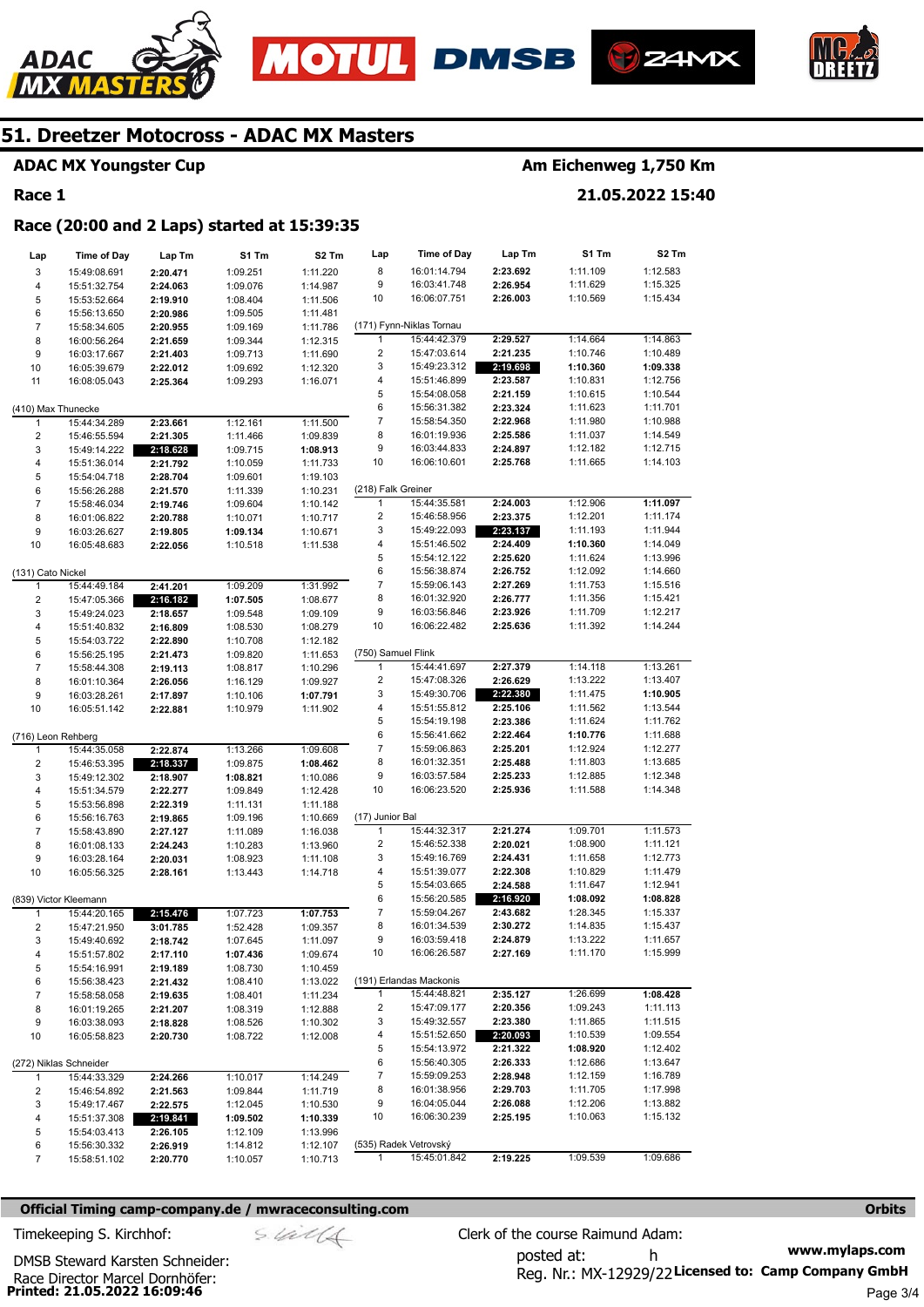







|                         | <b>ADAC MX Youngster Cup</b>                |                      |          |                   |     |                    |        |       | Am Eichenweg 1,750 Km |
|-------------------------|---------------------------------------------|----------------------|----------|-------------------|-----|--------------------|--------|-------|-----------------------|
| Race 1                  |                                             |                      |          |                   |     |                    |        |       | 21.05.2022 15:40      |
|                         | Race (20:00 and 2 Laps) started at 15:39:35 |                      |          |                   |     |                    |        |       |                       |
| Lap                     | Time of Day                                 | Lap Tm               | S1 Tm    | S <sub>2</sub> Tm | Lap | <b>Time of Day</b> | Lap Tm | S1 Tm | S <sub>2</sub> Tm     |
| 2                       | 15:47:20.467                                | 2:18.625             | 1:08.771 | 1:09.854          |     |                    |        |       |                       |
| 3                       | 15:49:42.620                                | 2:22.153             | 1:11.040 | 1:11.113          |     |                    |        |       |                       |
| 4                       | 15:52:04.164                                | 2:21.544             | 1:09.496 | 1:12.048          |     |                    |        |       |                       |
| 5                       | 15:54:29.058                                | 2:24.894             | 1:11.897 | 1:12.997          |     |                    |        |       |                       |
| 6                       | 15:56:56.725                                | 2:27.667             | 1:14.723 | 1:12.944          |     |                    |        |       |                       |
| 7                       | 15:59:24.669                                |                      |          |                   |     |                    |        |       |                       |
|                         |                                             | 2:27.944             | 1:13.271 | 1:14.673          |     |                    |        |       |                       |
| 8                       | 16:01:49.437                                | 2:24.768             | 1:10.660 | 1:14.108          |     |                    |        |       |                       |
| 9                       | 16:04:13.261                                | 2:23.824             | 1:10.923 | 1:12.901          |     |                    |        |       |                       |
| 10                      | 16:06:36.594                                | 2:23.333             | 1:08.871 | 1:14.462          |     |                    |        |       |                       |
| (472) Eric Jette        |                                             |                      |          |                   |     |                    |        |       |                       |
| 1                       | 15:44:29.832                                | 2:21.453             | 1:10.492 | 1:10.961          |     |                    |        |       |                       |
| 2                       | 15:46:51.342                                | 2:21.510             | 1:10.938 | 1:10.572          |     |                    |        |       |                       |
| 3                       | 15:49:11.309                                | 2:19.967             | 1:08.713 | 1:11.254          |     |                    |        |       |                       |
| 4                       | 15:51:36.895                                | 2:25.586             | 1:11.934 | 1:13.652          |     |                    |        |       |                       |
| 5                       | 15:54:32.157                                | 2:55.262             | 1:40.067 | 1:15.195          |     |                    |        |       |                       |
| 6                       | 15:56:57.545                                | 2:25.388             | 1:12.983 | 1:12.405          |     |                    |        |       |                       |
| $\overline{7}$          | 15:59:22.490                                | 2:24.945             | 1:10.480 | 1:14.465          |     |                    |        |       |                       |
| 8                       | 16:01:47.468                                | 2:24.978             | 1:11.604 | 1:13.374          |     |                    |        |       |                       |
| 9                       | 16:04:15.214                                | 2:27.746             | 1:11.987 | 1:15.759          |     |                    |        |       |                       |
| 10                      | 16:06:44.039                                | 2:28.825             | 1:13.692 | 1:15.133          |     |                    |        |       |                       |
|                         | (187) Kasper Dehnhardt                      |                      |          |                   |     |                    |        |       |                       |
| 1                       | 15:44:36.711                                | 2:27.075             | 1:12.382 | 1:14.693          |     |                    |        |       |                       |
| 2                       | 15:46:59.943                                | 2:23.232             | 1:12.096 | 1:11.136          |     |                    |        |       |                       |
| 3                       | 15:49:26.265                                | 2:26.322             | 1:13.189 | 1:13.133          |     |                    |        |       |                       |
| 4                       |                                             |                      |          |                   |     |                    |        |       |                       |
| 5                       | 15:51:49.980                                | 2:23.715             | 1:10.814 | 1:12.901          |     |                    |        |       |                       |
|                         | 15:54:13.513                                | 2:23.533             | 1:10.140 | 1:13.393          |     |                    |        |       |                       |
| 6                       | 15:56:39.024                                | 2:25.511             | 1:11.896 | 1:13.615          |     |                    |        |       |                       |
| 7                       | 15:59:08.473                                | 2:29.449             | 1:11.832 | 1:17.617          |     |                    |        |       |                       |
| 8                       | 16:01:37.683                                | 2:29.210             | 1:11.970 | 1:17.240          |     |                    |        |       |                       |
| 9                       | 16:04:30.085                                | 2:52.402             | 1:35.456 | 1:16.946          |     |                    |        |       |                       |
| 10                      | 16:07:19.809                                | 2:49.724             | 1:21.711 | 1:28.013          |     |                    |        |       |                       |
| (481) Roel Van Ham      |                                             |                      |          |                   |     |                    |        |       |                       |
| 1                       | 15:44:40.804                                | 2:23.311             | 1:10.521 | 1:12.790          |     |                    |        |       |                       |
| 2                       | 15:47:08.172                                | 2:27.368             | 1:11.321 | 1:16.047          |     |                    |        |       |                       |
| 3                       | 15:49:40.277                                | 2:32.105             | 1:14.673 | 1:17.432          |     |                    |        |       |                       |
| 4                       | 15:52:14.968                                | 2:34.691             | 1:15.906 | 1:18.785          |     |                    |        |       |                       |
| 5                       | 15:54:54.820                                | 2:39.852             | 1:15.492 | 1:24.360          |     |                    |        |       |                       |
| (543) Nick Domann       |                                             |                      |          |                   |     |                    |        |       |                       |
|                         | 15:44:26.046                                | 2:19.225             | 1:09.761 | 1:09.464          |     |                    |        |       |                       |
| $\overline{\mathbf{c}}$ | 15:46:45.690                                | 2:19.644             | 1:08.992 | 1:10.652          |     |                    |        |       |                       |
| 3                       | 15:49:07.992                                | 2:22.302             | 1:09.497 | 1:12.805          |     |                    |        |       |                       |
| 4                       | 15:51:37.565                                | 2:29.573             | 1:12.203 | 1:17.370          |     |                    |        |       |                       |
| (11) Jan Krug           |                                             |                      |          |                   |     |                    |        |       |                       |
| 1                       | 15:45:18.461                                | 3:19.507             | 2:02.840 | 1:16.667          |     |                    |        |       |                       |
| 2                       | 15:47:49.596                                | 2:31.135             | 1:12.905 | 1:18.230          |     |                    |        |       |                       |
| 3                       | 15:50:20.557                                | 2:30.961             | 1:13.243 | 1:17.718          |     |                    |        |       |                       |
| 4                       | 15:52:58.478                                | 2:37.921             | 1:18.356 | 1:19.565          |     |                    |        |       |                       |
|                         | (404) László Márk Técsi                     |                      |          |                   |     |                    |        |       |                       |
| 1                       | 15:44:19.031                                |                      | 1:08.754 |                   |     |                    |        |       |                       |
| 2                       | 15:47:49.855                                | 2:16.851<br>3:30.824 |          | 1:08.097          |     |                    |        |       |                       |
|                         |                                             |                      |          |                   |     |                    |        |       |                       |
|                         | (145) Pascal Jungmann                       |                      |          |                   |     |                    |        |       |                       |
| 1                       | 15:44:20.091                                | 2:29.338             | 1:10.168 | 1:19.170          |     |                    |        |       |                       |

### **Official Timing camp-company.de / mwraceconsulting.com <b>Orbits Orbits Orbits Orbits**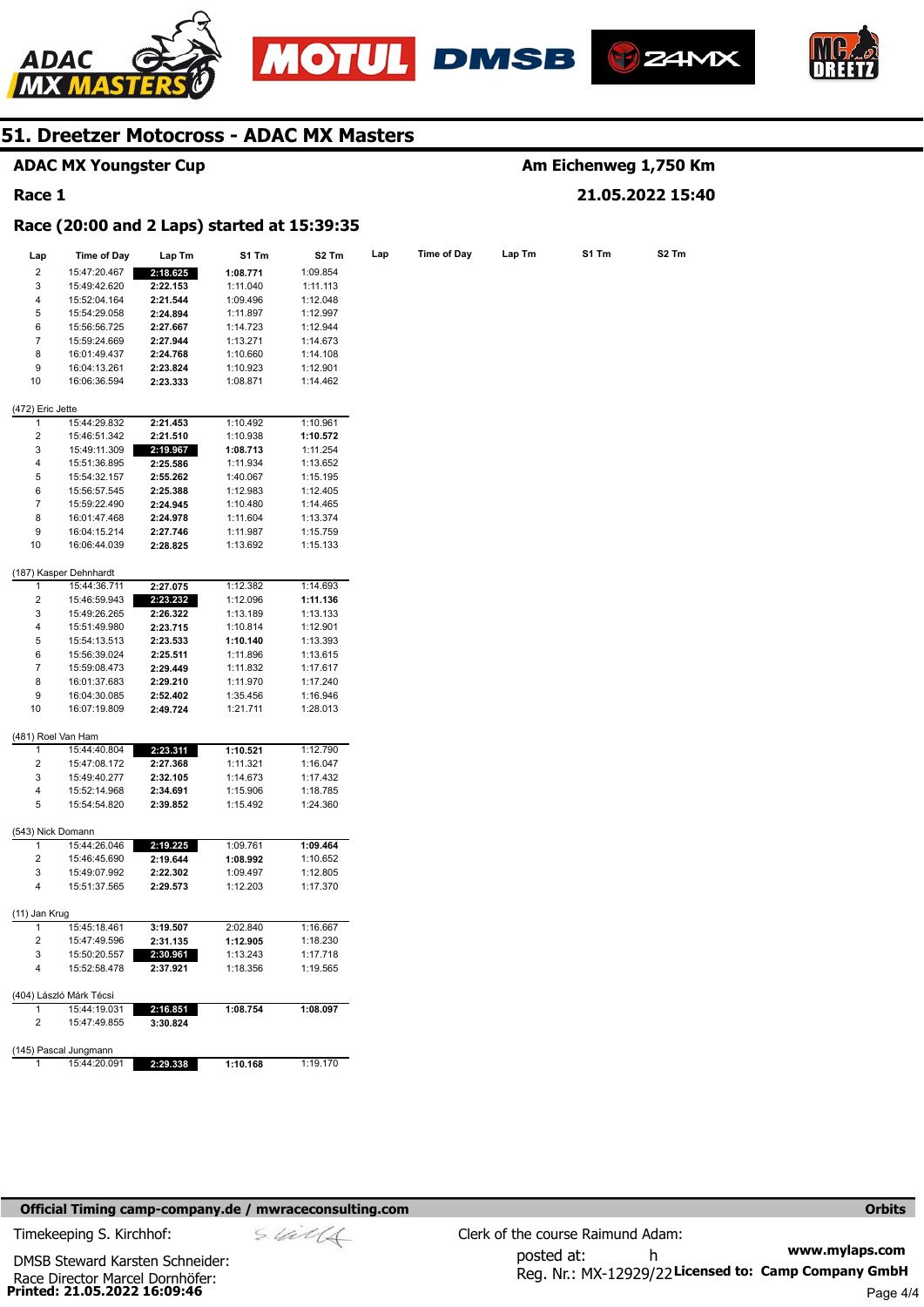# **ADAC MX Youngster Cup**

#### **Race 1**

# **Am Eichenweg 1,750 Km**

# **21.05.2022 15:40**

#### **Race (20:00 and 2 Laps) started at 15:39:35**

#### **Competitors Laps**

|                         |    | 0   | 1   | $\overline{\mathbf{2}}$ | 3   | 4   | 5   | 6   | 7   | 8   | 9   | 10  | 11  |
|-------------------------|----|-----|-----|-------------------------|-----|-----|-----|-----|-----|-----|-----|-----|-----|
| Guillem Farres (409)    | 1  | 409 | 409 | 409                     | 409 | 409 | 409 | 409 | 409 | 409 | 409 | 409 | 409 |
| Mike Gwerder (696)      | 2  | 696 | 696 | 696                     | 696 | 696 | 696 | 696 | 122 | 122 | 122 | 122 | 122 |
| Max Pålsson (568)       | 3  | 568 | 568 | $\overline{7}$          | 7   | 122 | 122 | 122 | 696 | 696 | 696 | 696 | 696 |
| Nico Greutmann (36)     | 4  | 36  | 7   | 122                     | 122 | 7   | 75  | 36  | 36  | 36  | 36  | 36  | 36  |
| Maximilian Spies (7)    | 5  | 7   | 75  | 568                     | 75  | 75  | 36  | 75  | 75  | 75  | 7   | 7   | 7   |
| Bradley Mesters (75)    | 6  | 75  | 122 | 75                      | 568 | 36  | 7   | 7   | 440 | 7   | 75  | 75  | 75  |
| Pascal Jungmann (145)   | 7  | 145 | 36  | 36                      | 36  | 568 | 440 | 440 | 7   | 440 | 440 | 440 | 440 |
| Camden Mc Lellan (122)  | 8  | 122 | 440 | 440                     | 440 | 440 | 568 | 568 | 568 | 568 | 568 | 568 | 40  |
| Marnique Appelt (440)   | 9  | 440 | 701 | 812                     | 812 | 812 | 812 | 812 | 812 | 812 | 40  | 40  | 568 |
| Laurenz Falke (701)     | 10 | 701 | 812 | 437                     | 256 | 256 | 40  | 40  | 40  | 40  | 812 | 812 | 812 |
| Sem De Lange (812)      | 11 | 812 | 437 | 701                     | 701 | 701 | 256 | 256 | 300 | 300 | 300 | 300 | 300 |
| Martin Venhoda (437)    | 12 | 437 | 57  | 57                      | 40  | 40  | 701 | 300 | 256 | 256 | 256 | 256 | 256 |
| Magnus Smith (256)      | 13 | 256 | 256 | 256                     | 57  | 57  | 155 | 155 | 155 | 155 | 155 | 155 | 155 |
| Jan Krug (11)           | 14 | 11  | 40  | 40                      | 155 | 155 | 470 | 701 | 470 | 470 | 470 | 470 | 470 |
| Edvards Bidzans (57)    | 15 | 57  | 404 | 155                     | 470 | 470 | 300 | 470 | 701 | 701 | 57  | 57  | 57  |
| Martin Michelis (40)    | 16 | 40  | 145 | 470                     | 70  | 300 | 57  | 57  | 57  | 57  | 701 | 701 | 701 |
| László Márk Técsi (404) | 17 | 404 | 155 | 252                     | 300 | 70  | 70  | 70  | 70  | 70  | 70  | 437 | 437 |
| Tom Schröder (155)      | 18 | 155 | 839 | 70                      | 252 | 252 | 437 | 437 | 437 | 437 | 437 | 70  | 252 |
| Noah Ludwig (300)       | 19 | 300 | 252 | 543                     | 437 | 437 | 252 | 252 | 252 | 252 | 252 | 252 | 70  |
| Victor Kleemann (839)   | 20 | 839 | 470 | 300                     | 572 | 572 | 572 | 572 | 572 | 572 | 572 | 572 | 572 |
| Peter König (470)       | 21 | 470 | 70  | 572                     | 543 | 551 | 551 | 551 | 551 | 551 | 551 | 551 | 551 |
| Paul Bloy (252)         | 22 | 252 | 543 | 551                     | 551 | 716 | 716 | 716 | 716 | 410 | 410 | 410 |     |
| Nick Domann (543)       | 23 | 543 | 472 | 472                     | 472 | 410 | 272 | 17  | 131 | 716 | 716 | 131 |     |
| Valentin Kees (70)      | 24 | 70  | 551 | 17                      | 716 | 472 | 17  | 131 | 410 | 131 | 131 | 716 |     |
| Cato Nickel (131)       | 25 | 131 | 572 | 716                     | 410 | 272 | 131 | 410 | 272 | 272 | 839 | 839 |     |
| Eric Jette (472)        | 26 | 472 | 17  | 272                     | 17  | 543 | 410 | 272 | 171 | 839 | 272 | 272 |     |
| Niklas Schneider (272)  | 27 | 272 | 300 | 410                     | 272 | 17  | 171 | 171 | 839 | 171 | 171 | 171 |     |
| Kasper Dehnhardt (187)  | 28 | 187 | 272 | 218                     | 218 | 131 | 218 | 839 | 17  | 750 | 218 | 218 |     |
| Maximilian Frank (551)  | 29 | 551 | 410 | 187                     | 171 | 218 | 187 | 218 | 218 | 218 | 750 | 750 |     |
| Max Thunecke (410)      | 30 | 410 | 716 | 171                     | 131 | 171 | 191 | 187 | 750 | 17  | 17  | 17  |     |

**Official Timing camp-company.de / mwraceconsulting.com Orbits** 

# **Lapchart**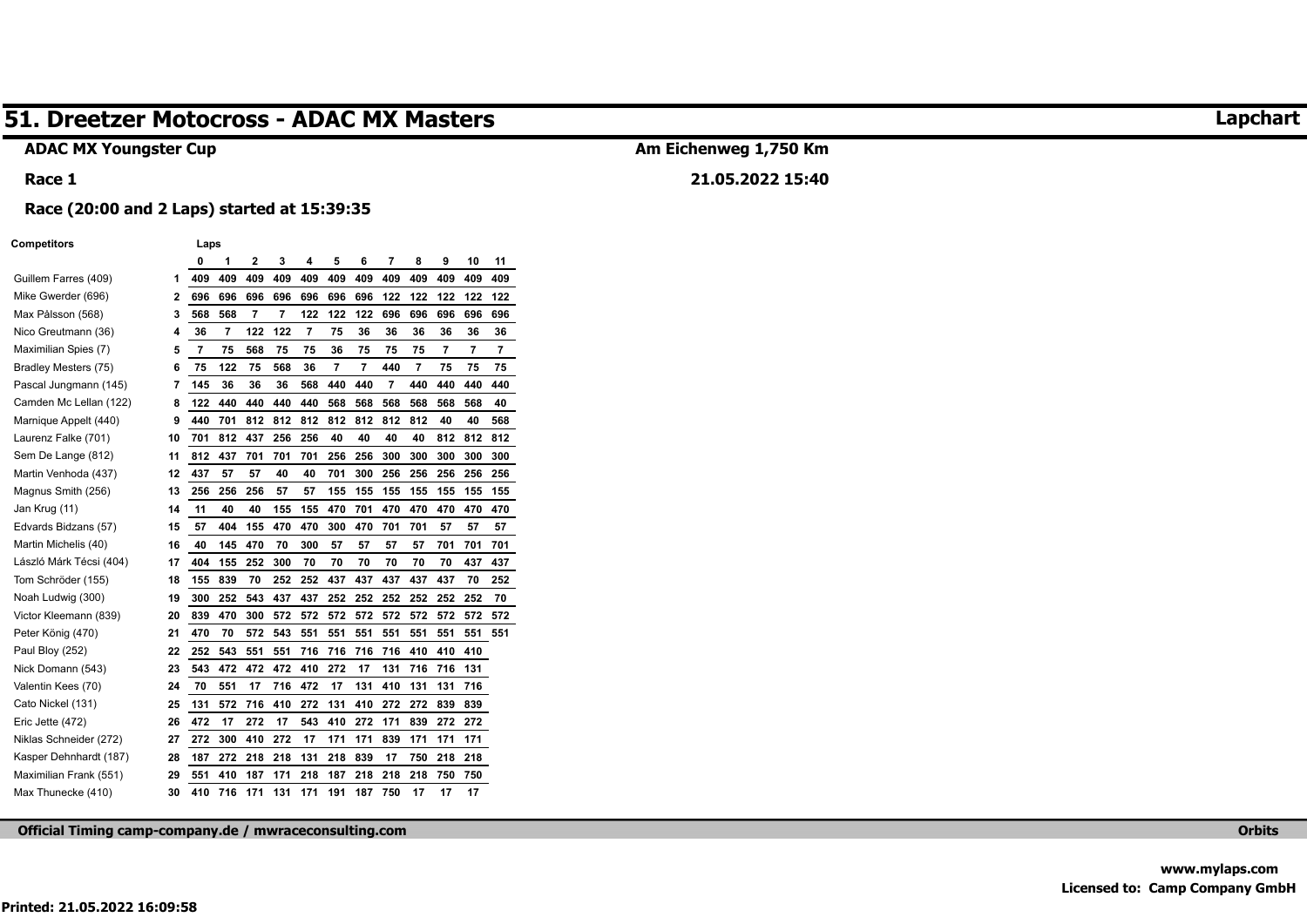





**22.05.2022 09:20** 

**Am Eichenweg 1,750 Km** 



# **51. Dreetzer Motocross - ADAC MX Masters**

# **ADAC MX Youngster Cup**

# **Warm up**

## **Practice (20:00 Time) started at 9:21:07**

| Pos              |     | No. Name                | <b>FNM</b>   | Nat/Hometown          | Trademark  | Entrant / Team                         | Laps           | Best Tm  | Diff   | In Lap         | km/h   |
|------------------|-----|-------------------------|--------------|-----------------------|------------|----------------------------------------|----------------|----------|--------|----------------|--------|
| $\mathbf{1}$     | 7   | <b>Maximilian Spies</b> | <b>DMSB</b>  | DEU/ Ortrand          | <b>KTM</b> | Schmicker Racing / ADAC Berlin Brander | $\overline{7}$ | 2:02.685 |        | 4              | 51,351 |
| 2                | 572 | Rasmus Pedersen         | <b>DMU</b>   | DNK/ Vejle            | <b>KTM</b> | WZ-Racing                              | 7              | 2:02.990 | 0.305  | 3              | 51,224 |
| 3                | 409 | Guillem Farres          | <b>RFME</b>  | ESP/ Balsareny        | KTM        | Raths Motorsports                      | 8              | 2:03.897 | 1.212  | 6              | 50,849 |
| 4                | 696 | Mike Gwerder            | <b>FMS</b>   | SUI/8173              | <b>KTM</b> | WZ-Racing                              | 8              | 2:04.394 | 1.709  | 5              | 50,646 |
| 5                | 470 | Peter König             | <b>DMSB</b>  | DEU/ Eberswalde       | <b>KTM</b> | KTM Sarholz Racing Team / ADAC Berlin  | $\overline{7}$ | 2:04.985 | 2.300  | $\mathbf{1}$   | 50,406 |
| 6                | 300 | Noah Ludwig             | <b>DMSB</b>  | DEU/ Ascherslebe      | <b>KTM</b> | Becker Racing/ADAC Niedersachsen/Sac   | 7              | 2:05.006 | 2.321  | 4              | 50,398 |
| $\boldsymbol{7}$ | 131 | Cato Nickel             | <b>DMSB</b>  | DEU/ Consrade         | <b>KTM</b> | WZ-Racing                              | 4              | 2:05.460 | 2.775  | 4              | 50,215 |
| 8                | 75  | <b>Bradley Mesters</b>  | <b>KNMV</b>  | NLD/ Waalre           | Kawasaki   | Pfeil-Kawasaki                         | 7              | 2:05.473 | 2.788  | 5              | 50,210 |
| 9                | 155 | Tom Schröder            | <b>DMSB</b>  | DEU/ Römstedt         | Honda      |                                        | $\overline{2}$ | 2:06.175 | 3.490  | $\overline{2}$ | 49,931 |
| 10               | 440 | Marnique Appelt         | <b>DMSB</b>  | DEU/ Woltersdorf      | <b>KTM</b> | Raths Motorsports                      | 7              | 2:06.409 | 3.724  | 5              | 49,838 |
| 11               | 70  | <b>Valentin Kees</b>    | <b>DMSB</b>  | DEU/ Schwabnied       | <b>KTM</b> | Kosak Racing Team                      | 6              | 2:06.684 | 3.999  | 2              | 49,730 |
| 12               | 568 | Max Pålsson             | <b>SVEMO</b> | SWE/ Ljungbyhed       | <b>KTM</b> | Schmicker Racing                       | 8              | 2:07.277 | 4.592  | 2              | 49,498 |
| 13               | 701 | Laurenz Falke           | <b>DMSB</b>  | DEU/ Brandis          | Husqvarna  | Sturm STC Racing                       | 8              | 2:07.386 | 4.701  | 2              | 49,456 |
| 14               | 812 | Sem De Lange            | <b>KNMV</b>  | NLD/ drenthe          | GasGas     | gasgas brouwer jumbo team              | 6              | 2:07.522 | 4.837  | 6              | 49,403 |
| 15               | 122 | Camden Mc Lellan        | <b>KNMV</b>  | ZAF/ Leopoldsburg     | <b>KTM</b> | TBS Conversions KTM Racing team        | 7              | 2:07.849 | 5.164  | 5              | 49,277 |
| 16               | 57  | Edvards Bidzans         | LaMSF        | LVA/ Marupe           | Husqvarna  |                                        | 8              | 2:07.881 | 5.196  | 5              | 49,265 |
| 17               | 256 | Magnus Smith            | <b>DMU</b>   | DNK/ Melby            | Yamaha     | Wozniak Racing/Yamaha Scandinavia      | 7              | 2:07.945 | 5.260  | 3              | 49,240 |
| 18               | 40  | <b>Martin Michelis</b>  | <b>EMF</b>   | EST/ Harjumaa         | <b>KTM</b> |                                        | 5              | 2:08.242 | 5.557  | 4              | 49,126 |
| 19               | 437 | Martin Venhoda          | <b>ACCR</b>  | CZE/ Prague           | Husqvarna  | Q-Racing - Mefo Sport Racing Team      | 7              | 2:08.550 | 5.865  | 5              | 49,008 |
| 20               | 17  | Junior Bal              | <b>FMB</b>   | BEL/ Lokeren          | Husqvarna  | Bloody Harry Energy - RGS MX Team      | 7              | 2:08.738 | 6.053  | 3              | 48,937 |
| 21               | 716 | Leon Rehberg            | <b>DMSB</b>  | DEU/ Bismark/ Alt     | <b>KTM</b> | Rynopower Germany powered Kaczmare     | 6              | 2:08.784 | 6.099  | 1              | 48,919 |
| 22               | 191 | Erlandas Mackonis       | <b>LMSF</b>  | LTU/ Kaunas           | <b>KTM</b> |                                        | 8              | 2:10.091 | 7.406  | 5              | 48,428 |
| 23               | 551 | Maximilian Frank        | <b>DMSB</b>  | DEU/ Bremervörd       | <b>KTM</b> |                                        | 8              | 2:10.201 | 7.516  | 5              | 48,387 |
| 24               | 145 | Pascal Jungmann         | <b>DMSB</b>  | DEU/ Wuppertal        | Honda      | <b>KMP Honda Racing</b>                | 3              | 2:10.443 | 7.758  | 3              | 48,297 |
| 25               | 252 | Paul Bloy               | <b>DMSB</b>  | DEU/ Biberach         | <b>KTM</b> | Kosak Racing Team                      | 7              | 2:10.615 | 7.930  | 4              | 48,233 |
| 26               | 404 | László Márk Técsi       | <b>MAMS</b>  | HUN/ Hodmezova:       | <b>KTM</b> | HTS Team                               | 6              | 2:10.821 | 8.136  | 6              | 48,157 |
| 27               | 543 | Nick Domann             | <b>DMSB</b>  | DEU/ Meseberg         | Honda      | <b>KMP Honda Racing</b>                | 5              | 2:10.853 | 8.168  | 3              | 48,146 |
| 28               | 839 | Victor Kleemann         | <b>DMU</b>   | DNK/ Tikøb            | Honda      | <b>KMP Honda Racing</b>                | 4              | 2:11.538 | 8.853  | 2              | 47,895 |
| 29               | 535 | Radek Vetrovský         | <b>ACCR</b>  | CZE/ Píbram           | <b>KTM</b> |                                        | 3              | 2:11.590 | 8.905  | $\overline{2}$ | 47,876 |
| 30               | 171 | Fynn-Niklas Tornau      | <b>DMSB</b>  | DEU/ Jahnshof         | Husqvarna  | HM Racing Power for MX                 | 6              | 2:11.894 | 9.209  | 2              | 47,766 |
| 31               | 410 | Max Thunecke            | <b>DMSB</b>  | DEU/ Kalbe / Mild     | Honda      |                                        | 5              | 2:12.121 | 9.436  | 2              | 47,684 |
| 32               | 218 | <b>Falk Greiner</b>     | <b>DMSB</b>  | DEU/ Genhin (Hüt      | <b>KTM</b> | <b>FALCON Motorsports</b>              | 6              | 2:12.461 | 9.776  | 3              | 47,561 |
| 33               | 750 | Samuel Flink            | <b>SVEMO</b> | SWE/ Bjorklinge       | Yamaha     |                                        | 7              | 2:12.532 | 9.847  | $\overline{2}$ | 47,536 |
| 34               | 11  | Jan Krug                | <b>DMSB</b>  | DEU/ Pulheim          | Husqvarna  | SixtySeven                             | 7              | 2:12.731 | 10.046 | 3              | 47,464 |
| 35               | 119 | Cyril Elsener           | <b>FMS</b>   | CHE/ Rafz             | <b>KTM</b> | KTM Switzerland, Motoshop Zachmann     | 5              | 2:13.393 | 10.708 | 3              | 47,229 |
| 36               | 472 | Eric Jette              | <b>DMSB</b>  | DEU/ Colbitz          | Honda      | MS Motorcycle - Dirt Division          | 6              | 2:13.578 | 10.893 | 2              | 47,163 |
| 37               | 481 | Roel Van Ham            | <b>KNMV</b>  | NLD/ Sulingen         | Yamaha     | SHR Motorsports-Yamaha Motor Europe    | 5              | 2:15.021 | 12.336 | $\mathbf{1}$   | 46,659 |
| 38               | 306 | Julian Duvier           | <b>DMSB</b>  | DEU/ Hamburg          | Yamaha     | Schmicker Racing                       | 6              | 2:15.661 | 12.976 | $\mathbf{1}$   | 46,439 |
| 39               | 187 | Kasper Dehnhardt        | <b>DMU</b>   | DNK/ Hårlev           | Fantic     | Kaduuz                                 | 7              | 2:17.953 | 15.268 | 2              | 45,668 |
| 40               | 36  | Nico Greutmann          | <b>DMSB</b>  | <b>DEU/ MERISHAUS</b> | Husqvarna  | Team AB-Racing by Zweiradsport Schmit  | 3              | 2:24.870 | 22.185 | 2              | 43,487 |
| 41               | 272 | Niklas Schneider        | <b>DMSB</b>  | DEU/ Veilsdorf        | Suzuki     | stielergruppe.mx Johannes-Bikes Suzuki |                |          |        | 0              |        |

#### **Official Timing camp-company.de / mwraceconsulting.com <b>Orbits and Company.de Company** orbits **Orbits Orbits**

Timekeeping S. Kirchhof:  $\le \frac{1}{2}$  Clerk of the course Raimund Adam:

**Printed: 22.05.2022 09:44:19**  Race Director Marcel Dornhöfer: DMSB Steward Karsten Schneider:

**www.mylaps.com**  Reg. Nr.: MX-12929/22 Licensed to: Camp Company GmbH posted at: h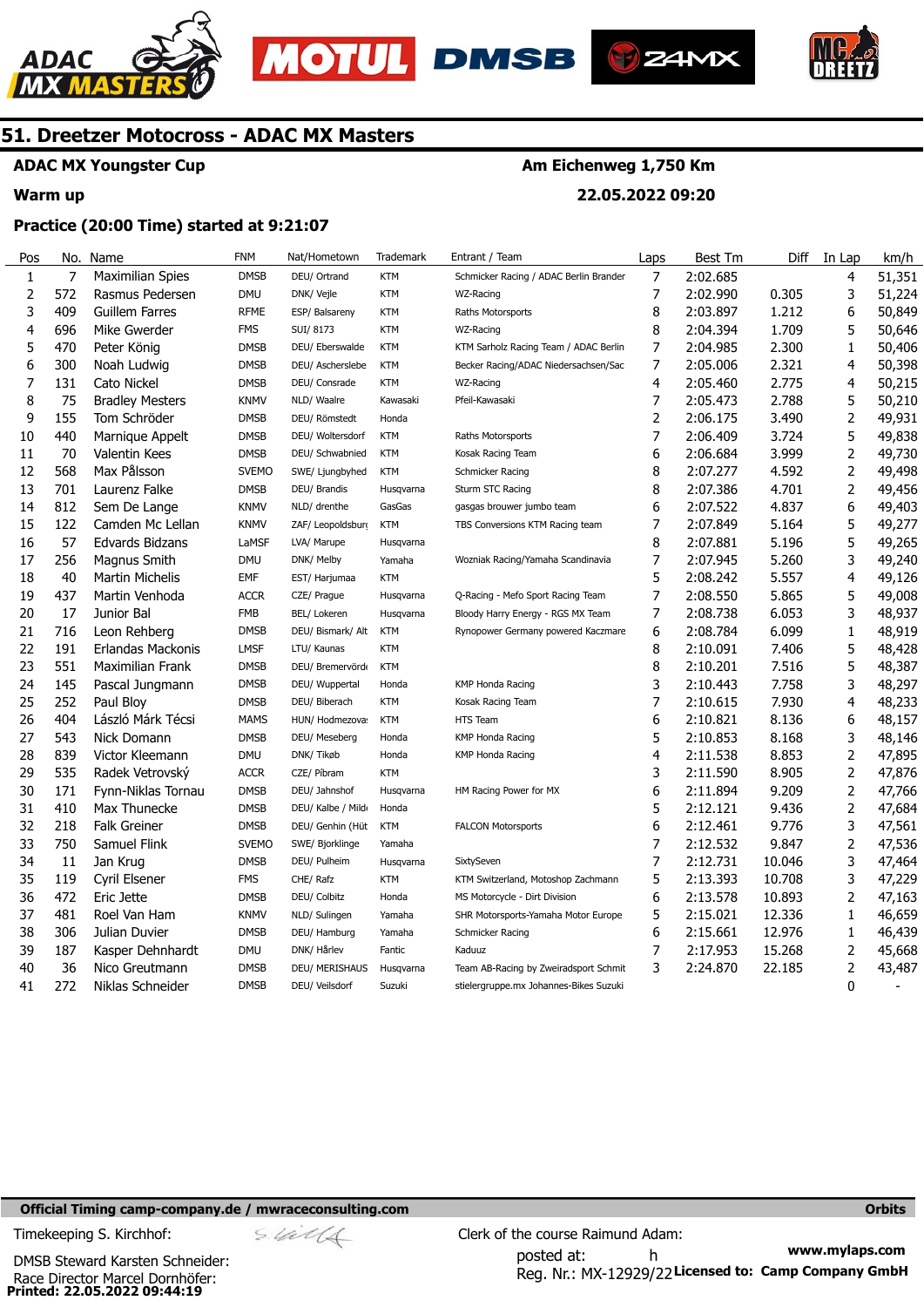





**S2 Tm**  1:04.885 1:12.159 **1:03.295**  1:05.003 1:13.603

1:17.829 **1:02.780** 

1:29.291 1:08.978 1:15.752 1:04.790 **1:03.416**  1:13.910 1:15.962

**S1 Tm** 

**Am Eichenweg 1,750 Km** 

**22.05.2022 09:20** 



# **51. Dreetzer Motocross - ADAC MX Masters**

# **ADAC MX Youngster Cup**

#### **Warm up**

|                      | Practice (20:00 Time) started at 9:21:07 |          |          |                   |                    |                       |          |          |
|----------------------|------------------------------------------|----------|----------|-------------------|--------------------|-----------------------|----------|----------|
| Lap                  | Time of Day                              | Lap Tm   | S1 Tm    | S <sub>2</sub> Tm | Lap                | Time of Day           | Lap Tm   | S1 Tm    |
|                      |                                          |          |          |                   | 3                  | 9:31:28.851           | 2:07.478 | 1:02.593 |
| (7) Maximilian Spies |                                          |          |          |                   | 4                  | 9:34:25.962           | 2:57.111 | 1:44.952 |
|                      | 9:27:11.895                              | 2:03.390 | 1:01.515 | 1:01.875          | 5                  | 9:36:31.435           | 2:05.473 | 1:02.178 |
| 2                    | 9:29:51.375                              | 2:39.480 | 1:19.429 | 1:20.051          | 6                  | 9:38:40.796           | 2:09.361 | 1:04.358 |
| 3                    | 9:32:04.957                              | 2:13.582 | 1:00.999 | 1:12.583          | 7                  | 9:41:14.989           | 2:34.193 | 1:20.590 |
| 4                    | 9:34:07.642                              | 2:02.685 | 1:00.677 | 1:02.008          |                    |                       |          |          |
| 5                    | 9:36:11.045                              | 2:03.403 | 1:01.066 | 1:02.337          | (155) Tom Schröder |                       |          |          |
| 6                    | 9:40:30.401                              | 4:19.356 | 3:03.888 | 1:15.468          |                    | 9:27:07.464           | 2:31.962 | 1:14.133 |
| 7                    | 9:42:43.002                              | 2:12.601 | 1:02.272 | 1:10.329          | 2                  | 9:29:13.639           | 2:06.175 | 1:03.395 |
|                      | (572) Rasmus Pedersen                    |          |          |                   |                    | (440) Marnique Appelt |          |          |
|                      | 9:27:04.787                              | 2:03.625 | 1:01.131 | 1:02.494          |                    | 9:26:48.961           | 2:47.623 | 1:18.332 |
| 2                    | 9:29:56.806                              | 2:52.019 | 1:33.226 | 1:18.793          | 2                  | 9:29:01.439           | 2:12.478 | 1:03.500 |
| 3                    | 9:31:59.796                              | 2:02.990 | 1:00.544 | 1:02.446          | 3                  | 9:31:19.766           | 2:18.327 | 1:02.575 |
| 4                    | 9:34:51.658                              | 2:51.862 | 1:25.156 | 1:26.706          | 4                  | 9:33:27.360           | 2:07.594 | 1:02.804 |
| 5                    | 9:37:09.010                              | 2:17.352 | 1:05.293 | 1:12.059          | 5                  | 9:35:33.769           | 2:06.409 | 1:02.993 |
| 6                    | 9:39:24.542                              | 2:15.532 | 1:03.648 | 1:11.884          | 6                  | 9:40:33.758           | 4:59.989 | 3:46.079 |
| 7                    | 9:41:38.149                              | 2:13.607 | 1:04.647 | 1:08.960          | 7                  | 9:42:58.803           | 2:25.045 | 1:09.083 |

| (409) Guillem Farres |             |          |          |          | (70) Valentin Kees  |                        |          |          |          |
|----------------------|-------------|----------|----------|----------|---------------------|------------------------|----------|----------|----------|
| 1                    | 9:27:09.875 | 2:18.816 | 1:07.319 | 1:11.497 | $\overline{1}$      | 9:25:35.140            | 2:09.966 | 1:05.529 | 1:04.437 |
| 2                    | 9:29:25.632 | 2:15.757 | 1:08.914 | 1:06.843 | 2                   | 9:27:41.824            | 2:06.684 | 1:03.147 | 1:03.537 |
| 3                    | 9:31:29.585 | 2:03.953 | 1:01.550 | 1:02.403 | 3                   | 9:30:14.959            | 2:33.135 | 1:16.985 | 1:16.150 |
| 4                    | 9:33:53.198 | 2:23.613 | 1:11.890 | 1:11.723 | 4                   | 9:32:49.048            | 2:34.089 | 1:20.773 | 1:13.316 |
| 5                    | 9:36:05.240 | 2:12.042 | 1:06.879 | 1:05.163 | 5                   | 9:36:12.996            | 3:23.948 | 2:07.552 | 1:16.396 |
| 6                    | 9:38:09.137 | 2:03.897 | 1:02.012 | 1:01.885 | 6                   | 9:38:44.816            | 2:31.820 | 1:12.412 | 1:19.408 |
| 7                    | 9:40:42.445 | 2:33.308 | 1:18.626 | 1:14.682 |                     |                        |          |          |          |
| 8                    | 9:42:47.153 | 2:04.708 | 1:02.586 | 1:02.122 | (568) Max Pålsson   |                        |          |          |          |
|                      |             |          |          |          | 1                   | 9:25:43.816            | 2:09.255 | 1:04.335 | 1:04.920 |
| (696) Mike Gwerder   |             |          |          |          | $\overline{2}$      | 9:27:51.093            | 2:07.277 | 1:03.641 | 1:03.636 |
| 1                    | 9:26:46.449 | 2:28.302 | 1:05.489 | 1:22.813 | 3                   | 9:30:10.105            | 2:19.012 | 1:12.733 | 1:06.279 |
| $\overline{2}$       | 9:29:10.742 | 2:24.293 | 1:09.489 | 1:14.804 | 4                   | 9:32:18.241            | 2:08.136 | 1:04.821 | 1:03.315 |
| 3                    | 9:31:15.292 | 2:04.550 | 1:02.087 | 1:02.463 | 5                   | 9:34:35.999            | 2:17.758 | 1:08.819 | 1:08.939 |
| 4                    | 9:33:49.325 | 2:34.033 | 1:20.643 | 1:13.390 | 6                   | 9:36:43.324            | 2:07.325 | 1:03.592 | 1:03.733 |
| 5                    | 9:35:53.719 | 2:04.394 | 1:02.574 | 1:01.820 | 7                   | 9:39:01.982            | 2:18.658 | 1:14.344 | 1:04.314 |
| 6                    | 9:37:58.352 | 2:04.633 | 1:01.764 | 1:02.869 | 8                   | 9:43:27.258            | 4:25.276 | 3:20.956 | 1:04.320 |
| $\overline{7}$       | 9:40:03.646 | 2:05.294 | 1:02.617 | 1:02.677 |                     |                        |          |          |          |
| 8                    | 9:42:09.070 | 2:05.424 | 1:02.667 | 1:02.757 | (701) Laurenz Falke |                        |          |          |          |
|                      |             |          |          |          | 1                   | 9:26:28.580            | 2:25.869 | 1:12.206 | 1:13.663 |
| (470) Peter König    |             |          |          |          | 2                   | 9:28:35.966            | 2:07.386 | 1:03.162 | 1:04.224 |
| 1                    | 9:25:24.502 | 2:04.985 | 1:02.087 | 1:02.898 | 3                   | 9:31:51.644            | 3:15.678 | 2:06.804 | 1:08.874 |
| $\overline{2}$       | 9:27:30.441 | 2:05.939 | 1:02.434 | 1:03.505 | 4                   | 9:34:00.386            | 2:08.742 | 1:03.326 | 1:05.416 |
| 3                    | 9:29:45.191 | 2:14.750 | 1:04.698 | 1:10.052 | 5                   | 9:36:33.278            | 2:32.892 | 1:15.996 | 1:16.896 |
| 4                    | 9:34:41.058 | 4:55.867 | 3:46.399 | 1:09.468 | 6                   | 9:38:51.440            | 2:18.162 | 1:04.722 | 1:13.440 |
| 5                    | 9:36:51.591 | 2:10.533 | 1:03.661 | 1:06.872 | 7                   | 9:41:01.204            | 2:09.764 | 1:04.531 | 1:05.233 |
| 6                    | 9:38:59.332 | 2:07.741 | 1:04.310 | 1:03.431 | 8                   | 9:43:46.300            | 2:45.096 | 1:22.945 | 1:22.151 |
| $\overline{7}$       | 9:41:08.235 | 2:08.903 | 1:04.705 | 1:04.198 |                     |                        |          |          |          |
|                      |             |          |          |          |                     | (812) Sem De Lange     |          |          |          |
| (300) Noah Ludwig    |             |          |          |          | 1                   | 9:27:24.278            | 2:29.676 | 1:03.504 | 1:26.172 |
| 1                    | 9:26:31.329 | 2:10.790 | 1:04.425 | 1:06.365 | $\overline{2}$      | 9:29:32.256            | 2:07.978 | 1:04.257 | 1:03.721 |
| $\overline{2}$       | 9:28:38.867 | 2:07.538 | 1:04.542 | 1:02.996 | 3                   | 9:32:14.907            | 2:42.651 | 1:21.832 | 1:20.819 |
| 3                    | 9:31:14.554 | 2:35.687 | 1:22.105 | 1:13.582 | 4                   | 9:34:29.514            | 2:14.607 | 1:04.336 | 1:10.271 |
| 4                    | 9:33:19.560 | 2:05.006 | 1:02.903 | 1:02.103 | 5                   | 9:39:18.385            | 4:48.871 | 3:20.558 | 1:28.313 |
| 5                    | 9:37:34.408 | 4:14.848 | 3:07.473 | 1:07.375 | 6                   | 9:41:25.907            | 2:07.522 | 1:03.820 | 1:03.702 |
| 6                    | 9:39:40.155 | 2:05.747 | 1:03.499 | 1:02.248 |                     |                        |          |          |          |
| $\overline{7}$       | 9:41:46.671 | 2:06.516 | 1:03.308 | 1:03.208 |                     | (122) Camden Mc Lellan |          |          |          |
|                      |             |          |          |          | 1                   | 9:27:01.909            | 2:16.207 | 1:06.518 | 1:09.689 |
| (131) Cato Nickel    |             |          |          |          | 2                   | 9:29:13.397            | 2:11.488 | 1:04.521 | 1:06.967 |
| 1                    | 9:26:43.447 | 2:09.042 | 1:04.486 | 1:04.556 | 3                   | 9:31:21.490            | 2:08.093 | 1:03.908 | 1:04.185 |
| $\overline{2}$       | 9:28:51.242 | 2:07.795 | 1:03.910 | 1:03.885 | 4                   | 9:33:29.670            | 2:08.180 | 1:01.975 | 1:06.205 |
| 3                    | 9:31:13.297 | 2:22.055 | 1:07.372 | 1:14.683 | 5                   | 9:35:37.519            | 2:07.849 | 1:04.635 | 1:03.214 |
| 4                    | 9:33:18.757 | 2:05.460 | 1:02.651 | 1:02.809 | 6                   | 9:39:21.087            | 3:43.568 | 2:31.440 | 1:12.128 |
|                      |             |          |          |          | $\overline{7}$      | 9:41:33.247            | 2:12.160 | 1:03.212 | 1:08.948 |
| (75) Bradley Mesters |             |          |          |          |                     |                        |          |          |          |
| 1                    | 9:27:11.412 | 2:30.407 | 1:19.461 | 1:10.946 |                     | (57) Edvards Bidzans   |          |          |          |
| $\overline{2}$       | 9:29:21.373 | 2:09.961 | 1:04.483 | 1:05.478 | $\mathbf{1}$        | 9:25:36.452            | 2:10.199 | 1:05.770 | 1:04.429 |

#### **Official Timing camp-company.de / mwraceconsulting.com <b>Orbits and Company.de Company** orbits **Orbits Orbits**

posted at: h Timekeeping S. Kirchhof:  $\le \frac{1}{2}$  Clerk of the course Raimund Adam:

**Printed: 22.05.2022 09:44:34**  Race Director Marcel Dornhöfer: DMSB Steward Karsten Schneider:

**www.mylaps.com**  Reg. Nr.: MX-12929/22 Licensed to: Camp Company GmbH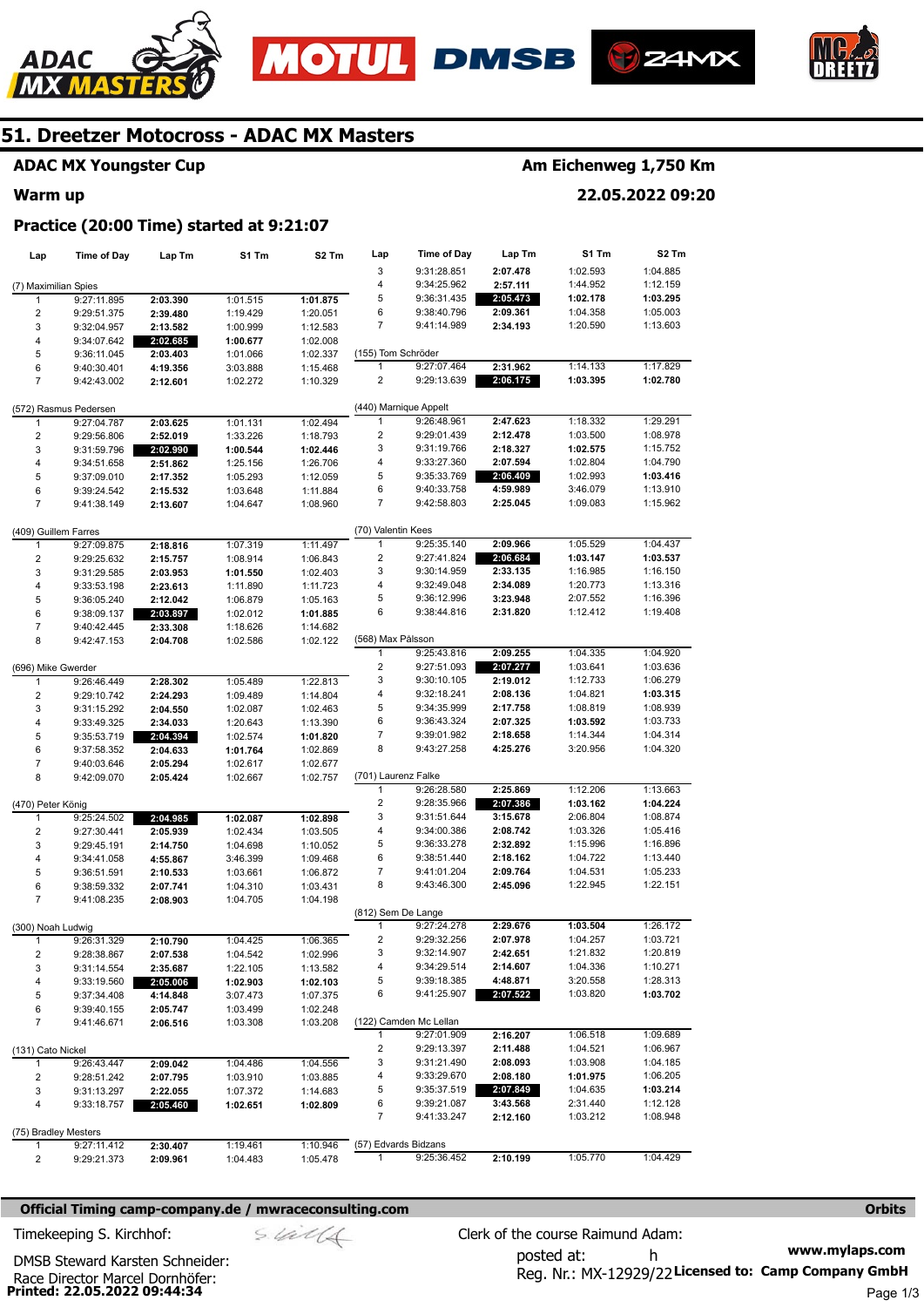







# **ADAC MX Youngster Cup**

# **Warm up**

# **Am Eichenweg 1,750 Km**

**22.05.2022 09:20** 

# **Practice (20:00 Time) started at 9:21:07**

| Lap                     | Time of Day                | Lap Tm               | S1 Tm                | S2 Tm                | Lap                 | <b>Time of Day</b>                      | Lap Tm               | S1 Tm                | S <sub>2</sub> Tm    |
|-------------------------|----------------------------|----------------------|----------------------|----------------------|---------------------|-----------------------------------------|----------------------|----------------------|----------------------|
| $\overline{\mathbf{c}}$ | 9:27:55.769                | 2:19.317             | 1:14.747             | 1:04.570             | 6                   | 9:37:38.118                             | 2:13.006             | 1:06.921             | 1:06.085             |
| 3                       | 9:30:03.825                | 2:08.056             | 1:04.080             | 1:03.976             | 7                   | 9:40:27.749                             | 2:49.631             | 1:27.613             | 1:22.018             |
| $\overline{\mathbf{4}}$ | 9:32:34.182                | 2:30.357             | 1:22.088             | 1:08.269             | 8                   | 9:43:02.286                             | 2:34.537             | 1:16.574             | 1:17.963             |
| 5                       | 9:34:42.063                | 2:07.881             | 1:02.374             | 1:05.507             |                     |                                         |                      |                      |                      |
| 6                       | 9:37:25.283                | 2:43.220             | 1:24.829             | 1:18.391             |                     | (145) Pascal Jungmann                   |                      |                      |                      |
| $\overline{7}$          | 9:39:34.254                | 2:08.971             | 1:05.261             | 1:03.710             | 1                   | 9:26:37.663                             | 2:22.893             | 1:14.395             | 1:08.498             |
| 8                       | 9:42:11.029                | 2:36.775             | 1:21.461             | 1:15.314             | 2                   | 9:32:58.957                             | 6:21.294             | 5:15.710             | 1:05.584             |
|                         |                            |                      |                      |                      | 3                   | 9:35:09.400                             | 2:10.443             | 1:05.338             | 1:05.105             |
| (256) Magnus Smith      |                            |                      |                      |                      |                     |                                         |                      |                      |                      |
| 1                       | 9:26:35.817                | 2:27.469             | 1:05.609             | 1:21.860             | (252) Paul Bloy     |                                         |                      |                      |                      |
| 2                       | 9:28:44.161                | 2:08.344             | 1:04.785             | 1:03.559             | 1<br>$\overline{c}$ | 9:25:39.348                             | 2:15.460             | 1:05.567             | 1:09.893             |
| 3                       | 9:30:52.106                | 2:07.945             | 1:04.760             | 1:03.185             | 3                   | 9:27:58.815<br>9:30:30.060              | 2:19.467<br>2:31.245 | 1:06.879             | 1:12.588             |
| $\overline{\mathbf{4}}$ | 9:35:55.733                | 5:03.627             | 3:44.040             | 1:19.587             | 4                   | 9:32:40.675                             | 2:10.615             | 1:17.607<br>1:05.328 | 1:13.638<br>1:05.287 |
| 5<br>6                  | 9:38:04.321<br>9:40:13.051 | 2:08.588<br>2:08.730 | 1:04.348<br>1:05.026 | 1:04.240<br>1:03.704 | 5                   | 9:38:22.560                             | 5:41.885             | 4:31.341             | 1:10.544             |
| $\overline{7}$          | 9:43:12.224                | 2:59.173             | 1:32.211             | 1:26.962             | 6                   | 9:40:34.834                             | 2:12.274             | 1:05.698             | 1:06.576             |
|                         |                            |                      |                      |                      | $\overline{7}$      | 9:43:22.097                             | 2:47.263             | 1:14.142             | 1:33.121             |
| (40) Martin Michelis    |                            |                      |                      |                      |                     |                                         |                      |                      |                      |
| 1                       | 9:26:57.630                | 2:25.683             | 1:12.061             | 1:13.622             |                     | (404) László Márk Técsi                 |                      |                      |                      |
| $\overline{\mathbf{c}}$ | 9:29:07.984                | 2:10.354             | 1:04.753             | 1:05.601             | 1                   | 9:26:26.591                             | 2:12.175             | 1:05.533             | 1:06.642             |
| 3                       | 9:34:15.588                | 5:07.604             | 3:48.252             | 1:19.352             | $\overline{c}$      | 9:29:06.475                             | 2:39.884             | 1:23.973             | 1:15.911             |
| 4                       | 9:36:23.830                | 2:08.242             | 1:03.346             | 1:04.896             | 3                   | 9:31:43.997                             | 2:37.522             | 1:27.460             | 1:10.062             |
| 5                       | 9:39:12.189                | 2:48.359             | 1:22.948             | 1:25.411             | 4                   | 9:33:58.945                             | 2:14.948             | 1:06.464             | 1:08.484             |
|                         |                            |                      |                      |                      | 5                   | 9:38:32.769                             | 4:33.824             | 3:15.285             | 1:18.539             |
| (437) Martin Venhoda    |                            |                      |                      |                      | 6                   | 9:40:43.590                             | 2:10.821             | 1:05.562             | 1:05.259             |
| 1                       | 9:27:14.597                | 2:32.180             | 1:06.640             | 1:25.540             |                     |                                         |                      |                      |                      |
| $\overline{\mathbf{c}}$ | 9:29:30.946                | 2:16.349             | 1:06.264             | 1:10.085             | (543) Nick Domann   |                                         |                      |                      |                      |
| 3                       | 9:32:08.038                | 2:37.092             | 1:24.719             | 1:12.373             | 1                   | 9:26:13.771                             | 2:11.668             | 1:05.248             | 1:06.420             |
| $\overline{\mathbf{4}}$ | 9:34:47.384                | 2:39.346             | 1:21.461             | 1:17.885             | 2<br>3              | 9:28:49.208                             | 2:35.437             | 1:17.140             | 1:18.297             |
| 5<br>6                  | 9:36:55.934                | 2:08.550             | 1:04.830             | 1:03.720             | 4                   | 9:31:00.061<br>9:36:17.447              | 2:10.853<br>5:17.386 | 1:05.411<br>4:01.572 | 1:05.442<br>1:15.814 |
| $\overline{7}$          | 9:39:30.563<br>9:41:48.114 | 2:34.629<br>2:17.551 | 1:20.419<br>1:09.017 | 1:14.210<br>1:08.534 | 5                   | 9:38:28.718                             | 2:11.271             | 1:06.294             | 1:04.977             |
|                         |                            |                      |                      |                      |                     |                                         |                      |                      |                      |
| (17) Junior Bal         |                            |                      |                      |                      |                     | (839) Victor Kleemann                   |                      |                      |                      |
| 1                       | 9:26:25.624                | 2:34.822             | 1:05.962             | 1:28.860             | 1                   | 9:26:33.445                             | 2:12.277             | 1:06.730             | 1:05.547             |
| $\overline{\mathbf{c}}$ | 9:28:41.871                | 2:16.247             | 1:07.616             | 1:08.631             | 2                   | 9:28:44.983                             | 2:11.538             | 1:06.176             | 1:05.362             |
| 3                       | 9:30:50.609                | 2:08.738             | 1:03.928             | 1:04.810             | 3                   | 9:31:16.677                             | 2:31.694             | 1:17.472             | 1:14.222             |
| 4                       | 9:36:21.285                | 5:30.676             | 4:14.385             | 1:16.291             | 4                   | 9:36:01.155                             | 4:44.478             | 1:04.328             | 3:40.150             |
| 5                       | 9:38:42.645                | 2:21.360             | 1:10.489             | 1:10.871             |                     |                                         |                      |                      |                      |
| 6                       | 9:40:55.670                | 2:13.025             | 1:05.520             | 1:07.505             |                     | (535) Radek Vetrovský                   |                      |                      |                      |
| $\overline{7}$          | 9:43:24.187                | 2:28.517             | 1:16.473             | 1:12.044             | 1                   | 9:26:01.630                             | 2:12.273             | 1:05.884             | 1:06.389             |
|                         |                            |                      |                      |                      | 2                   | 9:28:13.220                             | 2:11.590             | 1:05.983             | 1:05.607             |
| (716) Leon Rehberg      |                            |                      |                      |                      | 3                   | 9:30:48.944                             | 2:35.724             | 1:17.746             | 1:17.978             |
| 1                       | 9:25:41.374                | 2:08.784             | 1:04.543             | 1:04.241             |                     |                                         |                      |                      |                      |
| $\overline{\mathbf{c}}$ | 9:28:07.267                | 2:25.893             | 1:17.033             | 1:08.860             | 1                   | (171) Fynn-Niklas Tornau<br>9:27:03.546 | 2:16.241             | 1:06.524             | 1:09.717             |
| 3<br>4                  | 9:30:25.571                | 2:18.304             | 1:06.768             | 1:11.536             | 2                   | 9:29:15.440                             | 2:11.894             | 1:06.050             | 1:05.844             |
| 5                       | 9:33:51.844<br>9:36:10.436 | 3:26.273<br>2:18.592 | 2:09.601<br>1:05.146 | 1:16.672<br>1:13.446 | 3                   | 9:34:42.193                             | 5:26.753             | 3:52.683             | 1:34.070             |
| 6                       | 9:38:55.793                | 2:45.357             | 1:23.878             | 1:21.479             | 4                   | 9:37:14.535                             | 2:32.342             | 1:23.005             | 1:09.337             |
|                         |                            |                      |                      |                      | 5                   | 9:39:28.607                             | 2:14.072             | 1:07.681             | 1:06.391             |
|                         | (191) Erlandas Mackonis    |                      |                      |                      | 6                   | 9:42:13.799                             | 2:45.192             | 1:05.854             | 1:39.338             |
| $\mathbf{1}$            | 9:25:49.432                | 2:10.491             | 1:04.810             | 1:05.681             |                     |                                         |                      |                      |                      |
| $\overline{\mathbf{c}}$ | 9:28:03.823                | 2:14.391             | 1:07.676             | 1:06.715             | (410) Max Thunecke  |                                         |                      |                      |                      |
| 3                       | 9:30:27.182                | 2:23.359             | 1:07.851             | 1:15.508             | $\mathbf{1}$        | 9:26:52.111                             | 2:12.750             | 1:05.932             | 1:06.818             |
| 4                       | 9:32:43.221                | 2:16.039             | 1:04.975             | 1:11.064             | 2                   | 9:29:04.232                             | 2:12.121             | 1:06.164             | 1:05.957             |
| 5                       | 9:34:53.312                | 2:10.091             | 1:04.445             | 1:05.646             | 3                   | 9:31:28.214                             | 2:23.982             | 1:14.366             | 1:09.616             |
| 6                       | 9:37:21.518                | 2:28.206             | 1:15.394             | 1:12.812             | 4                   | 9:33:40.938                             | 2:12.724             | 1:04.420             | 1:08.304             |
| 7                       | 9:39:48.026                | 2:26.508             | 1:12.093             | 1:14.415             | 5                   | 9:36:07.154                             | 2:26.216             | 1:10.903             | 1:15.313             |
| 8                       | 9:42:06.501                | 2:18.475             | 1:08.183             | 1:10.292             |                     |                                         |                      |                      |                      |
|                         |                            |                      |                      |                      | (218) Falk Greiner  |                                         |                      |                      |                      |
|                         | (551) Maximilian Frank     |                      |                      |                      | 1                   | 9:26:12.427                             | 2:17.535             | 1:07.974             | 1:09.561             |
| 1                       | 9:26:07.642                | 2:14.425             | 1:06.214             | 1:08.211             | 2<br>3              | 9:28:26.890<br>9:30:39.351              | 2:14.463             | 1:07.115<br>1:06.334 | 1:07.348<br>1:06.127 |
| 2<br>3                  | 9:28:19.255                | 2:11.613             | 1:05.800<br>1:06.605 | 1:05.813             | 4                   | 9:35:20.024                             | 2:12.461<br>4:40.673 | 3:32.632             | 1:08.041             |
| 4                       | 9:30:32.837<br>9:33:14.911 | 2:13.582<br>2:42.074 | 1:22.966             | 1:06.977             | 5                   | 9:39:07.331                             | 3:47.307             | 2:40.016             | 1:07.291             |
| 5                       | 9:35:25.112                | 2:10.201             | 1:04.328             | 1:19.108<br>1:05.873 | 6                   | 9:42:37.880                             | 3:30.549             | 2:22.368             | 1:08.181             |
|                         |                            |                      |                      |                      |                     |                                         |                      |                      |                      |

## **Official Timing camp-company.de / mwraceconsulting.com <b>Orbits Orbits Orbits Orbits**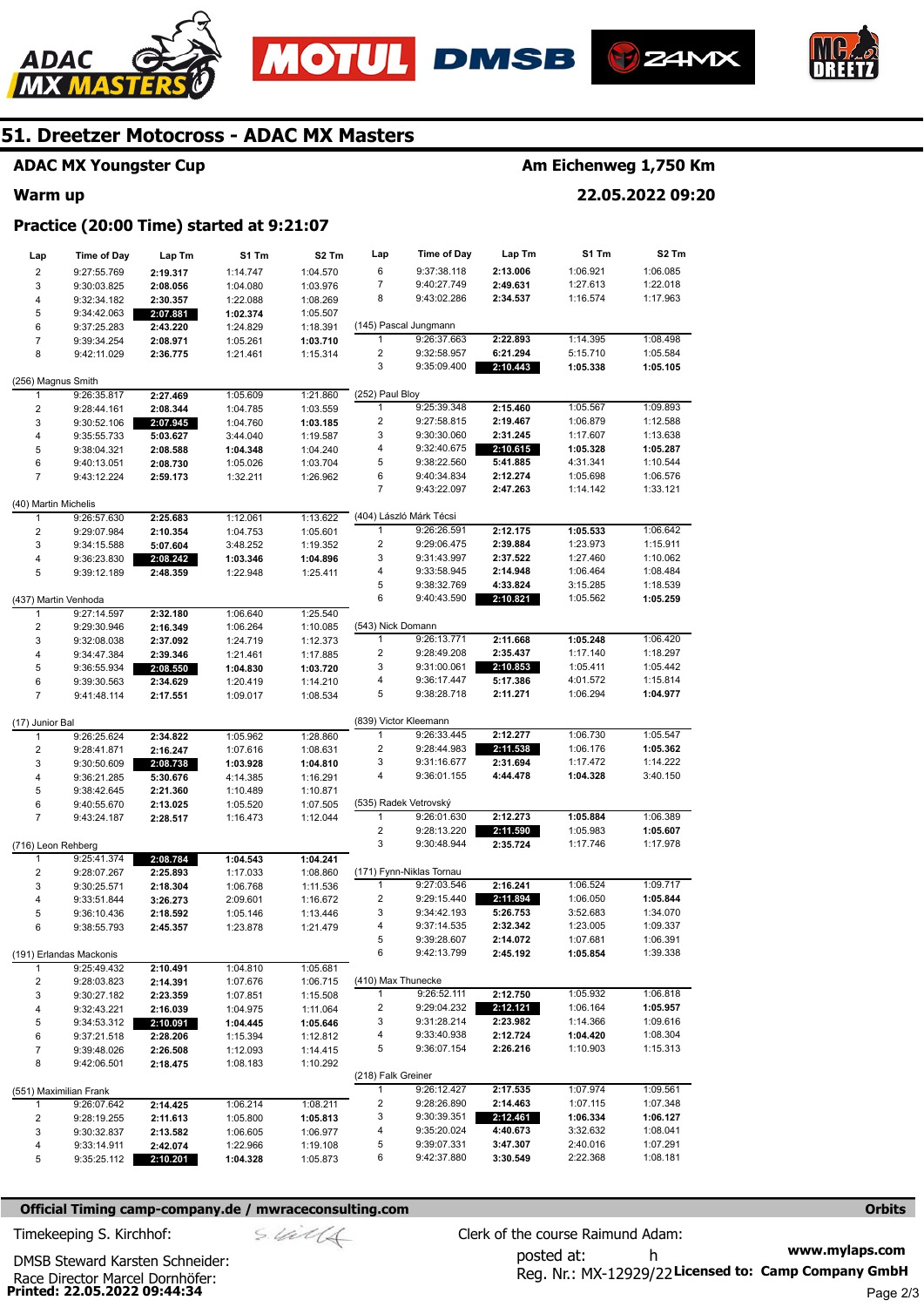







|                                     | <b>ADAC MX Youngster Cup</b>             |                      |                      |                      |     |             |        | Am Eichenweg 1,750 Km |                   |
|-------------------------------------|------------------------------------------|----------------------|----------------------|----------------------|-----|-------------|--------|-----------------------|-------------------|
| Warm up                             |                                          |                      |                      |                      |     |             |        | 22.05.2022 09:20      |                   |
|                                     | Practice (20:00 Time) started at 9:21:07 |                      |                      |                      |     |             |        |                       |                   |
| Lap                                 | <b>Time of Day</b>                       | Lap Tm               | S1 Tm                | S <sub>2</sub> Tm    | Lap | Time of Day | Lap Tm | S1 Tm                 | S <sub>2</sub> Tm |
| (750) Samuel Flink                  |                                          |                      |                      |                      |     |             |        |                       |                   |
| 1                                   | 9:26:09.389                              | 2:28.342             | 1:11.901             | 1:16.441             |     |             |        |                       |                   |
| $\overline{c}$                      | 9:28:21.921                              | 2:12.532             | 1:05.846             | 1:06.686             |     |             |        |                       |                   |
| 3                                   | 9:30:54.914                              | 2:32.993             | 1:18.893             | 1:14.100             |     |             |        |                       |                   |
| 4                                   |                                          |                      |                      |                      |     |             |        |                       |                   |
|                                     | 9:33:09.659                              | 2:14.745             | 1:07.365             | 1:07.380             |     |             |        |                       |                   |
| 5                                   | 9:37:24.251                              | 4:14.592             | 3:03.898             | 1:10.694             |     |             |        |                       |                   |
| 6<br>7                              | 9:39:41.435<br>9:42:19.908               | 2:17.184<br>2:38.473 | 1:09.191<br>1:22.554 | 1:07.993<br>1:15.919 |     |             |        |                       |                   |
|                                     |                                          |                      |                      |                      |     |             |        |                       |                   |
| (11) Jan Krug                       |                                          |                      |                      |                      |     |             |        |                       |                   |
| 1                                   | 9:26:39.833                              | 2:15.267             | 1:07.398             | 1:07.869             |     |             |        |                       |                   |
| $\overline{c}$                      | 9:28:56.104                              | 2:16.271             | 1:08.496             | 1:07.775             |     |             |        |                       |                   |
| 3                                   | 9:31:08.835                              | 2:12.731             | 1:06.381             | 1:06.350             |     |             |        |                       |                   |
| 4                                   | 9:33:32.963                              | 2:24.128             | 1:15.299             | 1:08.829             |     |             |        |                       |                   |
| 5                                   | 9:35:48.059                              | 2:15.096             | 1:05.354             | 1:09.742             |     |             |        |                       |                   |
| 6                                   | 9:39:43.171                              | 3:55.112             | 2:47.280             | 1:07.832             |     |             |        |                       |                   |
| 7                                   | 9:41:58.827                              | 2:15.656             | 1:07.392             | 1:08.264             |     |             |        |                       |                   |
| (119) Cyril Elsener                 |                                          |                      |                      |                      |     |             |        |                       |                   |
| 1                                   | 9:26:40.840                              | 2:14.426             | 1:06.247             | 1:08.179             |     |             |        |                       |                   |
| 2                                   | 9:29:17.979                              | 2:37.139             | 1:22.986             | 1:14.153             |     |             |        |                       |                   |
| 3                                   | 9:31:31.372                              | 2:13.393             | 1:05.735             | 1:07.658             |     |             |        |                       |                   |
| 4                                   | 9:36:15.768                              |                      | 3:14.246             | 1:30.150             |     |             |        |                       |                   |
| 5                                   |                                          | 4:44.396             |                      |                      |     |             |        |                       |                   |
|                                     | 9:38:49.738                              | 2:33.970             | 1:06.757             | 1:27.213             |     |             |        |                       |                   |
| (472) Eric Jette                    |                                          |                      |                      |                      |     |             |        |                       |                   |
| 1                                   | 9:26:21.245                              | 2:16.370             | 1:07.886             | 1:08.484             |     |             |        |                       |                   |
| $\overline{2}$                      | 9:28:34.823                              | 2:13.578             | 1:07.691             | 1:05.887             |     |             |        |                       |                   |
| 3                                   | 9:31:06.477                              | 2:31.654             | 1:17.627             | 1:14.027             |     |             |        |                       |                   |
| 4                                   | 9:36:22.614                              | 5:16.137             | 4:02.543             | 1:13.594             |     |             |        |                       |                   |
| 5                                   | 9:38:39.294                              | 2:16.680             | 1:08.522             | 1:08.158             |     |             |        |                       |                   |
| 6                                   | 9:43:57.178                              | 5:17.884             | 3:16.594             | 2:01.290             |     |             |        |                       |                   |
| (481) Roel Van Ham                  |                                          |                      |                      |                      |     |             |        |                       |                   |
| 1                                   | 9:26:24.221                              | 2:15.021             | 1:07.452             | 1:07.569             |     |             |        |                       |                   |
| 2                                   | 9:29:04.366                              | 2:40.145             | 1:19.670             | 1:20.475             |     |             |        |                       |                   |
| 3                                   | 9:31:20.439                              | 2:16.073             | 1:06.885             | 1:09.188             |     |             |        |                       |                   |
| 4                                   | 9:36:18.512                              | 4:58.073             | 3:40.860             | 1:17.213             |     |             |        |                       |                   |
| 5                                   | 9:38:34.562                              | 2:16.050             | 1:07.445             | 1:08.605             |     |             |        |                       |                   |
|                                     |                                          |                      |                      |                      |     |             |        |                       |                   |
| (306) Julian Duvier<br>$\mathbf{1}$ |                                          | 2:15.661             | 1:08.067             | 1:07.594             |     |             |        |                       |                   |
|                                     | 9:26:06.404                              |                      |                      |                      |     |             |        |                       |                   |
| 2                                   | 9:28:46.605                              | 2:40.201             | 1:19.716             | 1:20.485             |     |             |        |                       |                   |
| 3                                   | 9:31:55.933                              | 3:09.328             | 2:02.719             | 1:06.609             |     |             |        |                       |                   |
| 4                                   | 9:34:19.934                              | 2:24.001             | 1:07.973             | 1:16.028             |     |             |        |                       |                   |
| 5                                   | 9:36:47.301                              | 2:27.367             | 1:12.844             | 1:14.523             |     |             |        |                       |                   |
| 6                                   | 9:43:36.105                              | 6:48.804             | 5:40.552             | 1:08.252             |     |             |        |                       |                   |
|                                     | (187) Kasper Dehnhardt                   |                      |                      |                      |     |             |        |                       |                   |
| 1                                   | 9:26:20.497                              | 2:39.899             | 1:31.554             | 1:08.345             |     |             |        |                       |                   |
| 2                                   | 9:28:38.450                              | 2:17.953             | 1:10.583             | 1:07.370             |     |             |        |                       |                   |
| 3                                   | 9:30:57.604                              | 2:19.154             | 1:13.418             | 1:05.736             |     |             |        |                       |                   |
| 4                                   | 9:33:38.913                              | 2:41.309             | 1:18.949             | 1:22.360             |     |             |        |                       |                   |
| 5                                   | 9:37:13.124                              | 3:34.211             | 2:20.147             | 1:14.064             |     |             |        |                       |                   |
| 6                                   | 9:39:36.819                              | 2:23.695             | 1:08.136             | 1:15.559             |     |             |        |                       |                   |
| $\overline{7}$                      | 9:43:42.558                              | 4:05.739             | 2:54.909             | 1:10.830             |     |             |        |                       |                   |
|                                     |                                          |                      |                      |                      |     |             |        |                       |                   |
| 1                                   | (36) Nico Greutmann<br>9:26:47.668       | 2:29.972             | 1:06.743             | 1:23.229             |     |             |        |                       |                   |
| 2                                   | 9:29:12.538                              | 2:24.870             | 1:04.045             | 1:20.825             |     |             |        |                       |                   |
|                                     |                                          |                      |                      |                      |     |             |        |                       |                   |
| 3                                   | 9:33:39.776                              | 4:27.238             | 3:18.840             | 1:08.398             |     |             |        |                       |                   |

### **Official Timing camp-company.de / mwraceconsulting.com <b>Orbits Orbits Orbits Orbits**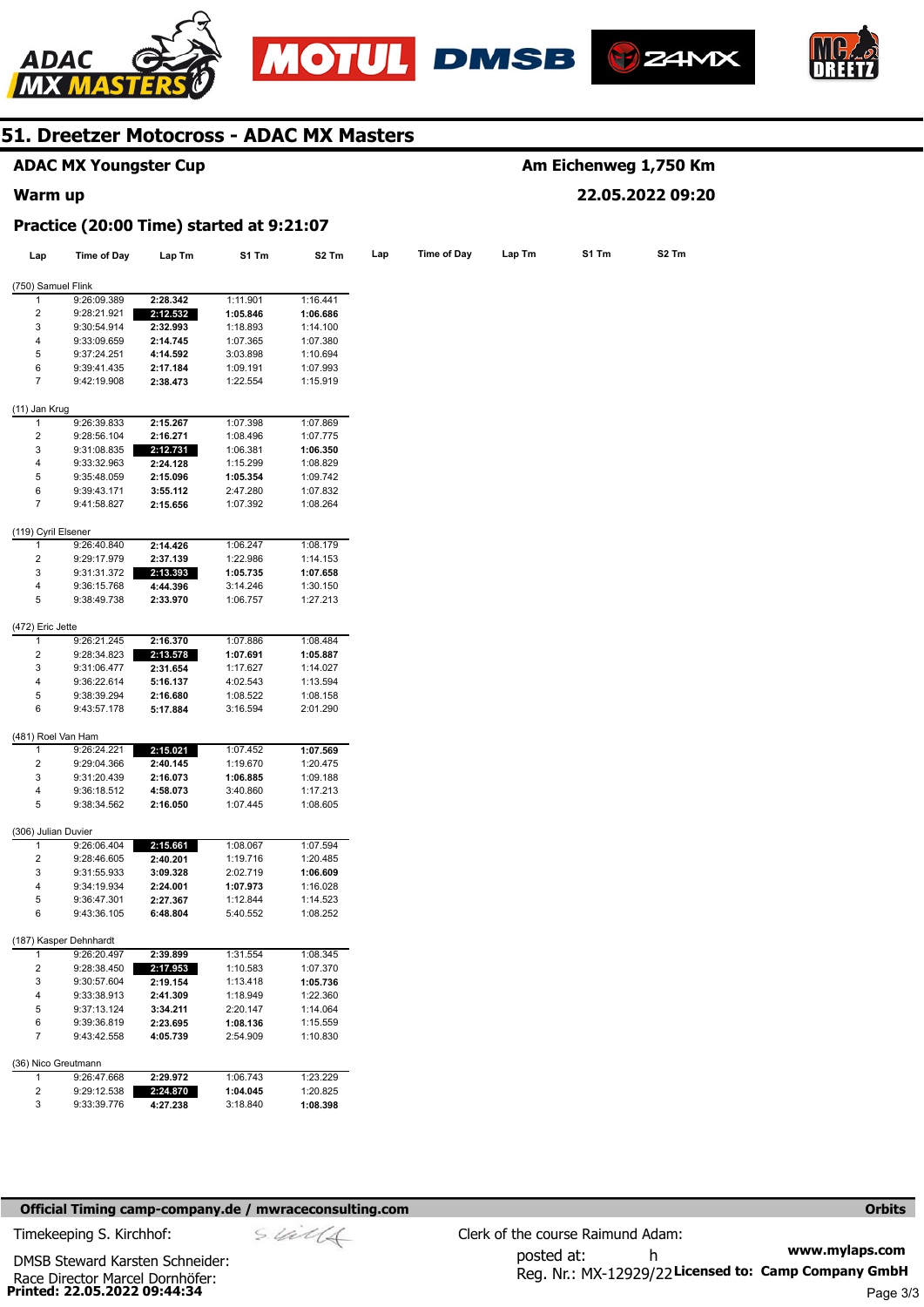





**Am Eichenweg 1,750 Km** 

**22.05.2022 13:00** 



# **51. Dreetzer Motocross - ADAC MX Masters**

# **ADAC MX Youngster Cup**

**Race 2** 

# **Race (20:00 and 2 Laps) started at 13:00:51**

| Pos            | No. | <b>Name</b>               | <b>FNM</b>   | Nat/Hometown           | Trademark  | Entrant / Team                   | Laps | <b>Total Tm</b> | Diff     | Best Tm In Lap |                | Points         |
|----------------|-----|---------------------------|--------------|------------------------|------------|----------------------------------|------|-----------------|----------|----------------|----------------|----------------|
| $\mathbf{1}$   | 409 | <b>Guillem Farres</b>     | <b>RFME</b>  | ESP/ Balsareny         | <b>KTM</b> | Raths Motorsports                | 11   | 25:08.688       |          | 2:02.275       | 2              | 25             |
| 2              | 696 | <b>Mike Gwerder</b>       | <b>FMS</b>   | SUI/8173               | <b>KTM</b> | WZ-Racing                        | 11   | 25:20.253       | 11.565   | 2:03.562       | 1              | 22             |
| 3              | 122 | <b>Camden Mc Lellan</b>   | <b>KNMV</b>  | ZAF/ Leopoldsburg      | <b>KTM</b> | TBS Conversions KTM Racing tea   | 11   | 25:31.306       | 22.618   | 2:05.668       | 6              | 20             |
| $\overline{a}$ | 300 | Noah Ludwig               | <b>DMSB</b>  | DEU/ Aschersleben      | <b>KTM</b> | Becker Racing/ADAC Niedersachs   | 11   | 25:36.297       | 27.609   | 2:05.550       | 7              | 18             |
| 5              | 440 | <b>Marnique Appelt</b>    | <b>DMSB</b>  | DEU/ Woltersdorf       | <b>KTM</b> | Raths Motorsports                | 11   | 25:42.993       | 34.305   | 2:03.155       | 1              | 16             |
| 6              | 572 | <b>Rasmus Pedersen</b>    | <b>DMU</b>   | DNK/ Vejle             | <b>KTM</b> | WZ-Racing                        | 11   | 25:44.153       | 35.465   | 2:03.375       | $\mathbf{1}$   | 15             |
| 7              | 36  | <b>Nico Greutmann</b>     | <b>DMSB</b>  | DEU/ MERISHAUSEN       | Husqvarna  | Team AB-Racing by Zweiradsport   | 11   | 25:45.425       | 36.737   | 2:05.753       | 1              | 14             |
| 8              | 812 | <b>Sem De Lange</b>       | <b>KNMV</b>  | NLD/ drenthe           | GasGas     | gasgas brouwer jumbo team        | 11   | 25:57.048       | 48.360   | 2:05.782       | 1              | 13             |
| 9              | 7   | <b>Maximilian Spies</b>   | <b>DMSB</b>  | DEU/ Ortrand           | <b>KTM</b> | Schmicker Racing / ADAC Berlin I | 11   | 26:00.645       | 51.957   | 2:07.340       | 2              | 12             |
| 10             | 75  | <b>Bradley Mesters</b>    | <b>KNMV</b>  | NLD/ Waalre            | Kawasaki   | Pfeil-Kawasaki                   | 11   | 26:02.731       | 54.043   | 2:07.250       | 3              | 11             |
| 11             | 57  | <b>Edvards Bidzans</b>    | LaMSF        | LVA/ Marupe            | Husqvarna  |                                  | 11   | 26:09.126       | 1:00.438 | 2:08.833       | 3              | 10             |
| 12             | 256 | <b>Magnus Smith</b>       | <b>DMU</b>   | DNK/ Melby             | Yamaha     | Wozniak Racing/Yamaha Scandin    | 11   | 26:15.363       | 1:06.675 | 2:08.256       | $\overline{2}$ | 9              |
| 13             | 40  | <b>Martin Michelis</b>    | <b>EMF</b>   | EST/ Harjumaa          | <b>KTM</b> |                                  | 11   | 26:16.434       | 1:07.746 | 2:07.800       | 10             | 8              |
| 14             | 470 | Peter König               | <b>DMSB</b>  | DEU/ Eberswalde        | <b>KTM</b> | KTM Sarholz Racing Team / ADA    | 11   | 26:24.934       | 1:16.246 | 2:08.876       | $\overline{4}$ | $\overline{7}$ |
| 15             | 155 | <b>Tom Schröder</b>       | <b>DMSB</b>  | DEU/ Römstedt          | Honda      |                                  | 11   | 26:38.261       | 1:29.573 | 2:08.637       | 1              | 6              |
| 16             | 131 | <b>Cato Nickel</b>        | <b>DMSB</b>  | DEU/ Consrade          | <b>KTM</b> | WZ-Racing                        | 11   | 26:39.738       | 1:31.050 | 2:08.585       | 1              | 5              |
| 17             | 568 | Max Pålsson               | <b>SVEMO</b> | SWE/ Ljungbyhed        | <b>KTM</b> | Schmicker Racing                 | 11   | 26:40.125       | 1:31.437 | 2:10.995       | $\mathbf{1}$   | $\overline{4}$ |
| 18             | 252 | <b>Paul Bloy</b>          | <b>DMSB</b>  | DEU/ Biberach          | <b>KTM</b> | Kosak Racing Team                | 11   | 26:41.044       | 1:32.356 | 2:08.387       | 3              | 3              |
| 19             | 551 | <b>Maximilian Frank</b>   | <b>DMSB</b>  | DEU/ Bremervörde       | <b>KTM</b> |                                  | 11   | 26:52.613       | 1:43.925 | 2:11.832       | $\overline{2}$ | $\overline{2}$ |
| 20             | 701 | <b>Laurenz Falke</b>      | <b>DMSB</b>  | DEU/ Brandis           | Husgvarna  | Sturm STC Racing                 | 11   | 26:54.222       | 1:45.534 | 2:07.568       | $\overline{2}$ | $\mathbf{1}$   |
| 21             | 716 | <b>Leon Rehberg</b>       | <b>DMSB</b>  | DEU/ Bismark/ Altmark  | <b>KTM</b> | Rynopower Germany powered Ka     | 11   | 26:54.610       | 1:45.922 | 2:11.101       | 3              | $\Omega$       |
| 22             | 70  | <b>Valentin Kees</b>      | <b>DMSB</b>  | DEU/ Schwabniederhofer | <b>KTM</b> | Kosak Racing Team                | 11   | 26:59.873       | 1:51.185 | 2:12.200       | 3              | $\mathbf{0}$   |
| 23             | 437 | <b>Martin Venhoda</b>     | <b>ACCR</b>  | CZE/ Prague            | Husgvarna  | Q-Racing - Mefo Sport Racing Te  | 11   | 27:03.441       | 1:54.753 | 2:11.831       | $\overline{2}$ | $\mathbf 0$    |
| 24             | 191 | <b>Erlandas Mackonis</b>  | <b>LMSF</b>  | LTU/ Kaunas            | <b>KTM</b> |                                  | 11   | 27:09.130       | 2:00.442 | 2:11.400       | 2              | $\mathbf 0$    |
| 25             | 11  | Jan Krug                  | <b>DMSB</b>  | DEU/ Pulheim           | Husgvarna  | SixtySeven                       | 11   | 27:18.280       | 2:09.592 | 2:13.354       | 3              | 0              |
| 26             | 218 | <b>Falk Greiner</b>       | <b>DMSB</b>  | DEU/ Genhin (Hüttermüh | <b>KTM</b> | <b>FALCON Motorsports</b>        | 11   | 27:19.996       | 2:11.308 | 2:13.794       | $\overline{2}$ | $\mathbf 0$    |
| 27             | 17  | <b>Junior Bal</b>         | <b>FMB</b>   | BEL/ Lokeren           | Husqvarna  | Bloody Harry Energy - RGS MX Ti  | 10   | 25:14.257       | 1 Lap    | 2:14.355       | 3              | 0              |
| 28             | 404 | László Márk Técsi         | <b>MAMS</b>  | HUN/ Hodmezovasarhely  | <b>KTM</b> | <b>HTS Team</b>                  | 10   | 25:19.288       | 1 Lap    | 2:12.216       | 3              | 0              |
| 29             | 272 | <b>Niklas Schneider</b>   | <b>DMSB</b>  | DEU/ Veilsdorf         | Suzuki     | stielergruppe.mx Johannes-Bikes  | 10   | 25:22.912       | 1 Lap    | 2:14.227       | 6              | 0              |
| 30             | 472 | <b>Eric Jette</b>         | <b>DMSB</b>  | DEU/ Colbitz           | Honda      | MS Motorcycle - Dirt Division    | 10   | 25:26.646       | 1 Lap    | 2:13.937       | 1              | 0              |
| 31             | 410 | <b>Max Thunecke</b>       | <b>DMSB</b>  | DEU/ Kalbe / Milde     | Honda      |                                  | 10   | 25:27.592       | 1 Lap    | 2:12.220       | 10             | $\pmb{0}$      |
| 32             | 750 | <b>Samuel Flink</b>       | <b>SVEMO</b> | SWE/ Bjorklinge        | Yamaha     |                                  | 10   | 25:37.062       | 1 Lap    | 2:15.075       | $\overline{4}$ | 0              |
| 33             | 543 | <b>Nick Domann</b>        | <b>DMSB</b>  | DEU/ Meseberg          | Honda      | KMP Honda Racing                 | 10   | 25:49.606       | 1 Lap    | 2:09.506       | 1              | 0              |
| 34             | 187 | <b>Kasper Dehnhardt</b>   | <b>DMU</b>   | DNK/ Hårlev            | Fantic     | Kaduuz                           | 10   | 25:58.245       | 1 Lap    | 2:14.874       | 1              | 0              |
| 35             | 119 | <b>Cyril Elsener</b>      | <b>FMS</b>   | CHE/ Rafz              | <b>KTM</b> | KTM Switzerland, Motoshop Zach   | 10   | 26:20.804       | 1 Lap    | 2:15.278       | 3              | $\Omega$       |
| 36             | 481 | <b>Roel Van Ham</b>       | <b>KNMV</b>  | NLD/ Sulingen          | Yamaha     | SHR Motorsports-Yamaha Motor     | 10   | 26:24.103       | 1 Lap    | 2:17.676       | 3              | 0              |
| 37             | 306 | <b>Julian Duvier</b>      | <b>DMSB</b>  | DEU/ Hamburg           | Yamaha     | Schmicker Racing                 | 10   | 26:29.252       | 1 Lap    | 2:19.061       | 3              | 0              |
| 38             | 171 | <b>Fynn-Niklas Tornau</b> | <b>DMSB</b>  | DEU/ Jahnshof          | Husavarna  | HM Racing Power for MX           | 5    | 15:06.587       | 6 Laps   | 2:14.254       | 3              | $\mathbf{0}$   |

#### **Announcements**

**Printed: 22.05.2022 13:28:23** 

These results are provisional until the conclusion of any judicial and technical matters! Weather: cloudy 16 degrees, dry track #696 holeshot Started: 38 Classified: 38 Not classified: 0

| <b>Margin of Victory</b>                                           | Ø km/h                                                 | <b>Best Lap Tm</b> | km/h                                     | Best Lap by                                      |
|--------------------------------------------------------------------|--------------------------------------------------------|--------------------|------------------------------------------|--------------------------------------------------|
| 11.565                                                             | 45,934<br>2:02.275                                     |                    | 51,523                                   | 409 - Guillem Farres                             |
|                                                                    | Official Timing camp-company.de / mwraceconsulting.com |                    |                                          | <b>Orbits</b>                                    |
| Timekeeping S. Kirchhof:                                           | sulls                                                  |                    | Clerk of the course Raimund Adam:        |                                                  |
| DMSB Steward Karsten Schneider:<br>Race Director Marcel Dornhöfer: |                                                        |                    | posted at:<br>h<br>Reg. Nr.: MX 12929/22 | www.mylaps.com<br>Licensed to: Camp Company GmbH |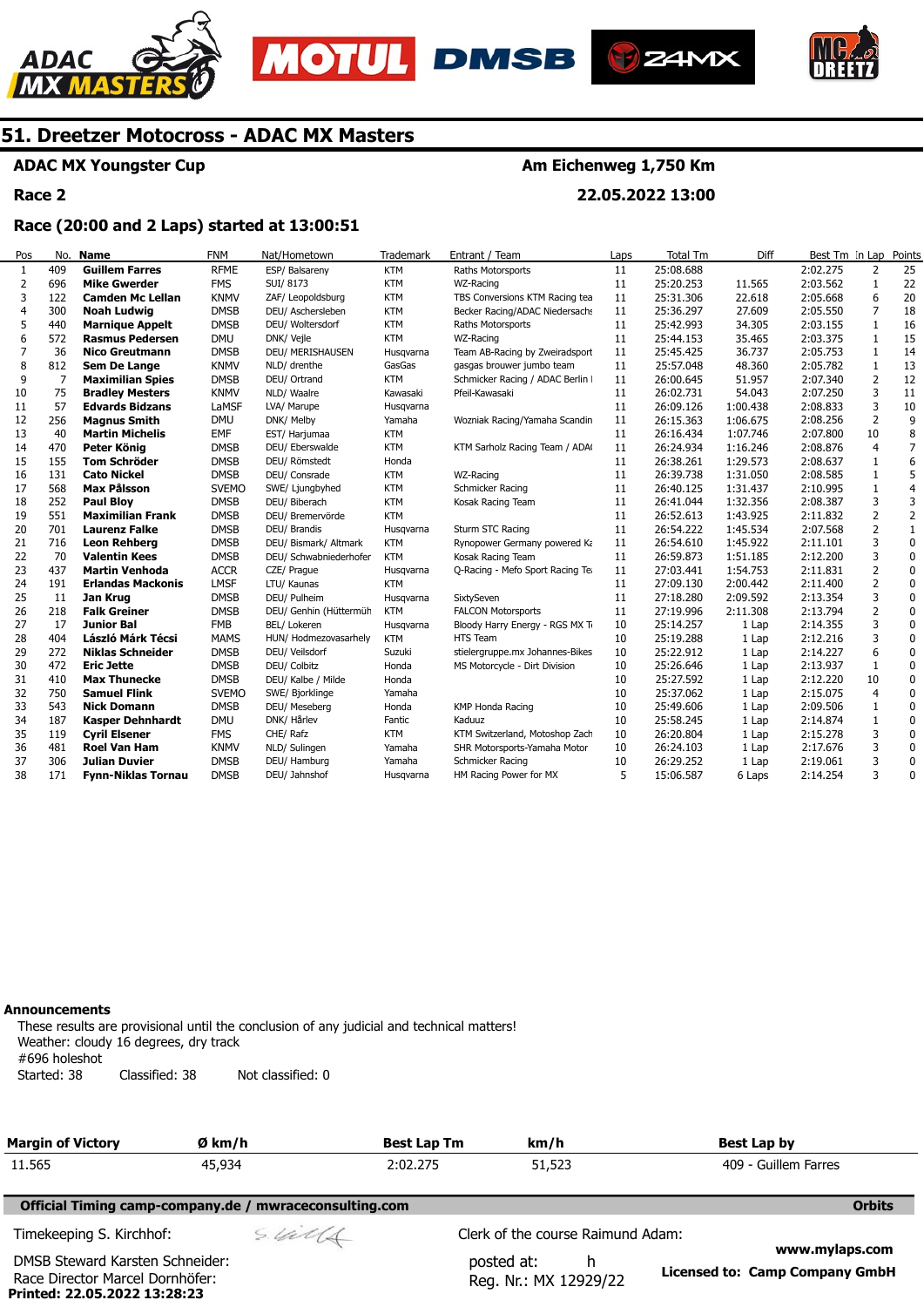







# **ADAC MX Youngster Cup**

## **Race 2**

# **Am Eichenweg 1,750 Km**

**22.05.2022 13:00** 

#### **Race (20:00 and 2 Laps) started at 13:00:51**

| Lap                     | <b>Time of Day</b>     | Lap Tm   | S1 Tm    | S <sub>2</sub> Tm | Lap                     | <b>Time of Day</b>    | Lap Tm               | S1 Tm    | S2 Tm    |
|-------------------------|------------------------|----------|----------|-------------------|-------------------------|-----------------------|----------------------|----------|----------|
|                         |                        |          |          |                   |                         | (572) Rasmus Pedersen |                      |          |          |
| (409) Guillem Farres    |                        |          |          |                   | $\mathbf{1}$            | 13:04:59.330          | 2:03.375             | 1:01.743 | 1:01.632 |
| 1                       | 13:04:54.832           | 2:02.610 | 1:01.263 | 1:01.347          | $\overline{\mathbf{c}}$ | 13:07:05.380          | 2:06.050             | 1:02.891 | 1:03.159 |
| $\overline{c}$          | 13:06:57.107           | 2:02.275 | 1:01.476 | 1:00.799          | 3                       | 13:09:12.045          | 2:06.665             | 1:02.665 | 1:04.000 |
| 3                       | 13:09:00.883           | 2:03.776 | 1:01.646 | 1:02.130          | 4                       | 13:11:19.603          | 2:07.558             | 1:03.707 | 1:03.851 |
| 4                       | 13:11:06.219           | 2:05.336 | 1:02.753 | 1:02.583          | 5                       | 13:13:29.121          | 2:09.518             | 1:05.396 | 1:04.122 |
| 5                       | 13:13:12.825           | 2:06.606 | 1:03.470 | 1:03.136          | 6                       | 13:15:38.610          | 2:09.489             | 1:05.265 | 1:04.224 |
| 6                       | 13:15:20.755           | 2:07.930 | 1:04.582 | 1:03.348          | 7                       | 13:17:48.720          | 2:10.110             | 1:04.982 | 1:05.128 |
| $\boldsymbol{7}$        | 13:17:26.300           | 2:05.545 | 1:02.494 | 1:03.051          | 8                       | 13:20:02.281          | 2:13.561             | 1:06.938 | 1:06.623 |
| 8                       | 13:19:34.992           | 2:08.692 | 1:05.875 | 1:02.817          | 9                       | 13:22:12.867          | 2:10.586             | 1:05.209 | 1:05.377 |
| 9                       | 13:21:43.359           | 2:08.367 | 1:04.593 | 1:03.774          | 10                      | 13:24:25.202          | 2:12.335             | 1:05.632 | 1:06.703 |
| 10                      | 13:23:52.267           | 2:08.908 | 1:04.034 | 1:04.874          | 11                      | 13:26:35.613          | 2:10.411             | 1:05.227 | 1:05.184 |
| 11                      | 13:26:00.148           | 2:07.881 | 1:04.040 | 1:03.841          |                         |                       |                      |          |          |
|                         |                        |          |          |                   | (36) Nico Greutmann     |                       |                      |          |          |
| (696) Mike Gwerder      |                        |          |          |                   | 1                       | 13:05:08.143          | 2:05.753             | 1:02.996 | 1:02.757 |
| $\mathbf{1}$            | 13:04:56.799           | 2:03.562 | 1:01.113 | 1:02.449          | $\overline{\mathbf{c}}$ | 13:07:15.967          | 2:07.824             | 1:03.598 | 1:04.226 |
| $\overline{\mathbf{c}}$ | 13:07:02.478           | 2:05.679 | 1:02.772 | 1:02.907          | 3                       | 13:09:22.396          | 2:06.429             | 1:02.954 | 1:03.475 |
| 3                       | 13:09:07.004           | 2:04.526 | 1:01.911 | 1:02.615          | 4                       | 13:11:31.245          | 2:08.849             | 1:04.140 | 1:04.709 |
| 4                       | 13:11:14.386           | 2:07.382 | 1:03.181 | 1:04.201          | 5                       | 13:13:39.447          | 2:08.202             | 1:03.626 | 1:04.576 |
| 5                       | 13:13:22.698           | 2:08.312 | 1:03.719 | 1:04.593          | 6                       | 13:15:49.108          | 2:09.661             | 1:04.287 | 1:05.374 |
| 6                       | 13:15:30.462           | 2:07.764 | 1:04.439 | 1:03.325          | 7                       | 13:17:55.789          | 2:06.681             | 1:02.289 | 1:04.392 |
| $\boldsymbol{7}$        | 13:17:37.764           | 2:07.302 | 1:03.213 | 1:04.089          | 8                       | 13:20:06.057          | 2:10.268             | 1:04.982 | 1:05.286 |
| 8                       | 13:19:44.349           | 2:06.585 | 1:02.840 | 1:03.745          | 9                       | 13:22:16.112          | 2:10.055             | 1:04.130 | 1:05.925 |
| 9                       | 13:21:52.258           | 2:07.909 | 1:03.013 | 1:04.896          | 10                      | 13:24:25.886          | 2:09.774             | 1:03.793 | 1:05.981 |
| 10                      | 13:24:00.751           | 2:08.493 | 1:03.845 | 1:04.648          | 11                      | 13:26:36.885          | 2:10.999             | 1:06.649 | 1:04.350 |
| 11                      | 13:26:11.713           | 2:10.962 | 1:04.285 | 1:06.677          |                         |                       |                      |          |          |
|                         |                        |          |          |                   | (812) Sem De Lange      |                       |                      |          |          |
|                         | (122) Camden Mc Lellan |          |          |                   | $\mathbf{1}$            | 13:05:05.966          | 2:05.782             | 1:02.556 | 1:03.226 |
| 1                       | 13:05:10.957           | 2:06.926 | 1:03.733 | 1:03.193          | $\overline{\mathbf{c}}$ | 13:07:12.636          | 2:06.670             | 1:02.996 | 1:03.674 |
| $\overline{\mathbf{c}}$ | 13:07:17.668           | 2:06.711 | 1:03.175 | 1:03.536          | 3                       | 13:09:19.195          | 2:06.559             | 1:02.772 | 1:03.787 |
| 3                       | 13:09:23.348           | 2:05.680 | 1:02.796 | 1:02.884          | 4                       | 13:11:27.235          | 2:08.040             | 1:03.748 | 1:04.292 |
| 4                       | 13:11:29.727           | 2:06.379 | 1:03.381 | 1:02.998          | 5                       | 13:13:37.918          | 2:10.683             | 1:05.072 | 1:05.611 |
| 5                       | 13:13:36.572           | 2:06.845 | 1:03.044 | 1:03.801          | 6                       | 13:15:49.698          | 2:11.780             | 1:05.097 | 1:06.683 |
| 6                       | 13:15:42.240           | 2:05.668 | 1:02.561 | 1:03.107          | 7                       | 13:18:00.023          | 2:10.325             | 1:05.167 | 1:05.158 |
| $\overline{7}$          | 13:17:49.770           | 2:07.530 | 1:03.287 | 1:04.243          | 8                       | 13:20:10.987          | 2:10.964             | 1:05.921 | 1:05.043 |
| 8                       | 13:19:58.855           | 2:09.085 | 1:05.090 | 1:03.995          | 9                       | 13:22:23.043          | 2:12.056             | 1:05.836 | 1:06.220 |
| 9                       | 13:22:05.627           | 2:06.772 | 1:02.910 | 1:03.862          | 10                      | 13:24:36.083          | 2:13.040             | 1:06.159 | 1:06.881 |
| 10                      | 13:24:15.059           | 2:09.432 | 1:04.405 | 1:05.027          | 11                      | 13:26:48.508          | 2:12.425             | 1:06.704 | 1:05.721 |
| 11                      | 13:26:22.766           | 2:07.707 | 1:03.491 | 1:04.216          |                         |                       |                      |          |          |
|                         |                        |          |          |                   | (7) Maximilian Spies    |                       |                      |          |          |
| (300) Noah Ludwig       |                        |          |          |                   | $\mathbf{1}$            | 13:05:14.093          | 2:08.809             | 1:04.400 | 1:04.409 |
| $\mathbf{1}$            | 13:05:13.079           | 2:08.186 | 1:04.184 | 1:04.002          | $\overline{\mathbf{c}}$ | 13:07:21.433          | 2:07.340             | 1:03.915 | 1:03.425 |
| 2                       | 13:07:18.809           | 2:05.730 | 1:03.627 | 1:02.103          | 3                       | 13:09:32.515          | 2:11.082             | 1:05.951 | 1:05.131 |
| 3                       | 13:09:26.958           | 2:08.149 | 1:03.776 | 1:04.373          | 4                       | 13:11:40.148          | 2:07.633             | 1:03.714 | 1:03.919 |
| 4                       | 13:11:33.007           | 2:06.049 | 1:02.166 | 1:03.883          | 5                       | 13:13:49.756          | 2:09.608             | 1:04.766 | 1:04.842 |
| 5                       | 13:13:40.064           | 2:07.057 | 1:02.757 | 1:04.300          | 6                       | 13:15:58.223          | 2:08.467             | 1:04.445 | 1:04.022 |
| 6                       | 13:15:47.499           | 2:07.435 | 1:04.077 | 1:03.358          | 7                       | 13:18:08.946          | 2:10.723             | 1:04.012 | 1:06.711 |
| $\overline{7}$          | 13:17:53.049           | 2:05.550 | 1:01.888 | 1:03.662          | 8                       | 13:20:21.367          | 2:12.421             | 1:06.118 | 1:06.303 |
| 8                       | 13:20:00.163           | 2:07.114 | 1:03.032 | 1:04.082          | 9                       | 13:22:31.168          | 2:09.801             | 1:04.586 | 1:05.215 |
| 9                       | 13:22:07.385           | 2:07.222 | 1:02.812 | 1:04.410          | 10                      | 13:24:41.211          | 2:10.043             | 1:05.512 | 1:04.531 |
| 10                      | 13:24:16.890           | 2:09.505 | 1:03.660 | 1:05.845          | 11                      | 13:26:52.105          | 2:10.894             | 1:05.081 | 1:05.813 |
|                         |                        |          |          |                   |                         |                       |                      |          |          |
| 11                      | 13:26:27.757           | 2:10.867 | 1:04.081 | 1:06.786          | (75) Bradley Mesters    |                       |                      |          |          |
|                         |                        |          |          |                   | 1                       | 13:05:15.567          |                      | 1:04.515 | 1:04.954 |
|                         | (440) Marnique Appelt  |          |          |                   | 2                       |                       | 2:09.469<br>2:07.720 |          |          |
| $\mathbf{1}$            | 13:05:01.961           | 2:03.155 | 1:01.160 | 1:01.995          |                         | 13:07:23.287          |                      | 1:03.883 | 1:03.837 |
| 2                       | 13:07:08.817           | 2:06.856 | 1:02.341 | 1:04.515          | 3                       | 13:09:30.537          | 2:07.250             | 1:02.711 | 1:04.539 |
| 3                       | 13:09:16.234           | 2:07.417 | 1:03.013 | 1:04.404          | 4                       | 13:11:39.401          | 2:08.864             | 1:02.966 | 1:05.898 |
| 4                       | 13:11:25.387           | 2:09.153 | 1:04.084 | 1:05.069          | 5                       | 13:13:48.261          | 2:08.860             | 1:03.713 | 1:05.147 |
| 5                       | 13:13:34.810           | 2:09.423 | 1:04.174 | 1:05.249          | 6                       | 13:15:56.959          | 2:08.698             | 1:04.022 | 1:04.676 |
| 6                       | 13:15:44.355           | 2:09.545 | 1:03.349 | 1:06.196          | 7                       | 13:18:07.650          | 2:10.691             | 1:04.716 | 1:05.975 |
| $\overline{7}$          | 13:17:54.304           | 2:09.949 | 1:04.006 | 1:05.943          | 8                       | 13:20:19.124          | 2:11.474             | 1:05.711 | 1:05.763 |
| 8                       | 13:20:05.211           | 2:10.907 | 1:04.319 | 1:06.588          | 9                       | 13:22:30.090          | 2:10.966             | 1:04.817 | 1:06.149 |
| 9                       | 13:22:14.082           | 2:08.871 | 1:03.907 | 1:04.964          | 10                      | 13:24:43.052          | 2:12.962             | 1:05.715 | 1:07.247 |
| 10                      | 13:24:24.000           | 2:09.918 | 1:04.924 | 1:04.994          | 11                      | 13:26:54.191          | 2:11.139             | 1:04.616 | 1:06.523 |
| 11                      | 13:26:34.453           | 2:10.453 | 1:04.590 | 1:05.863          |                         |                       |                      |          |          |
|                         |                        |          |          |                   | (57) Edvards Bidzans    |                       |                      |          |          |

### **Official Timing camp-company.de / mwraceconsulting.com <b>Orbits Orbits Orbits Orbits**

Race Director Marcel Dornhöfer:<br>**Printed: 22.05.2022 13:28:40** 

DMSB Steward Karsten Schneider: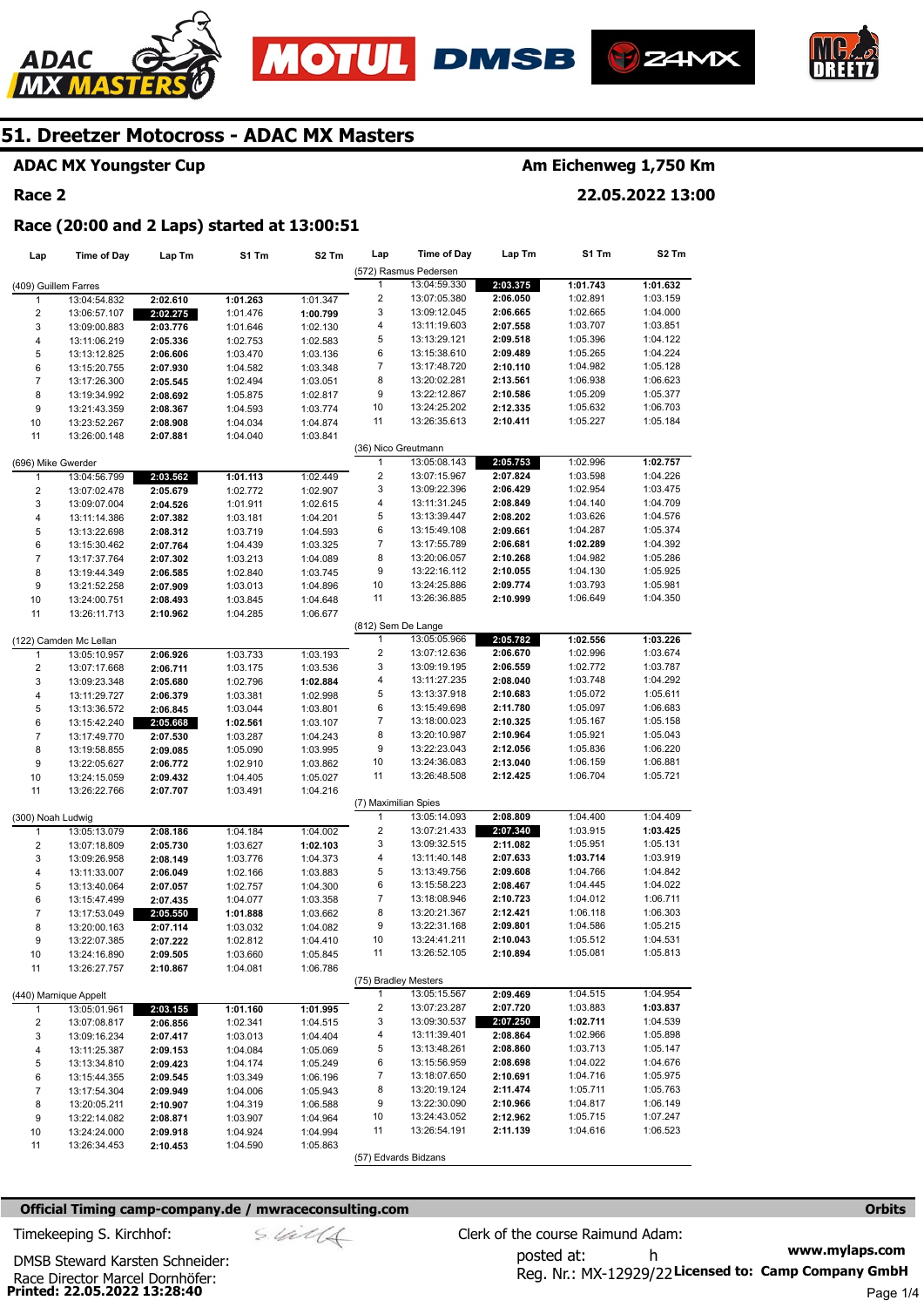





#### **ADAC MX Youngster Cup**

# **Race 2**

ADAC

# **Am Eichenweg 1,750 Km**

**22.05.2022 13:00** 

# **Race (20:00 and 2 Laps) started at 13:00:51**

| Lap                     | <b>Time of Day</b>   | Lap Tm   | S1 Tm    | S2 Tm    | Lap                     | Time of Day            | Lap Tm   | S1 Tm    | S2 Tm    |
|-------------------------|----------------------|----------|----------|----------|-------------------------|------------------------|----------|----------|----------|
| $\mathbf{1}$            | 13:05:14.855         | 2:11.368 | 1:06.821 | 1:04.547 | $\overline{\mathbf{c}}$ | 13:07:34.245           | 2:15.931 | 1:10.063 | 1:05.868 |
| $\overline{\mathbf{c}}$ | 13:07:26.218         | 2:11.363 | 1:05.412 | 1:05.951 | 3                       | 13:09:43.477           | 2:09.232 | 1:04.655 | 1:04.577 |
| 3                       | 13:09:35.051         | 2:08.833 | 1:03.644 | 1:05.189 | 4                       | 13:11:54.719           | 2:11.242 | 1:05.868 | 1:05.374 |
| 4                       |                      |          |          |          | 5                       | 13:14:05.975           | 2:11.256 | 1:05.393 | 1:05.863 |
|                         | 13:11:45.015         | 2:09.964 | 1:03.819 | 1:06.145 | 6                       | 13:16:27.924           | 2:21.949 | 1:14.766 | 1:07.183 |
| 5                       | 13:13:54.388         | 2:09.373 | 1:04.171 | 1:05.202 |                         |                        |          |          |          |
| 6                       | 13:16:03.546         | 2:09.158 | 1:04.131 | 1:05.027 | 7                       | 13:18:40.281           | 2:12.357 | 1:05.935 | 1:06.422 |
| $\overline{7}$          | 13:18:15.317         | 2:11.771 | 1:05.521 | 1:06.250 | 8                       | 13:20:50.645           | 2:10.364 | 1:04.711 | 1:05.653 |
| 8                       | 13:20:26.000         | 2:10.683 | 1:05.283 | 1:05.400 | 9                       | 13:23:04.371           | 2:13.726 | 1:07.416 | 1:06.310 |
| 9                       | 13:22:36.008         | 2:10.008 | 1:04.342 | 1:05.666 | 10                      | 13:25:17.464           | 2:13.093 | 1:06.322 | 1:06.771 |
| 10                      | 13:24:46.575         | 2:10.567 | 1:05.034 | 1:05.533 | 11                      | 13:27:31.198           | 2:13.734 | 1:07.205 | 1:06.529 |
| 11                      | 13:27:00.586         | 2:14.011 | 1:07.773 | 1:06.238 |                         |                        |          |          |          |
|                         |                      |          |          |          | (568) Max Pålsson       |                        |          |          |          |
|                         | (256) Magnus Smith   |          |          |          | $\mathbf{1}$            | 13:05:24.844           | 2:10.995 | 1:06.171 | 1:04.824 |
| 1                       | 13:05:12.469         | 2:09.423 | 1:04.758 | 1:04.665 | $\overline{\mathbf{c}}$ | 13:07:36.066           | 2:11.222 | 1:06.249 | 1:04.973 |
| 2                       | 13:07:20.725         | 2:08.256 | 1:03.943 | 1:04.313 | 3                       | 13:09:48.521           | 2:12.455 | 1:06.107 | 1:06.348 |
| 3                       | 13:09:31.765         | 2:11.040 | 1:06.357 | 1:04.683 | 4                       | 13:12:03.150           | 2:14.629 | 1:09.648 | 1:04.981 |
| 4                       | 13:11:43.387         | 2:11.622 | 1:05.513 | 1:06.109 | 5                       | 13:14:14.913           | 2:11.763 | 1:06.091 | 1:05.672 |
| 5                       | 13:13:55.966         | 2:12.579 | 1:06.635 | 1:05.944 | 6                       | 13:16:28.351           | 2:13.438 | 1:07.027 | 1:06.411 |
| 6                       | 13:16:07.349         |          | 1:05.250 | 1:06.133 | 7                       | 13:18:41.165           | 2:12.814 | 1:06.866 | 1:05.948 |
|                         |                      | 2:11.383 |          |          | 8                       | 13:20:52.351           | 2:11.186 | 1:06.231 | 1:04.955 |
| $\overline{7}$          | 13:18:17.374         | 2:10.025 | 1:05.290 | 1:04.735 |                         |                        |          |          |          |
| 8                       | 13:20:27.287         | 2:09.913 | 1:04.959 | 1:04.954 | 9                       | 13:23:05.830           | 2:13.479 | 1:06.745 | 1:06.734 |
| 9                       | 13:22:39.153         | 2:11.866 | 1:05.656 | 1:06.210 | 10                      | 13:25:18.065           | 2:12.235 | 1:06.552 | 1:05.683 |
| 10                      | 13:24:53.934         | 2:14.781 | 1:07.549 | 1:07.232 | 11                      | 13:27:31.585           | 2:13.520 | 1:07.686 | 1:05.834 |
| 11                      | 13:27:06.823         | 2:12.889 | 1:06.912 | 1:05.977 |                         |                        |          |          |          |
|                         |                      |          |          |          | (252) Paul Bloy         |                        |          |          |          |
|                         | (40) Martin Michelis |          |          |          | $\mathbf{1}$            | 13:05:15.873           | 2:09.210 | 1:04.346 | 1:04.864 |
| $\mathbf{1}$            | 13:05:24.366         | 2:13.485 | 1:07.252 | 1:06.233 | $\overline{\mathbf{c}}$ | 13:07:25.322           | 2:09.449 | 1:05.638 | 1:03.811 |
| 2                       | 13:07:32.902         | 2:08.536 | 1:03.638 | 1:04.898 | 3                       | 13:09:33.709           | 2:08.387 | 1:03.671 | 1:04.716 |
| 3                       | 13:09:41.115         | 2:08.213 | 1:03.938 | 1:04.275 | 4                       | 13:11:47.976           | 2:14.267 | 1:07.926 | 1:06.341 |
| 4                       | 13:11:50.441         | 2:09.326 | 1:03.818 | 1:05.508 | 5                       | 13:13:58.245           | 2:10.269 | 1:05.401 | 1:04.868 |
| 5                       | 13:14:01.096         | 2:10.655 | 1:05.602 | 1:05.053 | 6                       | 13:16:24.028           | 2:25.783 | 1:05.101 | 1:20.682 |
| 6                       | 13:16:13.746         | 2:12.650 | 1:06.911 | 1:05.739 | $\overline{7}$          | 13:18:37.205           | 2:13.177 | 1:06.379 | 1:06.798 |
| 7                       |                      |          |          |          | 8                       | 13:20:50.207           | 2:13.002 | 1:05.908 | 1:07.094 |
|                         | 13:18:26.531         | 2:12.785 | 1:06.093 | 1:06.692 | 9                       | 13:23:04.943           | 2:14.736 | 1:07.155 | 1:07.581 |
| 8                       | 13:20:38.008         | 2:11.477 | 1:05.930 | 1:05.547 |                         |                        |          |          |          |
| 9                       | 13:22:47.188         | 2:09.180 | 1:03.200 | 1:05.980 | 10                      | 13:25:20.365           | 2:15.422 | 1:08.469 | 1:06.953 |
| 10                      | 13:24:54.988         | 2:07.800 | 1:03.075 | 1:04.725 | 11                      | 13:27:32.504           | 2:12.139 | 1:06.793 | 1:05.346 |
| 11                      | 13:27:07.894         | 2:12.906 | 1:06.379 | 1:06.527 |                         |                        |          |          |          |
|                         |                      |          |          |          |                         | (551) Maximilian Frank |          |          |          |
| (470) Peter König       |                      |          |          |          | $\mathbf{1}$            | 13:05:21.835           | 2:12.674 | 1:07.083 | 1:05.591 |
| 1                       | 13:05:29.086         | 2:17.667 | 1:12.794 | 1:04.873 | $\overline{\mathbf{c}}$ | 13:07:33.667           | 2:11.832 | 1:05.318 | 1:06.514 |
| 2                       | 13:07:41.955         | 2:12.869 | 1:08.256 | 1:04.613 | 3                       | 13:09:47.106           | 2:13.439 | 1:06.934 | 1:06.505 |
| 3                       | 13:09:51.436         | 2:09.481 | 1:05.587 | 1:03.894 | 4                       | 13:11:59.227           | 2:12.121 | 1:06.892 | 1:05.229 |
| 4                       | 13:12:00.312         | 2:08.876 | 1:03.609 | 1:05.267 | 5                       | 13:14:13.985           | 2:14.758 | 1:07.413 | 1:07.345 |
| 5                       | 13:14:10.829         | 2:10.517 | 1:04.888 | 1:05.629 | 6                       | 13:16:29.915           | 2:15.930 | 1:07.878 | 1:08.052 |
| 6                       | 13:16:23.028         | 2:12.199 | 1:05.622 | 1:06.577 | $\overline{7}$          | 13:18:45.428           | 2:15.513 | 1:07.845 | 1:07.668 |
| 7                       | 13:18:33.323         | 2:10.295 | 1:05.728 | 1:04.567 | 8                       | 13:20:59.813           | 2:14.385 | 1:06.832 | 1:07.553 |
| 8                       | 13:20:42.682         | 2:09.359 | 1:04.054 |          | 9                       | 13:23:14.509           | 2:14.696 | 1:07.117 | 1:07.579 |
|                         |                      |          |          | 1:05.305 |                         | 13:25:28.933           |          | 1:06.939 | 1:07.485 |
| 9                       | 13:22:53.506         | 2:10.824 | 1:04.662 | 1:06.162 | 10<br>11                | 13:27:44.073           | 2:14.424 | 1:08.564 | 1:06.576 |
| 10                      | 13:25:03.665         | 2:10.159 | 1:05.032 | 1:05.127 |                         |                        | 2:15.140 |          |          |
| 11                      | 13:27:16.394         | 2:12.729 | 1:06.983 | 1:05.746 |                         |                        |          |          |          |
|                         |                      |          |          |          | (701) Laurenz Falke     |                        |          |          |          |
|                         | (155) Tom Schröder   |          |          |          | 1                       | 13:05:09.821           | 2:08.407 | 1:04.710 | 1:03.697 |
| 1                       | 13:05:19.641         | 2:08.637 | 1:04.102 | 1:04.535 | 2                       | 13:07:17.389           | 2:07.568 | 1:03.825 | 1:03.743 |
| 2                       | 13:07:30.180         | 2:10.539 | 1:05.113 | 1:05.426 | 3                       | 13:09:29.452           | 2:12.063 | 1:07.163 | 1:04.900 |
| 3                       | 13:09:39.704         | 2:09.524 | 1:04.580 | 1:04.944 | 4                       | 13:11:52.877           | 2:23.425 | 1:02.975 | 1:20.450 |
| 4                       | 13:11:49.979         | 2:10.275 | 1:04.825 | 1:05.450 | 5                       | 13:14:05.233           | 2:12.356 | 1:05.766 | 1:06.590 |
| 5                       | 13:14:00.704         | 2:10.725 | 1:05.190 | 1:05.535 | 6                       | 13:16:32.437           | 2:27.204 | 1:20.497 | 1:06.707 |
| 6                       | 13:16:10.820         | 2:10.116 | 1:04.569 | 1:05.547 | 7                       | 13:18:47.261           | 2:14.824 | 1:06.206 | 1:08.618 |
| 7                       | 13:18:22.571         | 2:11.751 | 1:06.122 | 1:05.629 | 8                       | 13:21:01.245           | 2:13.984 | 1:06.967 | 1:07.017 |
| 8                       | 13:20:33.876         | 2:11.305 | 1:05.114 | 1:06.191 | 9                       | 13:23:15.876           | 2:14.631 | 1:06.445 | 1:08.186 |
| 9                       | 13:23:02.630         |          | 1:22.035 | 1:06.719 | 10                      | 13:25:30.520           | 2:14.644 | 1:06.793 | 1:07.851 |
|                         |                      | 2:28.754 |          |          | 11                      | 13:27:45.682           | 2:15.162 | 1:07.221 | 1:07.941 |
| 10                      | 13:25:14.786         | 2:12.156 | 1:06.950 | 1:05.206 |                         |                        |          |          |          |
| 11                      | 13:27:29.721         | 2:14.935 | 1:06.443 | 1:08.492 |                         |                        |          |          |          |
|                         |                      |          |          |          | (716) Leon Rehberg      |                        |          |          |          |
| (131) Cato Nickel       |                      |          |          |          | 1                       | 13:05:28.604           | 2:13.709 | 1:07.712 | 1:05.997 |
| 1                       | 13:05:18.314         | 2:08.585 | 1:04.280 | 1:04.305 | 2                       | 13:07:42.891           | 2:14.287 | 1:08.144 | 1:06.143 |

## **Official Timing camp-company.de / mwraceconsulting.com <b>Orbits and Company.de Company** orbits **Orbits Orbits**

$$
\mathcal{S}\mathcal{U}\mathcal{U}\mathcal{U}
$$

**www.mylaps.com**  Reg. Nr.: MX-12929/22 Licensed to: Camp Company GmbH posted at: h Timekeeping S. Kirchhof:  $\le \frac{1}{2}$  Clerk of the course Raimund Adam:

Race Director Marcel Dornhöfer:<br>**Printed: 22.05.2022 13:28:40** DMSB Steward Karsten Schneider: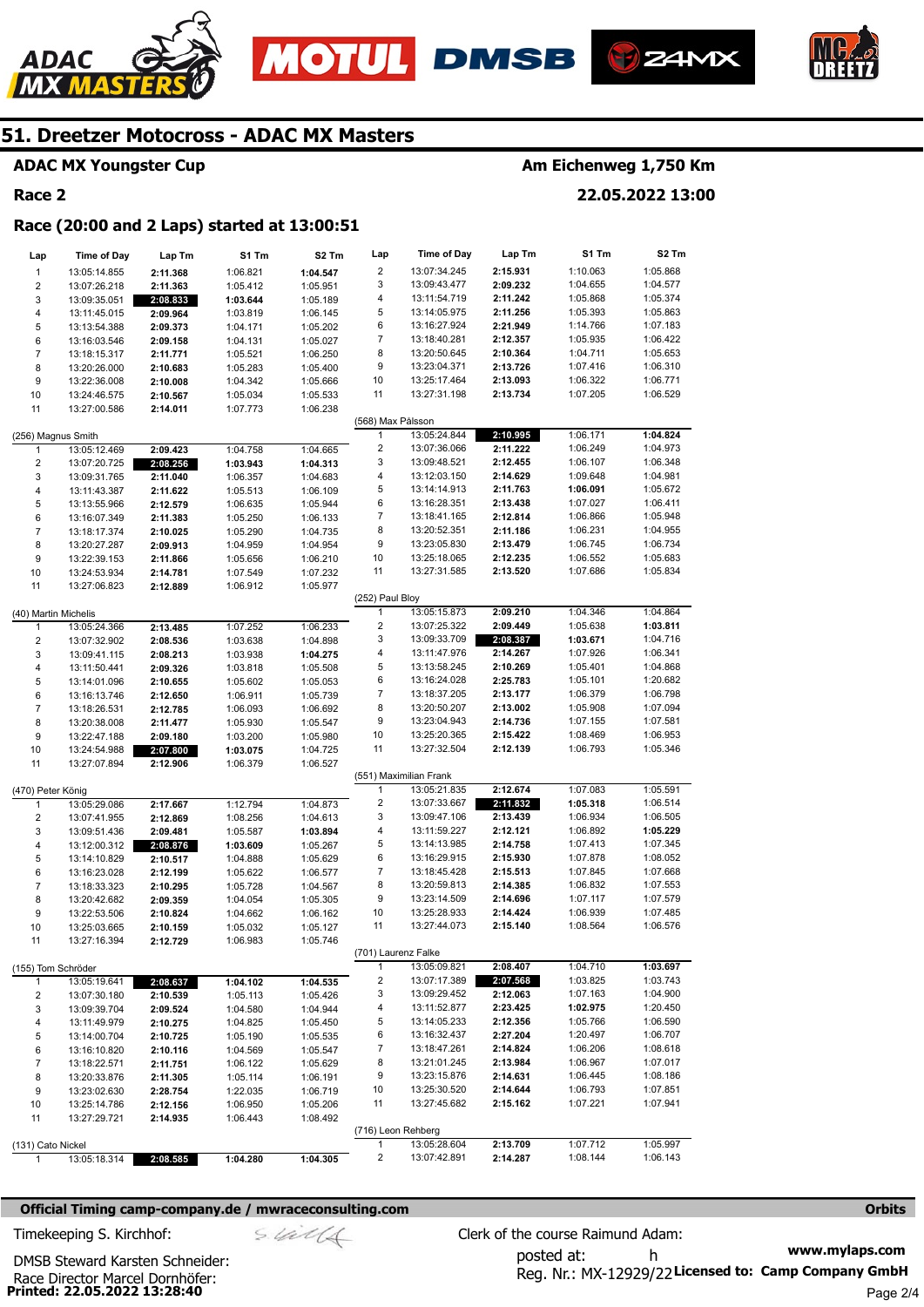





## **ADAC MX Youngster Cup**

## **Race 2**

ADAC

# **Am Eichenweg 1,750 Km**

**22.05.2022 13:00** 

# **Race (20:00 and 2 Laps) started at 13:00:51**

| Lap                     | <b>Time of Day</b>      | Lap Tm   | S1 Tm    | S <sub>2</sub> Tm | Lap                     | Time of Day             | Lap Tm   | S1 Tm    | S <sub>2</sub> Tm |
|-------------------------|-------------------------|----------|----------|-------------------|-------------------------|-------------------------|----------|----------|-------------------|
| 3                       | 13:09:53.992            | 2:11.101 | 1:06.397 | 1:04.704          | 4                       | 13:12:13.850            | 2:18.215 | 1:09.680 | 1:08.535          |
| 4                       | 13:12:06.716            | 2:12.724 | 1:06.416 | 1:06.308          | 5                       | 13:14:31.221            | 2:17.371 | 1:08.387 | 1:08.984          |
| 5                       | 13:14:18.132            | 2:11.416 | 1:05.907 | 1:05.509          | 6                       | 13:16:46.372            | 2:15.151 | 1:07.706 | 1:07.445          |
| 6                       | 13:16:33.096            | 2:14.964 | 1:08.897 | 1:06.067          | 7                       | 13:19:03.487            | 2:17.115 | 1:08.439 | 1:08.676          |
| $\overline{7}$          | 13:18:48.060            | 2:14.964 | 1:07.456 | 1:07.508          | 8                       | 13:21:19.389            | 2:15.902 | 1:07.874 | 1:08.028          |
| 8                       | 13:21:01.854            | 2:13.794 | 1:07.717 | 1:06.077          | 9                       | 13:23:37.567            | 2:18.178 | 1:07.835 | 1:10.343          |
| 9                       | 13:23:16.420            | 2:14.566 | 1:07.928 | 1:06.638          | 10                      | 13:25:53.684            | 2:16.117 | 1:08.453 | 1:07.664          |
| 10                      | 13:25:31.538            | 2:15.118 | 1:07.179 | 1:07.939          | 11                      | 13:28:11.456            | 2:17.772 | 1:08.890 | 1:08.882          |
| 11                      | 13:27:46.070            | 2:14.532 | 1:06.833 | 1:07.699          |                         |                         |          |          |                   |
|                         |                         |          |          |                   | (17) Junior Bal         |                         |          |          |                   |
| (70) Valentin Kees      |                         |          |          |                   | $\mathbf{1}$            | 13:05:33.414            | 2:16.189 | 1:08.117 | 1:08.072          |
| 1                       | 13:05:31.849            | 2:15.564 | 1:08.290 | 1:07.274          | $\overline{c}$          | 13:07:50.274            | 2:16.860 | 1:08.882 | 1:07.978          |
| $\overline{\mathbf{c}}$ | 13:07:45.629            | 2:13.780 | 1:07.142 | 1:06.638          | 3                       | 13:10:04.629            | 2:14.355 | 1:07.272 | 1:07.083          |
| 3                       | 13:09:57.829            | 2:12.200 | 1:05.450 | 1:06.750          | 4                       | 13:12:22.366            | 2:17.737 | 1:09.042 | 1:08.695          |
| 4                       | 13:12:10.178            | 2:12.349 | 1:06.162 | 1:06.187          | 5                       | 13:14:39.277            | 2:16.911 | 1:07.442 | 1:09.469          |
| 5                       | 13:14:23.102            | 2:12.924 | 1:06.530 | 1:06.394          | 6                       | 13:16:55.557            | 2:16.280 | 1:08.285 | 1:07.995          |
| 6                       | 13:16:36.874            | 2:13.772 | 1:06.914 | 1:06.858          | 7                       | 13:19:12.100            | 2:16.543 | 1:07.218 | 1:09.325          |
| $\overline{7}$          | 13:18:50.641            | 2:13.767 | 1:07.076 | 1:06.691          | 8                       | 13:21:28.481            | 2:16.381 | 1:08.112 | 1:08.269          |
| 8                       | 13:21:03.879            | 2:13.238 | 1:06.060 | 1:07.178          | 9                       | 13:23:45.613            | 2:17.132 | 1:08.487 | 1:08.645          |
| 9                       | 13:23:18.765            | 2:14.886 | 1:06.876 | 1:08.010          | 10                      | 13:26:05.717            | 2:20.104 | 1:10.331 | 1:09.773          |
| 10                      | 13:25:34.422            | 2:15.657 | 1:07.351 | 1:08.306          |                         | (404) László Márk Técsi |          |          |                   |
| 11                      | 13:27:51.333            | 2:16.911 | 1:08.351 | 1:08.560          | 1                       | 13:05:29.516            | 2:13.877 | 1:07.765 | 1:06.112          |
|                         | (437) Martin Venhoda    |          |          |                   | $\overline{\mathbf{c}}$ | 13:07:46.567            | 2:17.051 | 1:10.146 | 1:06.905          |
| 1                       | 13:05:23.484            | 2:13.413 | 1:07.229 | 1:06.184          | 3                       | 13:09:58.783            | 2:12.216 | 1:06.262 | 1:05.954          |
| $\overline{c}$          | 13:07:35.315            | 2:11.831 | 1:06.078 | 1:05.753          | 4                       | 13:12:14.253            | 2:15.470 | 1:08.017 | 1:07.453          |
| 3                       | 13:09:48.216            | 2:12.901 | 1:05.760 | 1:07.141          | 5                       | 13:14:30.019            | 2:15.766 | 1:08.550 | 1:07.216          |
| 4                       | 13:12:18.880            | 2:30.664 | 1:09.102 | 1:21.562          | 6                       | 13:16:43.488            | 2:13.469 | 1:07.212 | 1:06.257          |
| 5                       | 13:14:33.874            | 2:14.994 | 1:07.993 | 1:07.001          | 7                       | 13:19:00.247            | 2:16.759 | 1:07.641 | 1:09.118          |
| 6                       | 13:16:47.008            | 2:13.134 | 1:06.125 | 1:07.009          | 8                       | 13:21:34.151            | 2:33.904 | 1:23.959 | 1:09.945          |
| $\overline{7}$          | 13:18:59.172            | 2:12.164 | 1:05.826 | 1:06.338          | 9                       | 13:23:51.721            | 2:17.570 | 1:09.109 | 1:08.461          |
| 8                       | 13:21:11.978            | 2:12.806 | 1:04.849 | 1:07.957          | 10                      | 13:26:10.748            | 2:19.027 | 1:09.673 | 1:09.354          |
| 9                       | 13:23:25.498            | 2:13.520 | 1:06.100 | 1:07.420          |                         |                         |          |          |                   |
| 10                      | 13:25:40.604            | 2:15.106 | 1:06.132 | 1:08.974          |                         | (272) Niklas Schneider  |          |          |                   |
| 11                      | 13:27:54.901            | 2:14.297 | 1:06.462 | 1:07.835          | 1                       | 13:05:35.209            | 2:17.466 | 1:08.078 | 1:09.388          |
|                         |                         |          |          |                   | 2                       | 13:07:52.016            | 2:16.807 | 1:09.325 | 1:07.482          |
|                         | (191) Erlandas Mackonis |          |          |                   | 3                       | 13:10:07.224            | 2:15.208 | 1:07.874 | 1:07.334          |
| 1                       | 13:05:26.170            | 2:17.469 | 1:09.010 | 1:08.459          | 4                       | 13:12:23.107            | 2:15.883 | 1:08.442 | 1:07.441          |
| $\overline{2}$          | 13:07:37.570            | 2:11.400 | 1:06.182 | 1:05.218          | 5                       | 13:14:38.548            | 2:15.441 | 1:08.481 | 1:06.960          |
| 3                       | 13:09:52.653            | 2:15.083 | 1:06.754 | 1:08.329          | 6                       | 13:16:52.775            | 2:14.227 | 1:06.445 | 1:07.782          |
| 4                       | 13:12:08.766            | 2:16.113 | 1:08.645 | 1:07.468          | 7                       | 13:19:08.536            | 2:15.761 | 1:07.869 | 1:07.892          |
| 5                       | 13:14:24.834            | 2:16.068 | 1:07.755 | 1:08.313          | 8                       | 13:21:25.150            | 2:16.614 | 1:07.684 | 1:08.930          |
| 6                       | 13:16:37.956            | 2:13.122 | 1:06.511 | 1:06.611          | 9                       | 13:23:41.752            | 2:16.602 | 1:07.704 | 1:08.898          |
| $\overline{7}$          | 13:18:53.677            | 2:15.721 | 1:07.178 | 1:08.543          | 10                      | 13:26:14.372            | 2:32.620 | 1:21.140 | 1:11.480          |
| 8                       | 13:21:07.142            | 2:13.465 | 1:06.575 | 1:06.890          |                         |                         |          |          |                   |
| 9                       | 13:23:22.737            | 2:15.595 | 1:06.612 | 1:08.983          | (472) Eric Jette<br>1   | 13:05:27.297            | 2:13.937 | 1:07.442 | 1:06.495          |
| 10                      | 13:25:41.590            | 2:18.853 | 1:08.021 | 1:10.832          | $\overline{\mathbf{c}}$ | 13:08:04.120            | 2:36.823 | 1:29.327 | 1:07.496          |
| 11                      | 13:28:00.590            | 2:19.000 | 1:08.178 | 1:10.822          | 3                       | 13:10:20.215            | 2:16.095 | 1:08.448 | 1:07.647          |
| (11) Jan Krug           |                         |          |          |                   | 4                       | 13:12:36.876            | 2:16.661 | 1:07.353 | 1:09.308          |
| 1                       | 13:05:33.074            | 2:16.422 | 1:07.911 | 1:08.511          | 5                       | 13:14:54.333            | 2:17.457 | 1:08.104 | 1:09.353          |
| 2                       | 13:07:48.424            | 2:15.350 | 1:08.186 | 1:07.164          | 6                       | 13:17:09.477            | 2:15.144 | 1:07.891 | 1:07.253          |
| 3                       | 13:10:01.778            | 2:13.354 | 1:06.703 | 1:06.651          | 7                       | 13:19:26.164            | 2:16.687 | 1:07.587 | 1:09.100          |
| 4                       | 13:12:19.467            | 2:17.689 | 1:07.175 | 1:10.514          | 8                       | 13:21:42.463            | 2:16.299 | 1:07.903 | 1:08.396          |
| 5                       | 13:14:34.173            | 2:14.706 | 1:08.625 | 1:06.081          | 9                       | 13:23:59.759            | 2:17.296 | 1:09.060 | 1:08.236          |
| 6                       | 13:16:48.775            | 2:14.602 | 1:07.192 | 1:07.410          | 10                      | 13:26:18.106            | 2:18.347 | 1:09.734 | 1:08.613          |
| 7                       | 13:19:05.951            | 2:17.176 | 1:07.174 | 1:10.002          |                         |                         |          |          |                   |
| 8                       | 13:21:19.990            | 2:14.039 | 1:06.639 | 1:07.400          | (410) Max Thunecke      |                         |          |          |                   |
| 9                       | 13:23:36.190            | 2:16.200 | 1:07.811 | 1:08.389          | 1                       | 13:05:34.697            | 2:15.543 | 1:08.262 | 1:07.281          |
| 10                      | 13:25:52.428            | 2:16.238 | 1:08.345 | 1:07.893          | 2                       | 13:07:49.252            | 2:14.555 | 1:08.481 | 1:06.074          |
| 11                      | 13:28:09.740            | 2:17.312 | 1:07.890 | 1:09.422          | 3                       | 13:10:03.420            | 2:14.168 | 1:07.234 | 1:06.934          |
|                         |                         |          |          |                   | 4                       | 13:12:20.643            | 2:17.223 | 1:08.966 | 1:08.257          |
| (218) Falk Greiner      |                         |          |          |                   | 5                       | 13:14:35.388            | 2:14.745 | 1:08.521 | 1:06.224          |
| 1                       | 13:05:27.528            | 2:14.790 | 1:08.884 | 1:05.906          | 6                       | 13:16:49.303            | 2:13.915 | 1:07.250 | 1:06.665          |
| 2                       | 13:07:41.322            | 2:13.794 | 1:08.012 | 1:05.782          | 7                       | 13:19:06.274            | 2:16.971 | 1:07.507 | 1:09.464          |
| 3                       | 13:09:55.635            | 2:14.313 | 1:07.514 | 1:06.799          | 8                       | 13:21:54.190            | 2:47.916 | 1:38.575 | 1:09.341          |

#### **Official Timing camp-company.de / mwraceconsulting.com <b>Orbits and Company.de Company** orbits **Orbits Orbits**

Race Director Marcel Dornhöfer:<br>**Printed: 22.05.2022 13:28:40** 

DMSB Steward Karsten Schneider: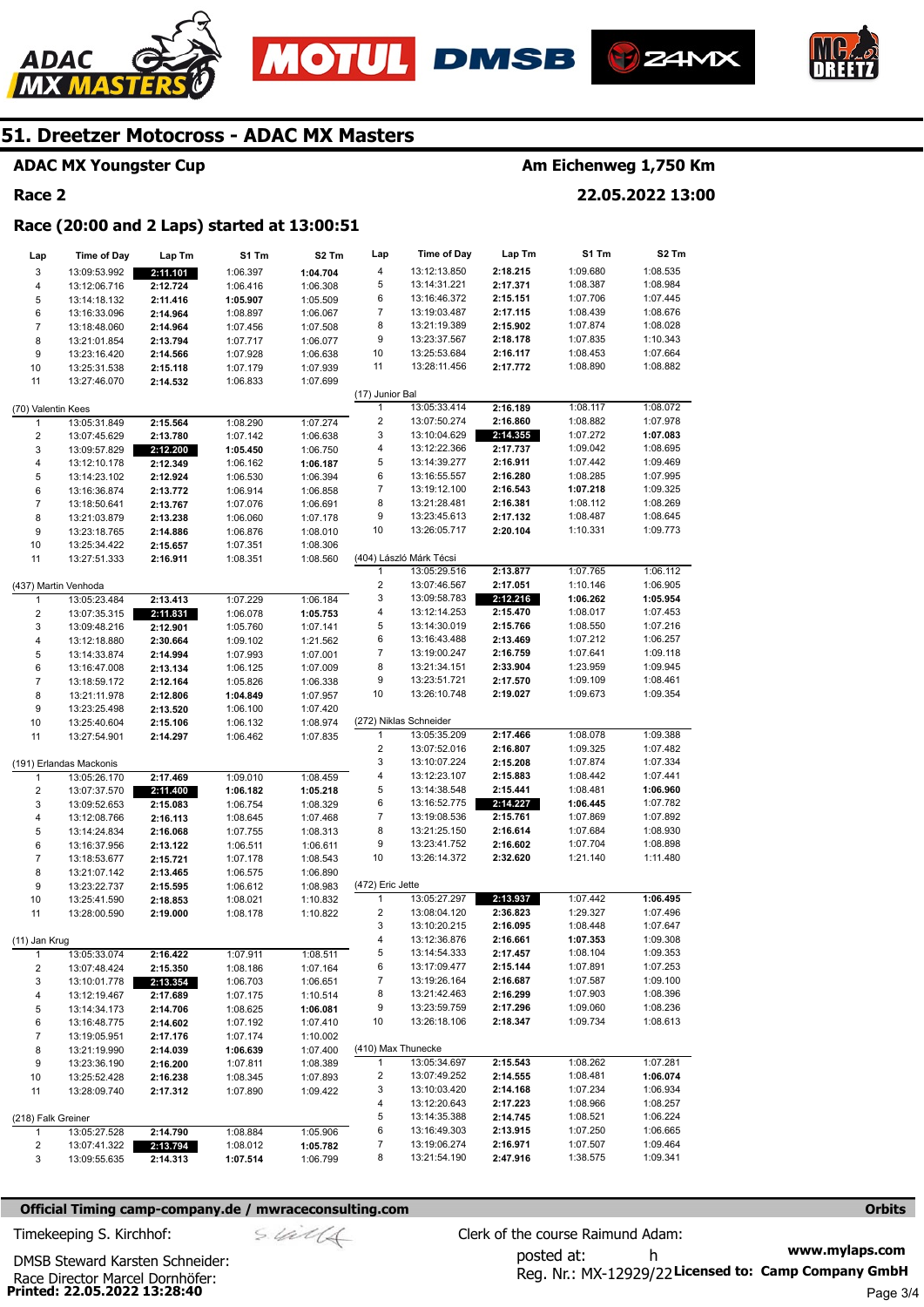





**Am Eichenweg 1,750 Km** 

**22.05.2022 13:00** 



# **51. Dreetzer Motocross - ADAC MX Masters**

# **ADAC MX Youngster Cup**

## **Race 2**

# **Race (20:00 and 2 Laps) started at 13:00:51**

| Lap                 | <b>Time of Day</b>           | Lap Tm               | S1 Tm                | S <sub>2</sub> Tm    | Lap              | Time of Day              | Lap Tm   | S1 Tm    | S2 Tm    |
|---------------------|------------------------------|----------------------|----------------------|----------------------|------------------|--------------------------|----------|----------|----------|
| 9                   | 13:24:06.832                 | 2:12.642             | 1:05.912             | 1:06.730             | 3                | 13:10:18.064             | 2:19.061 | 1:09.887 | 1:09.174 |
| 10                  | 13:26:19.052                 | 2:12.220             | 1:05.534             | 1:06.686             | 4                | 13:12:39.219             | 2:21.155 | 1:11.314 | 1:09.841 |
|                     |                              |                      |                      |                      | 5                | 13:15:00.046             | 2:20.827 | 1:09.906 | 1:10.921 |
| (750) Samuel Flink  |                              |                      |                      |                      | 6                | 13:17:22.789             | 2:22.743 | 1:10.530 | 1:12.213 |
| $\mathbf{1}$        | 13:05:36.777                 | 2:17.282             | 1:08.833             | 1:08.449             | $\boldsymbol{7}$ | 13:19:45.415             | 2:22.626 | 1:10.817 | 1:11.809 |
| $\overline{c}$      | 13:07:53.120                 | 2:16.343             | 1:09.157             | 1:07.186             | 8                | 13:22:10.424             | 2:25.009 | 1:11.161 | 1:13.848 |
| 3                   | 13:10:10.296                 | 2:17.176             | 1:08.382             | 1:08.794             | 9                | 13:24:43.233             | 2:32.809 | 1:16.614 | 1:16.195 |
| 4                   | 13:12:25.371                 | 2:15.075             | 1:06.580             | 1:08.495             | 10               | 13:27:20.712             | 2:37.479 | 1:24.284 | 1:13.195 |
| 5                   | 13:14:47.071                 | 2:21.700             | 1:07.362             | 1:14.338             |                  |                          |          |          |          |
| 6                   | 13:17:05.918                 | 2:18.847             | 1:10.121             | 1:08.726             |                  | (171) Fynn-Niklas Tornau |          |          |          |
| $\overline{7}$      | 13:19:24.189                 | 2:18.271             | 1:08.688             | 1:09.583             | 1                | 13:05:34.214             | 2:15.817 | 1:07.997 | 1:07.820 |
| 8                   | 13:21:44.371                 | 2:20.182             | 1:08.692             | 1:11.490             | 2                | 13:07:51.137             | 2:16.923 | 1:09.644 | 1:07.279 |
| 9                   | 13:24:04.931                 | 2:20.560             | 1:09.409             | 1:11.151             | 3                | 13:10:05.391             | 2:14.254 | 1:07.501 | 1:06.753 |
| 10                  | 13:26:28.522                 | 2:23.591             | 1:10.198             | 1:13.393             | 4<br>5           | 13:12:47.855             | 2:42.464 | 1:09.173 | 1:33.291 |
| (543) Nick Domann   |                              |                      |                      |                      |                  | 13:15:58.047             | 3:10.192 | 1:48.729 | 1:21.463 |
| $\mathbf{1}$        | 13:05:17.246                 | 2:09.506             | 1:04.569             | 1:04.937             |                  |                          |          |          |          |
| 2                   | 13:07:27.905                 | 2:10.659             | 1:05.315             | 1:05.344             |                  |                          |          |          |          |
| 3                   | 13:09:38.040                 | 2:10.135             | 1:05.105             | 1:05.030             |                  |                          |          |          |          |
| 4                   | 13:12:56.481                 | 3:18.441             | 1:48.155             | 1:30.286             |                  |                          |          |          |          |
| 5                   | 13:15:10.092                 | 2:13.611             | 1:06.601             | 1:07.010             |                  |                          |          |          |          |
| 6                   | 13:17:24.477                 | 2:14.385             | 1:06.146             | 1:08.239             |                  |                          |          |          |          |
| $\overline{7}$      | 13:19:42.304                 | 2:17.827             | 1:07.811             | 1:10.016             |                  |                          |          |          |          |
| 8                   | 13:22:01.540                 | 2:19.236             | 1:08.161             | 1:11.075             |                  |                          |          |          |          |
| 9                   | 13:24:19.695                 | 2:18.155             | 1:07.509             | 1:10.646             |                  |                          |          |          |          |
| 10                  | 13:26:41.066                 | 2:21.371             | 1:09.881             | 1:11.490             |                  |                          |          |          |          |
|                     | (187) Kasper Dehnhardt       |                      |                      |                      |                  |                          |          |          |          |
| $\mathbf{1}$        | 13:05:26.985                 | 2:14.874             | 1:07.499             | 1:07.375             |                  |                          |          |          |          |
| $\overline{c}$      | 13:07:54.731                 | 2:27.746             | 1:22.137             | 1:05.609             |                  |                          |          |          |          |
| 3                   | 13:10:22.448                 | 2:27.717             | 1:20.836             | 1:06.881             |                  |                          |          |          |          |
| 4                   | 13:12:40.676                 | 2:18.228             | 1:08.739             | 1:09.489             |                  |                          |          |          |          |
| 5                   | 13:14:58.110                 | 2:17.434             | 1:08.957             | 1:08.477             |                  |                          |          |          |          |
| 6                   | 13:17:15.869                 | 2:17.759             | 1:08.281             | 1:09.478             |                  |                          |          |          |          |
| 7                   | 13:19:37.392                 | 2:21.523             | 1:10.215             | 1:11.308             |                  |                          |          |          |          |
| 8                   | 13:21:59.842                 | 2:22.450             | 1:08.938             | 1:13.512             |                  |                          |          |          |          |
| 9                   | 13:24:23.634                 | 2:23.792             | 1:10.134             | 1:13.658             |                  |                          |          |          |          |
| 10                  | 13:26:49.705                 | 2:26.071             | 1:13.895             | 1:12.176             |                  |                          |          |          |          |
| (119) Cyril Elsener |                              |                      |                      |                      |                  |                          |          |          |          |
| 1                   | 13:05:32.230                 | 2:18.095             | 1:09.584             | 1:08.511             |                  |                          |          |          |          |
| 2                   | 13:07:47.642                 | 2:15.412             | 1:08.307             | 1:07.105             |                  |                          |          |          |          |
| 3                   | 13:10:02.920                 | 2:15.278             | 1:06.823             | 1:08.455             |                  |                          |          |          |          |
| 4                   | 13:12:18.398                 | 2:15.478             | 1:07.641             | 1:07.837             |                  |                          |          |          |          |
| 5                   | 13:15:05.201                 | 2:46.803             | 1:06.987             | 1:39.816             |                  |                          |          |          |          |
| 6                   | 13:17:40.322                 | 2:35.121             | 1:24.874             | 1:10.247             |                  |                          |          |          |          |
| $\overline{7}$      | 13:19:57.269                 | 2:16.947             | 1:07.742             | 1:09.205             |                  |                          |          |          |          |
| 8                   | 13:22:21.927                 | 2:24.658             | 1:14.234             | 1:10.424             |                  |                          |          |          |          |
| 9<br>10             | 13:24:45.334                 | 2:23.407             | 1:11.462             | 1:11.945             |                  |                          |          |          |          |
|                     | 13:27:12.264                 | 2:26.930             | 1:13.042             | 1:13.888             |                  |                          |          |          |          |
| (481) Roel Van Ham  |                              |                      |                      |                      |                  |                          |          |          |          |
| 1                   | 13:05:36.100                 | 2:18.093             | 1:08.926             | 1:09.167             |                  |                          |          |          |          |
| 2                   | 13:07:56.295                 | 2:20.195             | 1:11.271             | 1:08.924             |                  |                          |          |          |          |
| 3                   | 13:10:13.971                 | 2:17.676             | 1:09.304             | 1:08.372             |                  |                          |          |          |          |
| 4                   | 13:12:33.455                 | 2:19.484             | 1:10.038             | 1:09.446             |                  |                          |          |          |          |
| 5<br>6              | 13:14:59.366<br>13:17:23.470 | 2:25.911<br>2:24.104 | 1:11.908<br>1:10.217 | 1:14.003<br>1:13.887 |                  |                          |          |          |          |
| 7                   | 13:19:53.592                 | 2:30.122             | 1:13.514             | 1:16.608             |                  |                          |          |          |          |
| 8                   | 13:22:24.466                 | 2:30.874             | 1:16.471             | 1:14.403             |                  |                          |          |          |          |
| 9                   | 13:24:52.489                 | 2:28.023             | 1:14.003             | 1:14.020             |                  |                          |          |          |          |
| 10                  | 13:27:15.563                 | 2:23.074             | 1:11.725             | 1:11.349             |                  |                          |          |          |          |
|                     |                              |                      |                      |                      |                  |                          |          |          |          |
| (306) Julian Duvier |                              |                      |                      |                      |                  |                          |          |          |          |
| 1                   | 13:05:38.158                 | 2:19.362             | 1:10.379             | 1:08.983             |                  |                          |          |          |          |
| 2                   | 13:07:59.003                 | 2:20.845             | 1:11.087             | 1:09.758             |                  |                          |          |          |          |
|                     |                              |                      |                      |                      |                  |                          |          |          |          |

#### **Official Timing camp-company.de / mwraceconsulting.com <b>Orbits and Company.de Company** orbits **Orbits Orbits**

Race Director Marcel Dornhöfer:<br>**Printed: 22.05.2022 13:28:40** DMSB Steward Karsten Schneider: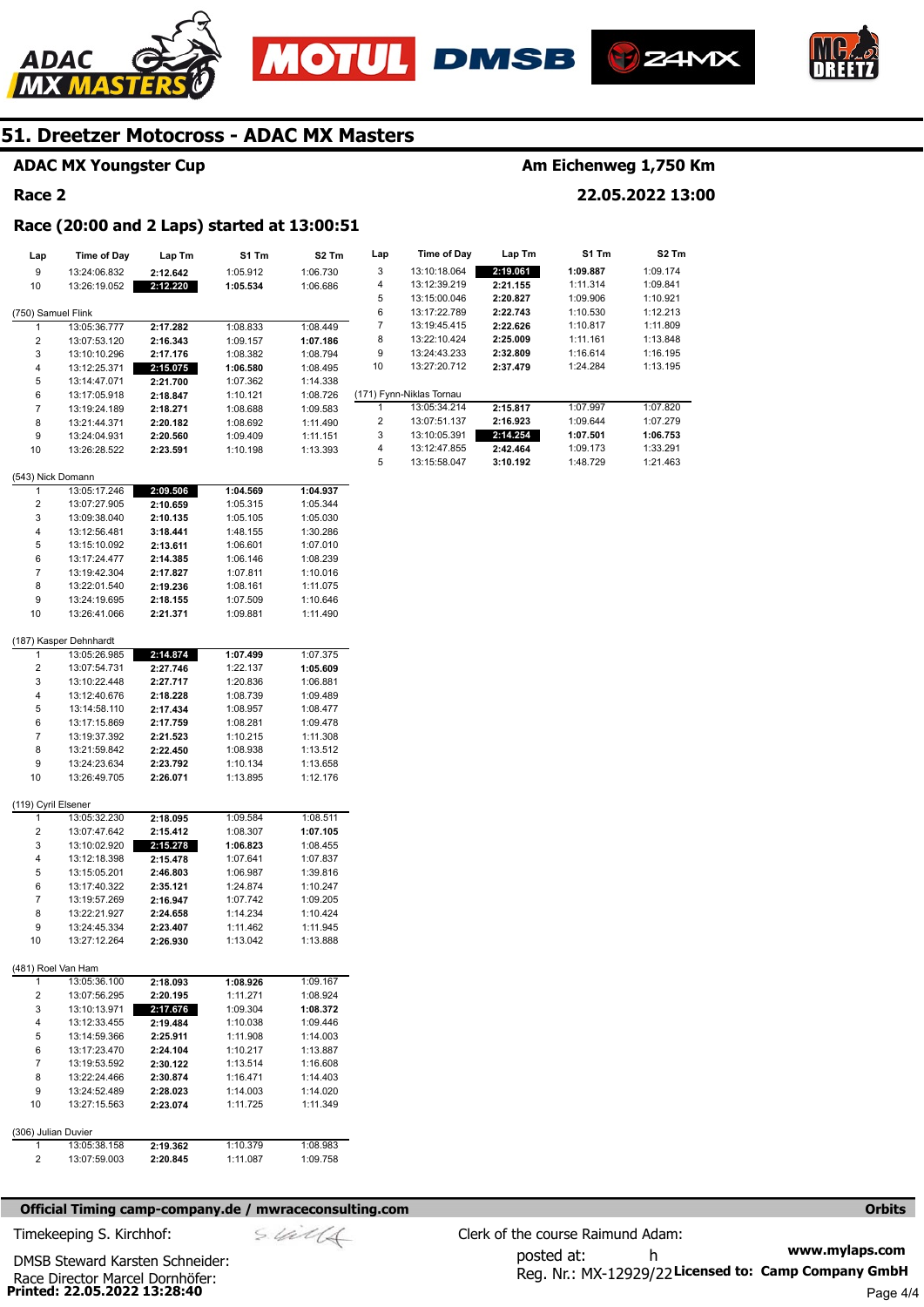# **ADAC MX Youngster Cup**

#### **Race 2**

# **Am Eichenweg 1,750 Km**

# **22.05.2022 13:00**

# **Race (20:00 and 2 Laps) started at 13:00:51**

#### **Competitors Laps**

|                         |    | 0              | 1   | 2   | 3   | 4   | 5   | 6   | 7   | 8   | 9   | 10  | 11  |
|-------------------------|----|----------------|-----|-----|-----|-----|-----|-----|-----|-----|-----|-----|-----|
| Guillem Farres (409)    | 1  | 409            | 409 | 409 | 409 | 409 | 409 | 409 | 409 | 409 | 409 | 409 | 409 |
| Mike Gwerder (696)      | 2  | 696            | 696 | 696 | 696 | 696 | 696 | 696 | 696 | 696 | 696 | 696 | 696 |
| Rasmus Pedersen (572)   | 3  | 572            | 572 | 572 | 572 | 572 | 572 | 572 | 572 | 122 | 122 | 122 | 122 |
| Marnique Appelt (440)   | 4  | 440            | 440 | 440 | 440 | 440 | 440 | 122 | 122 | 300 | 300 | 300 | 300 |
| Sem De Lange (812)      | 5  | 812            | 812 | 812 | 812 | 812 | 122 | 440 | 300 | 572 | 572 | 440 | 440 |
| Laurenz Falke (701)     | 6  | 701            | 36  | 36  | 36  | 122 | 812 | 300 | 440 | 440 | 440 | 572 | 572 |
| Nico Greutmann (36)     | 7  | 36             | 701 | 701 | 122 | 36  | 36  | 36  | 36  | 36  | 36  | 36  | 36  |
| Magnus Smith (256)      | 8  | 256            | 122 | 122 | 300 | 300 | 300 | 812 | 812 | 812 | 812 | 812 | 812 |
| Edvards Bidzans (57)    | 9  | 57             | 256 | 300 | 701 | 75  | 75  | 75  | 75  | 75  | 75  | 7   | 7   |
| Camden Mc Lellan (122)  | 10 | 122            | 300 | 256 | 75  | 7   | 7   | 7   | 7   | 7   | 7   | 75  | 75  |
| Noah Ludwig (300)       | 11 | 300            | 7   | 7   | 256 | 256 | 57  | 57  | 57  | 57  | 57  | 57  | 57  |
| Maximilian Spies (7)    | 12 | $\overline{7}$ | 57  | 75  | 7   | 57  | 256 | 256 | 256 | 256 | 256 | 256 | 256 |
| Bradley Mesters (75)    | 13 | 75             | 75  | 252 | 252 | 252 | 252 | 155 | 155 | 155 | 40  | 40  | 40  |
| Paul Bloy (252)         | 14 | 252            | 252 | 57  | 57  | 155 | 155 | 40  | 40  | 40  | 470 | 470 | 470 |
| Nick Domann (543)       | 15 | 543            | 543 | 543 | 543 | 40  | 40  | 470 | 470 | 470 | 155 | 155 | 155 |
| Erlandas Mackonis (191) | 16 | 191            | 131 | 155 | 155 | 701 | 701 | 252 | 252 | 252 | 131 | 131 | 131 |
| Maximilian Frank (551)  | 17 | 551            | 155 | 40  | 40  | 131 | 131 | 131 | 131 | 131 | 252 | 568 | 568 |
| Cato Nickel (131)       | 18 | 131            | 551 | 551 | 131 | 551 | 470 | 568 | 568 | 568 | 568 | 252 | 252 |
| Martin Venhoda (437)    | 19 | 437            | 437 | 131 | 551 | 470 | 551 | 551 | 551 | 551 | 551 | 551 | 551 |
| Martin Michelis (40)    | 20 | 40             | 40  | 437 | 437 | 568 | 568 | 701 | 701 | 701 | 701 | 701 | 701 |
| Tom Schröder (155)      | 21 | 155            | 568 | 568 | 568 | 716 | 716 | 716 | 716 | 716 | 716 | 716 | 716 |
| Peter König (470)       | 22 | 470            | 191 | 191 | 470 | 191 | 70  | 70  | 70  | 70  | 70  | 70  | 70  |
| Kasper Dehnhardt (187)  | 23 | 187            | 187 | 218 | 191 | 70  | 191 | 191 | 191 | 191 | 191 | 437 | 437 |
| Falk Greiner (218)      | 24 | 218            | 472 | 470 | 716 | 218 | 404 | 404 | 437 | 437 | 437 | 191 | 191 |
| Eric Jette (472)        | 25 | 472            | 218 | 716 | 218 | 404 | 218 | 218 | 404 | 218 | 11  | 11  | 11  |
| Max Pålsson (568)       | 26 | 568            | 716 | 70  | 70  | 119 | 437 | 437 | 218 | 11  | 218 | 218 | 218 |
| Cyril Elsener (119)     | 27 | 119            | 470 | 404 | 404 | 437 | 11  | 11  | 11  | 272 | 272 | 17  |     |
| Leon Rehberg (716)      | 28 | 716            | 404 | 119 | 11  | 11  | 410 | 410 | 410 | 17  | 17  | 404 |     |
| László Márk Técsi (404) | 29 | 404            | 70  | 11  | 119 | 410 | 272 | 272 | 272 | 404 | 404 | 272 |     |
| Valentin Kees (70)      | 30 | 70             | 119 | 410 | 410 | 17  | 17  | 17  | 17  | 472 | 472 | 472 |     |

**Official Timing camp-company.de / mwraceconsulting.com Orbits**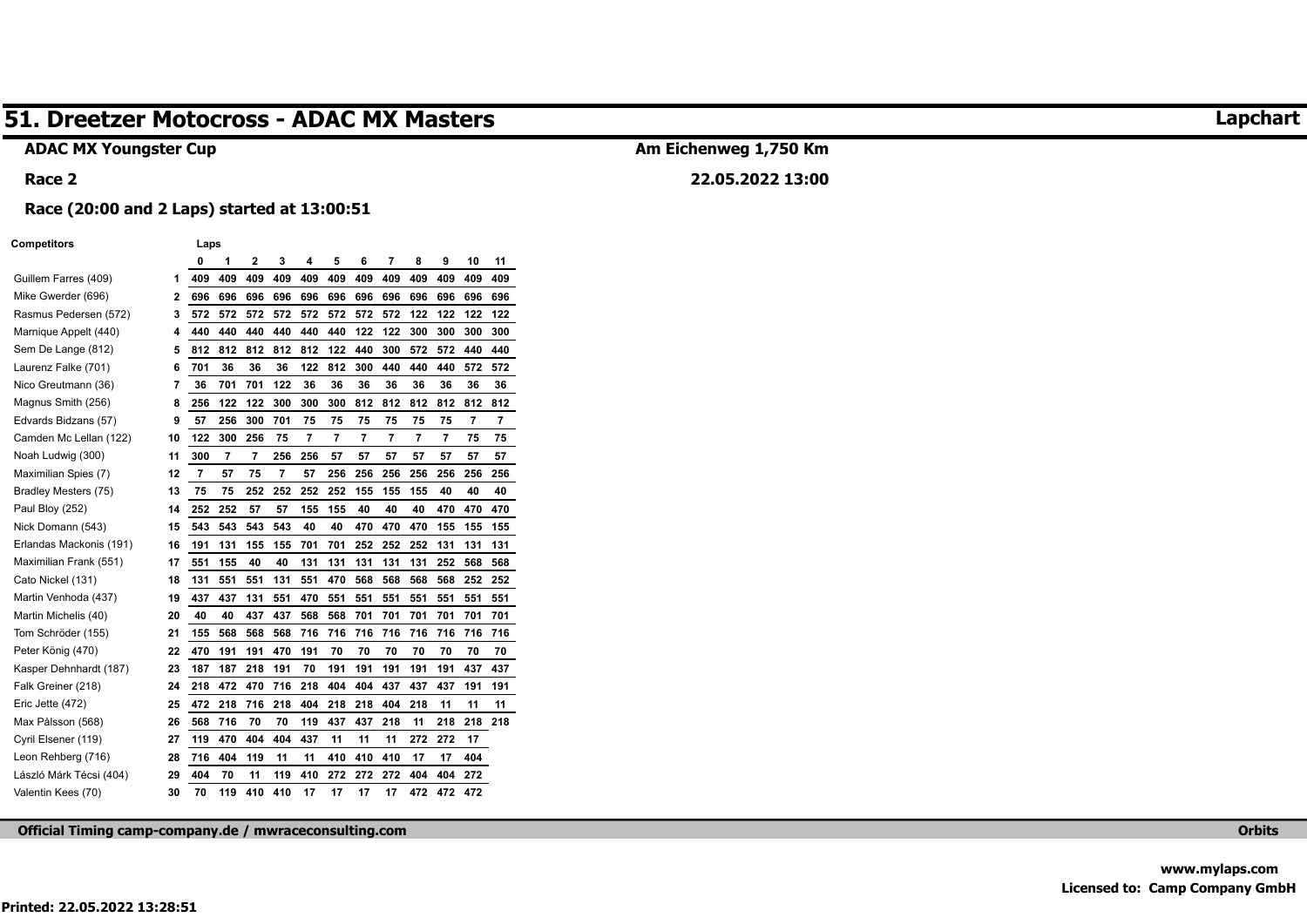







# **ADAC MX Youngster Cup**

**Race 3** 

# **Am Eichenweg 1,750 Km**

**22.05.2022 15:50** 

## **Race (20:00 and 2 Laps) started at 15:49:12**

| Pos            | No. | <b>Name</b>               | <b>FNM</b>   | Nat/Hometown           | <b>Trademark</b> | Entrant / Team                   | Laps         | Total Tm  | Diff     | Best Tm In Lap |                | Points         |
|----------------|-----|---------------------------|--------------|------------------------|------------------|----------------------------------|--------------|-----------|----------|----------------|----------------|----------------|
| $\mathbf{1}$   | 409 | <b>Guillem Farres</b>     | <b>RFME</b>  | ESP/ Balsareny         | <b>KTM</b>       | Raths Motorsports                | 11           | 25:49.516 |          | 2:06.266       | 1              | 25             |
| 2              | 7   | <b>Maximilian Spies</b>   | <b>DMSB</b>  | DEU/ Ortrand           | <b>KTM</b>       | Schmicker Racing / ADAC Berlin I | 11           | 25:49.949 | 0.433    | 2:05.965       | 2              | 22             |
| 3              | 122 | <b>Camden Mc Lellan</b>   | <b>KNMV</b>  | ZAF/ Leopoldsburg      | <b>KTM</b>       | TBS Conversions KTM Racing tea   | 11           | 25:53.334 | 3.818    | 2:07.192       | $\overline{4}$ | 20             |
| $\overline{4}$ | 572 | <b>Rasmus Pedersen</b>    | <b>DMU</b>   | DNK/ Vejle             | <b>KTM</b>       | WZ-Racing                        | 11           | 26:30.250 | 40.734   | 2:08.073       | 1              | 18             |
| 5              | 470 | Peter König               | <b>DMSB</b>  | DEU/ Eberswalde        | <b>KTM</b>       | KTM Sarholz Racing Team / ADA    | 11           | 26:32.119 | 42.603   | 2:09.904       | 2              | 16             |
| 6              | 75  | <b>Bradley Mesters</b>    | <b>KNMV</b>  | NLD/ Waalre            | Kawasaki         | Pfeil-Kawasaki                   | 11           | 26:37.830 | 48.314   | 2:09.720       | $\overline{2}$ | 15             |
| 7              | 36  | <b>Nico Greutmann</b>     | <b>DMSB</b>  | DEU/ MERISHAUSEN       | Husqvarna        | Team AB-Racing by Zweiradsport   | 11           | 26:40.340 | 50.824   | 2:10.785       | 3              | 14             |
| 8              | 57  | <b>Edvards Bidzans</b>    | LaMSF        | LVA/ Marupe            | Husqvarna        |                                  | 11           | 26:52.600 | 1:03.084 | 2:11.837       | 3              | 13             |
| 9              | 300 | <b>Noah Ludwig</b>        | <b>DMSB</b>  | DEU/ Aschersleben      | <b>KTM</b>       | Becker Racing/ADAC Niedersachs   | 11           | 27:01.618 | 1:12.102 | 2:10.430       | $\overline{4}$ | 12             |
| 10             | 256 | <b>Magnus Smith</b>       | <b>DMU</b>   | DNK/ Melby             | Yamaha           | Wozniak Racing/Yamaha Scandin    | 11           | 27:06.726 | 1:17.210 | 2:11.462       | 2              | 11             |
| 11             | 440 | <b>Marnique Appelt</b>    | <b>DMSB</b>  | DEU/ Woltersdorf       | <b>KTM</b>       | Raths Motorsports                | 11           | 27:07.907 | 1:18.391 | 2:10.478       | 1              | 10             |
| 12             | 131 | <b>Cato Nickel</b>        | <b>DMSB</b>  | DEU/ Consrade          | <b>KTM</b>       | WZ-Racing                        | 11           | 27:12.167 | 1:22.651 | 2:12.378       | 1              | 9              |
| 13             | 551 | <b>Maximilian Frank</b>   | <b>DMSB</b>  | DEU/ Bremervörde       | <b>KTM</b>       |                                  | 11           | 27:36.440 | 1:46.924 | 2:13.925       |                | 8              |
| 14             | 437 | <b>Martin Venhoda</b>     | <b>ACCR</b>  | CZE/ Prague            | Husqvarna        | Q-Racing - Mefo Sport Racing Te  | 11           | 27:38.856 | 1:49.340 | 2:14.752       | $\overline{7}$ | $\overline{7}$ |
| 15             | 404 | László Márk Técsi         | <b>MAMS</b>  | HUN/ Hodmezovasarhely  | <b>KTM</b>       | HTS Team                         | 11           | 27:41.253 | 1:51.737 | 2:14.942       | 2              | 6              |
| 16             | 40  | <b>Martin Michelis</b>    | <b>EMF</b>   | EST/ Harjumaa          | <b>KTM</b>       |                                  | 11           | 27:43.207 | 1:53.691 | 2:13.801       | $\overline{4}$ | 5              |
| 17             | 716 | <b>Leon Rehberg</b>       | <b>DMSB</b>  | DEU/ Bismark/ Altmark  | <b>KTM</b>       | Rynopower Germany powered Ka     | 11           | 27:55.169 | 2:05.653 | 2:17.338       | 3              | $\overline{4}$ |
| 18             | 171 | <b>Fynn-Niklas Tornau</b> | <b>DMSB</b>  | DEU/ Jahnshof          | Husqvarna        | HM Racing Power for MX           | 11           | 27:58.840 | 2:09.324 | 2:15.437       | $\mathbf{1}$   | 3              |
| 19             | 11  | Jan Krug                  | <b>DMSB</b>  | DEU/ Pulheim           | Husqvarna        | SixtySeven                       | 11           | 28:01.563 | 2:12.047 | 2:15.597       | $\overline{2}$ | $\overline{2}$ |
| 20             | 750 | <b>Samuel Flink</b>       | <b>SVEMO</b> | SWE/ Bjorklinge        | Yamaha           |                                  | 11           | 28:04.309 | 2:14.793 | 2:17.591       | 11             | $\mathbf{1}$   |
| 21             | 812 | <b>Sem De Lange</b>       | <b>KNMV</b>  | NLD/ drenthe           | GasGas           | gasgas brouwer jumbo team        | 11           | 28:09.531 | 2:20.015 | 2:15.867       | $\overline{2}$ | $\mathbf 0$    |
| 22             | 187 | <b>Kasper Dehnhardt</b>   | <b>DMU</b>   | DNK/ Hårlev            | Fantic           | Kaduuz                           | 10           | 25:53.870 | 1 Lap    | 2:16.324       | 2              | 0              |
| 23             | 218 | <b>Falk Greiner</b>       | <b>DMSB</b>  | DEU/ Genhin (Hüttermüh | <b>KTM</b>       | <b>FALCON Motorsports</b>        | 10           | 25:55.170 | 1 Lap    | 2:16.164       | $\mathbf{1}$   | $\mathbf 0$    |
| 24             | 17  | <b>Junior Bal</b>         | <b>FMB</b>   | BEL/ Lokeren           | Husqvarna        | Bloody Harry Energy - RGS MX Ti  | 10           | 26:00.047 | 1 Lap    | 2:17.518       | 5              | 0              |
| 25             | 155 | <b>Tom Schröder</b>       | <b>DMSB</b>  | DEU/ Römstedt          | Honda            |                                  | 10           | 26:02.974 | 1 Lap    | 2:12.325       | $\overline{2}$ | $\mathbf 0$    |
| 26             | 272 | <b>Niklas Schneider</b>   | <b>DMSB</b>  | DEU/ Veilsdorf         | Suzuki           | stielergruppe.mx Johannes-Bikes  | 10           | 26:10.186 | 1 Lap    | 2:17.764       | 5              | $\mathbf{0}$   |
| 27             | 191 | <b>Erlandas Mackonis</b>  | <b>LMSF</b>  | LTU/ Kaunas            | <b>KTM</b>       |                                  | 10           | 26:14.271 | 1 Lap    | 2:21.287       | 3              | $\mathbf 0$    |
| 28             | 70  | <b>Valentin Kees</b>      | <b>DMSB</b>  | DEU/ Schwabniederhofer | KTM              | Kosak Racing Team                | 10           | 26:26.139 | 1 Lap    | 2:19.463       | 7              | 0              |
| 29             | 252 | <b>Paul Bloy</b>          | <b>DMSB</b>  | DEU/ Biberach          | <b>KTM</b>       | Kosak Racing Team                | 10           | 27:04.382 | 1 Lap    | 2:17.308       | $\mathbf{1}$   | 0              |
| 30             | 306 | <b>Julian Duvier</b>      | <b>DMSB</b>  | DEU/ Hamburg           | Yamaha           | Schmicker Racing                 | 10           | 27:49.281 | 1 Lap    | 2:23.483       | 2              | 0              |
| 31             | 119 | <b>Cyril Elsener</b>      | <b>FMS</b>   | CHE/ Rafz              | <b>KTM</b>       | KTM Switzerland, Motoshop Zach   | 7            | 19:13.087 | 4 Laps   | 2:15.498       | $\mathbf{1}$   | $\mathbf 0$    |
| 32             | 472 | <b>Eric Jette</b>         | <b>DMSB</b>  | DEU/ Colbitz           | Honda            | MS Motorcycle - Dirt Division    | 7            | 23:27.550 | 4 Laps   | 2:18.165       | 2              | 0              |
| 33             | 481 | <b>Roel Van Ham</b>       | <b>KNMV</b>  | NLD/ Sulingen          | Yamaha           | SHR Motorsports-Yamaha Motor     | 3            | 9:55.612  | 8 Laps   | 2:23.540       | $\mathbf{1}$   | 0              |
| 34             | 543 | <b>Nick Domann</b>        | <b>DMSB</b>  | DEU/ Meseberg          | Honda            | KMP Honda Racing                 | 2            | 7:16.258  | 9 Laps   | 2:18.162       | $\mathbf{1}$   | 0              |
| 35             | 410 | <b>Max Thunecke</b>       | <b>DMSB</b>  | DEU/ Kalbe / Milde     | Honda            |                                  | $\mathbf{1}$ | 5:45.910  | 10 Laps  | 3:20.027       | 1              | 0              |
| 36             | 696 | <b>Mike Gwerder</b>       | <b>FMS</b>   | SUI/8173               | <b>KTM</b>       | WZ-Racing                        |              |           |          |                | O              | 0              |
| 37             | 701 | <b>Laurenz Falke</b>      | <b>DMSB</b>  | DEU/ Brandis           | Husgvarna        | Sturm STC Racing                 |              |           |          |                | $\Omega$       | $\mathbf 0$    |

#### **Announcements**

These results are provisional until the conclusion of any judicial and technical matters! Weather: cloudy 16 degrees, dry track Local Live Timing smartphone: WLAN: TIMEKEEPING Browser: 192.168.50.20 #440 holeshot Started: 37 Classified: 37 Not classified: 0

| <b>Margin of Victory</b>        | Ø km/h                                                 | <b>Best Lap Tm</b> | km/h                              | Best Lap by                                              |
|---------------------------------|--------------------------------------------------------|--------------------|-----------------------------------|----------------------------------------------------------|
| 0.433<br>44,724                 |                                                        | 2:05.965           | 50,014                            | 7 - Maximilian Spies                                     |
|                                 | Official Timing camp-company.de / mwraceconsulting.com |                    |                                   | <b>Orbits</b>                                            |
| Timekeeping S. Kirchhof:        | sulls                                                  |                    | Clerk of the course Raimund Adam: |                                                          |
| DMSB Steward Karsten Schneider: |                                                        |                    | posted at:<br>h                   | www.mylaps.com<br><b>Linesand to: Comp Compony Cubil</b> |

**Printed: 22.05.2022 16:17:55**  Race Director Marcel Dornhöfer: Reg. Nr.: MX 12929/22

Licensed to: Camp Company GmbH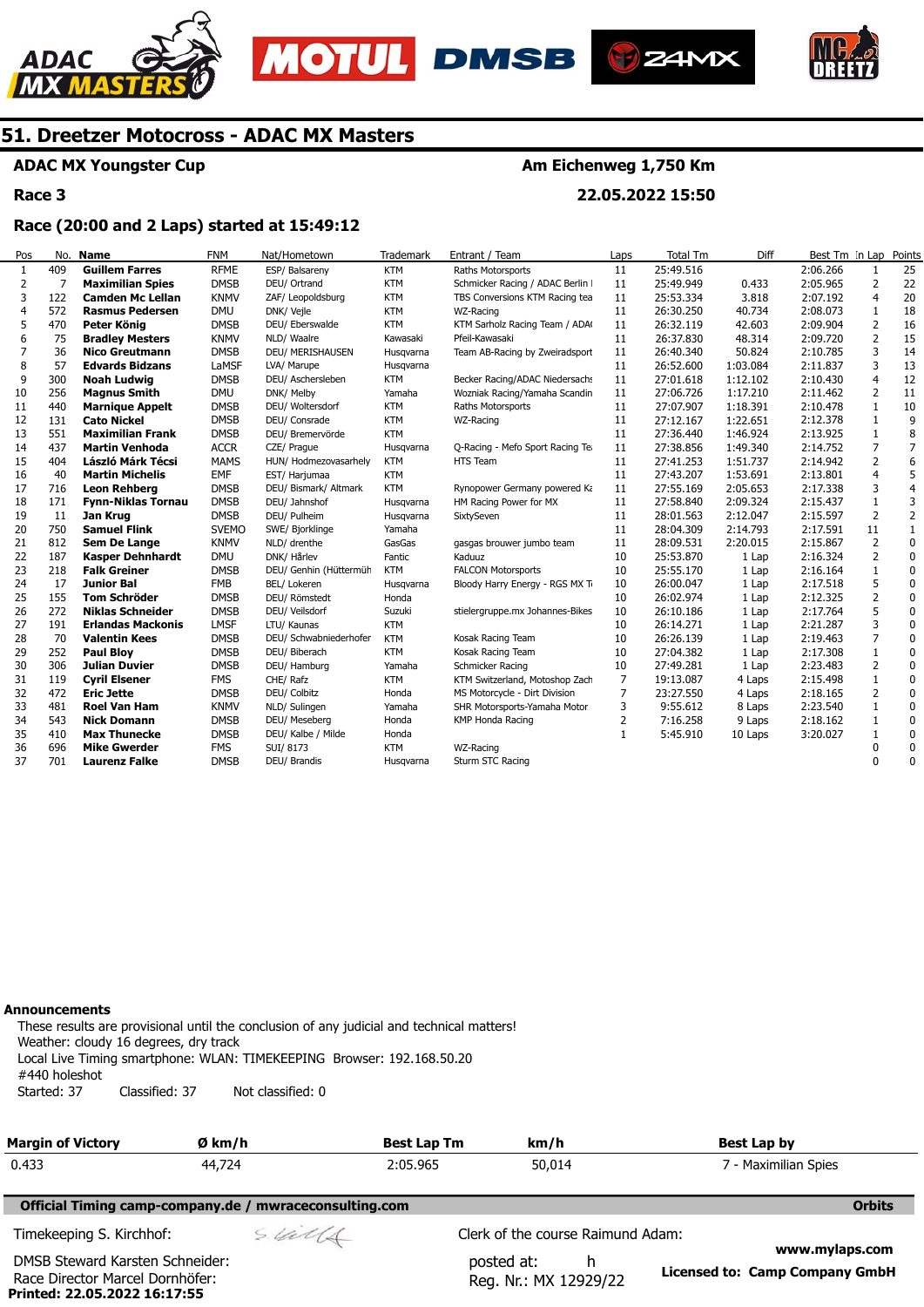







# **ADAC MX Youngster Cup**

## **Race 3**

# **Am Eichenweg 1,750 Km**

**22.05.2022 15:50** 

## **Race (20:00 and 2 Laps) started at 15:49:12**

| Lap                     | <b>Time of Day</b>           | Lap Tm   | S1 Tm                | S <sub>2</sub> Tm | Lap                     | <b>Time of Day</b>    | Lap Tm   | S1 Tm    | S <sub>2</sub> Tm |
|-------------------------|------------------------------|----------|----------------------|-------------------|-------------------------|-----------------------|----------|----------|-------------------|
|                         |                              |          |                      |                   | (75) Bradley Mesters    |                       |          |          |                   |
| (409) Guillem Farres    |                              |          |                      |                   | 1                       | 15:53:36.816          | 2:12.557 | 1:06.341 | 1:06.216          |
| $\mathbf{1}$            | 15:53:40.091                 | 2:06.266 | 1:04.287             | 1:01.979          | $\overline{\mathbf{c}}$ | 15:55:46.536          | 2:09.720 | 1:04.195 | 1:05.525          |
| $\boldsymbol{2}$        | 15:55:49.088                 | 2:08.997 | 1:05.683             | 1:03.314          | 3                       | 15:57:57.090          | 2:10.554 | 1:04.237 | 1:06.317          |
| 3                       | 15:57:55.498                 | 2:06.410 | 1:03.271             | 1:03.139          | 4                       | 16:00:10.824          | 2:13.734 | 1:06.508 | 1:07.226          |
| $\overline{4}$          | 16:00:03.895                 | 2:08.397 | 1:03.915             | 1:04.482          | 5                       | 16:02:23.491          | 2:12.667 | 1:05.493 | 1:07.174          |
| 5                       | 16:02:11.167                 | 2:07.272 | 1:02.837             | 1:04.435          | 6                       | 16:04:35.114          | 2:11.623 | 1:05.518 | 1:06.105          |
| 6                       | 16:04:18.259                 | 2:07.092 | 1:03.917             | 1:03.175          | 7                       | 16:06:49.768          | 2:14.654 | 1:06.834 | 1:07.820          |
| $\overline{7}$          | 16:06:24.925                 | 2:06.666 | 1:03.796             | 1:02.870          | 8                       | 16:09:04.541          | 2:14.773 | 1:06.857 | 1:07.916          |
| 8                       | 16:08:34.404                 | 2:09.479 | 1:04.030             | 1:05.449          | 9                       | 16:11:17.762          | 2:13.221 | 1:06.486 | 1:06.735          |
| 9                       | 16:10:43.579                 | 2:09.175 | 1:04.033             | 1:05.142          | 10                      | 16:13:31.985          | 2:14.223 | 1:07.139 | 1:07.084          |
| 10                      | 16:12:51.172                 | 2:07.593 | 1:03.273             | 1:04.320          | 11                      | 16:15:50.094          | 2:18.109 | 1:07.378 | 1:10.731          |
| 11                      | 16:15:01.780                 | 2:10.608 | 1:04.804             | 1:05.804          |                         |                       |          |          |                   |
|                         |                              |          |                      |                   | (36) Nico Greutmann     |                       |          |          |                   |
| (7) Maximilian Spies    |                              |          |                      |                   | $\mathbf{1}$            | 15:53:41.433          | 2:12.443 | 1:05.732 | 1:06.711          |
| $\mathbf{1}$            | 15:53:22.096                 | 2:06.193 | 1:03.820             | 1:02.373          | $\overline{c}$          | 15:55:53.228          | 2:11.795 | 1:05.605 | 1:06.190          |
| $\overline{\mathbf{c}}$ | 15:55:28.061                 | 2:05.965 | 1:02.407             | 1:03.558          | 3                       | 15:58:04.013          | 2:10.785 | 1:04.785 | 1:06.000          |
| 3                       | 15:57:35.114                 | 2:07.053 | 1:03.507             | 1:03.546          | 4                       | 16:00:16.575          | 2:12.562 | 1:06.162 | 1:06.400          |
| 4                       | 15:59:44.945                 | 2:09.831 | 1:05.473             | 1:04.358          | 5                       | 16:02:28.671          | 2:12.096 | 1:05.695 | 1:06.401          |
| 5                       | 16:01:54.284                 | 2:09.339 | 1:04.642             | 1:04.697          | 6                       | 16:04:40.313          | 2:11.642 | 1:05.869 | 1:05.773          |
| 6                       | 16:04:12.922                 | 2:18.638 | 1:05.934             | 1:12.704          | 7                       | 16:06:52.743          | 2:12.430 | 1:05.310 | 1:07.120          |
| $\overline{7}$          | 16:06:23.457                 | 2:10.535 | 1:04.820             | 1:05.715          | 8                       | 16:09:07.436          | 2:14.693 | 1:07.134 | 1:07.559          |
| 8                       | 16:08:32.100                 | 2:08.643 | 1:04.228             | 1:04.415          | 9                       | 16:11:22.042          | 2:14.606 | 1:06.635 | 1:07.971          |
| 9                       | 16:10:41.502                 | 2:09.402 | 1:04.855             | 1:04.547          | 10                      | 16:13:35.690          | 2:13.648 | 1:07.071 | 1:06.577          |
| 10                      | 16:12:50.334                 | 2:08.832 | 1:04.154             | 1:04.678          | 11                      | 16:15:52.604          | 2:16.914 | 1:08.047 | 1:08.867          |
| 11                      | 16:15:02.213                 | 2:11.879 | 1:04.991             | 1:06.888          |                         |                       |          |          |                   |
|                         |                              |          |                      |                   | (57) Edvards Bidzans    |                       |          |          |                   |
|                         | (122) Camden Mc Lellan       |          |                      |                   | 1                       | 15:53:42.662          | 2:13.137 | 1:05.601 | 1:07.536          |
| $\mathbf{1}$            | 15:53:38.559                 | 2:11.205 | 1:05.240             | 1:05.965          | $\overline{\mathbf{c}}$ | 15:55:56.767          | 2:14.105 | 1:07.152 | 1:06.953          |
| $\boldsymbol{2}$        | 15:55:48.436                 | 2:09.877 | 1:05.310             | 1:04.567          | 3                       | 15:58:08.604          | 2:11.837 | 1:05.847 | 1:05.990          |
| 3                       | 15:57:57.448                 | 2:09.012 | 1:03.990             | 1:05.022          | 4                       | 16:00:22.868          | 2:14.264 | 1:06.401 | 1:07.863          |
| 4                       | 16:00:04.640                 | 2:07.192 | 1:03.776             | 1:03.416          | 5                       | 16:02:36.356          | 2:13.488 | 1:06.280 | 1:07.208          |
| 5                       | 16:02:12.682                 | 2:08.042 | 1:03.175             | 1:04.867          | 6                       | 16:04:51.238          | 2:14.882 | 1:06.188 | 1:08.694          |
| 6                       | 16:04:21.423                 | 2:08.741 | 1:03.680             | 1:05.061          | 7                       | 16:07:05.800          | 2:14.562 | 1:06.839 | 1:07.723          |
| $\overline{7}$          | 16:06:29.696                 | 2:08.273 | 1:03.500             | 1:04.773          | 8                       | 16:09:20.423          | 2:14.623 | 1:07.442 | 1:07.181          |
| 8                       | 16:08:37.385                 | 2:07.689 | 1:03.635             | 1:04.054          | 9                       | 16:11:34.410          | 2:13.987 | 1:06.296 | 1:07.691          |
| 9                       | 16:10:46.162                 | 2:08.777 | 1:03.426             | 1:05.351          | 10                      | 16:13:50.752          | 2:16.342 | 1:08.365 | 1:07.977          |
| 10                      | 16:12:53.751                 | 2:07.589 | 1:03.786             | 1:03.803          | 11                      | 16:16:04.864          | 2:14.112 | 1:07.710 | 1:06.402          |
| 11                      | 16:15:05.598                 | 2:11.847 | 1:04.597             | 1:07.250          |                         |                       |          |          |                   |
|                         |                              |          |                      |                   | (300) Noah Ludwig       |                       |          |          |                   |
|                         | (572) Rasmus Pedersen        |          |                      |                   | 1                       | 15:54:03.225          | 2:23.268 | 1:07.616 | 1:15.652          |
| 1                       | 15:53:27.267                 | 2:08.073 | 1:04.018             | 1:04.055          | $\overline{c}$          | 15:56:15.382          | 2:12.157 | 1:06.851 | 1:05.306          |
| $\sqrt{2}$              | 15:55:36.705                 | 2:09.438 | 1:04.403             | 1:05.035          | 3                       | 15:58:27.420          | 2:12.038 | 1:05.674 | 1:06.364          |
| 3                       | 15:57:48.433                 | 2:11.728 | 1:05.397             | 1:06.331          | 4                       | 16:00:37.850          | 2:10.430 | 1:05.224 | 1:05.206          |
| 4                       | 16:00:00.144                 | 2:11.711 | 1:05.870             | 1:05.841          | 5                       | 16:02:49.814          | 2:11.964 | 1:05.315 | 1:06.649          |
| 5                       | 16:02:12.566                 | 2:12.422 | 1:05.338             | 1:07.084          | 6                       | 16:05:02.157          | 2:12.343 | 1:05.813 | 1:06.530          |
| 6                       | 16:04:26.624                 | 2:14.058 | 1:07.642             | 1:06.416          | 7                       | 16:07:17.483          | 2:15.326 | 1:08.360 | 1:06.966          |
| $\overline{7}$          | 16:06:41.271                 | 2:14.647 | 1:06.245             | 1:08.402          | 8                       | 16:09:30.875          | 2:13.392 | 1:06.505 | 1:06.887          |
| 8                       | 16:08:56.539                 | 2:15.268 | 1:07.456             | 1:07.812          | 9                       | 16:11:45.507          | 2:14.632 | 1:06.725 | 1:07.907          |
| 9                       | 16:11:11.481                 | 2:14.942 | 1:08.282             | 1:06.660          | 10                      | 16:13:58.582          | 2:13.075 | 1:06.135 | 1:06.940          |
| 10                      | 16:13:26.162                 | 2:14.681 | 1:07.610             | 1:07.071          | 11                      | 16:16:13.882          | 2:15.300 | 1:07.111 | 1:08.189          |
| 11                      | 16:15:42.514                 | 2:16.352 | 1:07.016             | 1:09.336          |                         |                       |          |          |                   |
|                         |                              |          |                      |                   | (256) Magnus Smith      |                       |          |          |                   |
| (470) Peter König       |                              |          |                      |                   | $\mathbf{1}$            | 15:53:48.802          | 2:14.465 | 1:07.510 | 1:06.955          |
| 1                       | 15:53:38.071                 | 2:13.169 | 1:05.497             | 1:07.672          | 2                       | 15:56:00.264          | 2:11.462 | 1:05.834 | 1:05.628          |
| 2                       |                              | 2:09.904 |                      | 1:04.936          | 3                       | 15:58:14.906          | 2:14.642 | 1:06.723 | 1:07.919          |
| 3                       | 15:55:47.975                 | 2:11.814 | 1:04.968             | 1:05.606          | 4                       | 16:00:29.596          | 2:14.690 | 1:07.333 | 1:07.357          |
| 4                       | 15:57:59.789<br>16:00:11.700 | 2:11.911 | 1:06.208<br>1:06.157 | 1:05.754          | 5                       | 16:02:42.337          | 2:12.741 | 1:05.613 | 1:07.128          |
|                         |                              |          |                      |                   | 6                       | 16:04:57.095          | 2:14.758 | 1:07.245 | 1:07.513          |
| 5                       | 16:02:27.282                 | 2:15.582 | 1:08.778             | 1:06.804          | 7                       | 16:07:12.502          | 2:15.407 | 1:08.029 | 1:07.378          |
| 6                       | 16:04:38.395                 | 2:11.113 | 1:05.831             | 1:05.282          | 8                       | 16:09:29.068          | 2:16.566 | 1:07.005 | 1:09.561          |
| $\overline{7}$          | 16:06:50.948                 | 2:12.553 | 1:06.332             | 1:06.221          | 9                       | 16:11:45.476          | 2:16.408 | 1:07.650 | 1:08.758          |
| 8                       | 16:09:03.845                 | 2:12.897 | 1:07.208             | 1:05.689          | 10                      | 16:14:03.708          | 2:18.232 | 1:09.289 | 1:08.943          |
| 9                       | 16:11:16.090                 | 2:12.245 | 1:06.077             | 1:06.168          | 11                      |                       |          |          |                   |
| 10                      | 16:13:29.102                 | 2:13.012 | 1:06.721             | 1:06.291          |                         | 16:16:18.990          | 2:15.282 | 1:08.322 | 1:06.960          |
| 11                      | 16:15:44.383                 | 2:15.281 | 1:07.626             | 1:07.655          |                         | (440) Marnique Appelt |          |          |                   |
|                         |                              |          |                      |                   |                         |                       |          |          |                   |

#### **Official Timing camp-company.de / mwraceconsulting.com <b>Orbits and Company.de Company** orbits **Orbits Orbits**

**Printed: 22.05.2022 16:18:08**  Race Director Marcel Dornhöfer:

DMSB Steward Karsten Schneider: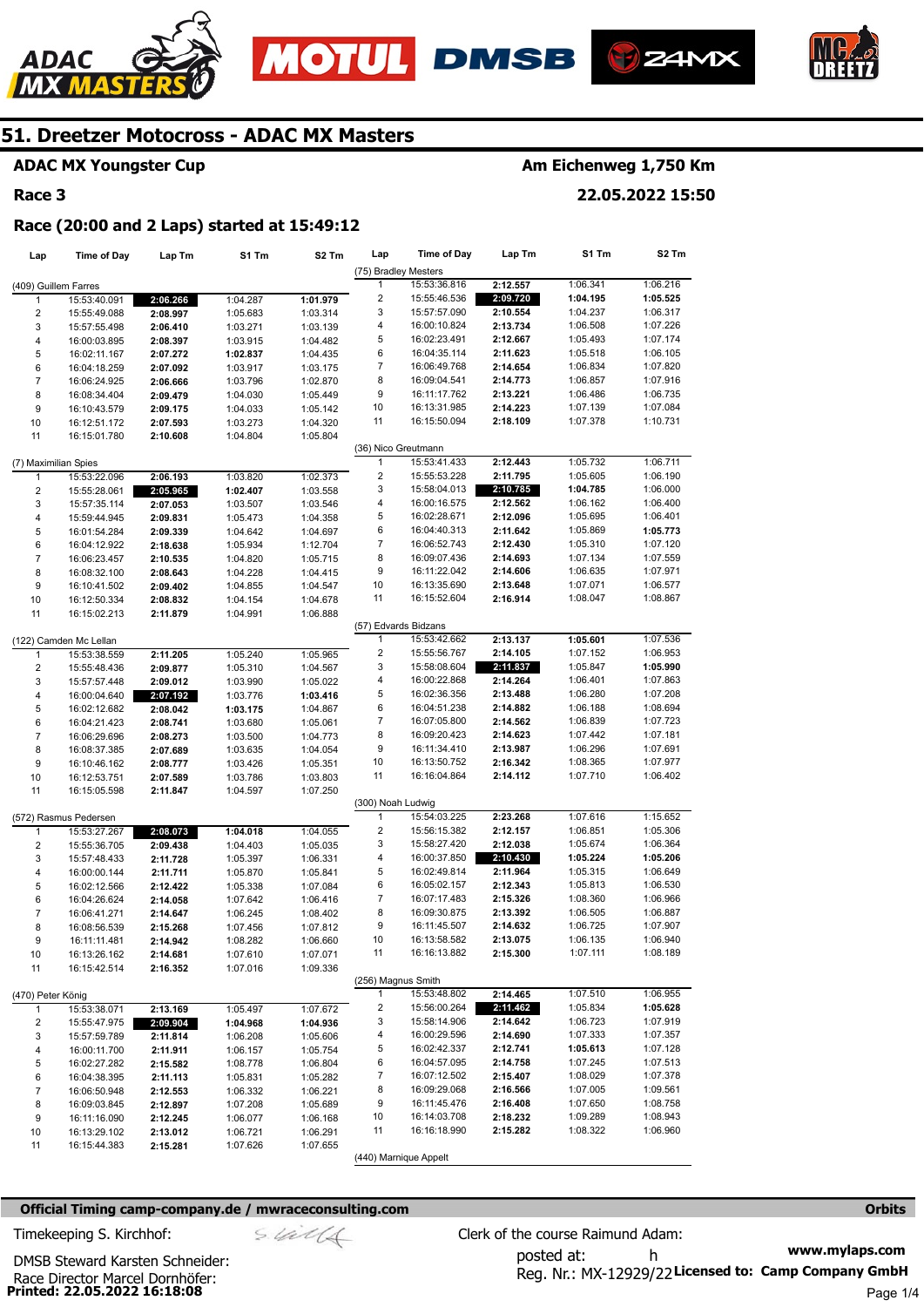





## **ADAC MX Youngster Cup**

## **Race 3**

ADAC

# **Am Eichenweg 1,750 Km**

**22.05.2022 15:50** 

#### **Race (20:00 and 2 Laps) started at 15:49:12**

| Lap                     | <b>Time of Day</b>                   | Lap Tm   | S1 Tm                | S <sub>2</sub> Tm    | Lap                     | Time of Day              | Lap Tm               | S1 Tm    | S2 Tm    |
|-------------------------|--------------------------------------|----------|----------------------|----------------------|-------------------------|--------------------------|----------------------|----------|----------|
| $\mathbf{1}$            | 15:53:30.249                         | 2:10.478 | 1:04.774             | 1:05.704             | $\overline{\mathbf{c}}$ | 15:56:12.246             | 2:14.771             | 1:07.228 | 1:07.543 |
| $\overline{\mathbf{c}}$ | 15:55:40.967                         | 2:10.718 | 1:04.408             | 1:06.310             | 3                       | 15:58:29.383             | 2:17.137             | 1:07.362 | 1:09.775 |
| 3                       | 15:57:52.078                         | 2:11.111 | 1:04.797             | 1:06.314             | 4                       | 16:00:43.184             | 2:13.801             | 1:06.589 | 1:07.212 |
| 4                       | 16:00:07.758                         | 2:15.680 | 1:06.685             | 1:08.995             | 5                       | 16:02:58.971             | 2:15.787             | 1:06.881 | 1:08.906 |
| 5                       | 16:02:21.137                         | 2:13.379 | 1:05.965             | 1:07.414             | 6                       | 16:05:16.385             | 2:17.414             | 1:09.074 | 1:08.340 |
| 6                       | 16:04:34.359                         | 2:13.222 | 1:05.814             | 1:07.408             | $\boldsymbol{7}$        | 16:07:33.836             | 2:17.451             | 1:07.551 | 1:09.900 |
| $\overline{7}$          | 16:06:49.120                         | 2:14.761 | 1:06.546             | 1:08.215             | 8                       | 16:09:51.166             | 2:17.330             | 1:07.774 | 1:09.556 |
| 8                       | 16:09:21.246                         | 2:32.126 | 1:08.378             | 1:23.748             | 9                       | 16:12:11.214             | 2:20.048             | 1:09.625 | 1:10.423 |
| 9                       | 16:11:42.622                         | 2:21.376 | 1:10.470             | 1:10.906             | 10                      | 16:14:35.673             | 2:24.459             | 1:12.660 | 1:11.799 |
| 10                      | 16:14:02.075                         | 2:19.453 | 1:08.322             | 1:11.131             | 11                      | 16:16:55.471             | 2:19.798             | 1:08.444 | 1:11.354 |
| 11                      | 16:16:20.171                         | 2:18.096 | 1:08.567             | 1:09.529             |                         |                          |                      |          |          |
|                         |                                      |          |                      |                      | (716) Leon Rehberg      |                          |                      |          |          |
| (131) Cato Nickel       |                                      |          |                      |                      | $\mathbf{1}$            | 15:53:59.574             | 2:19.686             | 1:11.016 | 1:08.670 |
| 1                       | 15:53:39.109                         | 2:12.378 | 1:05.576             | 1:06.802             | $\overline{\mathbf{c}}$ | 15:56:17.835             | 2:18.261             | 1:08.000 | 1:10.261 |
| $\overline{\mathbf{c}}$ | 15:55:51.599                         | 2:12.490 | 1:04.879             | 1:07.611             | 3                       | 15:58:35.173             | 2:17.338             | 1:08.591 | 1:08.747 |
| 3                       | 15:58:11.569                         | 2:19.970 | 1:05.761             | 1:14.209             | 4                       | 16:00:53.332             | 2:18.159             | 1:08.780 | 1:09.379 |
| 4                       | 16:00:25.882                         | 2:14.313 | 1:07.159             | 1:07.154             | 5                       | 16:03:12.704             | 2:19.372             | 1:08.682 | 1:10.690 |
| 5                       | 16:02:41.278                         | 2:15.396 | 1:06.166             | 1:09.230             | 6                       | 16:05:31.686             | 2:18.982             | 1:09.799 | 1:09.183 |
| 6                       | 16:04:58.260                         | 2:16.982 | 1:07.436             | 1:09.546             | $\overline{7}$          | 16:07:50.053             | 2:18.367             | 1:08.086 | 1:10.281 |
| $\boldsymbol{7}$        | 16:07:14.243                         | 2:15.983 | 1:08.150             | 1:07.833             | 8                       | 16:10:10.798             | 2:20.745             | 1:10.090 | 1:10.655 |
| 8                       | 16:09:30.448                         | 2:16.205 | 1:07.642             | 1:08.563             | 9                       | 16:12:28.841             | 2:18.043             | 1:08.276 | 1:09.767 |
| 9                       | 16:11:48.341                         | 2:17.893 | 1:08.574             | 1:09.319             | 10                      | 16:14:47.189             | 2:18.348             | 1:08.942 | 1:09.406 |
| 10                      | 16:14:06.937                         | 2:18.596 | 1:09.561             | 1:09.035             | 11                      | 16:17:07.433             | 2:20.244             | 1:08.636 | 1:11.608 |
| 11                      | 16:16:24.431                         | 2:17.494 | 1:07.442             | 1:10.052             |                         |                          |                      |          |          |
|                         |                                      |          |                      |                      |                         | (171) Fynn-Niklas Tornau |                      |          |          |
|                         | (551) Maximilian Frank               |          |                      |                      | $\mathbf{1}$            | 15:53:53.249             | 2:15.437             | 1:07.417 | 1:08.020 |
| 1                       | 15:53:37.871                         | 2:13.925 | 1:05.779             | 1:08.146             | $\overline{\mathbf{c}}$ | 15:56:10.744             | 2:17.495             | 1:08.100 | 1:09.395 |
| $\overline{\mathbf{c}}$ | 15:55:55.656                         | 2:17.785 | 1:08.820             | 1:08.965             | 3                       | 15:58:30.608             | 2:19.864             | 1:09.995 | 1:09.869 |
|                         |                                      |          | 1:08.527             |                      | 4                       | 16:00:49.789             | 2:19.181             | 1:10.004 | 1:09.177 |
| 3<br>4                  | 15:58:16.594<br>16:00:34.241         | 2:20.938 | 1:09.089             | 1:12.411<br>1:08.558 | 5                       | 16:03:10.255             | 2:20.466             | 1:08.739 | 1:11.727 |
|                         |                                      | 2:17.647 |                      |                      | 6                       | 16:05:28.654             | 2:18.399             | 1:10.286 | 1:08.113 |
| 5                       | 16:02:51.643                         | 2:17.402 | 1:08.640<br>1:09.023 | 1:08.762<br>1:09.026 | $\boldsymbol{7}$        | 16:07:47.571             | 2:18.917             | 1:09.150 | 1:09.767 |
| 6<br>$\overline{7}$     | 16:05:09.692                         | 2:18.049 |                      |                      | 8                       | 16:10:09.141             | 2:21.570             | 1:12.033 | 1:09.537 |
|                         | 16:07:27.930                         | 2:18.238 | 1:08.971             | 1:09.267             | 9                       | 16:12:30.148             | 2:21.007             | 1:11.874 | 1:09.133 |
| 8                       | 16:09:47.551                         | 2:19.621 | 1:10.061             | 1:09.560             | 10                      | 16:14:49.460             | 2:19.312             | 1:10.033 | 1:09.279 |
| 9                       | 16:12:08.523                         | 2:20.972 | 1:10.683             | 1:10.289             | 11                      | 16:17:11.104             | 2:21.644             | 1:10.233 | 1:11.411 |
| 10                      | 16:14:27.450                         | 2:18.927 | 1:10.043             | 1:08.884             |                         |                          |                      |          |          |
| 11                      | 16:16:48.704                         | 2:21.254 | 1:10.198             | 1:11.056             | (11) Jan Krug           |                          |                      |          |          |
|                         |                                      |          |                      |                      | 1                       | 15:54:01.157             | 2:17.735             | 1:08.333 | 1:09.402 |
|                         | (437) Martin Venhoda<br>15:53:55.907 |          | 1:08.294             | 1:08.644             | $\overline{\mathbf{c}}$ | 15:56:16.754             | 2:15.597             | 1:08.067 | 1:07.530 |
| 1                       |                                      | 2:16.938 |                      |                      | 3                       | 15:58:33.568             | 2:16.814             | 1:08.001 | 1:08.813 |
| $\mathbf 2$             | 15:56:13.271                         | 2:17.364 | 1:08.432             | 1:08.932             | 4                       | 16:00:52.415             |                      | 1:09.048 | 1:09.799 |
| 3                       | 15:58:31.073                         | 2:17.802 | 1:08.873             | 1:08.929             | 5                       | 16:03:11.145             | 2:18.847             | 1:07.863 | 1:10.867 |
| 4                       | 16:00:50.874                         | 2:19.801 | 1:11.055             | 1:08.746             |                         |                          | 2:18.730<br>2:22.325 |          | 1:11.891 |
| 5                       | 16:03:09.873                         | 2:18.999 | 1:08.192             | 1:10.807             | 6<br>$\boldsymbol{7}$   | 16:05:33.470             | 2:18.975             | 1:10.434 |          |
| 6                       | 16:05:26.166                         | 2:16.293 | 1:08.790             | 1:07.503             |                         | 16:07:52.445             |                      | 1:08.492 | 1:10.483 |
| $\overline{7}$          | 16:07:40.918                         | 2:14.752 | 1:06.992             | 1:07.760             | 8                       | 16:10:12.334             | 2:19.889             | 1:09.770 | 1:10.119 |
| 8                       | 16:09:56.706                         | 2:15.788 | 1:08.118             | 1:07.670             | 9                       | 16:12:31.975             | 2:19.641             | 1:09.008 | 1:10.633 |
| 9                       | 16:12:11.484                         | 2:14.778 | 1:06.834             | 1:07.944             | 10                      | 16:14:52.731             | 2:20.756             | 1:10.887 | 1:09.869 |
| 10                      | 16:14:28.092                         | 2:16.608 | 1:08.166             | 1:08.442             | 11                      | 16:17:13.827             | 2:21.096             | 1:09.592 | 1:11.504 |
| 11                      | 16:16:51.120                         | 2:23.028 | 1:11.107             | 1:11.921             |                         |                          |                      |          |          |
|                         |                                      |          |                      |                      | (750) Samuel Flink      |                          |                      |          |          |
|                         | (404) László Márk Técsi              |          |                      |                      | 1                       | 15:53:55.615             | 2:19.770             | 1:09.436 | 1:10.334 |
| 1                       | 15:53:41.899                         | 2:15.371 | 1:07.543             | 1:07.828             | $\overline{\mathbf{c}}$ | 15:56:14.184             | 2:18.569             | 1:08.300 | 1:10.269 |
| 2                       | 15:55:56.841                         | 2:14.942 | 1:07.074             | 1:07.868             | 3                       | 15:58:36.007             | 2:21.823             | 1:09.866 | 1:11.957 |
| 3                       | 15:58:13.285                         | 2:16.444 | 1:08.427             | 1:08.017             | 4                       | 16:00:55.493             | 2:19.486             | 1:10.527 | 1:08.959 |
| 4                       | 16:00:32.197                         | 2:18.912 | 1:10.419             | 1:08.493             | 5                       | 16:03:15.202             | 2:19.709             | 1:09.083 | 1:10.626 |
| 5                       | 16:02:48.227                         | 2:16.030 | 1:07.879             | 1:08.151             | 6                       | 16:05:35.902             | 2:20.700             | 1:09.424 | 1:11.276 |
| 6                       | 16:05:05.948                         | 2:17.721 | 1:09.853             | 1:07.868             | 7                       | 16:07:56.622             | 2:20.720             | 1:08.630 | 1:12.090 |
| 7                       | 16:07:24.340                         | 2:18.392 | 1:08.882             | 1:09.510             | 8                       | 16:10:17.145             | 2:20.523             | 1:09.949 | 1:10.574 |
| 8                       | 16:09:43.177                         | 2:18.837 | 1:09.721             | 1:09.116             | 9                       | 16:12:37.246             | 2:20.101             | 1:09.285 | 1:10.816 |
| 9                       | 16:12:02.025                         | 2:18.848 | 1:09.622             | 1:09.226             | 10                      | 16:14:58.982             | 2:21.736             | 1:10.515 | 1:11.221 |
| 10                      | 16:14:22.370                         | 2:20.345 | 1:10.338             | 1:10.007             | 11                      | 16:17:16.573             | 2:17.591             | 1:07.634 | 1:09.957 |
| 11                      | 16:16:53.517                         | 2:31.147 | 1:09.964             | 1:21.183             |                         |                          |                      |          |          |
|                         |                                      |          |                      |                      | (812) Sem De Lange      |                          |                      |          |          |
|                         | (40) Martin Michelis                 |          |                      |                      | 1                       | 15:53:58.563             | 2:15.933             | 1:07.743 | 1:08.190 |
| 1                       | 15:53:57.475                         | 2:16.964 | 1:07.967             | 1:08.997             | 2                       | 15:56:14.430             | 2:15.867             | 1:08.111 | 1:07.756 |

## **Official Timing camp-company.de / mwraceconsulting.com <b>Orbits and Company.de Company** orbits **Orbits Orbits**

**www.mylaps.com**  posted at: h Timekeeping S. Kirchhof:  $\le \frac{1}{2}$  Clerk of the course Raimund Adam:

**Printed: 22.05.2022 16:18:08**  Race Director Marcel Dornhöfer: DMSB Steward Karsten Schneider:

Reg. Nr.: MX-12929/22 Licensed to: Camp Company GmbH Page 2/4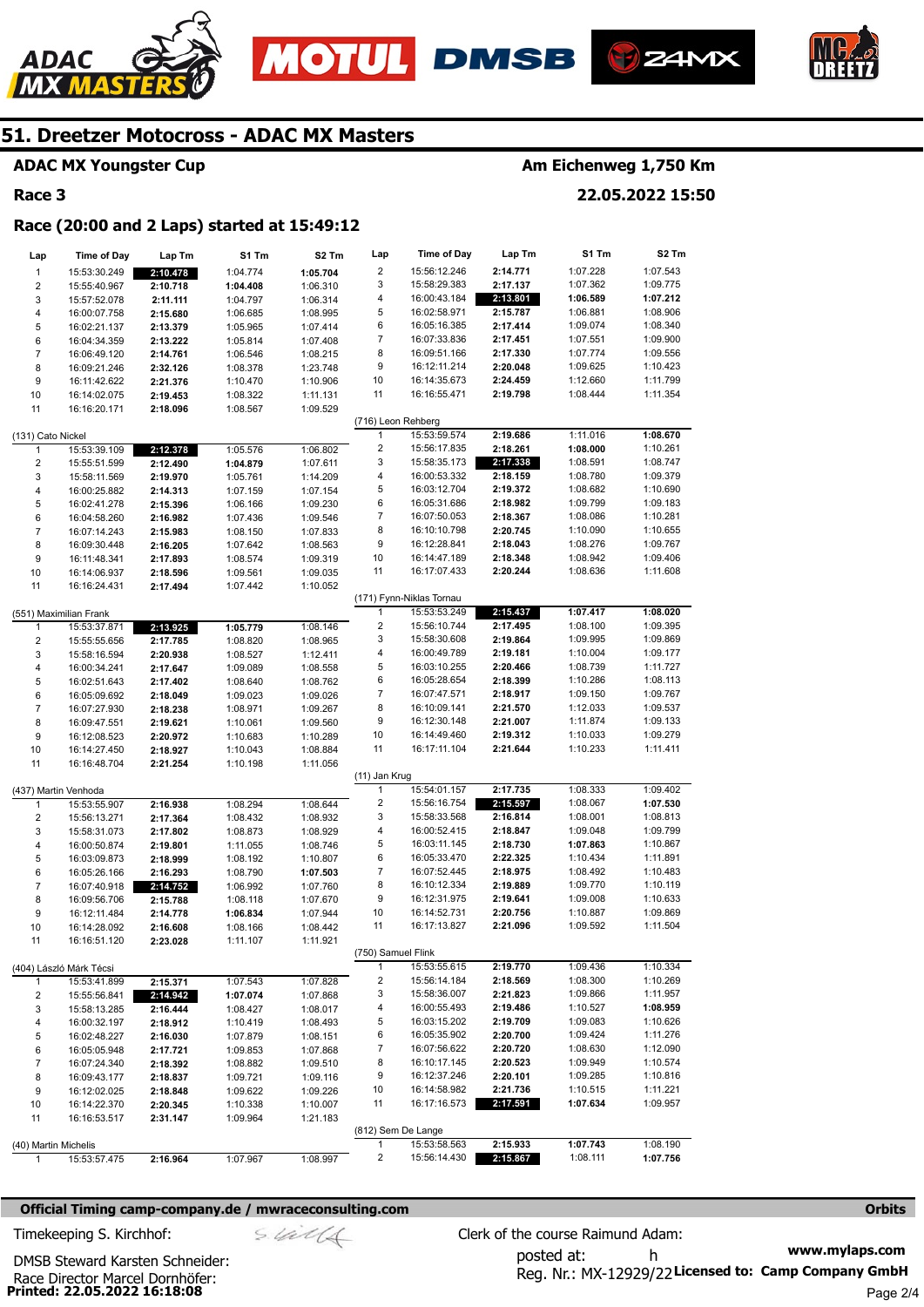





**Lap Tm** 

**Race (20:00 and 2 Laps) started at 15:49:12** 

#### **ADAC MX Youngster Cup**

**Time of Day** 

#### **Race 3**

**Lap** 

# **Am Eichenweg 1,750 Km**

**S1 Tm**  1:12.390 1:15.171 1:14.219

1:10.334 **1:08.824**  1:09.949 1:08.918 1:09.075 1:10.421 1:09.074 1:10.416 1:15.333 1:12.873

**22.05.2022 15:50** 

**S2 Tm**  1:15.348 1:14.382 1:12.342

1:11.393 1:12.976 1:11.338 1:12.406 1:13.706 1:12.133 1:12.450 1:12.472 1:15.710 1:14.767

#### 8 9 10 (191) Erlandas Mackonis 1 2 3 4 5 6 7 8 9 10 16:10:26.336 16:12:55.889 16:15:22.450 15:53:53.694 15:56:15.494 15:58:36.781 16:00:58.105 16:03:20.886 16:05:43.440 16:08:04.964 16:10:27.852 16:12:58.895 16:15:26.535 **2:27.738 2:29.553 2:26.561 2:21.727 2:21.800 2:21.287 2:21.324 2:22.781 2:22.554 2:21.524 2:22.888 2:31.043 2:27.640**  3 4 5 6 7 8 9 10 11 (187) Kasper Dehnhardt 1 2 3 4 5 15:58:31.859 16:00:51.911 16:03:09.001 16:05:49.651 16:08:06.817 16:10:24.317 16:12:42.835 16:15:01.168 16:17:21.795 15:54:05.232 15:56:21.556 15:58:38.989 16:00:56.220 16:03:17.075 **2:17.429 2:20.052 2:17.090 2:40.650 2:17.166 2:17.500 2:18.518 2:18.333 2:20.627 2:19.823 2:16.324 2:17.433 2:17.231 2:20.855**  1:08.790 1:09.502 1:08.003 1:30.722 1:07.902 1:07.987 1:09.054 1:09.839 1:09.674 1:09.305 **1:07.568**  1:08.854 1:08.306 1:10.329 1:08.639 1:10.550 1:09.087 1:09.928 1:09.264 1:09.513 1:09.464 1:08.494 1:10.953 1:10.518 1:08.756 **1:08.579**  1:08.925 1:10.526

**S1 Tm** 

| 6                       | 16:05:39.223           | 2:22.148 | 1:12.438 | 1:09.710 | (70) Valentin Kees       |              |          |          |          |
|-------------------------|------------------------|----------|----------|----------|--------------------------|--------------|----------|----------|----------|
| $\boldsymbol{7}$        | 16:08:00.701           | 2:21.478 | 1:10.274 | 1:11.204 | $\mathbf{1}$             | 15:54:02.686 | 2:20.421 | 1:11.219 | 1:09.202 |
| 8                       | 16:10:21.108           | 2:20.407 | 1:09.495 | 1:10.912 | $\overline{2}$           | 15:56:24.673 | 2:21.987 | 1:11.426 | 1:10.561 |
| 9                       | 16:12:41.193           | 2:20.085 | 1:10.317 | 1:09.768 | 3                        | 15:58:44.252 | 2:19.579 | 1:09.071 | 1:10.508 |
| 10                      | 16:15:06.134           | 2:24.941 | 1:10.479 | 1:14.462 | 4                        | 16:01:04.858 | 2:20.606 | 1:10.262 | 1:10.344 |
|                         |                        |          |          |          | 5                        | 16:03:46.052 | 2:41.194 | 1:19.551 | 1:21.643 |
| (218) Falk Greiner      |                        |          |          |          | 6                        | 16:06:07.799 | 2:21.747 | 1:10.380 | 1:11.367 |
| 1                       | 15:53:52.412           | 2:16.164 | 1:07.312 | 1:08.852 | $\overline{7}$           | 16:08:27.262 | 2:19.463 | 1:09.665 | 1:09.798 |
| $\overline{\mathbf{c}}$ | 15:56:09.897           | 2:17.485 | 1:07.669 | 1:09.816 | 8                        | 16:10:52.136 | 2:24.874 | 1:12.134 | 1:12.740 |
| 3                       | 15:58:28.797           | 2:18.900 | 1:09.024 | 1:09.876 | 9                        | 16:13:13.782 | 2:21.646 | 1:09.773 | 1:11.873 |
| $\pmb{4}$               | 16:00:48.013           | 2:19.216 | 1:10.033 | 1:09.183 | 10                       | 16:15:38.403 | 2:24.621 | 1:10.629 | 1:13.992 |
| 5                       | 16:03:06.571           | 2:18.558 | 1:08.942 | 1:09.616 |                          |              |          |          |          |
| 6                       | 16:05:26.967           | 2:20.396 | 1:09.268 | 1:11.128 | (252) Paul Bloy          |              |          |          |          |
| $\boldsymbol{7}$        | 16:07:47.343           | 2:20.376 | 1:09.779 | 1:10.597 | $\mathbf{1}$             | 15:53:50.332 | 2:17.308 | 1:09.400 | 1:07.908 |
| 8                       | 16:10:23.003           | 2:35.660 | 1:25.315 | 1:10.345 | $\overline{\mathbf{c}}$  | 15:56:43.298 | 2:52.966 | 1:46.414 | 1:06.552 |
| 9                       | 16:12:43.771           | 2:20.768 | 1:09.231 | 1:11.537 | 3                        | 15:59:02.923 | 2:19.625 | 1:10.102 | 1:09.523 |
| 10                      | 16:15:07.434           | 2:23.663 | 1:11.611 | 1:12.052 | 4                        | 16:01:22.198 | 2:19.275 | 1:09.313 | 1:09.962 |
|                         |                        |          |          |          | 5                        | 16:03:44.473 | 2:22.275 | 1:10.439 | 1:11.836 |
| (17) Junior Bal         |                        |          |          |          | 6                        | 16:06:05.391 | 2:20.918 | 1:10.599 | 1:10.319 |
| 1                       | 15:54:07.034           | 2:22.283 | 1:11.127 | 1:11.156 | $\boldsymbol{7}$         | 16:08:37.015 | 2:31.624 | 1:11.599 | 1:20.025 |
| 2                       | 15:56:24.944           | 2:17.910 | 1:08.816 | 1:09.094 | 8                        | 16:11:02.411 | 2:25.396 | 1:12.973 | 1:12.423 |
| 3                       | 15:58:43.200           | 2:18.256 | 1:09.673 | 1:08.583 | 9                        | 16:13:41.607 | 2:39.196 | 1:20.670 | 1:18.526 |
| 4                       | 16:01:01.229           | 2:18.029 | 1:09.244 | 1:08.785 | 10                       | 16:16:16.646 | 2:35.039 | 1:18.420 | 1:16.619 |
| 5                       | 16:03:18.747           | 2:17.518 | 1:08.985 | 1:08.533 |                          |              |          |          |          |
| 6                       | 16:05:41.847           | 2:23.100 | 1:11.790 | 1:11.310 | (306) Julian Duvier      |              |          |          |          |
| $\boldsymbol{7}$        | 16:08:01.672           | 2:19.825 | 1:08.887 | 1:10.938 | $\mathbf{1}$             | 15:54:07.127 | 2:25.088 | 1:11.002 | 1:14.086 |
| 8                       | 16:10:21.631           | 2:19.959 | 1:10.219 | 1:09.740 | 2                        | 15:56:30.610 | 2:23.483 | 1:10.546 | 1:12.937 |
| 9                       | 16:12:46.772           | 2:25.141 | 1:12.713 | 1:12.428 | 3                        | 15:59:23.588 | 2:52.978 | 1:39.912 | 1:13.066 |
| 10                      | 16:15:12.311           | 2:25.539 | 1:14.187 | 1:11.352 | 4                        | 16:01:48.027 | 2:24.439 | 1:11.615 | 1:12.824 |
|                         |                        |          |          |          | 5                        | 16:04:18.267 | 2:30.240 | 1:13.888 | 1:16.352 |
|                         | (155) Tom Schröder     |          |          |          | 6                        | 16:06:56.133 | 2:37.866 | 1:18.065 | 1:19.801 |
| 1                       | 15:54:43.412           | 3:04.000 | 1:07.128 | 1:56.872 | $\overline{\mathcal{I}}$ | 16:09:27.703 | 2:31.570 | 1:14.922 | 1:16.648 |
| $\overline{\mathbf{c}}$ | 15:56:55.737           | 2:12.325 | 1:05.780 | 1:06.545 | 8                        | 16:11:58.286 | 2:30.583 | 1:16.712 | 1:13.871 |
| 3                       | 15:59:10.288           | 2:14.551 | 1:06.827 | 1:07.724 | 9                        | 16:14:26.763 | 2:28.477 | 1:13.624 | 1:14.853 |
| 4                       | 16:01:26.104           | 2:15.816 | 1:09.047 | 1:06.769 | 10                       | 16:17:01.545 | 2:34.782 | 1:16.423 | 1:18.359 |
| 5                       | 16:03:44.022           | 2:17.918 | 1:09.366 | 1:08.552 |                          |              |          |          |          |
| 6                       | 16:06:00.605           | 2:16.583 | 1:09.219 | 1:07.364 | (119) Cyril Elsener      |              |          |          |          |
| $\overline{7}$          | 16:08:18.521           | 2:17.916 | 1:08.372 | 1:09.544 | 1                        | 15:53:48.705 | 2:15.498 | 1:06.695 | 1:08.803 |
| 8                       | 16:10:35.929           | 2:17.408 | 1:07.881 | 1:09.527 | $\overline{\mathbf{c}}$  | 15:56:09.695 | 2:20.990 | 1:10.902 | 1:10.088 |
| 9                       | 16:12:57.087           | 2:21.158 | 1:08.926 | 1:12.232 | 3                        | 15:58:29.913 | 2:20.218 | 1:08.240 | 1:11.978 |
| 10                      | 16:15:15.238           | 2:18.151 | 1:07.874 | 1:10.277 | 4                        | 16:00:48.802 | 2:18.889 | 1:09.908 | 1:08.981 |
|                         |                        |          |          |          | 5                        | 16:03:07.539 | 2:18.737 | 1:08.776 | 1:09.961 |
|                         | (272) Niklas Schneider |          |          |          | 6                        | 16:05:28.079 | 2:20.540 | 1:09.416 | 1:11.124 |
| 1                       | 15:54:00.874           | 2:22.056 | 1:10.783 | 1:11.273 | $\overline{7}$           | 16:08:25.351 | 2:57.272 | 1:26.560 | 1:30.712 |
| 2                       | 15:56:22.213           | 2:21.339 | 1:12.108 | 1:09.231 |                          |              |          |          |          |
| 3                       | 15:58:41.099           | 2:18.886 | 1:09.829 | 1:09.057 | (472) Eric Jette         |              |          |          |          |
| 4                       | 16:00:59.902           | 2:18.803 | 1:10.194 | 1:08.609 | 1                        | 15:54:05.895 | 2:21.541 | 1:09.822 | 1:11.719 |
| 5                       | 16:03:17.666           | 2:17.764 | 1:09.270 | 1:08.494 | $\overline{\mathbf{c}}$  | 15:56:24.060 | 2:18.165 | 1:09.077 | 1:09.088 |
| 6                       | 16:05:37.460           | 2:19.794 | 1:10.624 | 1:09.170 | 3                        | 15:58:42.748 | 2:18.688 | 1:08.944 | 1:09.744 |
| $\boldsymbol{7}$        | 16:07:58.598           | 2:21.138 | 1:10.009 | 1:11.129 | 4                        | 16:01:21.357 | 2:38.609 | 1:09.401 | 1:29.208 |

**Lap** 

**S2 Tm** 

**Time of Day** 

**Lap Tm** 

#### **Official Timing camp-company.de / mwraceconsulting.com <b>Orbits and Company.de Company** orbits **Orbits Orbits**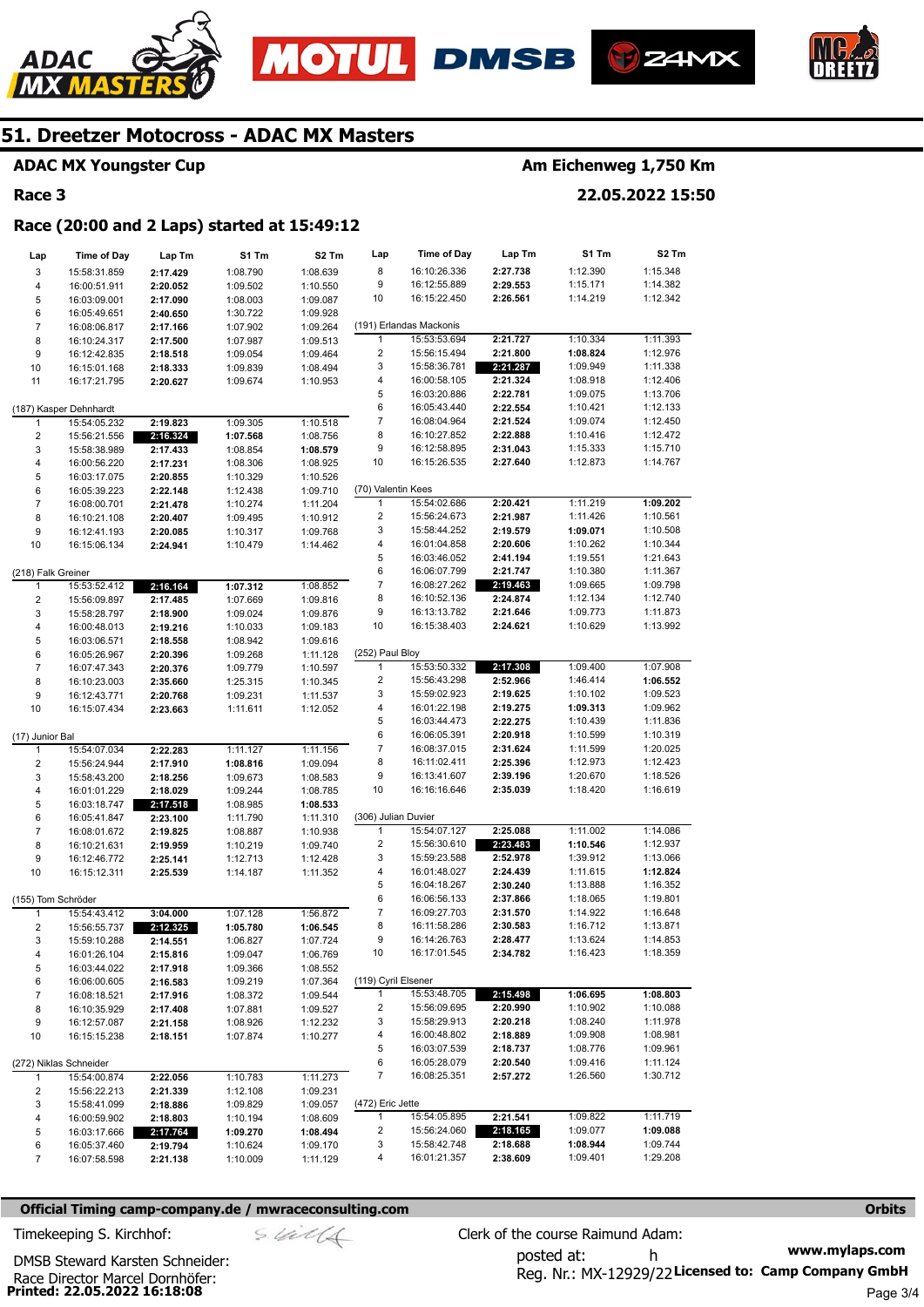







#### **Lap Lap Time of Day Lap Tm S1 Tm S2 Tm**  5 6 7 (481) Roel Van Ham 1 2 3 (543) Nick Domann **Time of Day**  16:06:28.472 16:09:26.276 16:12:39.814 15:54:09.725 15:56:36.928 15:59:07.876 **Lap Tm 5:07.115 2:57.804 3:13.538 2:23.540 2:27.203 2:30.948 S1 Tm**  3:38.805 1:23.381 1:30.749 **1:10.809**  1:11.150 1:12.248 **S2 Tm**  1:28.310 1:34.423 1:42.789 1:12.731 1:16.053 1:18.700 **ADAC MX Youngster Cup Race 3 Race (20:00 and 2 Laps) started at 15:49:12 Am Eichenweg 1,750 Km 22.05.2022 15:50**

(410) Max Thunecke

15:54:08.026 15:56:28.522

1  $\overline{2}$ 

|  | 15:54:58.174 | 3:20.027 | 1:07.798 | 2:12.229 |
|--|--------------|----------|----------|----------|

**2:18.162 2:20.496** 

**1:07.623**  1:10.913 1:10.539 1:09.583

# **Official Timing camp-company.de / mwraceconsulting.com <b>Orbits and Company.de Company** orbits **Orbits Orbits**

**Printed: 22.05.2022 16:18:08**  Race Director Marcel Dornhöfer: DMSB Steward Karsten Schneider:

$$
\mathscr{A}^{\mathscr{A}}
$$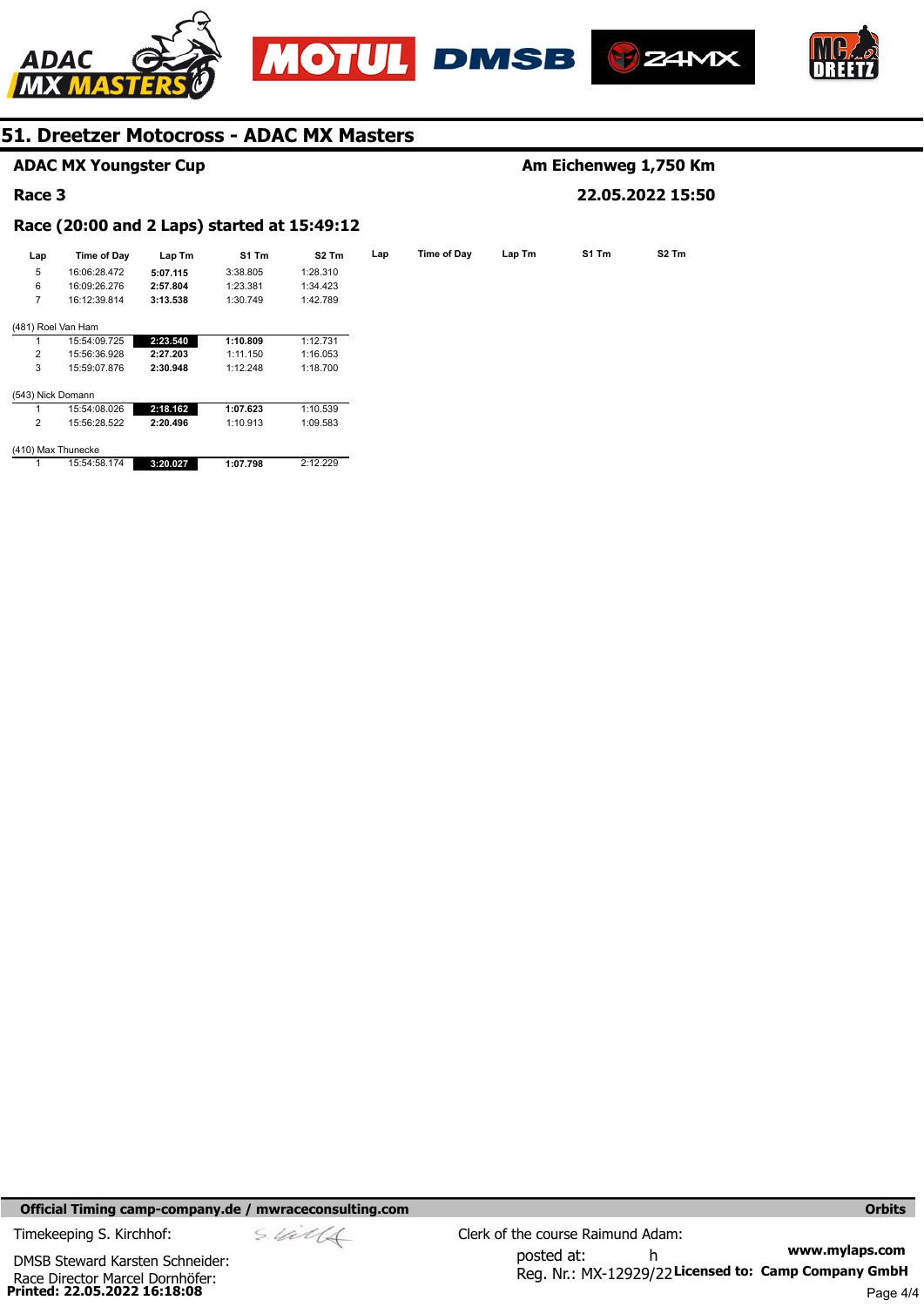# **ADAC MX Youngster Cup**

#### **Race 3**

# **Am Eichenweg 1,750 Km 22.05.2022 15:50**

# **Race (20:00 and 2 Laps) started at 15:49:12**

#### **Competitors Laps**

|                          |    | 0   | 1   | $\overline{\mathbf{2}}$ | 3   | 4   | 5   | 6   | 7   | 8   | 9   | 10  | 11  |
|--------------------------|----|-----|-----|-------------------------|-----|-----|-----|-----|-----|-----|-----|-----|-----|
| Maximilian Spies (7)     | 1  | 7   | 7   | 7                       | 7   | 7   | 7   | 7   | 7   | 7   | 7   | 7   | 409 |
| Rasmus Pedersen (572)    | 2  | 572 | 572 | 572                     | 572 | 572 | 409 | 409 | 409 | 409 | 409 | 409 | 7   |
| Marnique Appelt (440)    | 3  | 440 | 440 | 440                     | 440 | 409 | 572 | 122 | 122 | 122 | 122 | 122 | 122 |
| Maximilian Frank (551)   | 4  | 551 | 75  | 75                      | 409 | 122 | 122 | 572 | 572 | 572 | 572 | 572 | 572 |
| Bradley Mesters (75)     | 5  | 75  | 551 | 470                     | 75  | 440 | 440 | 440 | 440 | 470 | 470 | 470 | 470 |
| Peter König (470)        | 6  | 470 | 470 | 122                     | 122 | 75  | 75  | 75  | 75  | 75  | 75  | 75  | 75  |
| László Márk Técsi (404)  | 7  | 404 | 122 | 409                     | 470 | 470 | 470 | 470 | 470 | 36  | 36  | 36  | 36  |
| Cato Nickel (131)        | 8  | 131 | 131 | 131                     | 36  | 36  | 36  | 36  | 36  | 57  | 57  | 57  | 57  |
| Camden Mc Lellan (122)   | 9  | 122 | 409 | 36                      | 57  | 57  | 57  | 57  | 57  | 440 | 440 | 300 | 300 |
| Nico Greutmann (36)      | 10 | 36  | 36  | 551                     | 131 | 131 | 131 | 256 | 256 | 256 | 256 | 440 | 256 |
| Edvards Bidzans (57)     | 11 | 57  | 404 | 57                      | 404 | 256 | 256 | 131 | 131 | 131 | 300 | 256 | 440 |
| Erlandas Mackonis (191)  | 12 | 191 | 57  | 404                     | 256 | 404 | 404 | 300 | 300 | 300 | 131 | 131 | 131 |
| Paul Bloy (252)          | 13 | 252 | 119 | 256                     | 551 | 551 | 300 | 404 | 404 | 404 | 404 | 404 | 551 |
| Cyril Elsener (119)      | 14 | 119 | 256 | 119                     | 300 | 300 | 551 | 551 | 551 | 551 | 551 | 551 | 437 |
| Guillem Farres (409)     | 15 | 409 | 252 | 218                     | 218 | 40  | 40  | 40  | 40  | 40  | 40  | 437 | 404 |
| Magnus Smith (256)       | 16 | 256 | 218 | 171                     | 40  | 218 | 218 | 437 | 437 | 437 | 437 | 40  | 40  |
| Samuel Flink (750)       | 17 | 750 | 171 | 40                      | 119 | 119 | 119 | 218 | 218 | 171 | 716 | 716 | 716 |
| Falk Greiner (218)       | 18 | 218 | 191 | 437                     | 171 | 171 | 812 | 119 | 171 | 716 | 171 | 171 | 171 |
| Fynn-Niklas Tornau (171) | 19 | 171 | 750 | 750                     | 437 | 437 | 437 | 171 | 716 | 11  | 11  | 11  | 11  |
| Max Thunecke (410)       | 20 | 410 | 437 | 812                     | 812 | 812 | 171 | 716 | 11  | 750 | 750 | 750 | 750 |
| Niklas Schneider (272)   | 21 | 272 | 40  | 300                     | 11  | 11  | 11  | 11  | 750 | 187 | 187 | 812 | 812 |
| Martin Venhoda (437)     | 22 | 437 | 812 | 191                     | 716 | 716 | 716 | 750 | 272 | 17  | 812 | 187 |     |
| Tom Schröder (155)       | 23 | 155 | 716 | 11                      | 750 | 750 | 750 | 272 | 187 | 218 | 218 | 218 |     |
| Leon Rehberg (716)       | 24 | 716 | 272 | 716                     | 191 | 187 | 187 | 187 | 17  | 812 | 17  | 17  |     |
| Noah Ludwig (300)        | 25 | 300 | 11  | 187                     | 187 | 191 | 272 | 17  | 191 | 272 | 272 | 155 |     |
| Martin Michelis (40)     | 26 | 40  | 70  | 272                     | 272 | 272 | 17  | 191 | 812 | 191 | 155 | 272 |     |
| Julian Duvier (306)      | 27 | 306 | 300 | 472                     | 472 | 17  | 191 | 812 | 155 | 155 | 191 | 191 |     |
| Valentin Kees (70)       | 28 | 70  | 187 | 70                      | 17  | 70  | 155 | 155 | 119 | 70  | 70  | 70  |     |
| Sem De Lange (812)       | 29 | 812 | 472 | 17                      | 70  | 472 | 252 | 252 | 70  | 252 | 252 | 252 |     |
| Jan Krug (11)            | 30 | 11  | 17  | 543                     | 252 | 252 | 70  | 70  | 252 | 306 | 306 | 306 |     |

**Official Timing camp-company.de / mwraceconsulting.com Orbits** 

# **Lapchart**